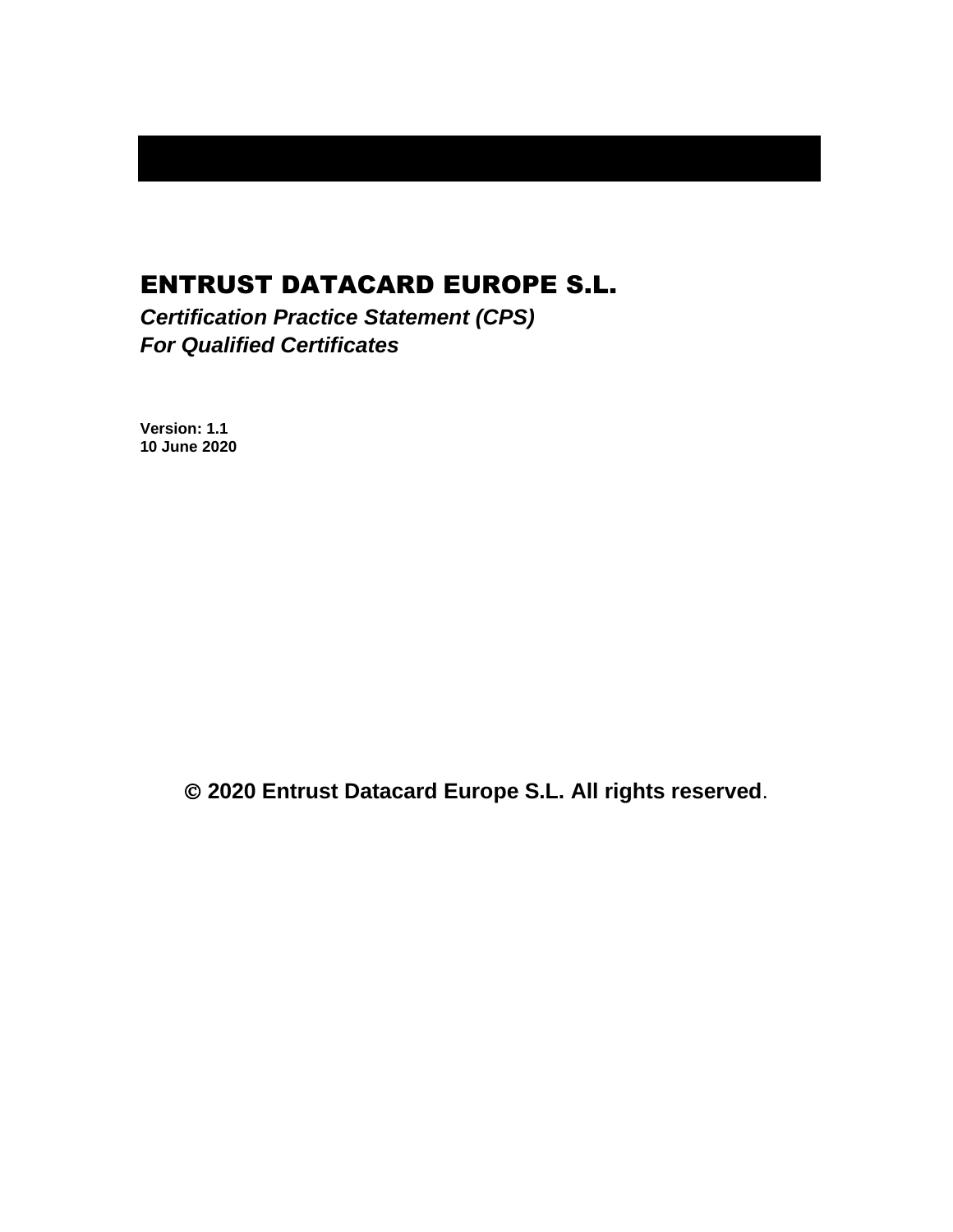# **Revision History**

| <i>ssue</i> | Date             | Changes in this Revision                      |
|-------------|------------------|-----------------------------------------------|
| 0.1         | 11 December 2019 | Initial version.                              |
|             | 10 June 2020     | Addition of QSeal and QSignature Certificates |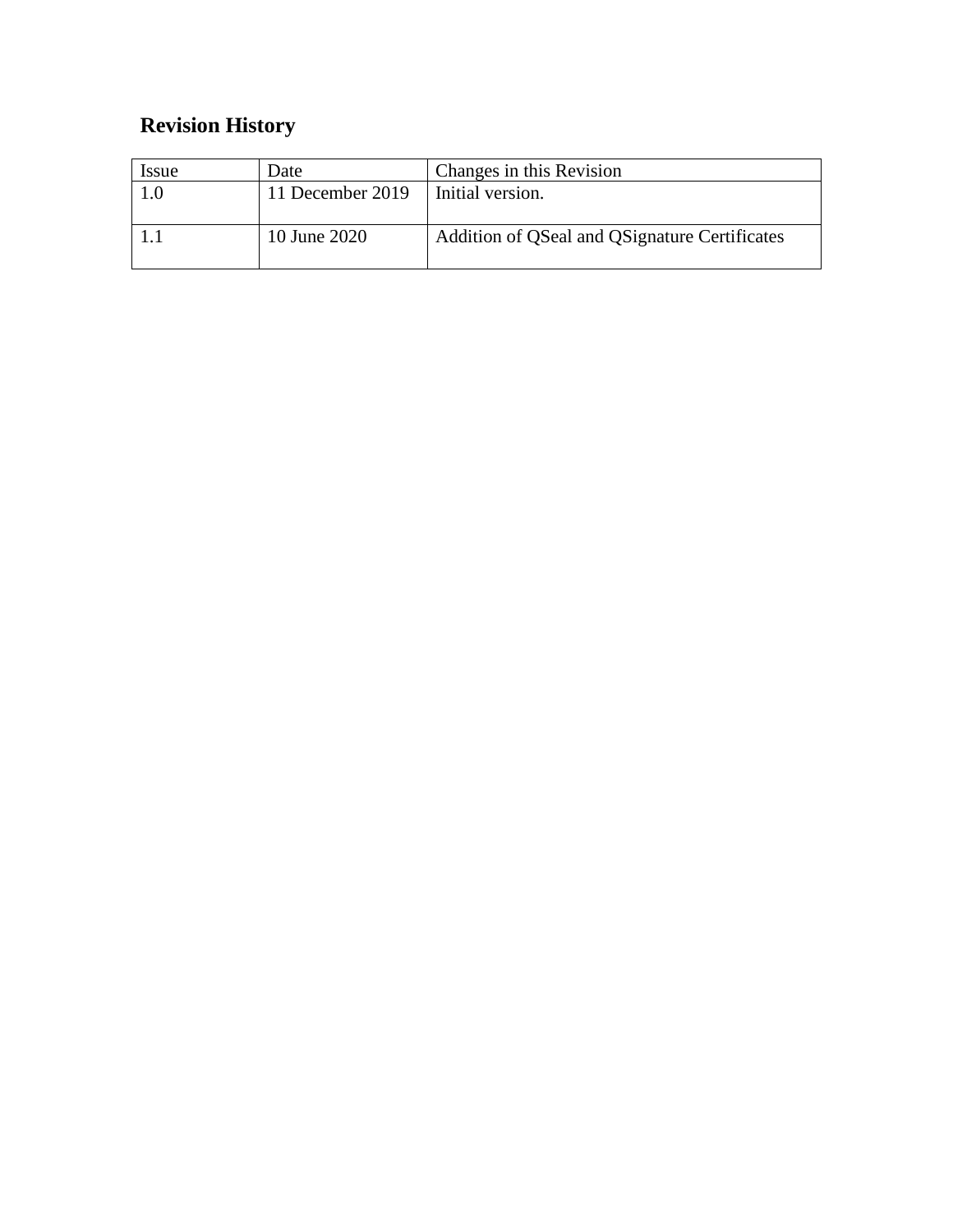# **TABLE OF CONTENTS**

|    | $\mathbf{I}$ .                                                                                                   |  |
|----|------------------------------------------------------------------------------------------------------------------|--|
|    | 1.1                                                                                                              |  |
|    | 1.2                                                                                                              |  |
|    | 1.3<br>1.3.1<br>1.3.2<br>1.3.3<br>1.3.4<br>1.3.5                                                                 |  |
|    | 1.4<br>1.4.1<br>1.4.2                                                                                            |  |
|    | 1.5<br>1.5.1<br>1.5.2<br>1.5.3<br>1.5.4                                                                          |  |
|    | 1.6<br>1.6.1<br>1.6.2                                                                                            |  |
| 2. |                                                                                                                  |  |
|    | 2.1                                                                                                              |  |
|    | 2.2                                                                                                              |  |
|    | 2.3                                                                                                              |  |
|    |                                                                                                                  |  |
|    |                                                                                                                  |  |
|    | 2.4                                                                                                              |  |
| 3. | <b>3.1</b><br>3.1.1<br>3.1.2<br>3.1.3<br>3.1.4<br>3.1.5<br>3.1.6                                                 |  |
|    | 3.2                                                                                                              |  |
|    | 3.2.1<br>3.2.2<br>3.2.2.2<br>3.2.2.3<br>3.2.2.4<br>3.2.2.4.1<br>3.2.2.4.2<br>3.2.2.4.3<br>3.2.2.4.4<br>3.2.2.4.5 |  |

 $\mathbf i$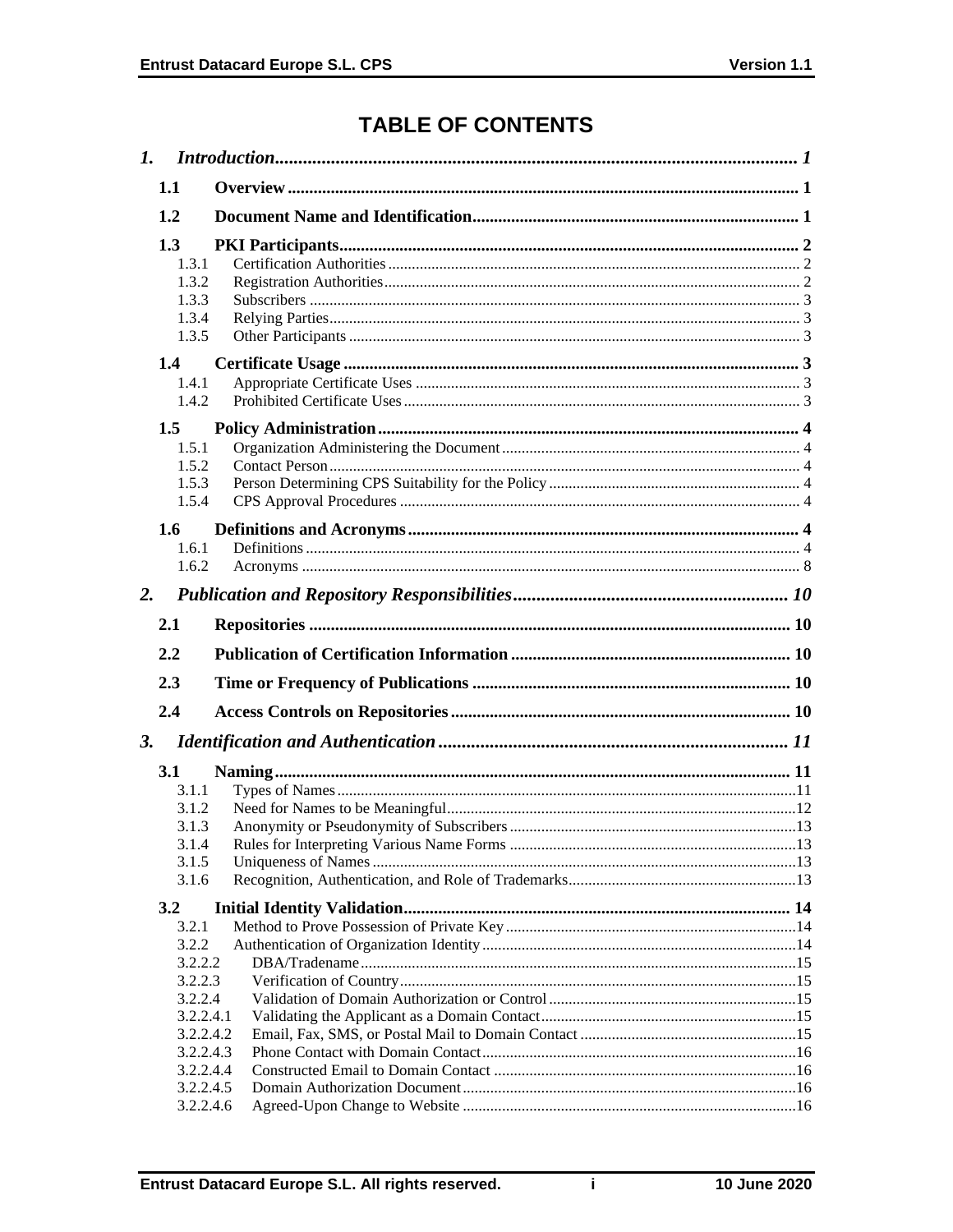|    | 3.2.2.4.7          |                                                                      |  |
|----|--------------------|----------------------------------------------------------------------|--|
|    | 3.2.2.4.8          |                                                                      |  |
|    | 3.2.2.4.9          |                                                                      |  |
|    | 3.2.2.4.10         |                                                                      |  |
|    | 3.2.2.4.11         |                                                                      |  |
|    | 3.2.2.4.12         |                                                                      |  |
|    | 3.2.2.4.13         |                                                                      |  |
|    | 3.2.2.4.14         |                                                                      |  |
|    | 3.2.2.4.15         |                                                                      |  |
|    | 3.2.2.4.16         |                                                                      |  |
|    | 3.2.2.4.17         |                                                                      |  |
|    | 3.2.2.4.18         |                                                                      |  |
|    | 3.2.2.4.19         |                                                                      |  |
|    | 3.2.2.5            |                                                                      |  |
|    | 3.2.2.6<br>3.2.2.7 |                                                                      |  |
|    | 3.2.2.8            |                                                                      |  |
|    | 3.2.2.9            |                                                                      |  |
|    | 3.2.2.10           |                                                                      |  |
|    | 3.2.3              |                                                                      |  |
|    | 3.2.4              |                                                                      |  |
|    | 3.2.5              |                                                                      |  |
|    | 3.2.6              |                                                                      |  |
|    |                    |                                                                      |  |
|    | 3.3                |                                                                      |  |
|    | 3.3.1              |                                                                      |  |
|    | 3.3.2              |                                                                      |  |
|    | 3.4                | <b>Identification and Authentication for Revocation Requests  21</b> |  |
|    |                    |                                                                      |  |
| 4. |                    |                                                                      |  |
|    | 4.1                |                                                                      |  |
|    | 4.1.1              |                                                                      |  |
|    | 4.1.2              |                                                                      |  |
|    |                    |                                                                      |  |
|    | 4.2                |                                                                      |  |
|    | 4.2.1              |                                                                      |  |
|    | 4.2.2              |                                                                      |  |
|    | 4.2.3              |                                                                      |  |
|    | 4.2.4              |                                                                      |  |
|    | 4.3                |                                                                      |  |
|    | 4.3.1              |                                                                      |  |
|    | 4.3.2              |                                                                      |  |
|    |                    |                                                                      |  |
|    | 4.4                |                                                                      |  |
|    | 4.4.1              |                                                                      |  |
|    | 4.4.2              |                                                                      |  |
|    | 4.4.3              |                                                                      |  |
|    | 4.5                |                                                                      |  |
|    | 4.5.1              |                                                                      |  |
|    | 4.5.2              |                                                                      |  |
|    | 4.6                |                                                                      |  |
|    | 4.6.1              |                                                                      |  |
|    | 4.6.2              |                                                                      |  |
|    | 4.6.3              |                                                                      |  |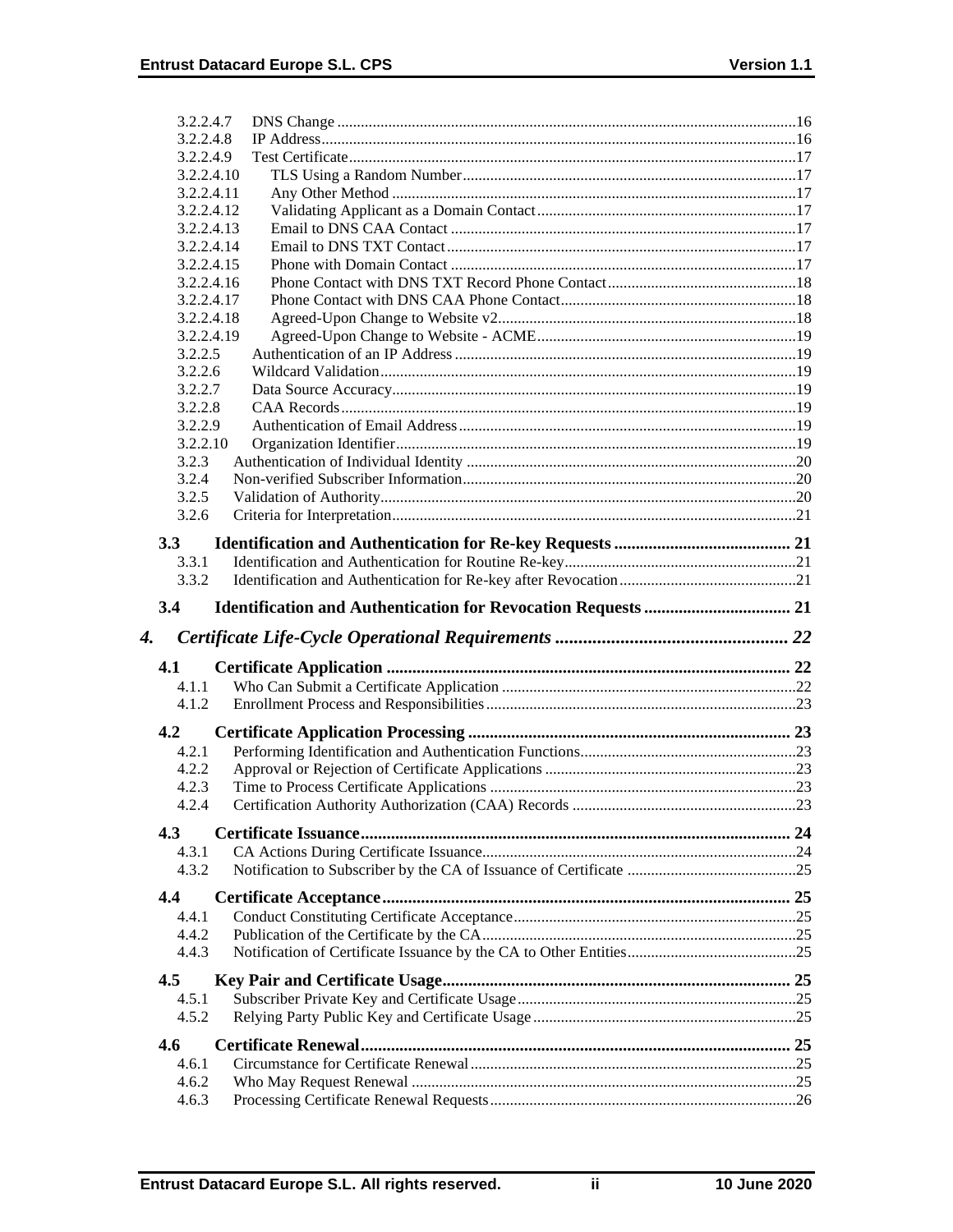|    | 4.6.4   |  |
|----|---------|--|
|    | 4.6.5   |  |
|    | 4.6.6   |  |
|    | 4.6.7   |  |
|    | 4.7     |  |
|    | 4.7.1   |  |
|    | 4.7.2   |  |
|    | 4.7.3   |  |
|    | 4.7.4   |  |
|    | 4.7.5   |  |
|    | 4.7.6   |  |
|    | 4.7.7   |  |
|    |         |  |
|    | 4.8     |  |
|    | 4.8.1   |  |
|    | 4.8.2   |  |
|    | 4.8.3   |  |
|    | 4.8.4   |  |
|    | 4.8.5   |  |
|    | 4.8.6   |  |
|    | 4.8.7   |  |
|    | 4.9     |  |
|    | 4.9.1   |  |
|    | 4.9.1.1 |  |
|    | 4.9.1.2 |  |
|    | 4.9.2   |  |
|    | 4.9.3   |  |
|    | 4.9.4   |  |
|    | 4.9.5   |  |
|    | 4.9.6   |  |
|    | 4.9.7   |  |
|    | 4.9.8   |  |
|    | 4.9.9   |  |
|    | 4.9.10  |  |
|    | 4.9.11  |  |
|    | 4.9.12  |  |
|    | 4.9.13  |  |
|    | 4.9.14  |  |
|    | 4.9.15  |  |
|    | 4.9.16  |  |
|    |         |  |
|    | 4.10    |  |
|    | 4.10.1  |  |
|    | 4.10.2  |  |
|    | 4.10.3  |  |
|    | 4.11    |  |
|    | 4.12    |  |
|    | 4.12.1  |  |
|    | 4.12.2  |  |
|    |         |  |
| 5. |         |  |
|    | 5.1     |  |
|    | 5.1.1   |  |
|    | 5.1.2   |  |
|    |         |  |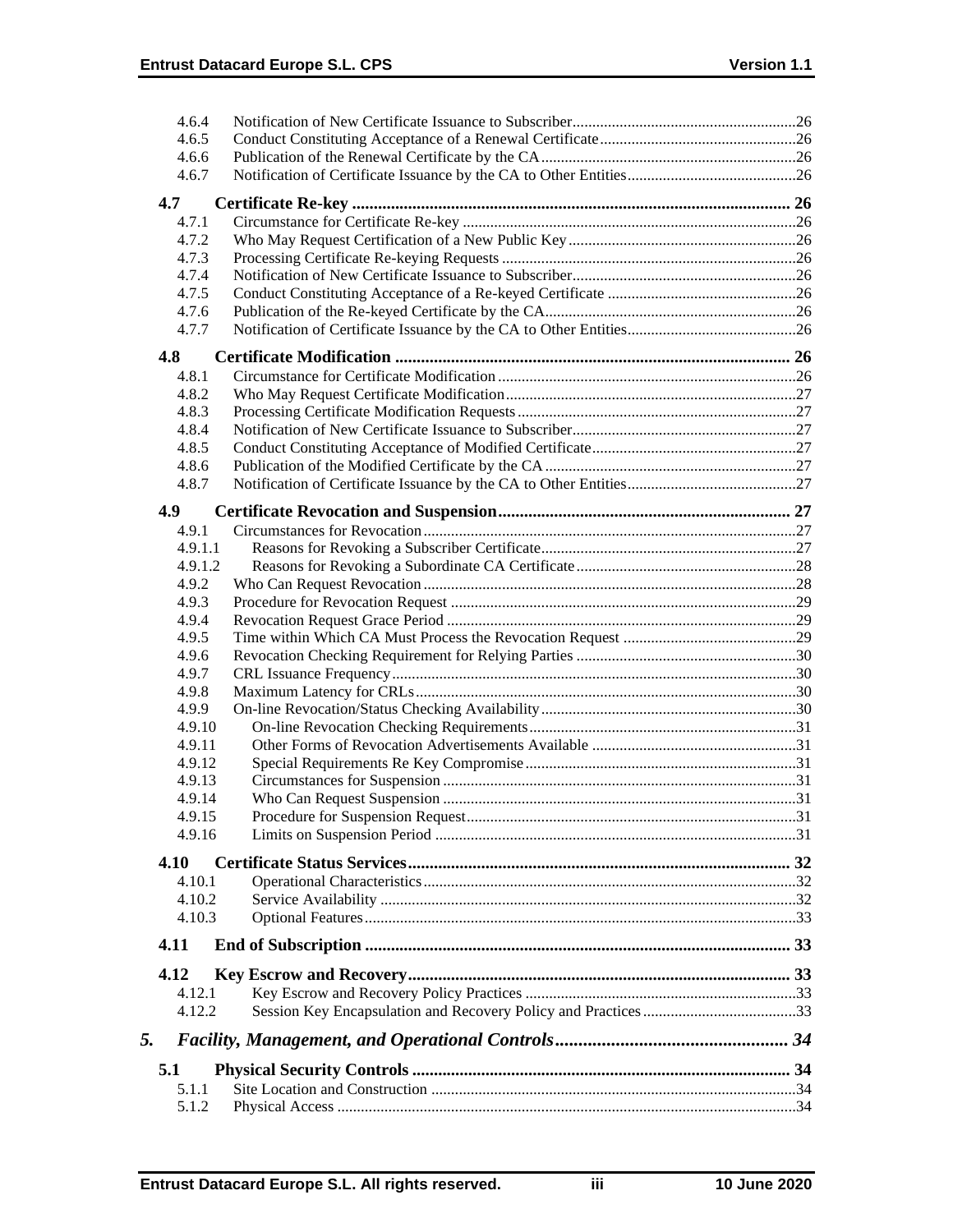|    | 5.1.3 |  |
|----|-------|--|
|    | 5.1.4 |  |
|    | 5.1.5 |  |
|    | 5.1.6 |  |
|    | 5.1.7 |  |
|    | 5.1.8 |  |
|    | 5.2   |  |
|    | 5.2.1 |  |
|    | 5.2.2 |  |
|    | 5.2.3 |  |
|    | 5.2.4 |  |
|    |       |  |
|    | 5.3   |  |
|    | 5.3.1 |  |
|    | 5.3.2 |  |
|    | 5.3.3 |  |
|    | 5.3.4 |  |
|    | 5.3.5 |  |
|    | 5.3.6 |  |
|    | 5.3.7 |  |
|    | 5.3.8 |  |
|    | 5.4   |  |
|    | 5.4.1 |  |
|    | 5.4.2 |  |
|    | 5.4.3 |  |
|    | 5.4.4 |  |
|    | 5.4.5 |  |
|    | 5.4.6 |  |
|    | 5.4.7 |  |
|    | 5.4.8 |  |
|    | 5.5   |  |
|    | 5.5.1 |  |
|    | 5.5.2 |  |
|    | 5.5.3 |  |
|    | 5.5.4 |  |
|    | 5.5.5 |  |
|    | 5.5.6 |  |
|    | 5.5.7 |  |
|    | 5.6   |  |
|    |       |  |
|    | 5.7   |  |
|    | 5.7.1 |  |
|    | 5.7.2 |  |
|    | 5.7.3 |  |
|    | 5.7.4 |  |
|    | 5.8   |  |
| 6. |       |  |
|    | 6.1   |  |
|    | 6.1.1 |  |
|    | 6.1.2 |  |
|    | 6.1.3 |  |
|    | 6.1.4 |  |
|    |       |  |

 $\mathsf{i}\mathsf{v}$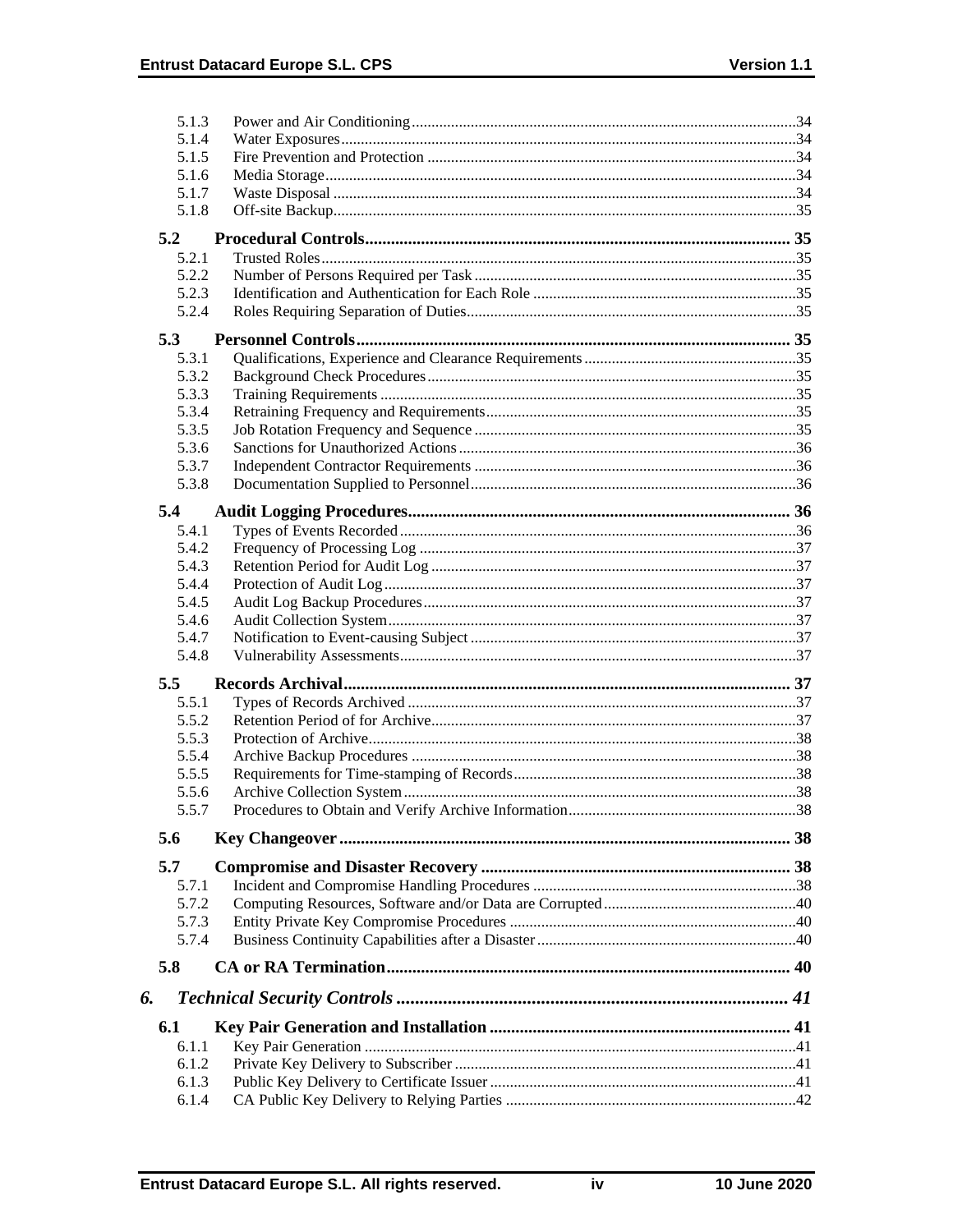| 6.1.5  |                                                                          |  |
|--------|--------------------------------------------------------------------------|--|
| 6.1.6  |                                                                          |  |
| 6.1.7  |                                                                          |  |
| 6.2    | Private Key Protection and Cryptographic Module Engineering Controls  42 |  |
| 6.2.1  |                                                                          |  |
| 6.2.2  |                                                                          |  |
| 6.2.3  |                                                                          |  |
| 6.2.4  |                                                                          |  |
| 6.2.5  |                                                                          |  |
| 6.2.6  |                                                                          |  |
| 6.2.7  |                                                                          |  |
| 6.2.8  |                                                                          |  |
| 6.2.9  |                                                                          |  |
|        | 6.2.10                                                                   |  |
| 6.2.11 |                                                                          |  |
| 6.3    |                                                                          |  |
| 6.3.1  |                                                                          |  |
| 6.3.2  |                                                                          |  |
| 6.4    |                                                                          |  |
| 6.4.1  |                                                                          |  |
| 6.4.2  |                                                                          |  |
| 6.4.3  |                                                                          |  |
|        |                                                                          |  |
| 6.5    |                                                                          |  |
| 6.5.1  |                                                                          |  |
| 6.5.2  |                                                                          |  |
| 6.6    |                                                                          |  |
| 6.6.1  |                                                                          |  |
| 6.6.2  |                                                                          |  |
| 6.6.3  |                                                                          |  |
| 6.7    |                                                                          |  |
| 6.8    |                                                                          |  |
|        |                                                                          |  |
| 7.     |                                                                          |  |
| 7.1    |                                                                          |  |
| 7.1.1  |                                                                          |  |
| 7.1.2  |                                                                          |  |
|        |                                                                          |  |
| 7.1.3  |                                                                          |  |
| 7.1.4  |                                                                          |  |
| 7.1.5  |                                                                          |  |
| 7.1.6  |                                                                          |  |
| 7.1.7  |                                                                          |  |
| 7.1.8  |                                                                          |  |
| 7.1.9  |                                                                          |  |
| 7.2    |                                                                          |  |
| 7.2.1  |                                                                          |  |
| 7.2.2  |                                                                          |  |
| 7.3    |                                                                          |  |
| 7.3.1  |                                                                          |  |
| 7.3.2  |                                                                          |  |

 $\mathbf v$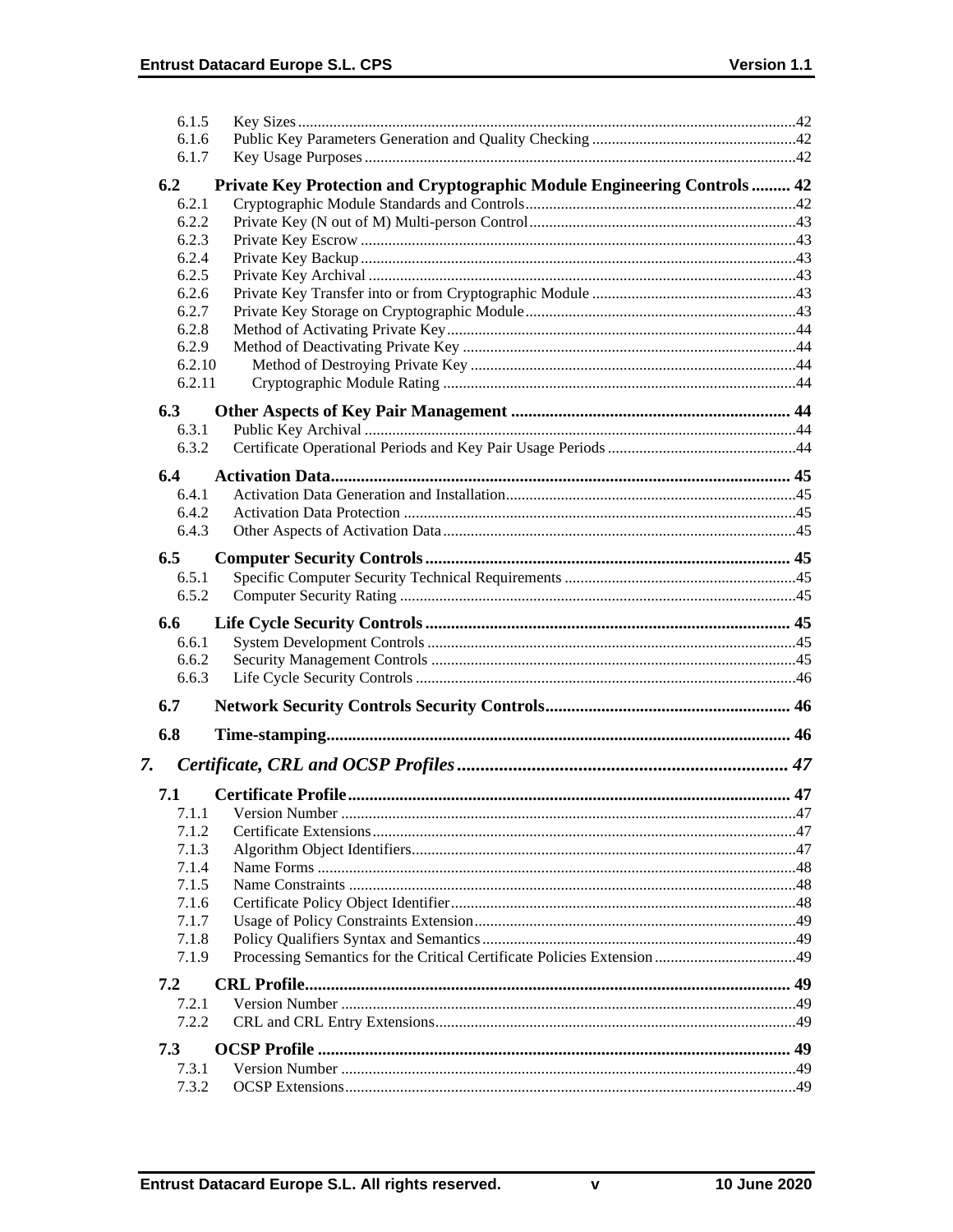| 8. |       |  |
|----|-------|--|
|    | 8.1   |  |
|    | 8.2   |  |
|    | 8.3   |  |
|    | 8.4   |  |
|    | 8.5   |  |
|    | 8.6   |  |
|    | 8.7   |  |
| 9. |       |  |
|    |       |  |
|    | 9.1   |  |
|    | 9.1.1 |  |
|    | 9.1.2 |  |
|    | 9.1.3 |  |
|    | 9.1.4 |  |
|    | 9.1.5 |  |
|    | 9.2   |  |
|    | 9.2.1 |  |
|    | 9.2.2 |  |
|    | 9.2.3 |  |
|    | 9.3   |  |
|    | 9.3.1 |  |
|    | 9.3.2 |  |
|    | 9.3.3 |  |
|    | 9.4   |  |
|    | 9.4.1 |  |
|    | 9.4.2 |  |
|    | 9.4.3 |  |
|    | 9.4.4 |  |
|    | 9.4.5 |  |
|    | 9.4.6 |  |
|    | 9.4.7 |  |
|    | 9.5   |  |
|    | 9.6   |  |
|    | 9.6.1 |  |
|    | 9.6.2 |  |
|    | 9.6.3 |  |
|    | 9.6.4 |  |
|    | 9.6.5 |  |
|    | 9.7   |  |
|    | 9.8   |  |
|    | 9.9   |  |
|    |       |  |
|    | 9.9.1 |  |
|    | 9.9.2 |  |
|    | 9.9.3 |  |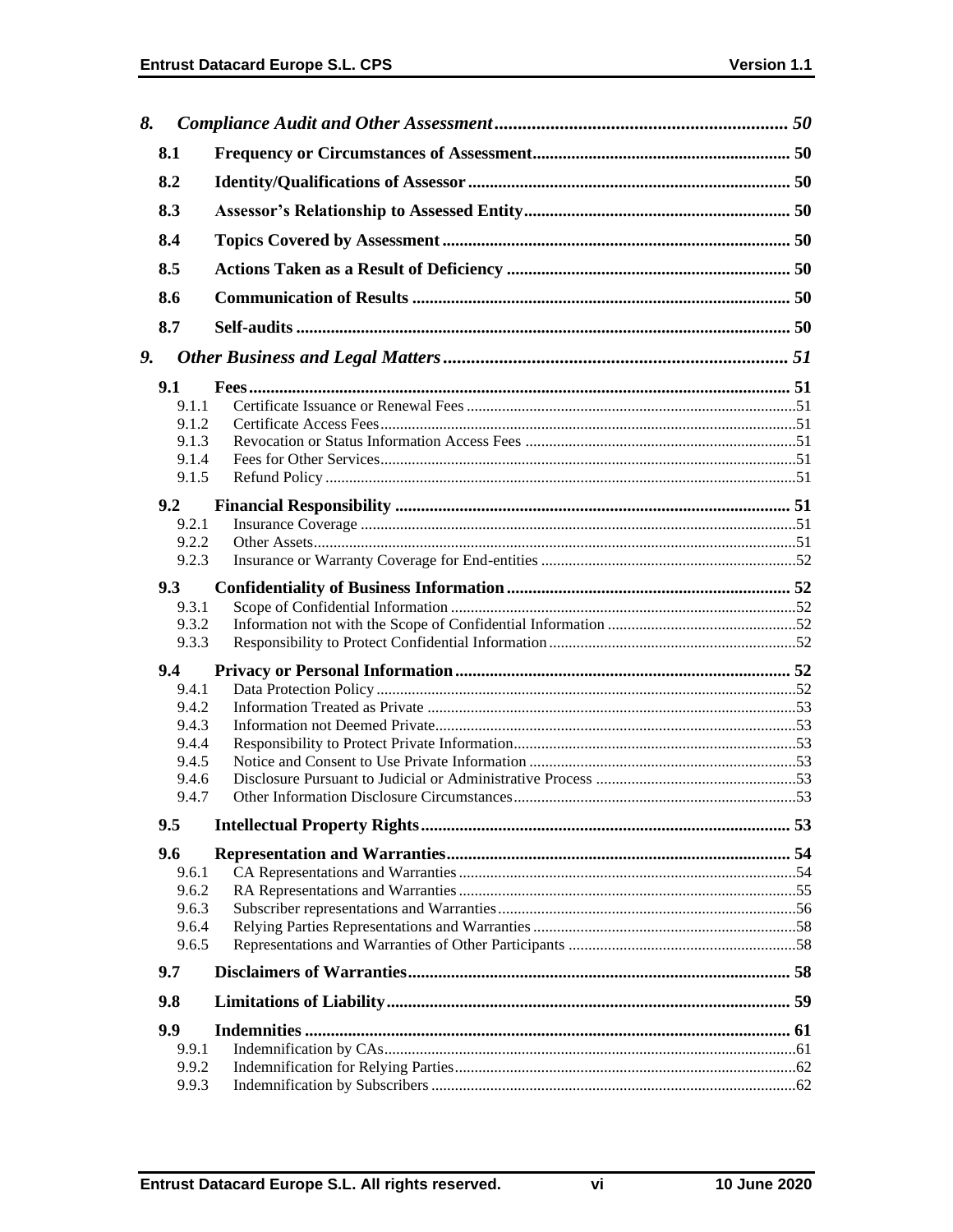| 9.10             |  |
|------------------|--|
| 9.10.1           |  |
| 9.10.2           |  |
| 9.10.3           |  |
| 9.11             |  |
| 9.12             |  |
| 9.12.1           |  |
| 9.12.2           |  |
| 9.12.3           |  |
| 9.13             |  |
| 9.14             |  |
| 9.15             |  |
| 9.16             |  |
| 9.16.1           |  |
| 9.16.2           |  |
| 9.16.3           |  |
| 9.16.4<br>9.16.5 |  |
| 9.17             |  |
| 9.17.1           |  |
| 9.17.2           |  |
| 9.17.3           |  |
| 9.17.4           |  |
|                  |  |
|                  |  |
|                  |  |
|                  |  |
|                  |  |
|                  |  |
|                  |  |
|                  |  |
|                  |  |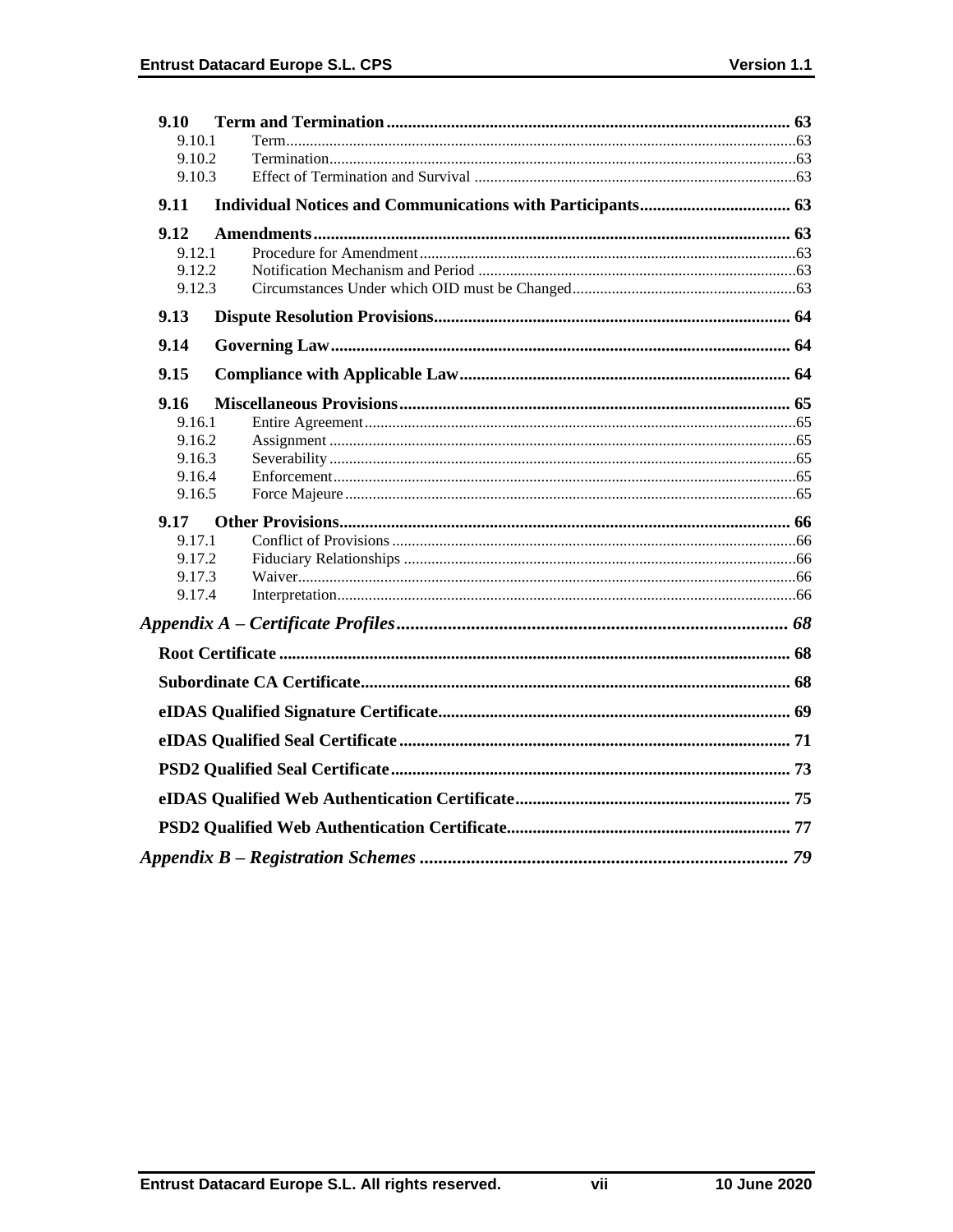## **1. Introduction**

Entrust Datacard Europe S.L. ("Entrust Datacard") uses its suite of software products to provide standards-compliant digital certificates that enable more secure on-line communications.

The Entrust Datacard CAs issue Certificates, which include the following Certificate types:

- eIDAS Qualified Signature Certificate(s) ("eIDAS QSigC(s)")
- eIDAS Qualified Seal Certificate(s) ("eIDAS QSealC(s)")
- PSD2 Qualified Seal Certificate(s) ("PSD2 QSealC(s)")
- eIDAS Qualified Web Authentication Certificate(s) ("eIDAS QWAC(s)")
- PSD2 Qualified Web Authentication Certificate(s) ("PSD2 QWAC(s)")

## **1.1 Overview**

This CPS describes the practices and procedures of (i) the CAs, and (ii) RAs operating under the CAs. This CPS also describes the terms and conditions under which Entrust Datacard makes CA and RA services available in respect to Certificates. This CPS is applicable to all persons, entities, and organizations, including, without limitation, all Applicants, Subscribers, Relying Parties, Resellers, Comarketers and any other persons, entities, or organizations that have a relationship with (i) Entrust Datacard in respect to Certificates and/or any services provided by Entrust Datacard in respect to Certificates, or (ii) any RAs operating under a CAs, or any Resellers or Co-marketers providing any services in respect to Certificates. This CPS is incorporated by reference into all Certificates issued by Entrust Datacard CAs. This CPS provides Applicants, Subscribers, Relying Parties, Resellers, Comarketers and other persons, entities, and organizations with a statement of the practices and policies of the CAs and also of the RAs operating under the CAs. This CPS also provides a statement of the rights and obligations of Entrust Datacard, any third parties that are operating RAs under the CAs, Applicants, Subscribers, Relying Parties, Resellers, Co-marketers and any other persons, entities, or organizations that may use or rely on Certificates or have a relationship with a CA or a RA operating under a CA in respect to Certificates and/or any services in respect to Certificates. This CPS is structured in accordance with and includes all the information required by RFC 3647.

In respect to Qualified Certificates, Entrust Datacard conforms to Regulation (EU) No 910/2014 of the European Parliament And Of The Council of 23 July 2014 on electronic identification and trust services for electronic transactions in the internal market and repealing Directive 1999/93/EC, including its Annex IV ("eIDAS"). If there is any inconsistency between this document and eIDAS requirements, the eIDAS requirements take precedence over this document.

In respect to PSD2 Certificates, Entrust Datacard conforms to Regulation (EU) No 910/2014 of the European Parliament And Of The Council of 23 July 2014 on electronic identification and trust services for electronic transactions in the internal market and repealing Directive 1999/93/EC, including its Annex IV ("eIDAS"); and to Directive (EU) 2015/2366 [i.2] of the European Parliament and of the Council of 25 November 2015 on payment services in the internal market, amending Directives 2002/65/EC, 2009/110/EC and 2013/36/EU and Regulation (EU) No 1093/2010, and repealing Directive 2007/64/EC ("PSD2"). If there is any inconsistency between this document and PSD2 requirements, the PSD2 requirements take precedence over this document.

Additionally, in respect to eIDAS QWACs and PSD2 QWACs, Entrust Datacard conforms to the current version of the Guidelines for the Issuance and Management of Extended Validation Certificates published at http://www.cabforum.org. The EV SSL Guidelines describe certain minimum requirements that a CA must meet in order to issue EV SSL Certificates. In the event of any inconsistency between this CPS and the EV SSL Guidelines, the EV SSL Guidelines take precedence over this CPS.

## **1.2 Document Name and Identification**

This document is called the Entrust Datacard Europe S.L. Certification Practice Statement.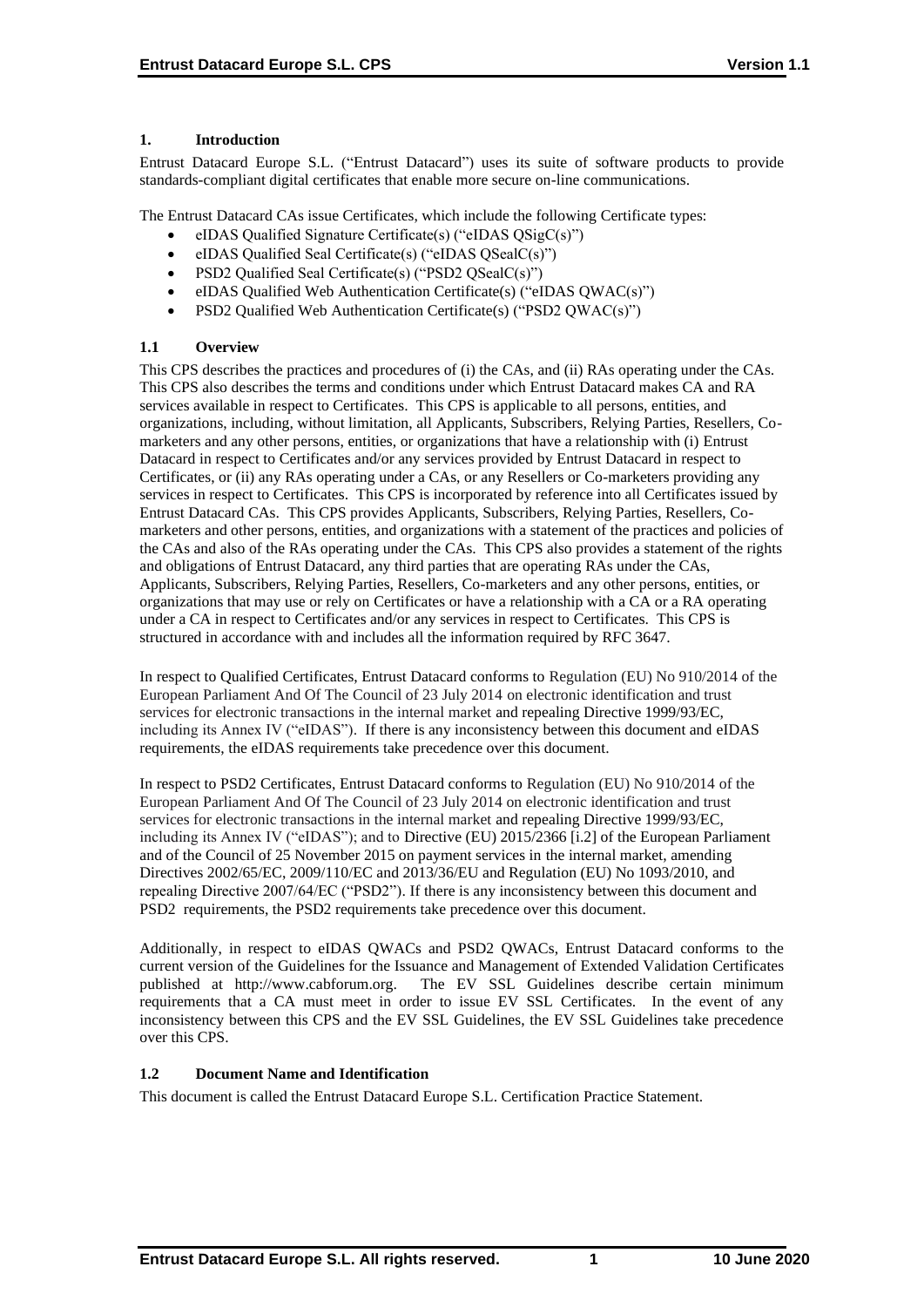## **1.3 PKI Participants**

## **1.3.1 Certification Authorities**

In the Entrust Datacard public-key infrastructure, CAs may accept Certificate Signing Requests (CSRs) and Public Keys from Applicants whose identity has been verified as provided herein by an RA. If a Certificate Application is verified, the verifying RA will send a request to a CA for the issuance of a Certificate. The CA will create a Certificate containing the Public Key and identification information contained in the request sent by the RA to that CA. The Certificate created in response to the request will be digitally signed by the CA.

This CPS covers all Certificates issued and signed by the following CAs. The purpose of these CAs is to enable Entrust Datacard to issue the trusted Qualified certificate types listed in Section 1 in accordance with applicable rules and regulations.

## **Root**

CN: Entrust Root Certification Authority – G2 Key Identifier: 6a 72 26 7a d0 1e ef 7d e7 3b 69 51 d4 6c 8d 9f 90 12 66 ab Thumbprint (SHA-1): 8c f4 27 fd 79 0c 3a d1 66 06 8d e8 1e 57 ef bb 93 22 72 d4

## **Subordinate CA(s) to G2**

CN: Entrust Certification Authority – QTSP1 Subject Key Identifier: 1c ad 3f 9c d7 2d 22 19 a1 9c 4b e9 da f1 2a 33 f7 fb ba 0d Thumbprint (SHA-1): 4c 71 c1 41 51 d1 b0 7b fb fe 69 65 be 66 a7 00 83 7f b7 0d

CN: Entrust Certification Authority – AATL1 Subject Key Identifier: 63:f1:84:dd:03:be:a3:9f:64:fa:76:7a:47:c4:56:7e:c0:6d:a0:20

## **Subordinate CA(s) to AATL1**

CN: Entrust Certification Authority – ES QSeal1 Subject Key Identifier: 56:80:15:23:95:71:7f:e7:2d:90:d0:cd:06:3a:4f:67:63:7d:3d:75

Subordinate CA(s) CN: Entrust Certification Authority – ES QSig1 Subject Key Identifier: 5a:53:08:8a:61:30:a9:0d:ea:d5:43:97:d3:98:3b:95:1e:2e:6d:02

Entrust Datacard shall be responsible for ensuring that all Subordinate CAs complies with all applicable policy requirements for the Root "Entrust Root Certification Authority –  $G2$ ".

## **Externally Issued Cross Certificates**

Issuer:  $CN = Microsoft Code Verification Root, O = Microsoft Corporation, L = Redmond,$  $S =$  Washington,  $C = US$ Subject: CN = Entrust Root Certification Authority - G2, OU = (c) 2009 Entrust, Inc. - for authorized use only,  $OU = See$  www.entrust.net/legal-terms,  $O =$  Entrust, Inc.,  $C = US$ Serial Number: 33 00 00 00 42 00 ba 5e 23 b0 a1 f3 99 00 00 00 00 00 42 Subject Key Identifier: 6a 72 26 7a d0 1e ef 7d e7 3b 69 51 d4 6c 8d 9f 90 12 66 ab Valid until: July 7, 2025 Thumbprint (SHA-1): d8 fc 24 87 48 58 5e 17 3e fb fb 30 75 c4 b4 d6 0f 9d 8d 08

## **1.3.2 Registration Authorities**

RAs under the CA may accept Certificate Applications from Applicants and perform verification of the information contained in such Certificate Applications, according to the procedures established by the Policy Authority. A RA operating under a CA may send a request to such CA to issue a Certificate to the Applicant. Only RAs authorized by Entrust Datacard are permitted to submit requests to a CA for the issuance of Certificates.

Third Party RAs may not be delegated to validate FQDNs nor IP Addresses per §3.2.2.4 or §3.2.2.5.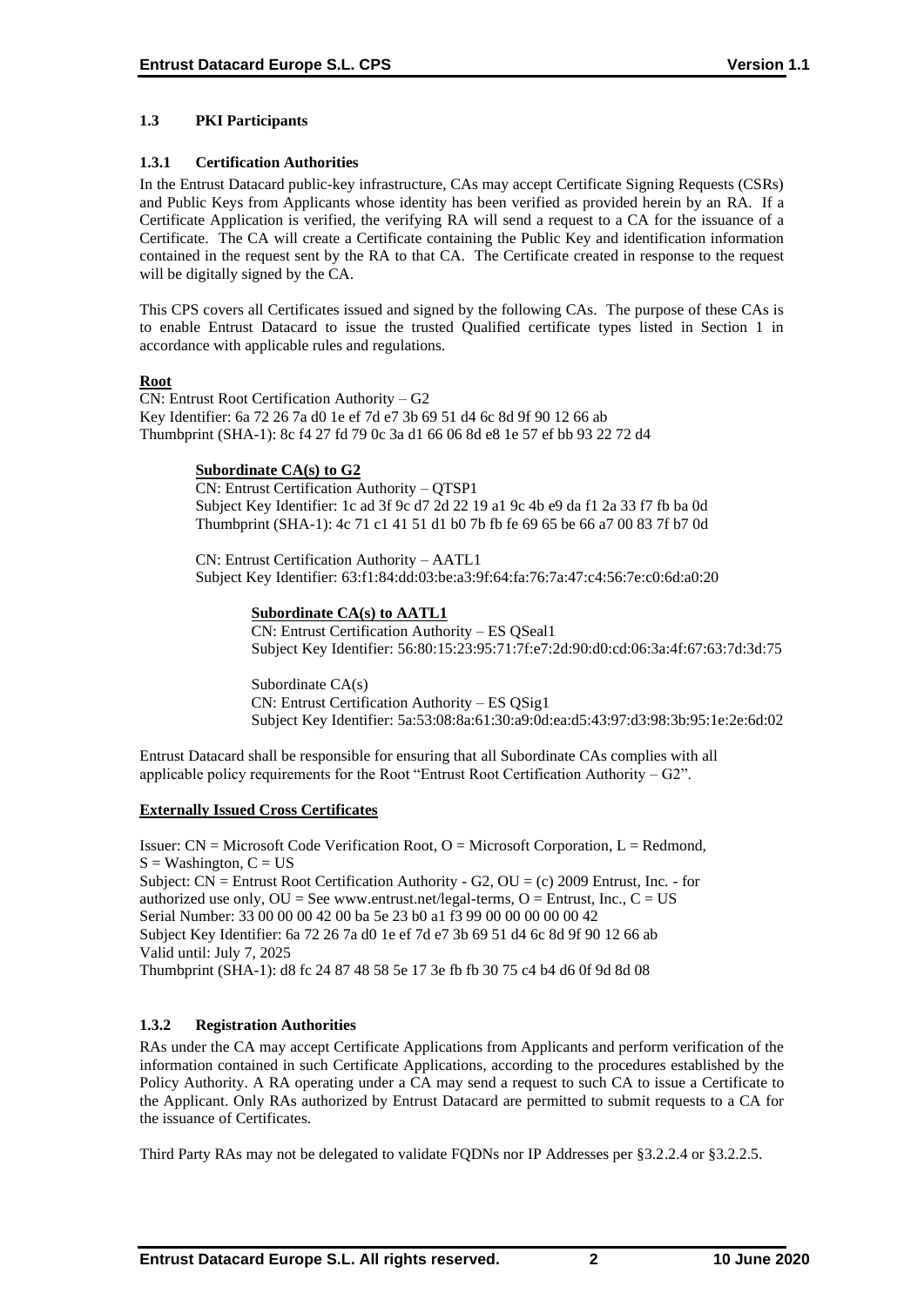The CA may designate an Enterprise RA to verify Certificate requests from the Enterprise RA's own organization or from an organization of which the Enterprise RA is an agent. The requested FQDNs must be within the Enterprise RA's domain namespace.

## **1.3.3 Subscribers**

Subscribers may use CA services to support transactions and communications. The Subject of a Certificate is the party named in the Certificate. A Subscriber, as used herein, may refer to both the Subject of the Certificate and the entity that contracted with the CA for the Certificate's issuance. Prior to verification of identity and issuance of a Certificate, a Subscriber is an Applicant.

Entrust Datacard will make its services accessible to all Applicants and Subscribers whose activities fall within its declared field of operation and who agree to abide by all obligations as specified in Entrust Datacard's Subscription Agreement and this CPS.

## **1.3.4 Relying Parties**

Relying Parties are entities that act in reliance on a Certificate and/or digital signature. Relying Parties should ensure the Certificate is not expired or revoked before relying on the Certificate or digital signature. Certificate revocation status can be confirmed by checking the appropriate CRL or OCSP response. The location of the CRL distribution point and/or OCSP response is detailed within the Certificate..

## **1.3.5 Other Participants**

The CA may make use of third parties to provide parts of the certification service as described in this CPS. Third parties providing services to support the activities will abide by the current practices declared in this CPS.

#### **1.4 Certificate Usage**

## **1.4.1 Appropriate Certificate Uses**

This CPS is applicable to the following Certificate types.

#### eIDAS QSigC

eIDAS QSigCs issued under this CPS are aimed to support the advanced electronic signatures based on a qualified certificate defined in articles 26 and 27 of the Regulation (EU) No 910/2014.

#### eIDAS QSealC

eIDAS QSealCs issued under this CPS are aimed to support the advanced electronic seals based on a qualified certificate defined in articles 36 and 37 of the Regulation (EU) No 910/2014.

#### eIDAS QWAC

eIADS QWACs issued under this CPS are aimed to support website authentication based on a qualified certificate defined in articles 3 (38) and 45 of the Regulation (EU) No 910/2014.

#### PSD2 Certificates

PSD2 Certificates issued under this CPS are aimed to support the PSD2 Regulatory Technical Standards for use of qualified certificates as defined in eIDAS (Regulation (EU) No 910/2014), including Annex IV to meet the regulatory requirements of PSD2 (Directive (EU) 2015/2366), including the requirements of ETSI TS 119 495 and related ETSI Guidelines.

## **1.4.2 Prohibited Certificate Uses**

The use of all Certificates issued by the CA shall be for lawful purposes and consistent with applicable laws, including without limitation, applicable export or import laws.

Certificates and the services provided by Entrust Datacard in respect to Certificates are not designed, manufactured, or intended for use in or in conjunction with hazardous activities or uses requiring failsafe performance, including the operation of nuclear facilities, aircraft navigation or communications systems, air traffic control, medical devices or direct life support machines.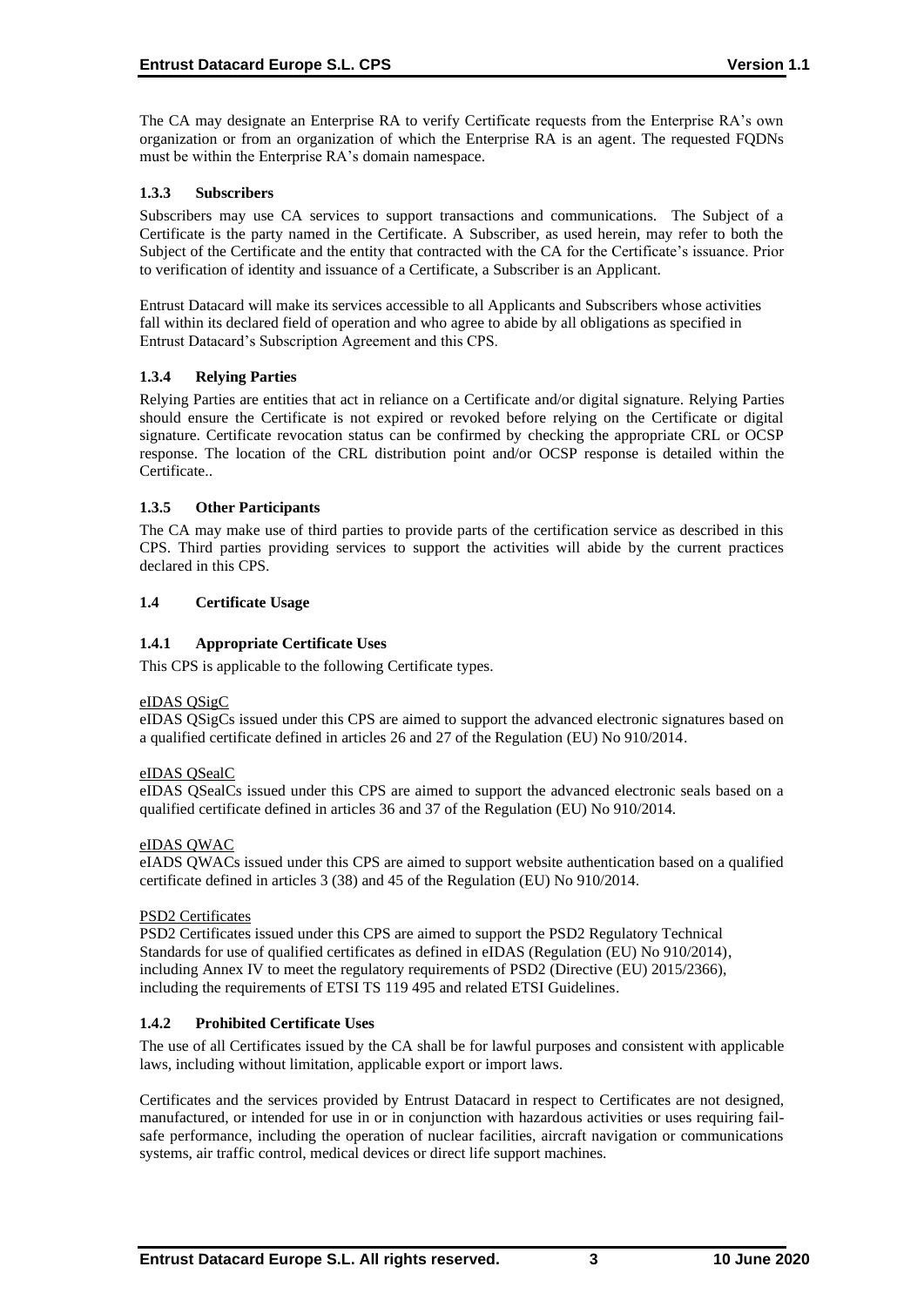Certificates issued under this CPS may not be used for "traffic management" or "man-in-the-middle" purposes.

## **1.5 Policy Administration**

## **1.5.1 Organization Administering the Document**

The CPS is administered by the Policy Authority; it is based on the policies established by Entrust Datacard Europe S.L.

## **1.5.2 Contact Person**

The contact information for questions about Certificates is:

Entrust Datacard Limited 1000 Innovation Drive Ottawa, Ontario Canada K2K 3E7 Attn: Entrust Certificate Services

Tel: 1-866-267-9297 or 1-613-270-2680 Email: [ecs.support@entrustdatacard.com](mailto:ecs.support@entrustdatacard.com)

Certificate Problem Reports, such as Certificate misuse, vulnerability reports or external reports of key compromise, must be emailed t[o ecs.support@entrustdatacard.com.](mailto:ecs.support@entrustdatacard.com)

## **1.5.3 Person Determining CPS Suitability for the Policy**

The Policy Authority determines the suitability and applicability of this CPS. The Policy Authority shall ensure the CPS meets the requirements of any applicable Certificate Policy.

## **1.5.4 CPS Approval Procedures**

This CPS and any subsequent changes shall be approved by the Policy Authority.

This CPS will be published to the Entrust Datacard Repository, where it may be viewed by all Applicants, Subscribers, Relying Parties, and other third parties. After changes to this CPS have been approved by the Policy Authority they will be circulated to those Entrust Datacard employees, agents, and third parties who participate in providing the services provided herein and are affected by the changes.

Entrust Datacard may (i) revise the terms of this CPS; and/or (ii) change part of the services provided herein at any time. Any such change will be binding and effective immediately upon publication of the change in Entrust Datacard's Repository. If you do not agree with the change, you should terminate your use of or reliance on any Entrust Datacard Certificate immediately. By continuing to use or rely on any Entrust Datacard Certificate after such change, you agree to abide by and be bound thereby. Applicants, Subscribers, Relying Parties, and other third parties should look for updated versions of this CPS from time to time by checking our Repository. These provisions apply to all Applicants, Subscribers, Relying Parties, and other third parties.

#### **1.6 Definitions and Acronyms**

#### **1.6.1 Definitions**

**Affiliate**: means collectively, Entrust Datacard Corporation and any person or entity that directly, or indirectly through one or more intermediaries, controls, is controlled by or is under common control with a party hereto. In this context, a party "controls" a corporation or another entity if it directly or indirectly owns or controls fifty percent (50%) or more of the voting rights for the board of directors or other mechanism of control or, in the case of a non-corporate entity, an equivalent interest.

**Applicant**: means a person, entity, or organization applying for a Certificate, but which has not yet been issued a Certificate, or a person, entity, or organization that currently has a Certificate or Certificates and that is applying for renewal of such Certificate or Certificates or for an additional Certificate or Certificates.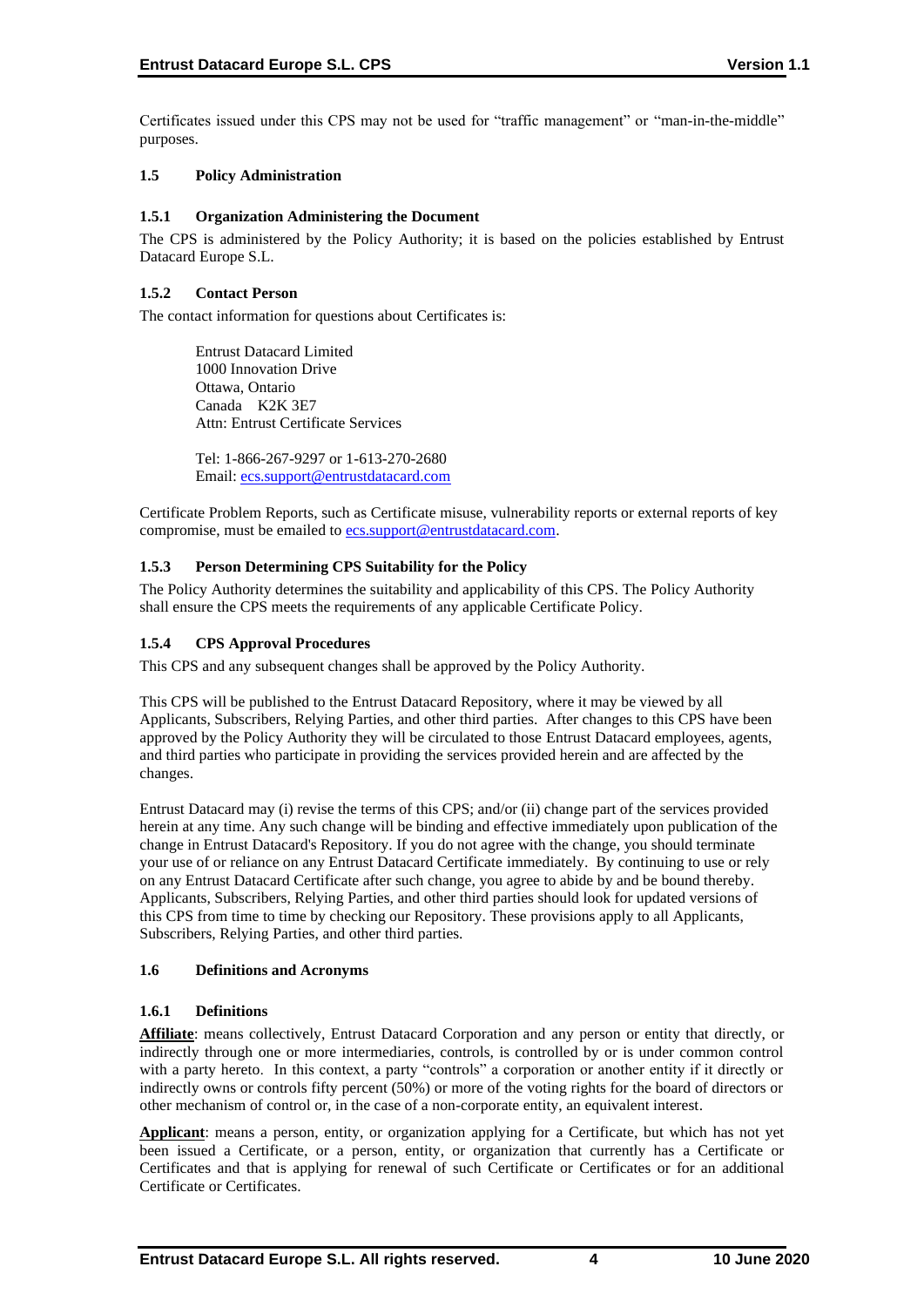**Applicant Representative**: as defined in the Baseline Requirements.

**Application Software Vendor**: means a developer of Internet browser software or other software that displays or uses Certificates.

**Attestation Letter:** as defined in the Baseline Requirements.

**Authorization Domain Name**: as defined in the Baseline Requirements.

**Authorized Port**: as defined in the Baseline Requirements.

**Authorized Representative:** An authorized representative of a legal person.

**Base Domain Name**: as defined in the Baseline Requirements.

**Baseline Requirements**: means the CA/Browser Forum Guidelines Baseline Requirements for the Issuance and Management of Publicly-Trusted Certificates published at http://www.cabforum.org. The Baseline Requirements describe certain minimum requirements that a CA must meet in order to issue SSL Certificates. In the event of any inconsistency between this CPS and the Baseline Requirements, the Baseline Requirements take precedence over this CPS.

**Business Day:** means any day, other than a Saturday, Sunday, statutory or civic holiday in the City of Madrid, Spain.

**Certificate:** means a digital document issued by the CA that, at a minimum: (a) identifies the CA issuing it, (b) names or otherwise identifies a Subject, (c) contains a Public Key of a Key Pair, (d) identifies its operational period, and (e) contains a serial number and is digitally signed by a CA. Certificate includes, without limitation, the following Certificate types issued by the CA; Qualified Certificate and PSD2 Certificate.

**Certificate Application:** means the form and application information requested by an RA operating under a CA and submitted by an Applicant when applying for the issuance of a Certificate.

**Certificate Approver:** means an employee or agent authorized to approve a request for a Certificate for an organization.

**Certificate Beneficiaries**: means, collectively, all Application Software Vendors with whom Entrust Datacard has entered into a contract to include its root Certificate(s) in software distributed by such Application Software Vendors, and all Relying Parties that actually rely on such Certificate during the Operational Period of such Certificate.

**Certificate Requester**: means an employee or agent authorized to request a Certificate for an organization.

**Certificate Revocation List:** means a time-stamped list of the serial numbers of revoked Certificates that has been digitally signed by a CA.

**Certificate Problem Report**: as defined in the Baseline Requirements.

**Certificate Transparency:** a method for publicly logging Certificates in accordance with IETF RFC 6962.

**Certification Authority:** means a certification authority operated by or on behalf of Entrust Datacard for the purpose of issuing, managing, revoking, renewing, and providing access to Certificates. The CA (i) creates and digitally signs Certificates that contain among other things a Subject's Public Key and other information that is intended to identify the Subject, (ii) makes Certificates available to facilitate communication with the Subject identified in the Certificate, and (iii) creates and digitally signs Certificate Revocation Lists containing information about Certificates that have been revoked and which should no longer be used or relied upon.

**Certification Practice Statement:** means this document, which is a statement of the practices that the CA uses in issuing, managing, revoking, renewing, and providing access to Certificates, and the terms and conditions under which the CA makes such services available.

**Co-marketers:** means any person, entity, or organization that has been granted by Entrust Datacard or an RA operating under a CA the right to promote Certificates.

**Compromise:** means a suspected or actual loss, disclosure, or loss of control over sensitive information or data.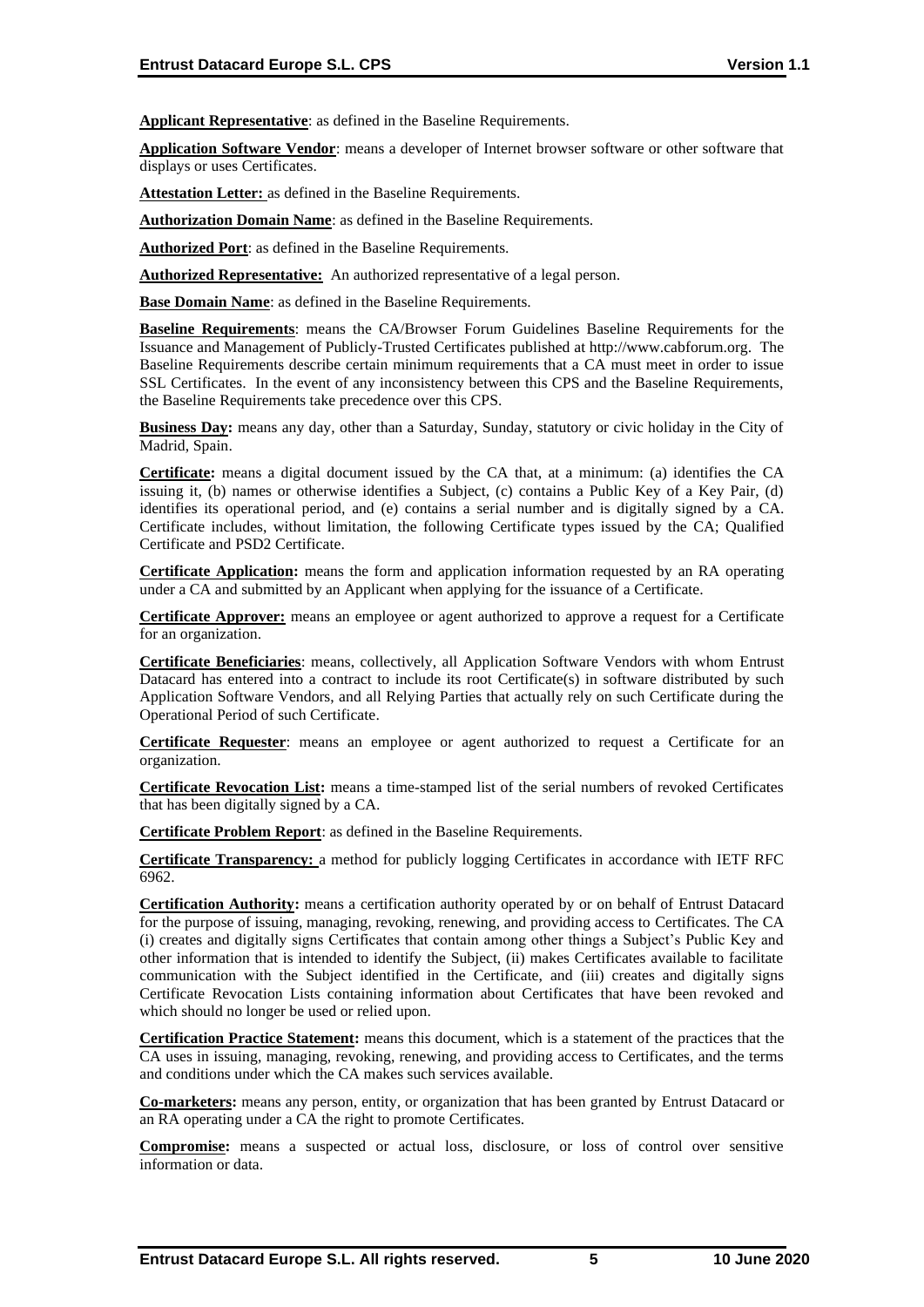**Contract Signer:** means an employee or agent authorized to sign the subscription agreement on behalf of the organization.

**Cross Certificate(s)**: as defined in the Baseline Requirements.

**Domain Contact**: as defined in the Baseline Requirements.

**Domain Name Registrant:** as defined in the Baseline Requirements.

**Domain Name Registrar**: as defined in the Baseline Requirements.

**DNS CAA Email Contact:** as defined in the Baseline Requirements.

**DNS CAA Phone Contact:** as defined in the Baseline Requirements.

**DNS TXT Record Email Contact:** as defined in the Baseline Requirements.

**DNS TXT Record Phone Contact:** as defined in the Baseline Requirements.

**Enterprise RA:** as defined in the Baseline Requirements.

**Entrust:** means Entrust Datacard Limited.

**Entrust.net**: means Entrust Datacard Limited.

**Entrust Datacard:** means Entrust Datacard Europe S.L.

**Entrust Datacard Group:** Collectively Entrust Holdings, Inc., its subsidiaries, its licensors (including for the avoidance of any doubt Microsoft), its resellers, its suppliers, and the directors, officers, employees, agents and independent contractors of any of them.

**Entrust Datacard Group Affiliates**: Collectively, Entrust Datacard Limited and Affiliates.

**ETSI Guidelines:** Collectively, the ETSI guidelines as contained in ETSI EN 319 411-1 (V1.2.2); ETSI EN 319 411-2 (V2.2.2); ETSI TS 119 495 (V1.3.1) and related documents that apply to Qualified Certificates and PSD2 Certificates.

**EV SSL Certificate:** means an SSL Certificate issued by a CA meeting the requirements of the EV SSL Guidelines.

**EV SSL Guidelines:** means the CA/Browser Forum Guidelines For The Issuance and Management of Extended Validation Certificates published at http://www.cabforum.org. The EV SSL Guidelines describe the requirements that a CA must meet in order to issue EV SSL Certificates. In the event of any inconsistency between this CPS and the EV SSL Guidelines, the EV SSL Guidelines take precedence over this CPS.

**FIPS:** means the Federal Information Processing Standards. These are U.S. Federal standards that prescribe specific performance requirements, practices, formats, communication protocols, and other requirements for hardware, software, data, and telecommunications operation.

**Fully-Qualified Domain Name**: as defined in the Baseline Requirements.

**IETF:** means the Internet Engineering Task Force. The Internet Engineering Task Force is an international community of network designers, operators, vendors, and researchers concerned with the evolution of the Internet architecture and the efficient operation of the Internet.

**Internal Name:** as defined in the Baseline Requirements.

**IP Address:** as defined in the Baseline Requirements.

**IP Address Contact:** as defined in the Baseline Requirements.

**IP Address Registration Authority:** as defined in the Baseline Requirements.

**Issuing CA:** In relation to a particular Certificate, the CA that issued the Certificate. This could be either a Root CA or a Subordinate CA.

**Key Compromise:** as defined in the Baseline Requirements.

**Key Pair:** means two mathematically related cryptographic keys, having the properties that (i) one key can be used to encrypt a message that can only be decrypted using the other key, and (ii) even knowing one key, it is believed to be computationally infeasible to discover the other key.

**National Competent Authority:** as used under ETSI TS 119 495.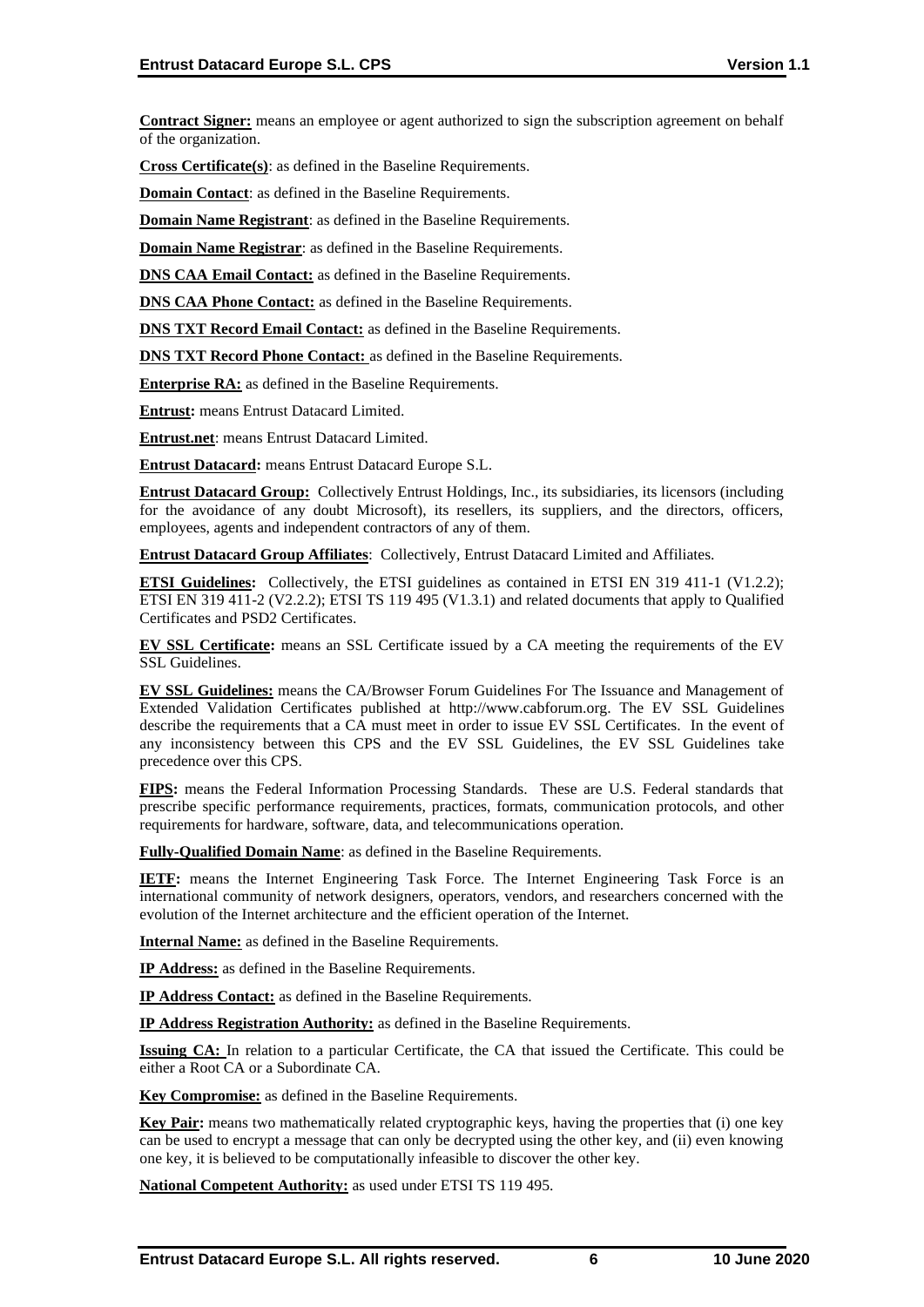**Object Identifier:** means a specially-formatted sequence of numbers that is registered in accordance with internationally-recognized procedures for object identifier registration.

**Operational Period:** means, with respect to a Certificate, the period of its validity. The Operational Period would typically begin on the date the Certificate is issued (or such later date as specified in the Certificate), and ends on the date and time it expires as noted in the Certificate or earlier if the Certificate is Revoked.

**Parent Company:** as defined in the Baseline Requirements.

**PKIX:** means an IETF Working Group developing technical specifications for PKI components based on X.509 Version 3 Certificates.

**Policy Authority:** means those personnel who work for or on behalf of Entrust Datacard and who are responsible for determining the policies and procedures that govern the operation of the CAs. The Policy Authority is responsible for creating, implementing, and maintaining a statement of the practices and procedures used to address all the requirements identified for the applicable Entrust Datacard policy and its work is supervised by the senior executive management of Entrust Datacard S.L."

**Private Key:** means the key of a Key Pair used to decrypt an encrypted message. This key must be kept secret.

**PSD2 Certificates:** means PSD2 Qualified Web Authentication Certificate(s) and/or PSD2 Qualified Seal Certificate(s).

**PSD2 Qualified Seal Certificate:** means a Qualified Seal Certificate which is additionally issued under the requirements of the PSD2 Regulatory Technical Standards for use of qualified certificates as defined in eIDAS (Regulation (EU) No 910/2014) including Annex IV to meet the regulatory requirements of PSD2 (Directive (EU) 2015/2366), including the requirements of ETSI TS 119 495 and related ETSI Guidelines.

**PSD2 Qualified Web Authentication Certificate:** means a Qualified Web Authentication Certificate which is additionally issued under the requirements of the PSD2 Regulatory Technical Standards for use of qualified certificates as defined in eIDAS (Regulation (EU) No 910/2014) including Annex IV to meet the regulatory requirements of PSD2 (Directive (EU) 2015/2366), including the requirements of ETSI TS 119 495 and related ETSI Guidelines.

**Public Key:** means the key of a Key Pair used to encrypt a message. The Public Key can be made freely available to anyone who may want to send encrypted messages to the holder of the Private Key of the Key Pair. The Public Key is usually made publicly available in a Certificate issued by a CA and is often obtained by accessing a repository or database. A Public Key is used to encrypt a message that can only be decrypted by the holder of the corresponding Private Key.

**Qualified Certificate:** means eIDAS Qualified Web Authentication Certificate(s), eIDAS Qualified Seal Certificate(s) and/or eIDAS Qualified Signature Certificate.

**Qualified Seal Certificate:** means a Certificate issued for use as a qualified seal certificate as defined in eIDAS (Regulation (EU) No 910/2014), including Annex III and the requirements of ETSI EN 319 411-2 and related ETSI Guidelines

**Qualified Signature Certificate:** means a Certificate issued for use as a qualified signature certificate as defined in eIDAS (Regulation (EU) No 910/2014), including Annex I and the requirements of ETSI EN 319 411-2 and related ETSI Guidelines

**Qualified Web Authentication Certificate:** means a Certificate issued for use as a qualified web authentication certificate as defined in eIDAS (Regulation (EU) No 910/2014), including Annex IV and the requirements of ETSI EN 319 411-2 and related ETSI Guidelines.

**Random Value**: as defined in the Baseline Requirements.

**Registration Authority:** means an entity that performs two functions: (1) the receipt of information from a Subject to be named in a Certificate, and (2) the performance of verification of information provided by the Subject following the procedures prescribed by the CAs. In the event that the information provided by a Subject satisfies the criteria defined by the CAs, an RA may send a request to a CA requesting that the CA generate, digitally sign, and issue a Certificate containing the information verified by the RA. An RA may be operated by Entrust Datacard or by an independent third-party.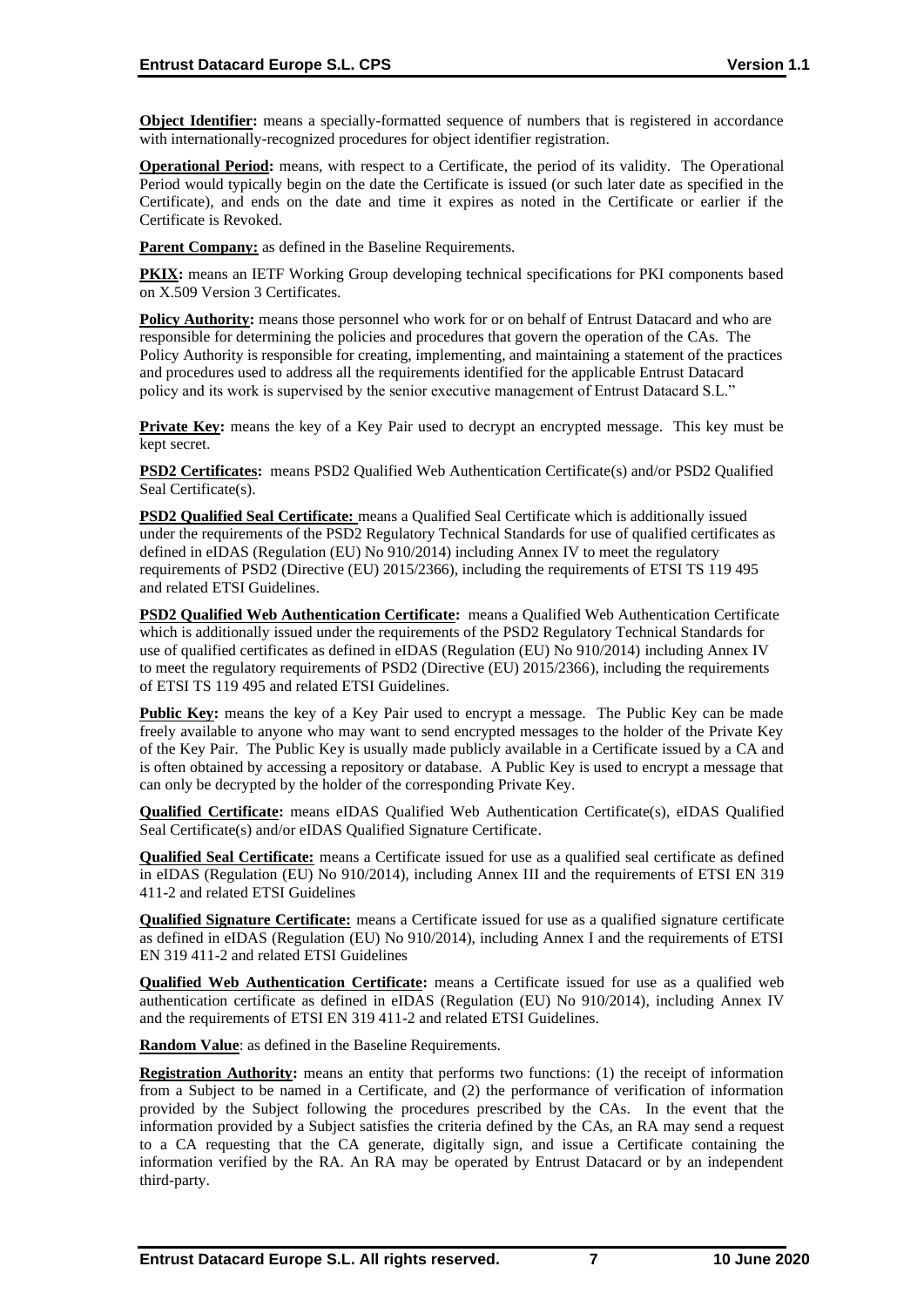**Reliable Data Source:** as defined in the Baseline Requirements.

**Relying Party:** means a person, entity, or organization that relies on or uses a Certificate and/or any other information provided in a Repository under a CA to obtain and confirm the Public Key and identity of a Subscriber. For avoidance of doubt, an ASV is not a "Relying Party" when software distributed by such ASV merely displays information regarding a Certificate.

**Relying Party Agreement:** means the agreement between a Relying Party and Entrust Datacard or between a Relying Party and an independent third-party RA or Reseller under a CA in respect to the provision and use of certain information and services in respect to Certificates.

**Repository:** means a collection of databases and web sites that contain information about Certificates issued by a CA including among other things, the types of Certificates and services provided by the CA, fees for the Certificates and services provided by the CA, Certificate Revocation Lists, OCSP responses, descriptions of the practices and procedures of the CA, and other information and agreements that are intended to govern the use of Certificates issued by the CA.

**Request Token:** as defined in the Baseline Requirements.

**Request Value:** as defined in the Baseline Requirements.

**Required Website Content:** as defined in the Baseline Requirements.

**Resellers:** means any person, entity, or organization that has been granted by Entrust Datacard or an RA operating under a CA the right to license the right to use Certificates.

**Reserved IP Address:** as defined in the Baseline Requirements.

**Revoke or Revocation:** means, with respect to a Certificate, to prematurely end the Operational Period of that Certificate from a specified time forward.

**Root CA:** mean the top level CAs listed in §1.3.1.

**SSL Certificate:** means a Certificate issued by a CA for use on secure servers.

**Subordinate CA:** means collectively, the subordinate CAs listed in §1.3.1.

**Subordinate CA Certificate**: shall mean a Certificate that (i) includes the Public Key of a Public-Private Key Pair generated by a certification authority; and (ii) includes the digital signature of a Root CA.

**Subject:** means a person, entity, or organization whose Public Key is contained in a Certificate.

**Subscriber:** means a person, entity, or organization that has applied for and has been issued a Certificate.

**Subscription Agreement:** means the agreement between a Subscriber and Entrust Datacard (or an Affiliate of Entrust Datacard) or between a Subscriber and an independent third-party RA or Reseller under a CA in respect to the issuance, management, and provision of access to a Certificate and the provision of other services in respect to such Certificate.

**Subsidiary Company:** as defined in the Baseline Requirements.

**Technically Constrained Subordinate CA:** as defined in the Baseline Requirements.

**Validation Specialist:** as defined in the Baseline Requirements.

**Wildcard Domain Name:** A Domain Name consisting of a single asterisk character followed by a single full stop character ("\*.") followed by a Fully-Qualified Domain Name.

#### **1.6.2 Acronyms**

- ADN Authorization Domain Name
- ASV Application Software Vendor
- CA Certification Authority
- CAA Certification Authority Authorization
- CPR Certificate Problem Report
- CPS Certification Practice Statement
- CRL Certificate Revocation List
- CSR Certificate Signing Request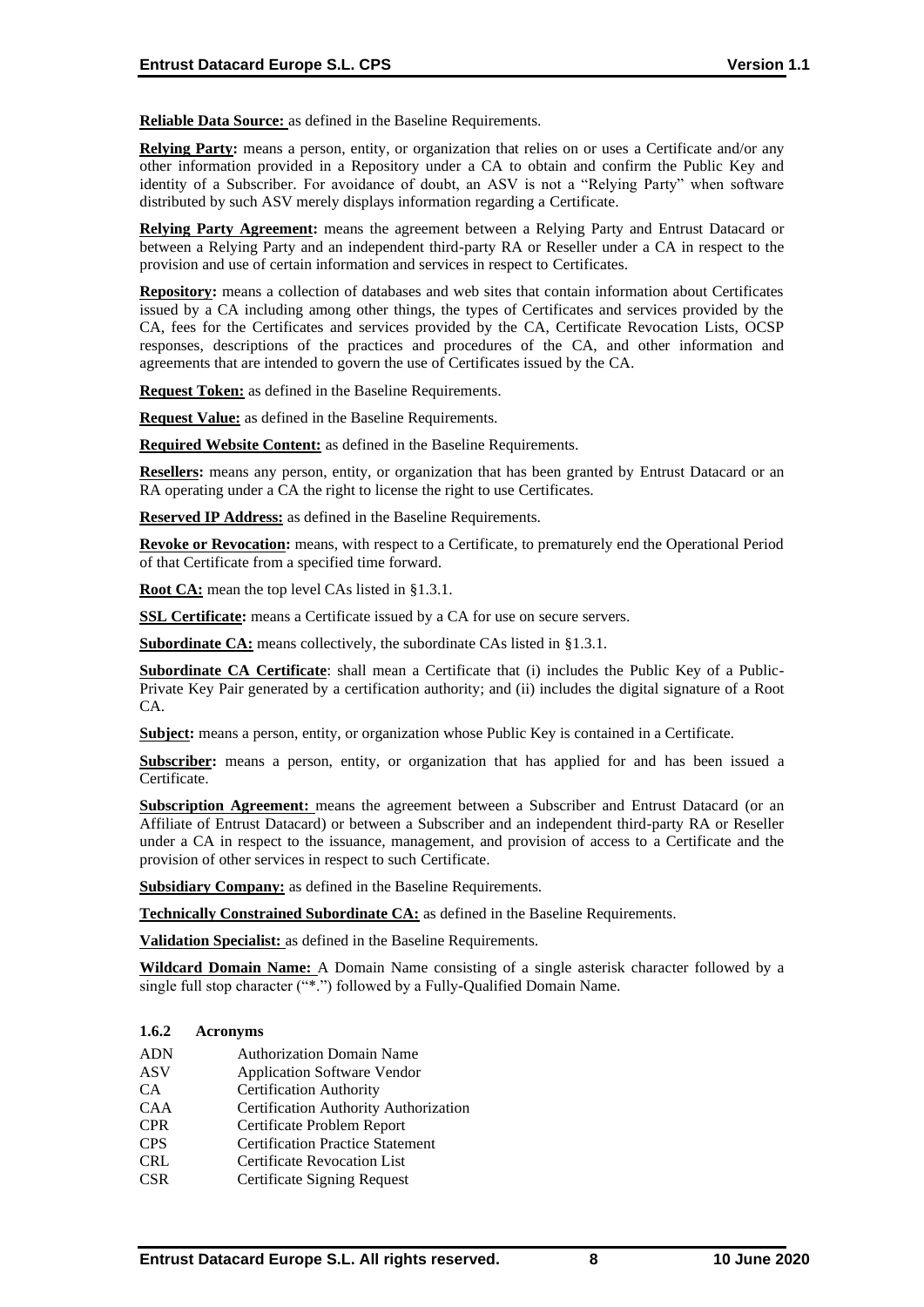| CT               | Certificate Transparency                                                         |
|------------------|----------------------------------------------------------------------------------|
| DBA              | Doing Business As                                                                |
| DN               | Distinguished Name                                                               |
| DNS              | Domain Name System                                                               |
| <b>DNSSEC</b>    | Domain Name System Security Extensions                                           |
| EAL              | <b>Evaluation Assurance Level</b>                                                |
| eIDAS            | Electronic Identification, Authentication and Trust Services                     |
| EKU              | <b>Extended Key Usage</b>                                                        |
| <b>ETSI</b>      | European Telecommunications Standards Institute                                  |
| EV               | <b>Extended Validation</b>                                                       |
| <b>FIPS</b>      | (US Government) Federal Information Processing Standard                          |
| FQDN             | <b>Fully Qualified Domain Name</b>                                               |
| HTTP             | <b>Hyper Text Transfer Protocol</b>                                              |
| <b>HTTPS</b>     | <b>Hyper Text Transfer Protocol Secure</b>                                       |
| IANA             | <b>Internet Assigned Numbers Authority</b>                                       |
| ICANN            | Internet Corporation for Assigned Names and Numbers                              |
| IETF             | <b>Internet Engineering Task Force</b>                                           |
| ISO              | International Organization for Standardization                                   |
| ITU-T            | International Telecommunication Union - Telecommunication Standardization Sector |
| <b>NCA</b>       | National Competent Authority                                                     |
| NIST             | (US Government) National Institute of Standards and Technology                   |
| OCSP             | Online Certificate Status Protocol                                               |
| OID              | Object Identifier                                                                |
| PA               | Policy Authority                                                                 |
| PSD <sub>2</sub> | (Revised) Payment Services Directive                                             |
| PDS              | PKI Disclosure Statement                                                         |
| PIN              | Personal Identification Number                                                   |
| PKI              | Public-Key Infrastructure                                                        |
| PSP              | Payment Service Provider                                                         |
| QSealC           | Qualified Seal Certificate                                                       |
| QSigC            | Qualified Signature Certificate                                                  |
| QWAC             | Qualified Web Authentication Certificate                                         |
| RA               | Registration Authority                                                           |
| RFC              | <b>Request for Comment</b>                                                       |
| RSA              | Rivest-Shamir-Adleman cryptosystem                                               |
| SAN              | Subject Alternative Name                                                         |
| SSL              | Secure Sockets Layer                                                             |
| TLS              | <b>Transport Layer Security</b>                                                  |
| TSA              | Time-Stamp Authority                                                             |
| URL              | <b>Universal Resource Locator</b>                                                |
|                  |                                                                                  |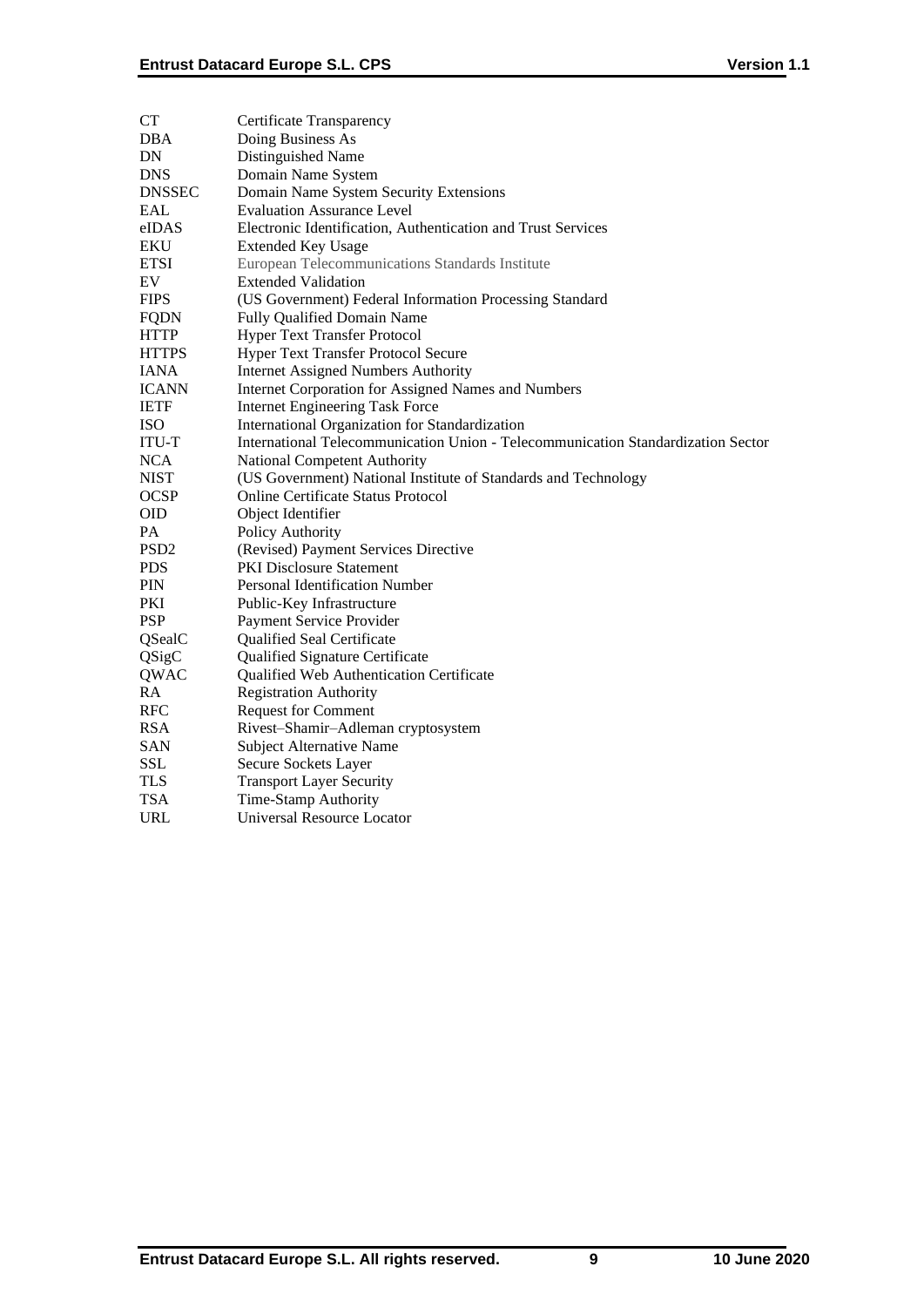## **2. Publication and Repository Responsibilities**

Entrust Datacard maintains the Repository to store various information related to Certificates and the operation of the CAs and RAs. The CPS and various other related information is published in the Repository.

## **2.1 Repositories**

The CAs maintain the Repositories to allow access to Certificate-related and Certificate revocation information. The information in the Repositories is accessible through a web interface, available on a 24x7 basis and is periodically updated as set forth in this CPS. The Repositories are the only approved source for CRL and other information about Certificates.

The CA will adhere to the latest version of the CPS published in the Repository.

The Repository can be accessed at [https://www.entrust.net/CPS.](https://www.entrust.net/CPS)

Web pages that can be used by ASVs to test their software with Certificates that chain up to each publicly trusted Root Certificate are hosted a[t https://www.entrust.net/CPS.](https://www.entrust.net/CPS)

## **2.2 Publication of Certification Information**

The CA publishes its CPS, CA Certificates, Subscription Agreements, PKI Disclosure Statement, Relying Party Agreements, and CRLs in the Repositories.

## **2.3 Time or Frequency of Publications**

The CPS will be re-issued and published at least once per year.

CRLs will be updated as per §4.9.7.

OCSP responses will be updated as per §4.9.10.

## **2.4 Access Controls on Repositories**

Information published in the Repository is public information. Read only access is unrestricted. The CAs have implemented logical and physical controls to prevent unauthorized write access to its Repositories.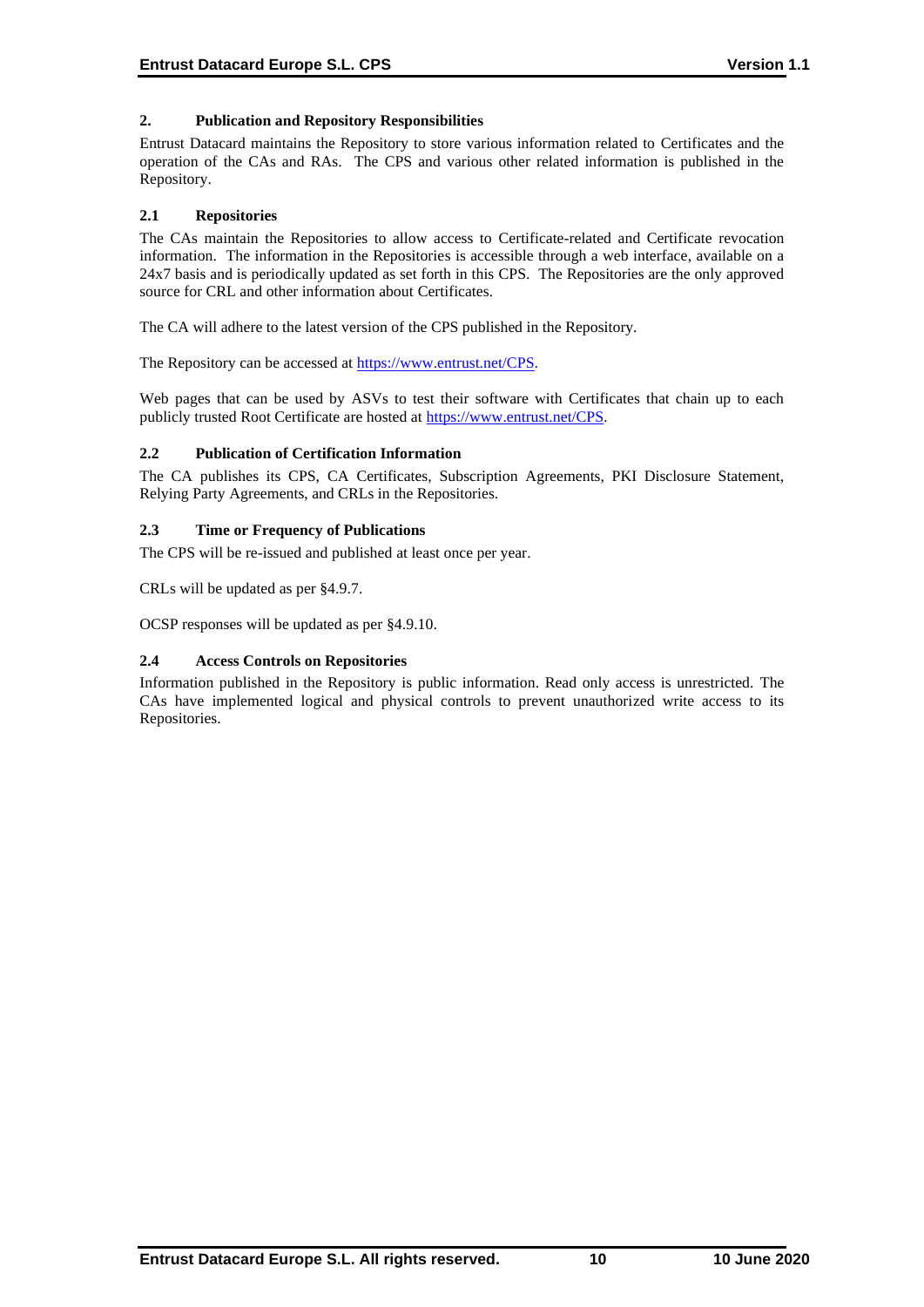## **3. Identification and Authentication**

The Policy Authority mandates the verification practices for verifying identification and authentication, and may, in its discretion, update such practices.

#### **3.1 Naming**

Before issuing an Certificate, the CAs ensure that all Subject organization information in the Certificate conforms to the requirements of, and has been verified in accordance with the procedures prescribed in this CPS and matches the information confirmed and documented by the RA pursuant to its verification processes.

## eIDAS QWAC and PSD2 QWAC

The CA and RA must follow the verification procedures in this CPS, the EV SSL Guidelines, and the ETSI Guidelines and match the information confirmed and documented by the RA pursuant to its verification processes. Such verification procedures are intended to accomplish the following:

- (i) Verify the Applicant's existence and identity, including;
	- a. Verify the Applicant's legal existence and identity (as stipulated in the EV SSL Guidelines and ETSI Guidelines),
	- b. Verify the Applicant's physical existence (business presence at a physical address) , and c. Verify the Applicant's operational existence (business activity).
- (ii) Verify the Applicant's authorization for the Certificate, including;
	- a. Verify the name, title, and authority of the Contract Signer, Certificate Approver, and Certificate Requester;
	- b. Verify that Contract Signer signed the Subscription Agreement; and
	- c. Verify that a Certificate Approver has signed or otherwise approved the Certificate request.
- (iii) For PSD2 QWAC, verify the additional information required by ETSI TS 119 495, including the Applicant's organizationIdentifier assigned by an NCA and the Applicant's approved payment service provider roles.

## **3.1.1 Types of Names**

The Subject names in a Certificate comply with the X.501 Distinguished Name (DN) form. The CAs shall use a single naming convention as set forth below.

Qualified Signature Certificates

- (i) "Country Name" (C) which is the two-letter ISO 3166 code for the country in which the Applicant is located;
- (ii) "State" (ST) (if applicable), which is the state or province of the organization's place of business;
- (iii) "Locality" (L), which is the city or locality of the organization's place of business;
- (iv) "Organization Name" (O) which is the name of the organization in the case of a corporation, partnership, or other entity. In the case of a sole proprietorship, the organization name can be the name of the Applicant;
- (v) "Organizational Unit Name" (OU) which is an optional field. The OU field may be used to distinguish between different organizational groups within an organization (for example, to distinguish between human resources, marketing, and development);
- (vi) "Surname" which is the validated surname of the Subject:
- (vii) "First Name" which is the validated first name of the Subject;
- (viii) "Serial Number" which is randomly generated and assigned to the Subject
- (ix) "Common Name" (CN) which is the first name and the surname of the Subject .

Qualified Seal Certificates

(i) "Country Name" (C) which is the two-letter ISO 3166 code for the country in which the Applicant is located;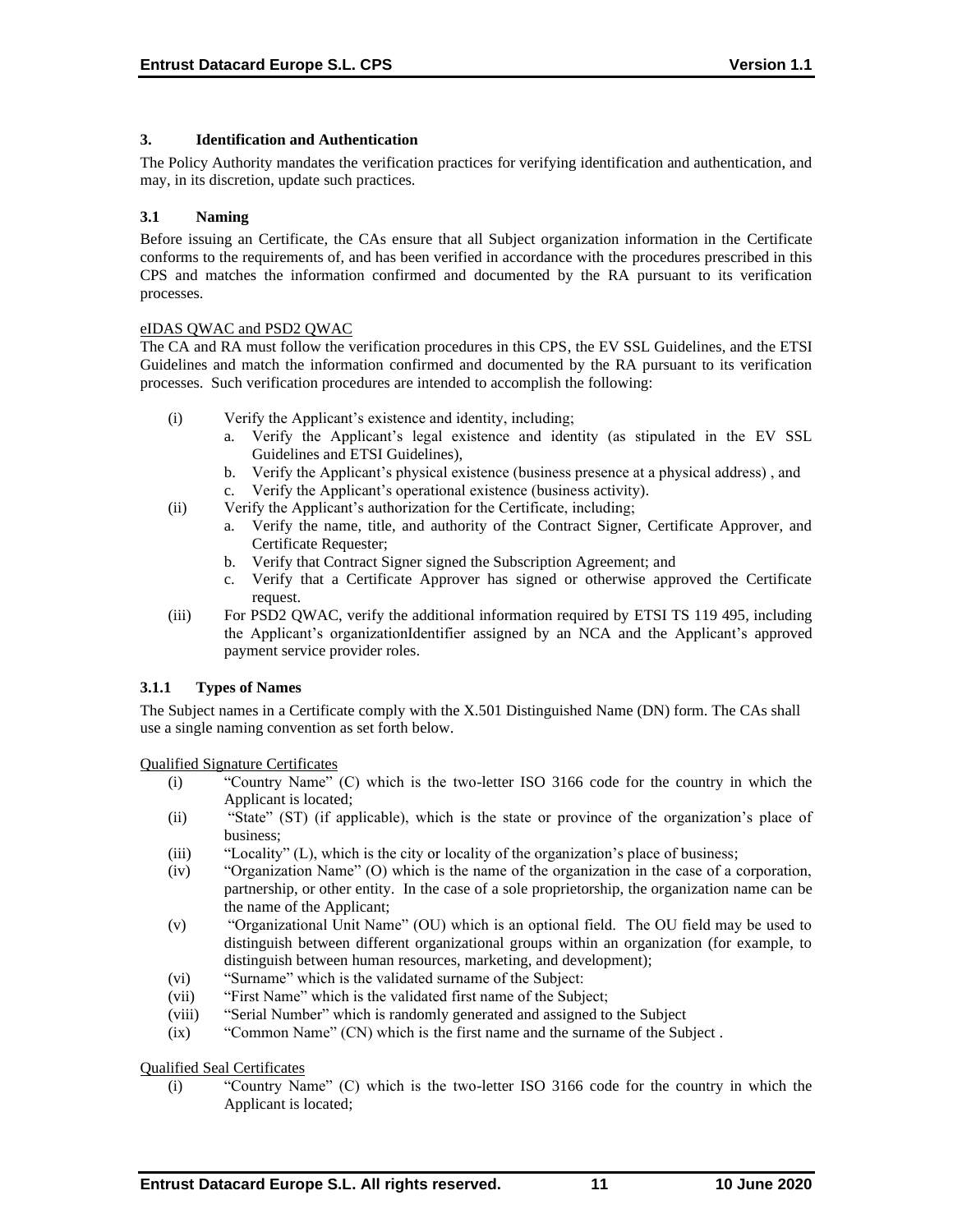- (ii) "State" (ST) (if applicable), which is the state or province of the organization's place of business;
- (iii) "Locality" (L), which is the city or locality of the organization's place of business;
- (iv) "Organization Name" (O) which is the name of the organization in the case of a corporation, partnership, or other entity. In the case of a sole proprietorship, the organization name can be the name of the Applicant;
- (v) "Organization Identifier" which is the Organization Identifier;
- (vi) "Organizational Unit Name" (OU) which is an optional field. The OU field may be used to distinguish between different organizational groups within an organization (for example, to distinguish between human resources, marketing, and development);
- (vii) "Common Name" (CN) which is commonly used by the subject to represent itself .

Qualified Web Authentication Certificates

- (i) "Country Name" (C) which is the two-letter ISO 3166 code for the country in which the Applicant is located and plans to host the secure server on which the Applicant is intending to install the Certificate;
- (ii) "Organization Name" (O) which is the name of the organization in the case of a corporation, partnership, or other entity. In the case of a sole proprietorship, the organization name can be the name of the Applicant;
- (iii) "Organizational Unit Name" (OU) which is an optional field. The OU field may be used to distinguish between different organizational groups within an organization (for example, to distinguish between human resources, marketing, and development);
- (iv) "Common Name" (CN) which is the hostname, the fully qualified hostname or path used in the DNS of the secure server on which the Applicant is intending to install the Certificate;
- (v) "Locality" (L), which is the city or locality of the organization's place of business; and
- (vi) "State" (ST) (if applicable), which is the state or province of the organization's place of business.
- (vii) "serialNumber" which is the registration number of Subscriber,
- (viii) "businessCategory" which is the applicable business category clause per the EV SSL Guidelines,
- (ix) "jurisdictionOfIncorporationLocalityName" (if applicable) which is the jurisdiction of registration or incorporation locality of Subscriber,
- (x) "jurisdictionOfIncorporationStateOrProvinceName" (if applicable) which is the jurisdiction of registration or incorporation state or province of Subscriber, and
- (xi) "jurisdictionOfIncorporationCountry" which is the jurisdiction of registration or incorporation country of Subscriber.

## PSD2 Certificates

- (i) Same as Qualified Seal Certificate or Qualified Web Authentication Certificates, plus
- (ii) Applicant's "organizationIdentifier" assigned by an NCA.

## **3.1.2 Need for Names to be Meaningful**

The Certificates issued pursuant to this CPS are meaningful only if the names that appear in the Certificates can be understood and used by Relying Parties. Names used in the Certificates must identify the person or object to which they are assigned in a meaningful way. CAs shall not issue Certificates to the Subscribers that contain domain names, IP Addresses, DN, URL, and/or e-mail addresses that the Subscribers do not legitimately own or control. Examples of fields and extensions where these names appear include subject DN and subject alternative names.

## eIDAS QSigC

The value of the Common Name to be used in eIDAS QSigC shall be the Subject's first name and surname.

#### eIDAS QSEalC and PSD2 QSealC

The value of the Common Name to be used in eIDAS QSealC and PSD2 QSealC shall be the Applicant's organization name.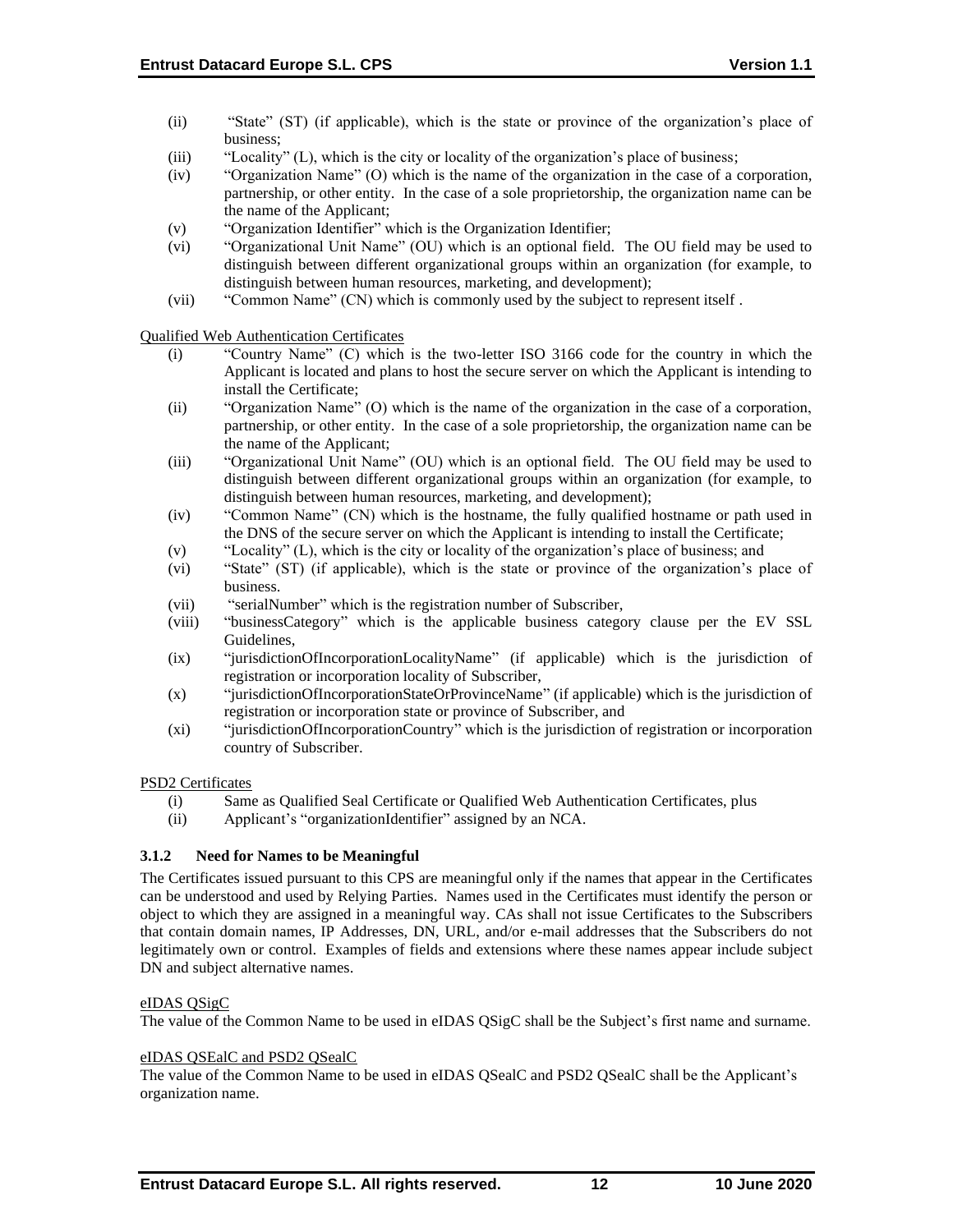## eIDAS QWAC and PSD2 QWAC

The value of the Common Name to be used in an eIDAS QWAC or PSD2 QWAC shall be the Applicant's FQDN that is used in the DNS of the secure server on which the Applicant is intending to install the Certificate. The FQDN for an eIDAS QWAC or PSD2 QWAC cannot be an IP address or a Wildcard Domain Name.

#### **3.1.3 Anonymity or Pseudonymity of Subscribers**

No stipulation.

## **3.1.4 Rules for Interpreting Various Name Forms**

No stipulation.

## **3.1.5 Uniqueness of Names**

Names shall be defined unambiguously for each Subject in a Repository. The Distinguished Name attribute will usually be unique to the Subject to which it is issued. Each Certificate shall be issued a unique serial number within the name space of the Subordinate CA.

## **3.1.6 Recognition, Authentication, and Role of Trademarks**

The Subject names in Certificates are issued on a "first come, first served" basis. By accepting a Subject name for incorporation into a Certificate, an RA operating under a CA does not determine whether the use of such information infringes upon, misappropriates, dilutes, unfairly competes with, or otherwise violates any intellectual property right or any other rights of any person, entity, or organization. The CAs and any RAs operating under the CAs neither act as an arbitrator nor provide any dispute resolution between Subscribers or between Subscribers and third-party complainants in respect to the use of any information in an Certificate. The CPS does not bestow any procedural or substantive rights on any Subscriber or thirdparty complainant in respect to any information in a Certificate. Neither the CAs nor any RAs operating under the CAs shall in any way be precluded from seeking legal or equitable relief (including injunctive relief) in respect to any dispute between Subscribers or between Subscribers and third-party complainants or in respect to any dispute between Subscribers and a CA or an RA operating under a CA or between a third-party complainant and a CA or an RA operating under a CA arising out of any information in an Certificate. The CAs and RAs operating under the CAs shall respectively have the right to revoke and the right to request revocation of Certificates upon receipt of a properly authenticated order from an arbitrator or court of competent jurisdiction requiring the revocation of a Certificate.

A CA or an RA operating under a CA may, in certain circumstances, take action in respect to a Certificate containing information that possibly violates the trademark rights of a third-party complainant. In the event that a third-party complainant provides a CA or an RA operating under a CA with (i) a certified copy that is not more than three (3) months old of a trademark registration from the principal trademark office in any one of the United States, Canada, Japan, Australia or any of the member countries of the European Union, and further provided that such registration is still in full force and effect, and (ii) a copy of a prior written notice to the Subscriber of the Certificate in dispute, stating that the complainant believes that information in the Subscriber's Certificate violates the trademark rights of the complainant, and (iii) a representation by the complainant indicating the means of notice and basis for believing that such notice was received by the Subscriber of the Certificate in dispute, a CA or an RA operating under a CA may initiate the following actions. The CA or the RA operating under a CA may determine whether the issue date of the Subscriber's Certificate predates the registration date on the trademark registration provided by the complainant. If the date of issuance of the Subscriber's Certificate predates the trademark registration date, the CA or the RA operating under the CA will take no further action unless presented with an authenticated order from an arbitrator or court of competent jurisdiction. If the date of issuance of the Certificate is after the registration date on the trademark registration provided by the complainant, the CA or the RA operating under the CA shall request that the Subscriber provide a proof of ownership for the Subscriber's own corresponding trademark registration from the principal trademark office in any one of the United States, Canada, Japan, Australia or any of the member countries of the European Union. If the Subscriber can provide a certified copy, as set forth above, that predates or was issued on the same date as the complainant's trademark registration, the CA or the RA operating under the CA will take no further action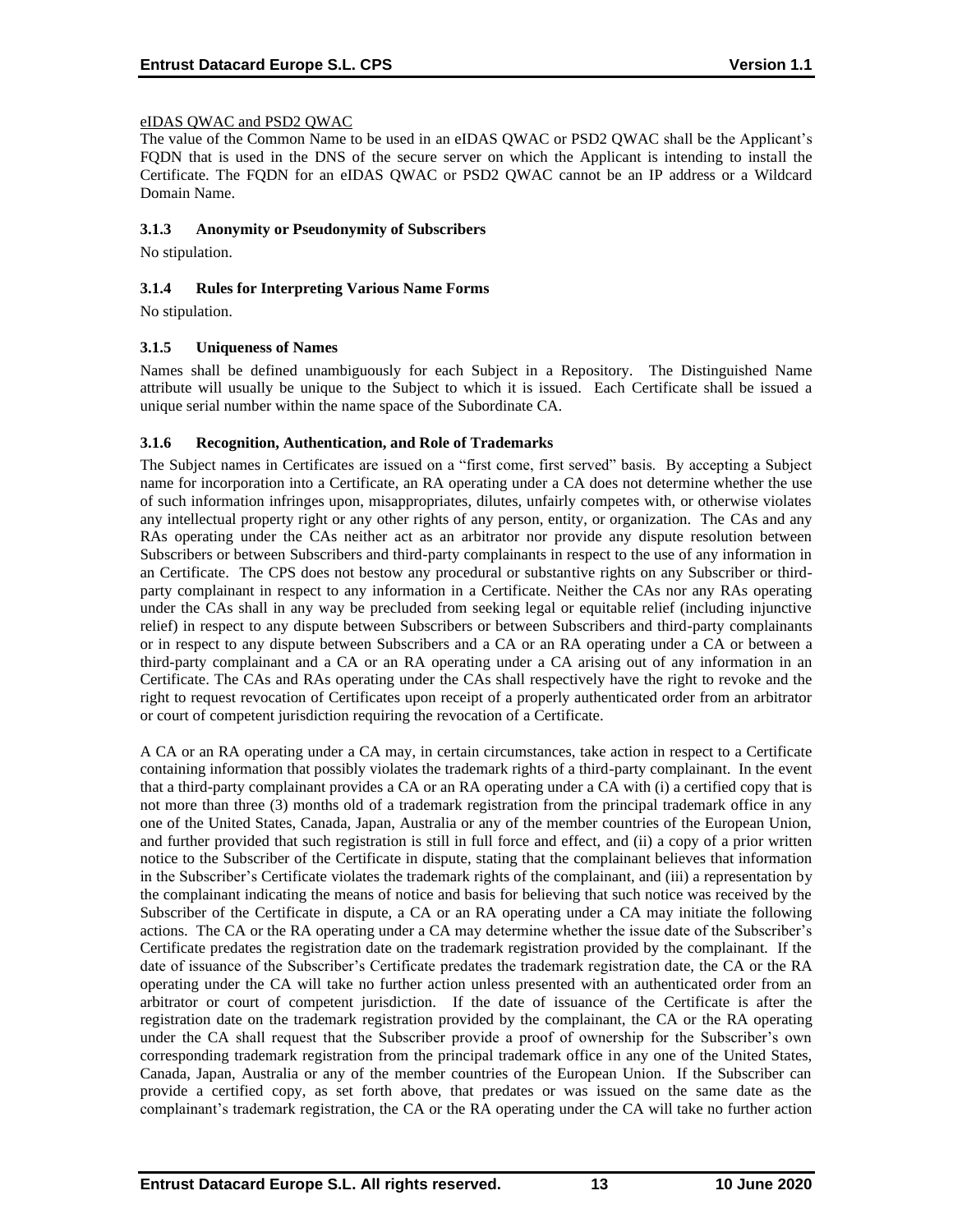unless presented with an authenticated order from an arbitrator or court of competent jurisdiction. If the Subscriber does not respond within ten (10) Business Days, or if the date on the certified copy of the trademark registration provided by the Subscriber postdates the certified copy of the trademark registration provided by the complainant, the CA and the RAs operating under that CA respectively may revoke or may request revocation of the disputed Certificate.

If a Subscriber files litigation against a complainant, or if a complainant files litigation against a Subscriber, and such litigation is related to any information in an issued Certificate, and if the party instigating the litigation provides a CA or an RA operating under a CA with a copy of the file-stamped complaint or statement of claim, the CA will maintain the current status of the Certificate or the RA operating under the CA will request that the CA maintain the current status of the Certificate, subject to any requirements to change the status of such Certificate otherwise provided or required under this CPS, a Subscription Agreement, or any Relying Party Agreement. During any litigation, a CA will not revoke and an RA operating under a CA will not request revocation of a Certificate that is in dispute unless ordered by an arbitrator or a court of competent jurisdiction or as otherwise provided or required under this CPS, a Subscription Agreement, or any Relying Party Agreement. In the event of litigation as contemplated above, the CAs and RAs operating under the CAs will comply with any directions by a court of competent jurisdiction in respect to a Certificate in dispute without the necessity of being named as a party to the litigation. If named as a party in any litigation in respect to a Certificate, Entrust Datacard and/or any third party operating an RA under a CA shall be entitled to take any action that it deems appropriate in responding to or defending such litigation. Any Subscriber or Relying Party that becomes involved in any litigation in respect to a Certificate shall remain subject to all of the terms and conditions of the CPS, the Subscriber's Subscription Agreement, and the Relying Party's Relying Party Agreement.

RAs operating under a CA shall notify the CA of any disputes of which such RA is aware and which relate to any information contained in a Certificate whose issuance was requested by such RA.

## **3.2 Initial Identity Validation**

## **3.2.1 Method to Prove Possession of Private Key**

For Key Pairs generated by the Applicant, the CAs perform proof of possession tests for CSRs created using reversible asymmetric algorithms (such as RSA) by validating the signature on the CSR submitted by the Applicant with the Certificate Application.

## **3.2.2 Authentication of Organization Identity**

## **3.2.2.1 Identity**

RAs operating under the CAs shall perform verification of any organizational identities that are submitted by an Applicant or Subscriber in accordance with the practices mandated by the Policy Authority. RAs operating under the CAs shall determine whether the organizational identity, address, and domain name provided with a Certificate Application are consistent with information contained in third-party databases and/or governmental sources. The information and sources used for the verification of Certificate Applications may vary depending on the jurisdiction of the Applicant or Subscriber.

In the case of organizational identities that are not registered with any governmental sources, RAs operating under the CAs shall use commercially reasonable efforts to confirm the existence of the organization. Such commercially reasonable efforts may include site visits or third-party attestation letter.

#### eIDAS QWAC and PSD2 QWAC

The CA or RA will identify the organization and, if applicable, any specific attributes of the organization, will be verified by an Authorized Representative.

#### eeIDAS QWAC

RAs operating under the CAs shall also determine:

(i) Business Category;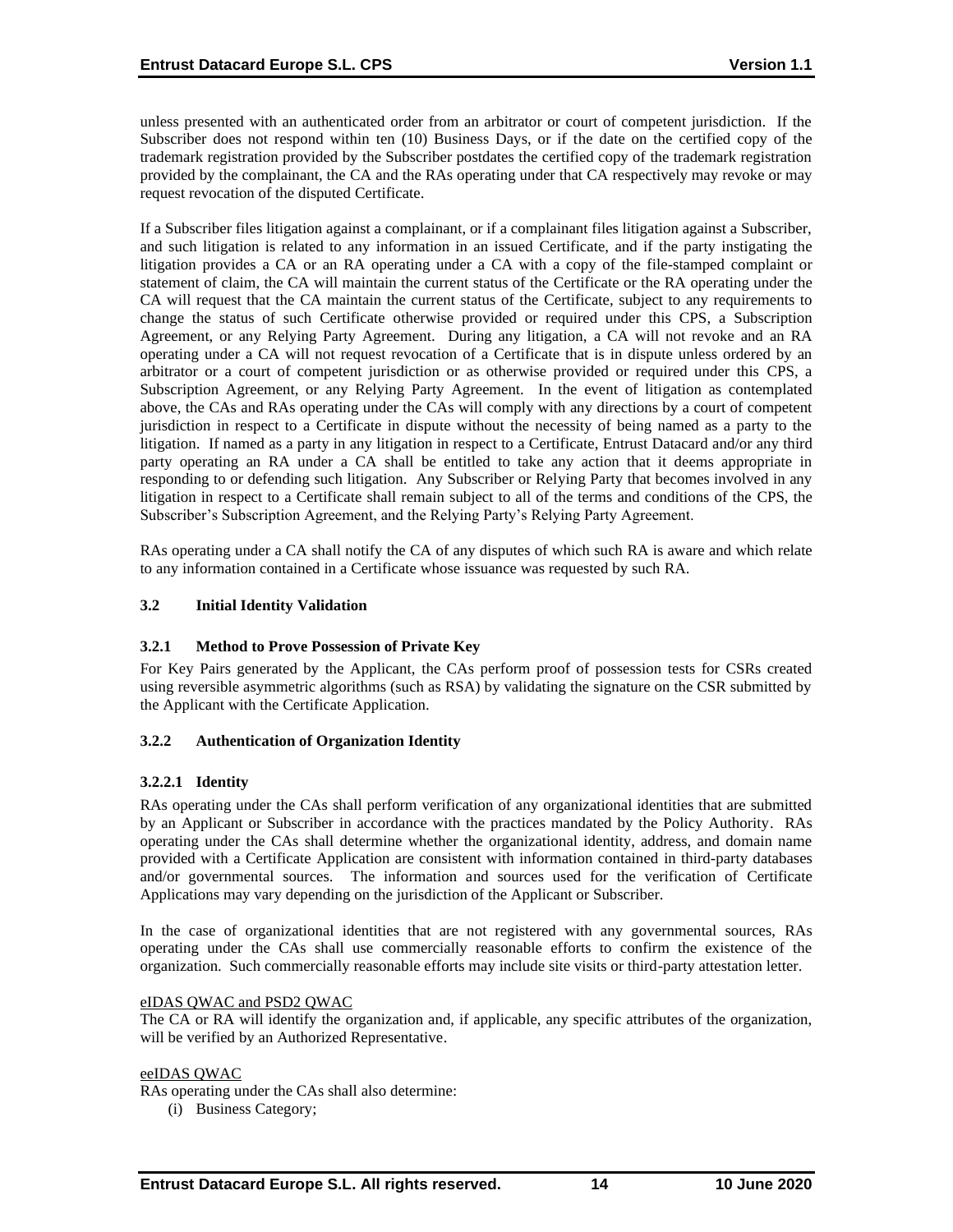- (ii) Jurisdiction of Incorporation or Registration;
- (iii) Registration Number;
- (iv) Physical address of Place of Business; and
- (v) Operational Existence.

## PSD2 Certificates

RAs operating under the CAs shall also determine:

- (vi) Applicable NCA;
- (vii)organizationIdentifier assigned by the NCA; and
- (viii) Payment service provider roles approved by the NCA.
- Note: RAs shall conform to the specific NCA rules for verifying these attributes.

## **3.2.2.2 DBA/Tradename**

If the subject identity information is to include a DBA or tradename, the RA must verify the Applicant's right to use the DBA/tradename using at least one of the following:

- (i) The RA may verify the assumed name through use of a Qualified Government Information Source operated by, or on behalf of, an appropriate government agency in the jurisdiction of the Applicant's Place of Business, or by direct contact with such government agency in person or via mail, e-mail, Web address, or telephone; or
- (ii) The RA may verify the assumed name through use of a Qualified Independent Information Source provided that the QIIS has verified the assumed name with the appropriate government agency.
- (iii) The RA may rely on a Verified Professional Letter that indicates the assumed name under which the Applicant conducts business, the government agency with which the assumed name is registered, and that such filing continues to be valid.

## **3.2.2.3 Verification of Country**

Verification of country will be done in accordance with the methods of § 3.2.2.1.

## **3.2.2.4 Validation of Domain Authorization or Control**

The CA shall confirm that prior to issuance, the CA or the RA validated each Fully‐Qualified Domain Name (FQDN) listed in the Certificate using at least one of the methods listed below.

Completed validations of Applicant authority may be used for the issuance of multiple Certificates over time. For purposes of domain validation, the term Applicant includes the Applicant's Parent Company, Subsidiary Company, or Affiliate.

The CA shall maintain a record of which domain validation method was used to validate every domain.

## **3.2.2.4.1 Validating the Applicant as a Domain Contact**

This method of domain validation is not used.

## **3.2.2.4.2 Email, Fax, SMS, or Postal Mail to Domain Contact**

Confirm the Applicant's control over the FQDN by sending a Random Value via email, fax, SMS, or postal mail and then receiving a confirming response utilizing the Random Value. The Random Value must be sent to an email address, fax/SMS number, or postal mail address identified as a Domain Contact.

Each email, fax, SMS, or postal mail may confirm control of multiple ADNs.

The CA or RA may send the email, fax, SMS, or postal mail identified under this section to more than one recipient provided that every recipient is identified by the Domain Name Registrar as representing the Domain Name Registrant for every FQDN being verified using the email, fax, SMS, or postal mail.

The Random Value is unique in each email, fax, SMS, or postal mail.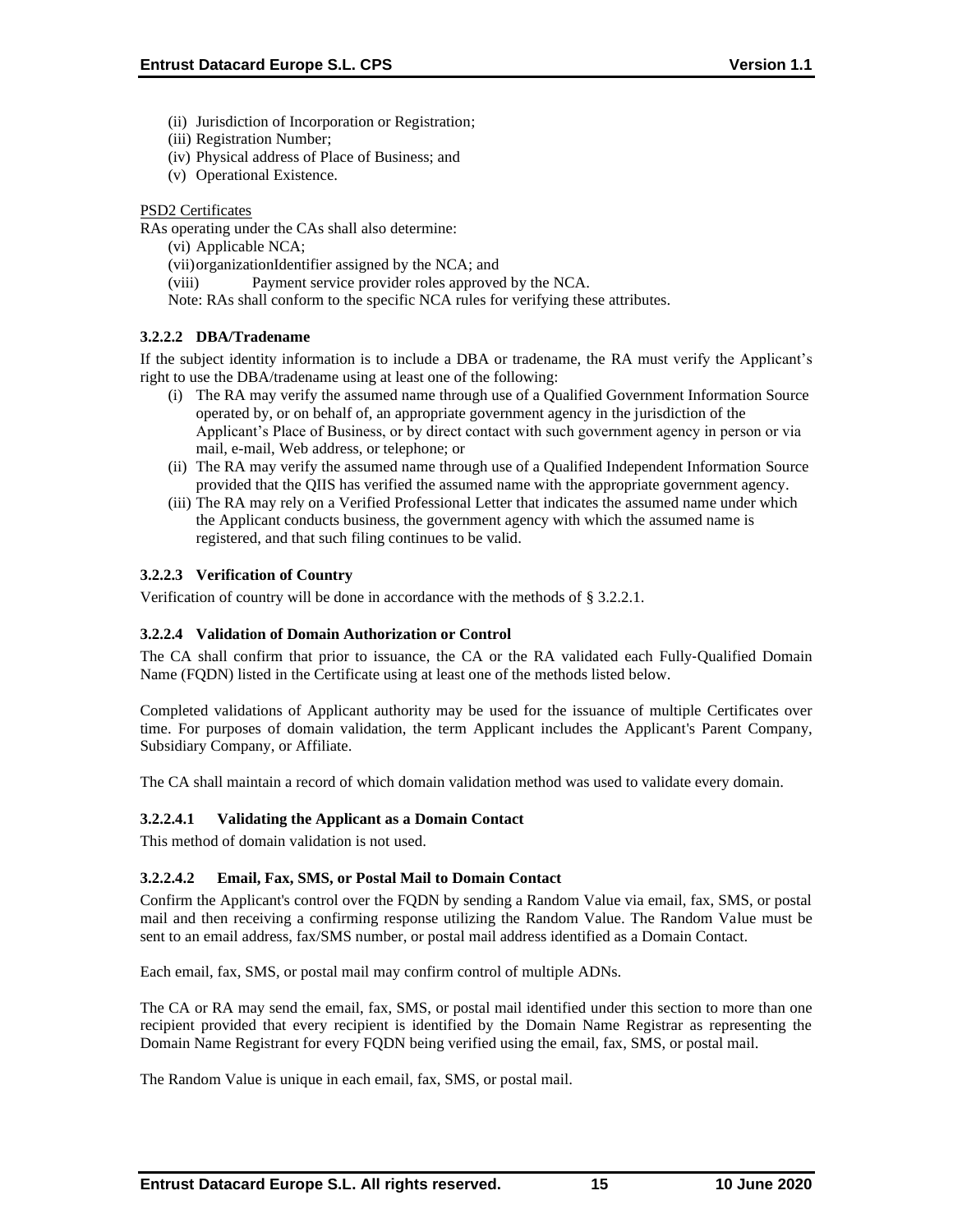The CA or RA may resend the email, fax, SMS, or postal mail in its entirety, including re‐use of the Random Value, provided that the communication's entire contents and recipient(s) remain unchanged.

The Random Value will remain valid for use in a confirming response for no more than 30 days from its creation.

## **3.2.2.4.3 Phone Contact with Domain Contact**

Confirm the Applicant's control over the FQDN by calling the Domain Name Registrant's phone number and obtaining a response confirming the Applicant's request for validation of the FQDN. The CA or RA shall place the call to a phone number identified by the Domain Name Registrar as the Domain Contact.

Each phone call shall be made to a single number and may confirm control of multiple FQDNs, provided that the phone number is identified by the Domain Registrar as a valid contact method for every Base Domain Name being verified using the phone call.

This method will not be re-used after May 31, 2019.

## **3.2.2.4.4 Constructed Email to Domain Contact**

Confirm the Applicant's control over the FQDN by (i) sending an email to one or more addresses created by using 'admin', 'administrator', 'webmaster', 'hostmaster', or 'postmaster' as the local part, followed by the at-sign (" $@$ "), followed by an ADN, (ii) including a Random Value in the email, and (iii) receiving a confirming response utilizing the Random Value.

Each email may confirm control of multiple FQDNs, provided the ADN used in the email is an ADN for each FQDN being confirmed.

The Random Value shall be unique in each email.

The email may be re-sent in its entirety, including the re-use of the Random Value, provided that its entire contents and recipient shall remain unchanged.

The Random Value shall remain valid for use in a confirming response for no more than 30 days from its creation.

#### **3.2.2.4.5 Domain Authorization Document**

This method of domain validation is not used.

#### **3.2.2.4.6 Agreed-Upon Change to Website**

This method of domain validation is not used.

#### **3.2.2.4.7 DNS Change**

Confirm the Applicant's control over the FQDN by confirming the presence of a Random Value in a DNS CNAME, TXT or CAA record for an ADN or an ADN that is prefixed with a label that begins with an underscore character.

If a Random Value is used, the CA or RA shall provide a Random Value unique to the Certificate request and shall not use the Random Value after (i) 30 days or (ii) if the Applicant submitted the Certificate request, the timeframe permitted for reuse of validated information relevant to the Certificate.

#### **3.2.2.4.8 IP Address**

Confirming the Applicant's control over the FQDN by confirming that the Applicant controls an IP Address returned from a DNS lookup for A or AAAA records for the FQDN in accordance with § 3.2.2.5.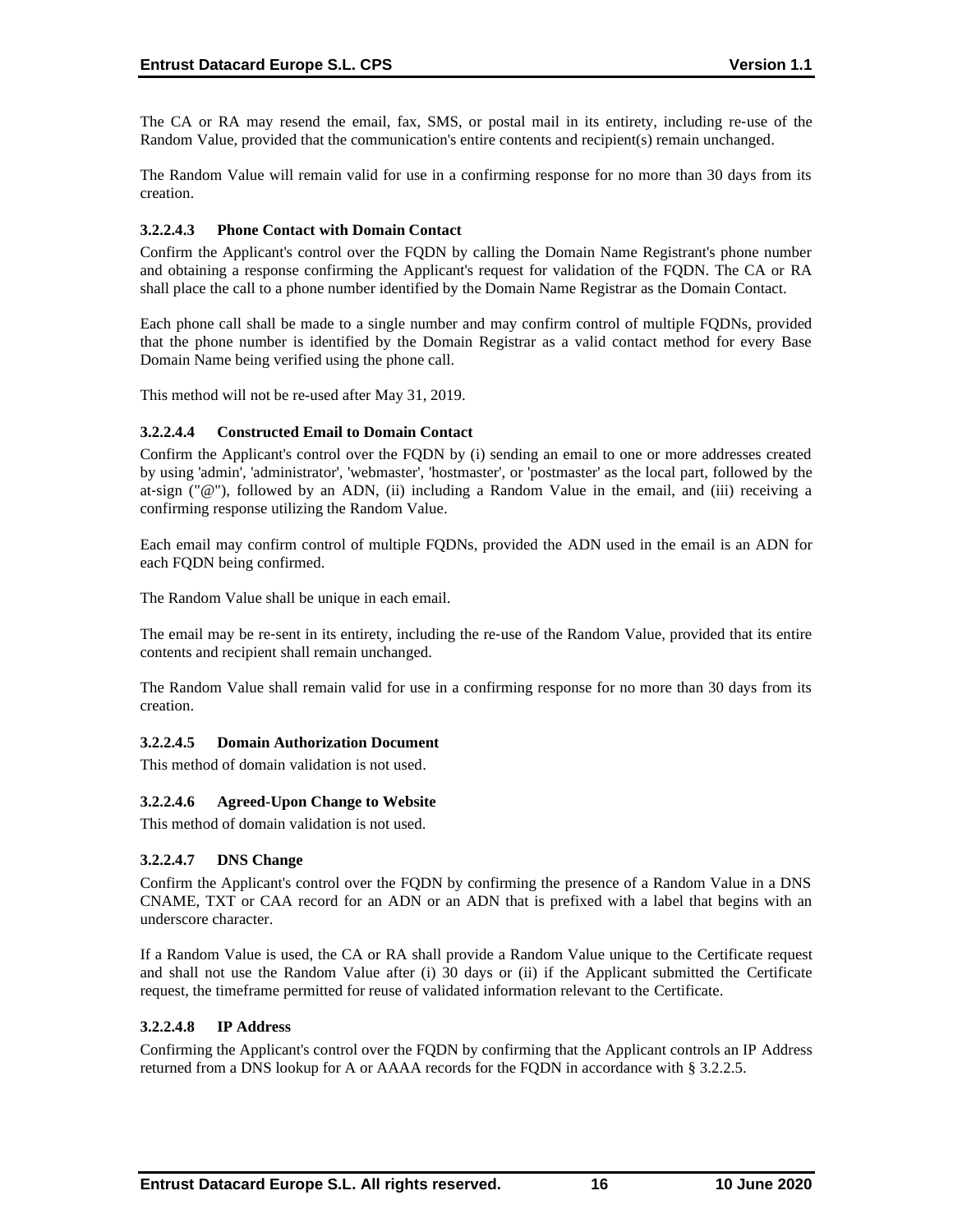Once the FQDN has been validated using this method, the CA MAY NOT also issue Certificates for FODNs for higher level domain levels that end in the validated FODN unless the CA performs a separate validation for that FQDN using an authorized method. This method is NOT suitable for validating Wildcard Domain Names.

## **3.2.2.4.9 Test Certificate**

This method of domain validation is not used.

#### **3.2.2.4.10 TLS Using a Random Number**

This method of domain validation is not used.

## **3.2.2.4.11 Any Other Method**

This method of domain validation is not used.

## **3.2.2.4.12 Validating Applicant as a Domain Contact**

This method of domain validation is not used.

## **3.2.2.4.13 Email to DNS CAA Contact**

Confirm the Applicant's control over the FQDN by sending a Random Value via email and then receiving a confirming response utilizing the Random Value. The Random Value will be sent to a DNS CAA Email Contact. The relevant CAA Resource Record Set will be found using the search algorithm defined in RFC 6844 Section 4, as amended by Errata 5065 (Appendix A).

Each email may confirm control of multiple FQDNs, provided that each email address is a DNS CAA Email Contact for each ADN Name being validated. The same email may sent to multiple recipients as long as all recipients are the DNS CAA Email Contacts for each ADN being validated.

The Random Value shall be unique in each email. The email may be re-sent in its entirety, including the reuse of the Random Value, provided that its entire contents and recipient(s) remain unchanged. The Random Value shall remain valid for use in a confirming response for no more than 30 days from its creation.

#### **3.2.2.4.14 Email to DNS TXT Contact**

Confirm the Applicant's control over the FQDN by sending a Random Value via email and then receiving a confirming response utilizing the Random Value. The Random Value will be sent to a DNS TXT Record Email Contact for the ADN selected to validate the FQDN.

Each email may confirm control of multiple FQDNs, provided that each email address is DNS TXT Record Email Contact for each ADN being validated. The same email may be sent to multiple recipients as long as all recipients are the DNS TXT Record Email Contacts for each ADN being validated.

The Random Value shall be unique in each email. The email may be re-sent in its entirety, including the reuse of the Random Value, provided that its entire contents and recipient(s) remain unchanged. The Random Value shall remain valid for use in a confirming response for no more than 30 days from its creation.

## **3.2.2.4.15 Phone with Domain Contact**

Confirm the Applicant's control over the FQDN by calling the Domain Contact's phone number and obtain a confirming response to validate the ADN. Each phone call may confirm control of multiple ADNs provided that the same Domain Contact phone number is listed for each ADN being verified and they provide a confirming response for each ADN.

In the event that someone other than a Domain Contact is reached, the CA may request to be transferred to the Domain Contact.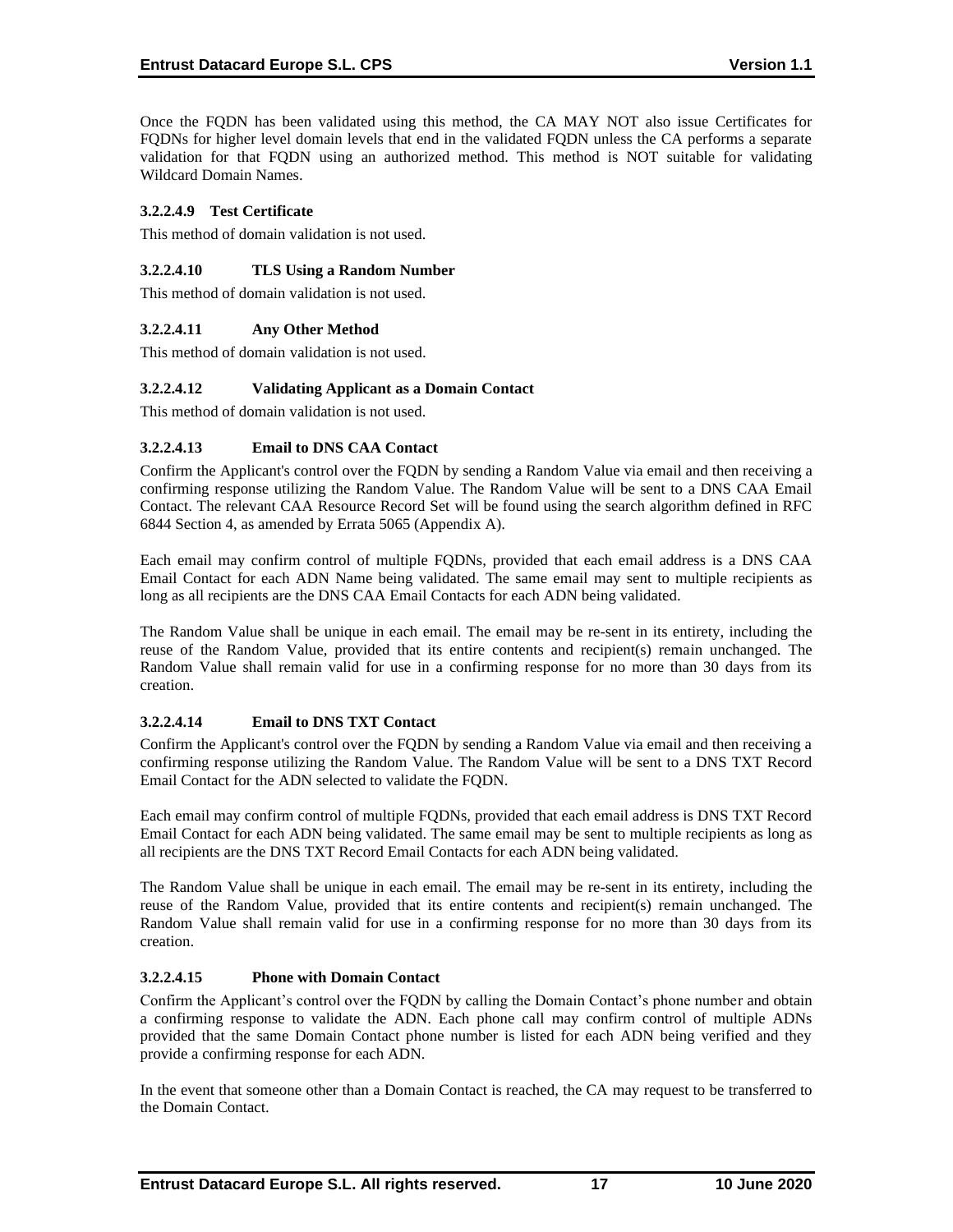In the event of reaching voicemail, the CA may leave the Random Value and the ADN(s) being validated. The Random Value must be returned to the CA to approve the request.

The Random Value shall remain valid for use in a confirming response for no more than 30 days from its creation.

#### **3.2.2.4.16 Phone Contact with DNS TXT Record Phone Contact**

Confirm the Applicant's control over the FQDN by calling the DNS TXT Record Phone Contact's phone number and obtain a confirming response to validate the ADN. Each phone call may confirm control of multiple ADNs provided that the same DNS TXT Record Phone Contact phone number is listed for each ADN being verified and they provide a confirming response for each ADN.

The CA may not knowingly be transferred or request to be transferred as this phone number has been specifically listed for the purposes of domain validation.

In the event of reaching voicemail, the CA may leave the Random Value and the ADN(s) being validated. The Random Value must be returned to the CA to approve the request.

The Random Value shall remain valid for use in a confirming response for no more than 30 days from its creation.

## **3.2.2.4.17 Phone Contact with DNS CAA Phone Contact**

Confirm the Applicant's control over the FQDN by calling the DNS CAA Phone Contact's phone number and obtain a confirming response to validate the ADN. Each phone call may confirm control of multiple ADNs provided that the same DNS CAA Phone Contact phone number is listed for each ADN being verified and they provide a confirming response for each ADN. The relevant CAA Resource Record Set must be found using the search algorithm defined in RFC 6844 Section 4, as amended by Errata 5065 (Appendix A).

The CA may not knowingly be transferred or request to be transferred as this phone number has been specifically listed for the purposes of domain validation.

In the event of reaching voicemail, the CA may leave the Random Value and the ADN(s) being validated. The Random Value must be returned to the CA to approve the request.

The Random Value shall remain valid for use in a confirming response for no more than 30 days from its creation.

#### **3.2.2.4.18 Agreed-Upon Change to Website v2**

Confirm the Applicant's control over the FQDN by verifying that the Request Token or Random Value is contained in the contents of a file.

- (i) The entire Request Token or Random Value must not appear in the request used to retrieve the file, and
- (ii) the CA MUST receive a successful HTTP response from the request (meaning a 2xx HTTP status code must be received).

The file containing the Request Token or Random Number:

- (iii) Must be located on the Authorization Domain Name, and
- (iv) Must be located under the "/.well-known/pki-validation" directory, and
- (v) Must be retrieved via either the "http" or "https" scheme, and
- (vi) Must be accessed over an Authorized Port.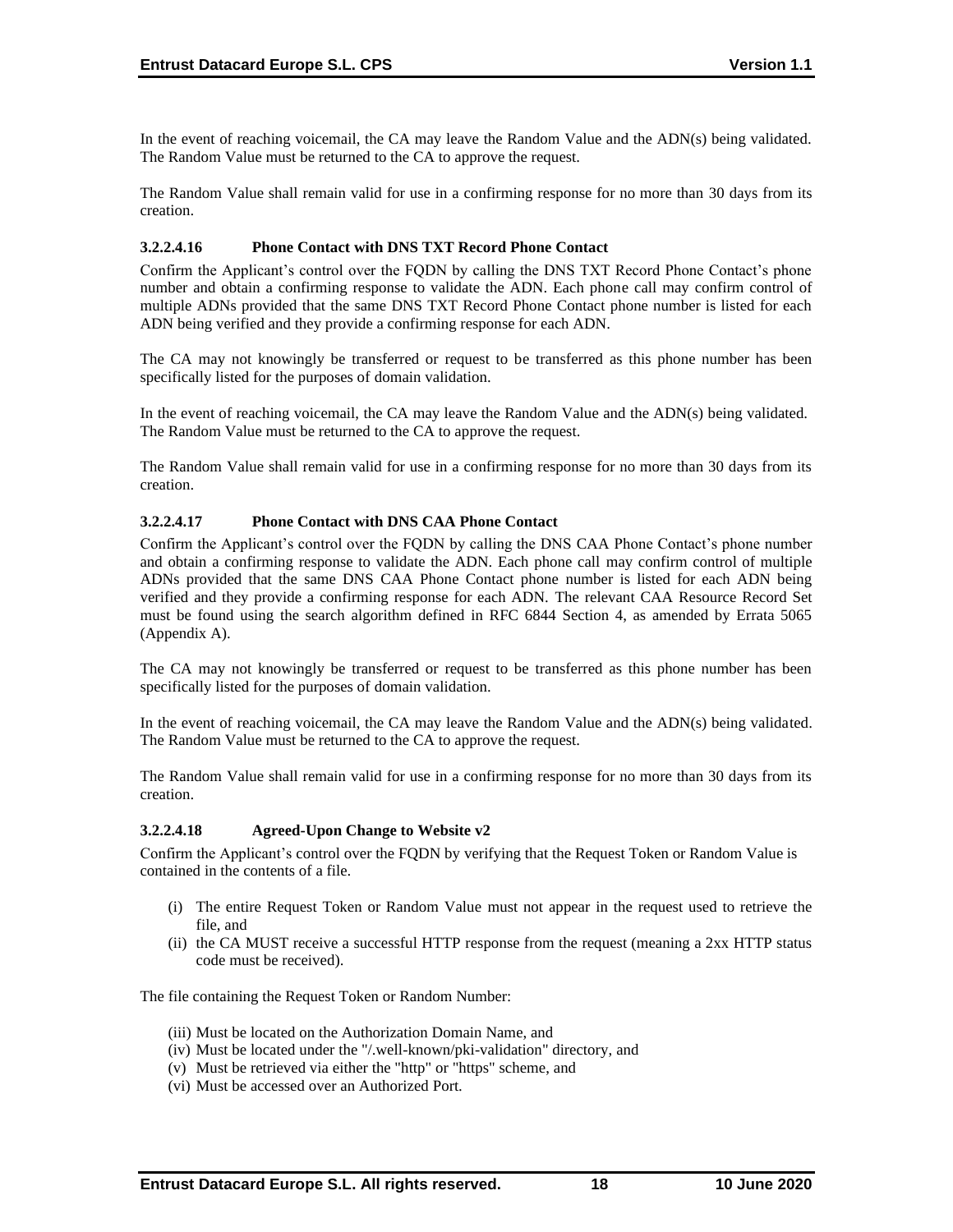If the CA follows redirects the following apply:

- (vii) Redirects must be initiated at the HTTP protocol layer (e.g. using a 3xx status code).
- (viii) Redirects must be the result of an HTTP status code result within the 3xx Redirection class of status codes, as defined in RFC 7231, Section 6.4.
- (ix) Redirects must be to resource URLs with either via the "http" or "https" scheme.
- (x) Redirects must be to resource URLs accessed via Authorized Ports.

If a Random Value is used, then:

- (xi) The CA must provide a Random Value unique to the certificate request.
- (xii)The Random Value must remain valid for use in a confirming response for no more than 30 days from its creation. The CPS MAY specify a shorter validity period for Random Values, in which case the CA must follow its CPS.

Note: Once the FQDN has been validated using this method, the CA may also issue Certificates for other FQDNs that end with all the labels of the validated FQDN. This method is suitable for validating Wildcard Domain Names.

## **3.2.2.4.19 Agreed-Upon Change to Website - ACME**

This method of domain validation is not used.

## **3.2.2.5 Authentication of an IP Address**

IP addresses are not permitted for Certificates.

## **3.2.2.6 Wildcard Validation**

Wildcards are not permitted for eIDAS QWAC or PSD2 QWAC.

## **3.2.2.7 Data Source Accuracy**

Prior to using any data source as a Reliable Data Source, the RA shall evaluate the source for its reliability, accuracy, and resistance to alteration or falsification.

## **3.2.2.8 CAA Records**

Entrust Datacard policy on CAA records is stated in §4.2.4.

#### **3.2.2.9 Authentication of Email Address**

The CA uses one of the following methods to confirm that the Applicant has control of or right to use email addresses:

- (i) Sending a URL including a random value to the email address and then receiving an acknowledgement click-through with passphrase on the web page utilizing the random value URL; or
- (ii) Using a domain validation process from §3.2.2.4 to demonstrate control over or right to use an FQDN. Once verified, the Enterprise RA can approve issuance of Certificates containing email addresses under that FQDN or associated Base Domain Name.

#### **3.2.2.10 Organization Identifier**

The organization identifier must contain a registration reference for a legal entity assigned in accordance to the identified registration scheme.

The registration scheme must be identified using the using the following structure in the presented order:

- (i) 3 character registration scheme identifier;
- (ii) 2 character ISO 3166 country code for the nation in which the registration scheme is operated, or if the
- (iii) scheme is operated globally ISO 3166 code "XG" shall be used;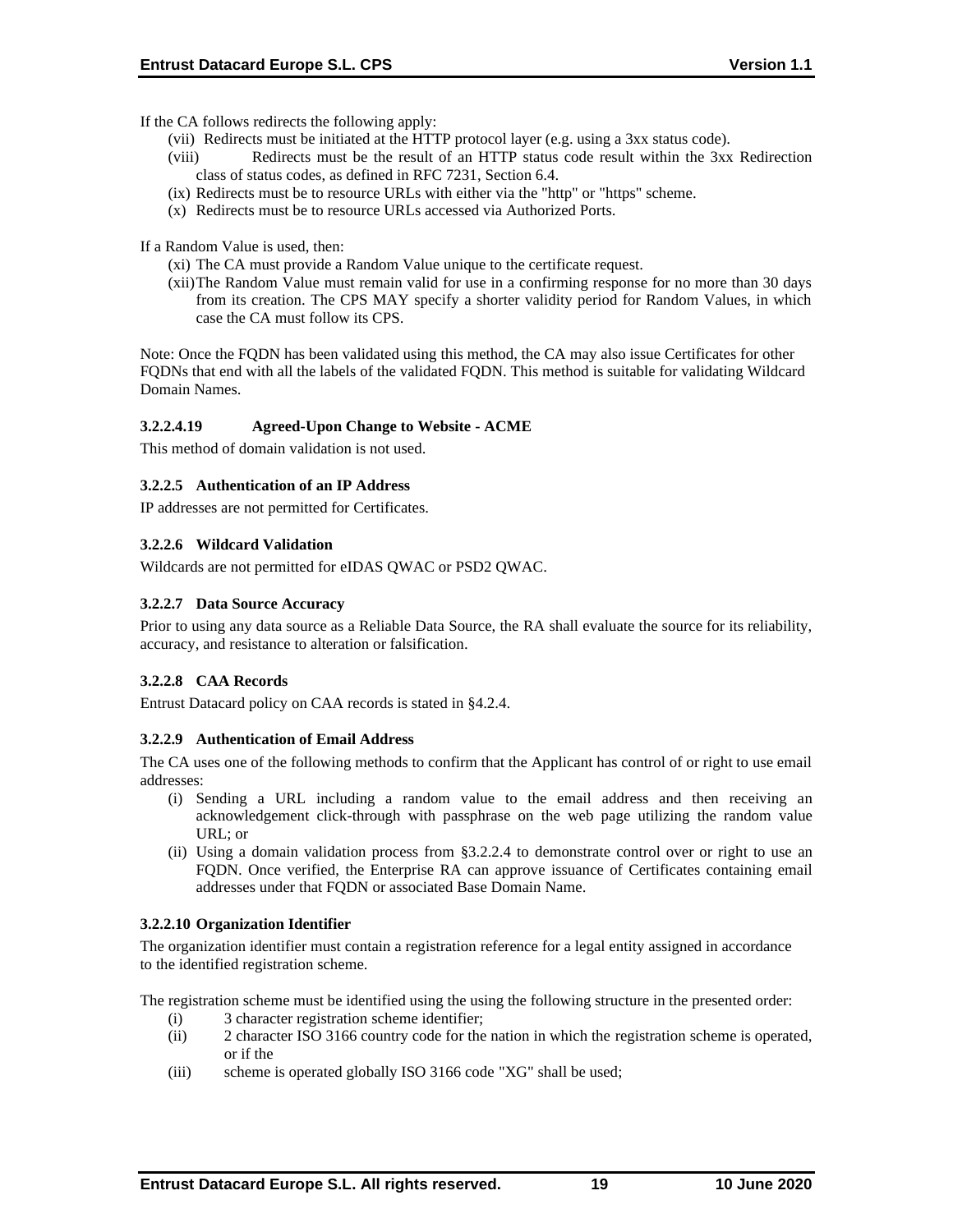- (iv) For the NTR registration scheme identifier, if required, a 2 character ISO 3166-2 identifier for the subdivision (state or province) of the nation in which the registration scheme is operated, preceded by plus "+"  $(0x2B (ASCII), U+002B (UTF-8));$
- (v) a hyphen-minus "-"  $(0x2D (ASCII), U+002D (UTF-8));$
- (vi) Registration Reference allocated in accordance with the identified Registration Scheme

Note: Registration references may contain hyphens, but registration schemes, ISO 3166 country codes, and ISO 3166-2 identifiers do not. Therefore if more than one hyphen appears in the structure, the leftmost hyphen is a separator, and the remaining hyphens are part of the registration reference.

The CA or RA shall:

- (vii) Confirm that the organization represented by the registration reference is the same as the organization named within the context of the Subject's jurisdiction per §3.2.2.1;
- (viii) Further verify the registration reference matches other information verified in accordance with §3.2.2;
- (ix) Take appropriate measures to disambiguate between different organizations as described in Appendix B for each registration scheme;
- (x) Apply the validation rules relevant to the registration scheme as specified in Appendix B.

## **3.2.3 Authentication of Individual Identity**

RAs operating under the CAs shall use the methods set out below to verify any individual identities that are submitted by an Applicant or Subscriber.

The CA or RA will verify the Authorized Representative or Subject by:

- (i) Physical presence; or
- (ii) Means of a Certificate of a qualified electronic signature or of a qualified electronic seal.

## eIDAS QWAC and PSD2 QWAC

RAs operating under the CAs shall perform a verification of the identity and authority of the Contract Signer, the Certificate Approver, and the Certificate Requestor associated with Certificate Applications that are submitted by an Applicant or Subscriber. In order to establish the accuracy of an individual identity, the RA operating under a CA shall perform identity and authority verification consistent with the requirements set forth in the EV SSL Guidelines published by the CA/Browser Forum and the ETSI Guidelines.

#### **3.2.4 Non-verified Subscriber Information**

No stipulation.

## **3.2.5 Validation of Authority**

If the Applicant for a Certificate containing subject identity information is an organization, the RA will use a reliable method of communication to verify the authenticity of the Applicant representative's Certificate request.

The RA may use the sources listed in §3.2.2.1 to verify the reliable method of communication. Provided that the RA uses a reliable method of communication, the RA may establish the authenticity of the Certificate request directly with the Applicant representative or with an authoritative source within the Applicant's organization, such as the Applicant's main business offices, corporate offices, human resource offices, information technology offices, or other department that the RA deems appropriate.

The CA allows a Subscriber to specify the individuals who may request Certificates and will not accept any Certificate requests that are outside this specification. The CAs will provide a Subscriber with a list of its authorized Certificate Requesters upon the Subscriber's verified written request.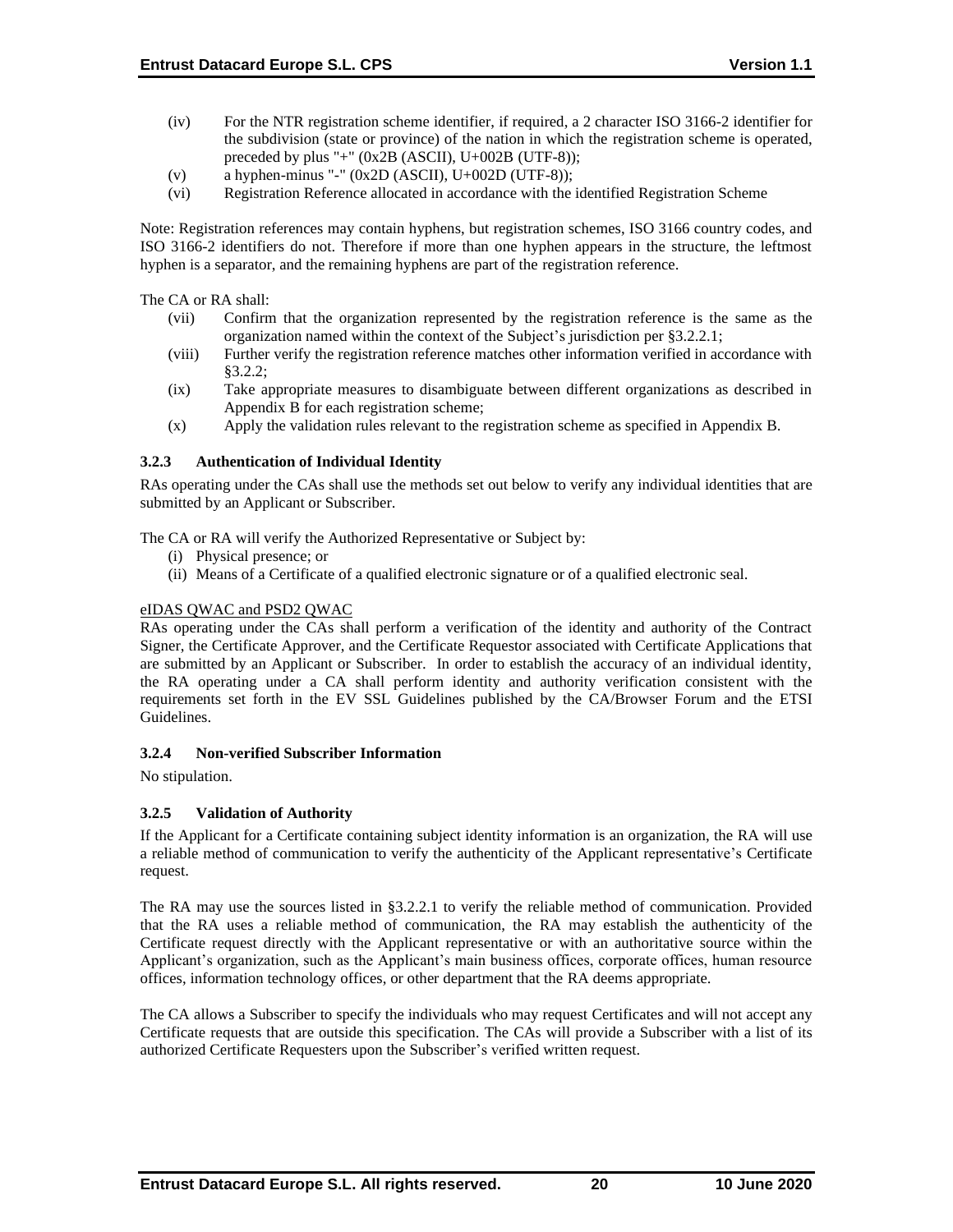## eIDAS QWAC and PSD2 QWAC

The CA or RA must verify the identity and authority of the Contract Signer and Certificate Approver in accordance with EV SSL Guidelines section 11.8.

## **3.2.6 Criteria for Interpretation**

Externally issued Cross Certificates that identify Entrust Datacard as the subject are disclosed in §1.3.1, provided that Entrust Datacard arranged for or accepted the establishment of the trust relationship (i.e. the Cross Certificate at issue).

#### **3.3 Identification and Authentication for Re-key Requests**

## **3.3.1 Identification and Authentication for Routine Re-key**

Each Certificate shall contain a Certificate expiration date. The reason for having an expiration date for a Certificate is to minimize the exposure of the Key Pair associated with the Certificate. For this reason, when processing a new Certificate Application, the CA recommends that a new Key Pair be generated and that the new Public Key of this Key Pair be submitted with the Applicant's Certificate Application. If a Subscriber wishes to continue to use a Certificate beyond the expiry date for the current Certificate, the Subscriber must obtain a new Certificate and replace the Certificate that is about to expire. Subscribers submitting a new Certificate Application will be required to complete the initial application process, as described in §4.1. The RA may reuse documents and data provided in §3.2 to verify Certificate information per §4.2.1.

The RA that processed the Subscriber's Certificate Application shall make a commercially reasonable effort to notify Subscribers of the pending expiration of their Certificate by sending an email to the technical contact listed in the corresponding Certificate Application. Upon expiration of a Certificate, the Subscriber shall immediately cease using such Certificate and shall remove such Certificate from any devices and/or software in which it has been installed.

#### eIADS QWAC and PSD2 QWAC

The Subscriber may request a replacement Certificate using an existing key pair.

#### **3.3.2 Identification and Authentication for Re-key after Revocation**

The CAs and RAs operating under the CAs do not renew Certificates that have been revoked. If a Subscriber wishes to use a Certificate after revocation, the Subscriber must apply for a new Certificate and replace the Certificate that has been revoked. In order to obtain another Certificate, the Subscriber shall be required to complete the initial application process, as described in §4.1. Upon revocation of a Certificate, the Subscriber shall immediately cease using such Certificate and shall remove such Certificate from any devices and/or software in which it has been installed.

## **3.4 Identification and Authentication for Revocation Requests**

A Subscriber may request revocation of their Certificate at any time provided that the Subscriber can validate to the RA that processed the Subscriber's Certificate Application that the Subscriber is the person, organization, or entity to whom the Certificate was issued. The RA shall authenticate a request from a Subscriber for revocation of their Certificate by authenticating the Subscriber or confirming authorization of the Subscriber through a reliable method of communication. Upon receipt and confirmation of such information, the RA shall then process the revocation request as stipulated in §4.9.

An Enterprise RA may use multi-factor authentication to request revocation of a Certificate.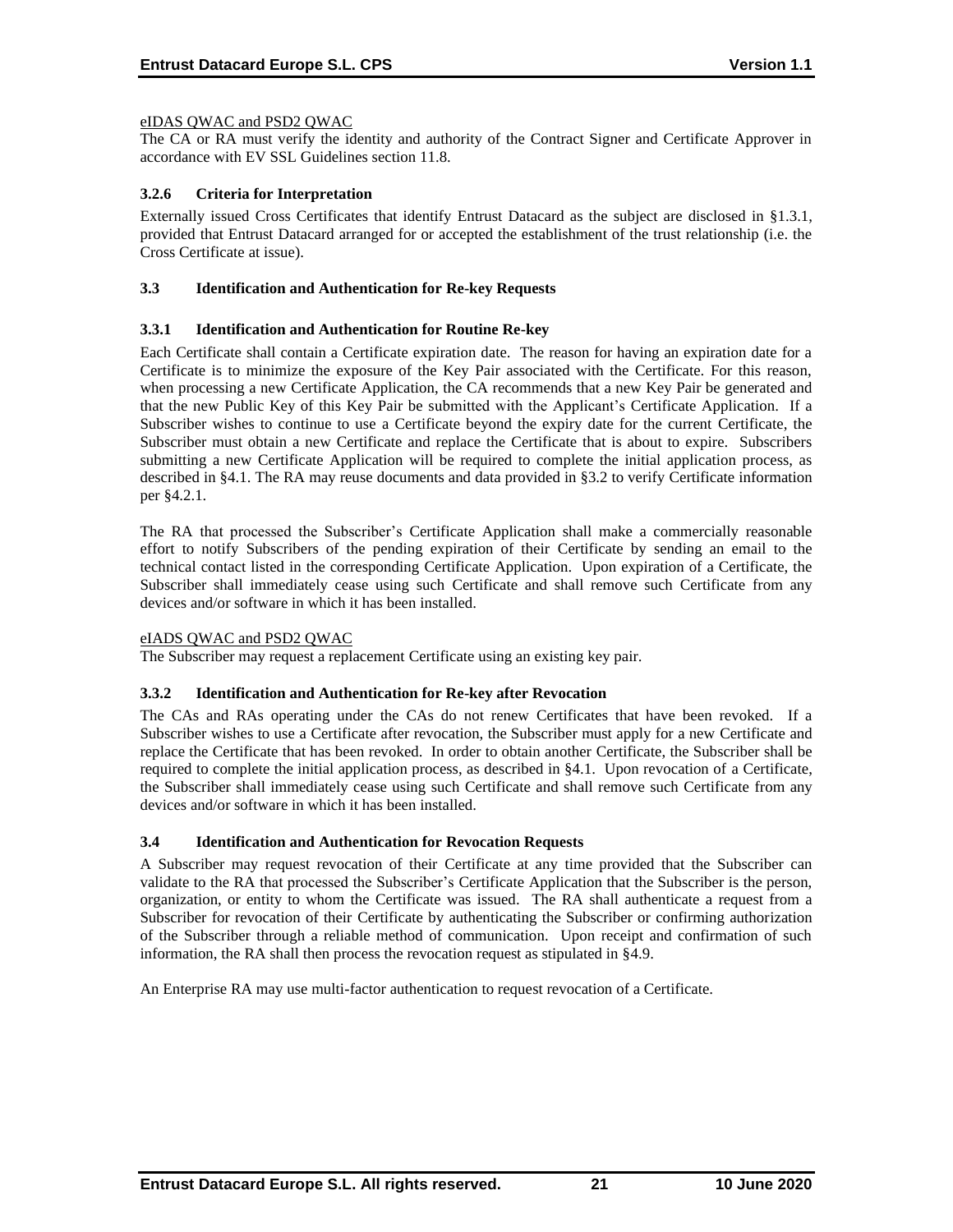## **4. Certificate Life-Cycle Operational Requirements**

## **4.1 Certificate Application**

To obtain a Certificate, an Applicant must:

- (i) generate a secure and cryptographically sound Key Pair, if not generated by a CA
- (ii) agree to all of the terms and conditions of the CPS and the Subscription Agreement, and
- (iii) complete and submit a Certificate Application, providing all information requested by an RA without any errors, misrepresentation, or omissions.

If the Applicant is not the same as the Subject of the Certificate being requested by the Applicant, then both the Applicant and the Subject must agree to all of the terms and conditions of the CPS and the Subscription Agreement.

To avoid any conflicts of interests, the Subscriber and Entrust Datacard shall be separate entities. The only exception is Entrust Datacard running all or part of the RA tasks when subscribing a certificate for itself or for persons identified in association with Entrust Datacard as the Subject.

Upon an Applicant's completion of the Certificate Application and acceptance of the terms and conditions of this CPS and the Subscription Agreement, an RA shall follow the procedures described in §3.2 to perform verification of the information contained in the Certificate Application. If the verification performed by an RA is successful, the RA may, in its sole discretion, request the issuance to the Applicant of a Certificate from a CA. If an RA refuses to request the issuance of a Certificate, the RA shall (i) use commercially reasonable efforts to notify the Applicant by email of any reasons for refusal, and (ii) promptly refund any amounts that have been paid in connection with the Certificate Application.

In the event of successful verification of a Certificate Application, the RA shall submit a request to a CA for the issuance of a Certificate and shall notify the Applicant. The CA will provide the Certificate pickup through either email, URL link or through the API.

#### eIDAS QWAC and PSD2 QWAC

- (iv) Certificate Requester The Certificate request must be signed and submitted by an authorized Certificate Requester.
- (v) Certificate Approver The Certificate request must be reviewed and approved by an authorized Certificate Approver.
- (vi) Contract Signer A Subscription Agreement applicable to the requested Certificate must be signed by an authorized Contract Signer.

One person may be authorized by the Applicant to fill one, two, or all three of these roles. An Applicant may also authorize more than one person to fill each of these roles.

## **4.1.1 Who Can Submit a Certificate Application**

Either the Applicant or an individual authorized to request Certificates on behalf of the Applicant may submit Certificate requests. Applicants are responsible for any data that the Applicant or an agent of the Applicant supplies to the RA.

The CAs shall identify subsequent suspicious Certificate requests in accordance with the high risk process per §4.2.1.

The CAs do not issue Certificates to any persons or entities on a government denied list maintained by Spain and Canada or that is located in a country with which the laws of Spain or Canada prohibit doing business.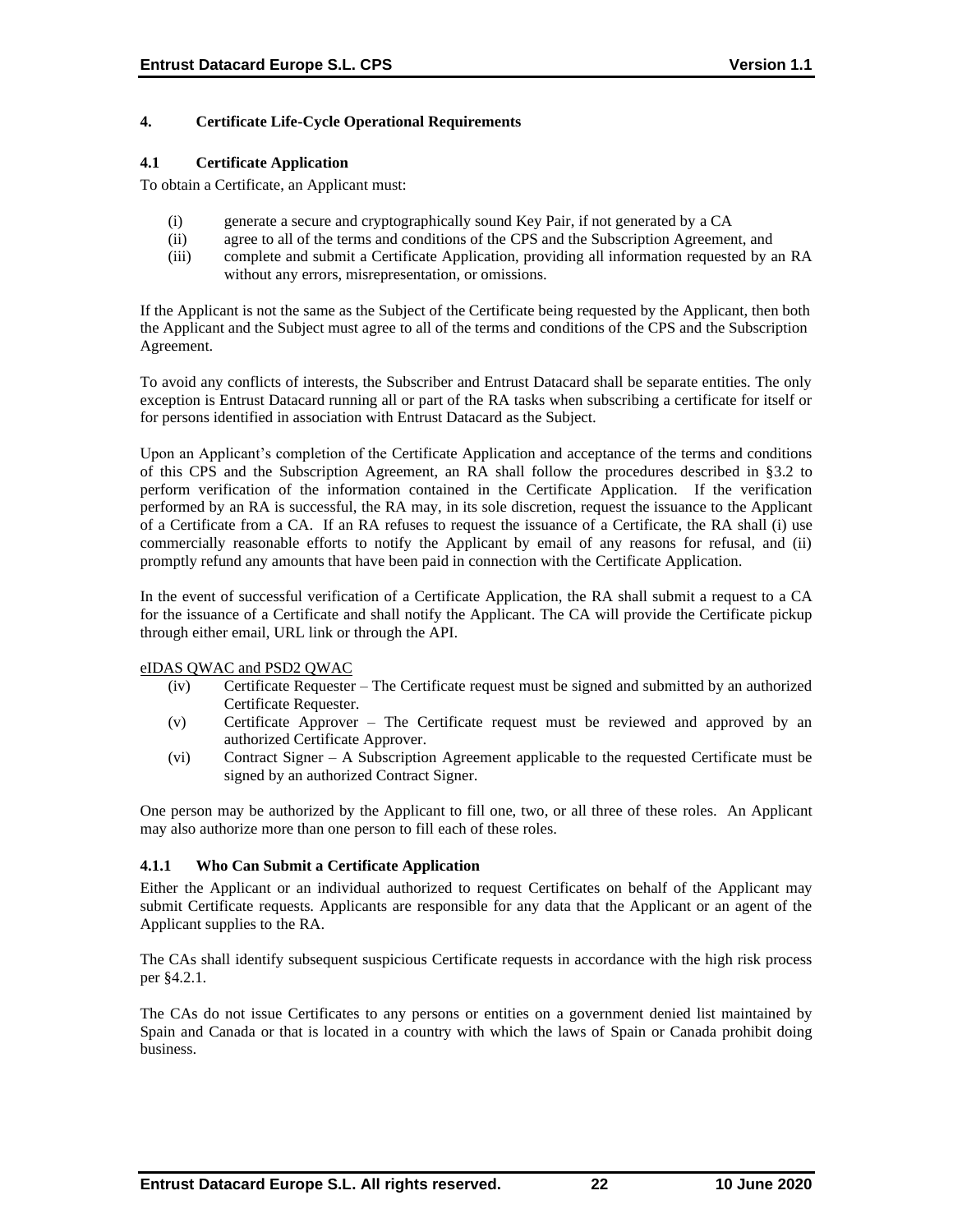## **4.1.2 Enrollment Process and Responsibilities**

The CAs require each Applicant to submit a Certificate request and application information prior to issuing a Certificate. The CAs or RAs authenticates all communication from an Applicant and protects communication from modification.

Generally, Applicants request a Certificate by completing the request forms online. Applicants are solely responsible for submitting a complete and accurate Certificate request for each Certificate.

The enrollment process includes:

- (i) Agreeing to the applicable Subscription Agreement,
- (ii) Paying any applicable fees,
- (iii) Submitting a complete Certificate application,
- (iv) Generating a key pair, and
- (v) Delivering the public key of the key pair to the CA.

By executing the Subscription Agreement, Subscribers warrant that all of the information contained in the Certificate request is correct.

The Subscription Agreement may be signed in either of the following two methods:

- If the Subscription Agreement is in electronic form, it will be signed with an online click-through process.
- In the alternative, Subscribers may print and sign a signature page referring to the Subscription Agreement, and email or upload the signed document to Entrust Datacard.

#### **4.2 Certificate Application Processing**

#### **4.2.1 Performing Identification and Authentication Functions**

The CAs and RAs may use the documents and data provided in §3.2 to verify Certificate information.

The CAs maintain procedures to identify high risk Certificate requests that require additional verification activity prior to Certificate issuance. High risk certificate procedures include processes to verify high risk domain names and/or evaluate deceptive domain names.

#### eIDAS QWAC and PSD2 QWAC

With the exception of PSD2 specific attributes, reuse of previous validation data or documentation obtained from a source specified under §3.2 may be used no more than 13 months after such data or documentation was validated.

#### PSD2 Certificates

PSD2 specific attributes shall only be used for 30 days after validation is completed.

#### **4.2.2 Approval or Rejection of Certificate Applications**

The CAs shall not issue Certificates containing Internal Names.

#### **4.2.3 Time to Process Certificate Applications**

No stipulation.

#### **4.2.4 Certification Authority Authorization (CAA) Records**

Prior to issuing eIDAS QWAC or PSD2 QWAC, the CA checks for certification authority authorization (CAA) records for each dNSName in the subjectAltName extension of the Certificate to be issued, according to the procedure in RFC 6844, following the processing instructions set down in RFC 6844 for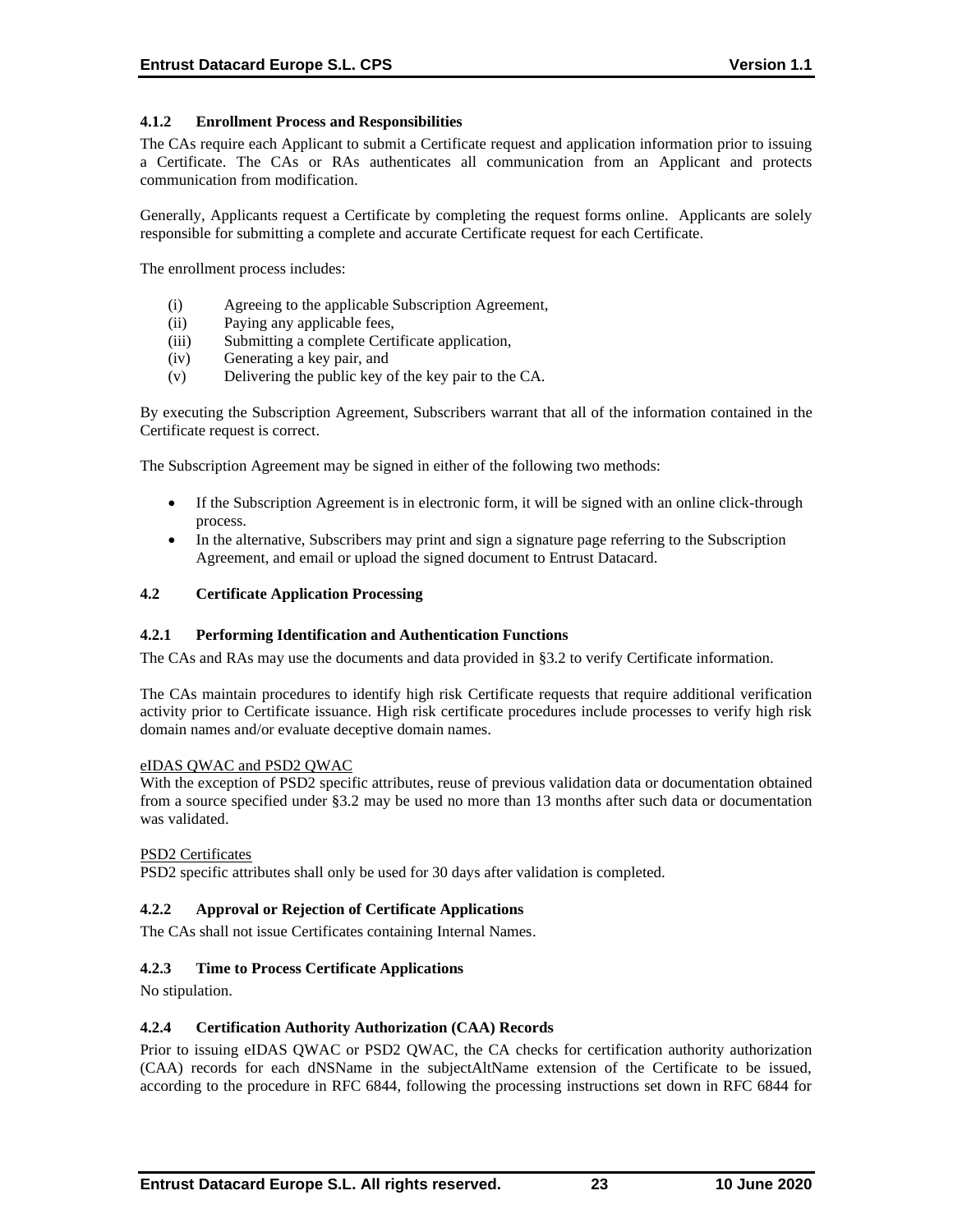any records found. If the Certificate is issued, it will be issued within the TTL of the CAA record, or 8 hours, whichever is greater.

When processing CAA records, the CAs process the issue, issuewild, and iodef property tags as specified in RFC 6844. The CA may not act on the contents of the iodef property tag. The CAs respect the critical flag and will not issue a Certificate if they encounter an unrecognized property with this flag set.

The CAs may not check CAA records for the following exceptions:

- (i) For Certificates for which a Certificate Transparency pre‐certificate was created and logged in at least two public logs, and for which CAA was checked.
- (ii) For Certificates issued by a Technically Constrained Subordinate CA Certificate as set out in Baseline Requirements section 7.1.5, where the lack of CAA checking is an explicit contractual provision in the contract with the Applicant.
- (iii) If the CA or an Affiliate of the CA is the DNS Operator (as defined in RFC 7719) of the domain's DNS.

The CA treats a record lookup failure as permission to issue if:

- (iv) the failure is outside the CA's infrastructure; and
- (v) the lookup has been retried at least once; and
- (vi) the domain's zone does not have a DNSSEC validation chain to the ICANN root.

The CA documents potential issuances that were prevented by a CAA record in sufficient detail to provide feedback to the CAB Forum on the circumstances, and will dispatch reports of such issuance requests to the contact(s) stipulated in the CAA iodef record(s), if present. The CAs support mailto: and https: URL schemes in the iodef record.

Entrust Datacard CAA identifying domain is '**entrust.net**'.

#### **4.3 Certificate Issuance**

After performing verification of the information provided by an Applicant with a Certificate Application, an RA operating under a CA may request that a CA issue a Certificate. Upon receipt of a request from an RA operating under a CA, the CA may generate and digitally sign an Certificate in accordance with the Certificate profile described in §7. An Enterprise RA can approve issuance of Certificates and submit the certificate request to an RA.

Entrust Datacard shall not issue certificates whose lifetime exceeds that of the CA's Certificate.

Upon issuance of a Certificate, neither Entrust Datacard nor any independent third-party RA operating under a CA, nor any Resellers or Co-marketers, or any subcontractors, distributors, agents, suppliers, employees, or directors of any of the foregoing shall have any obligation to perform any ongoing monitoring, investigation, or verification of the information provided in a Certificate Application.

#### eIDAS QWAC and PSD2 QWAC

The CA assigns a person who is not responsible for the collection of information to review all of the information and documentation assembled in support of the Certificate Application and look for discrepancies or other details requiring further explanation. Upon successful completion of this final crosscorrelation and due diligence step, the CA may generate and digitally sign a Certificate.

## **4.3.1 CA Actions During Certificate Issuance**

Certificate issuance by the Root CA shall require an individual authorized by the CA (i.e. the CA system operator, system officer, or PKI administrator) to deliberately issue a direct command in order for the Root CA to perform a certificate signing operation.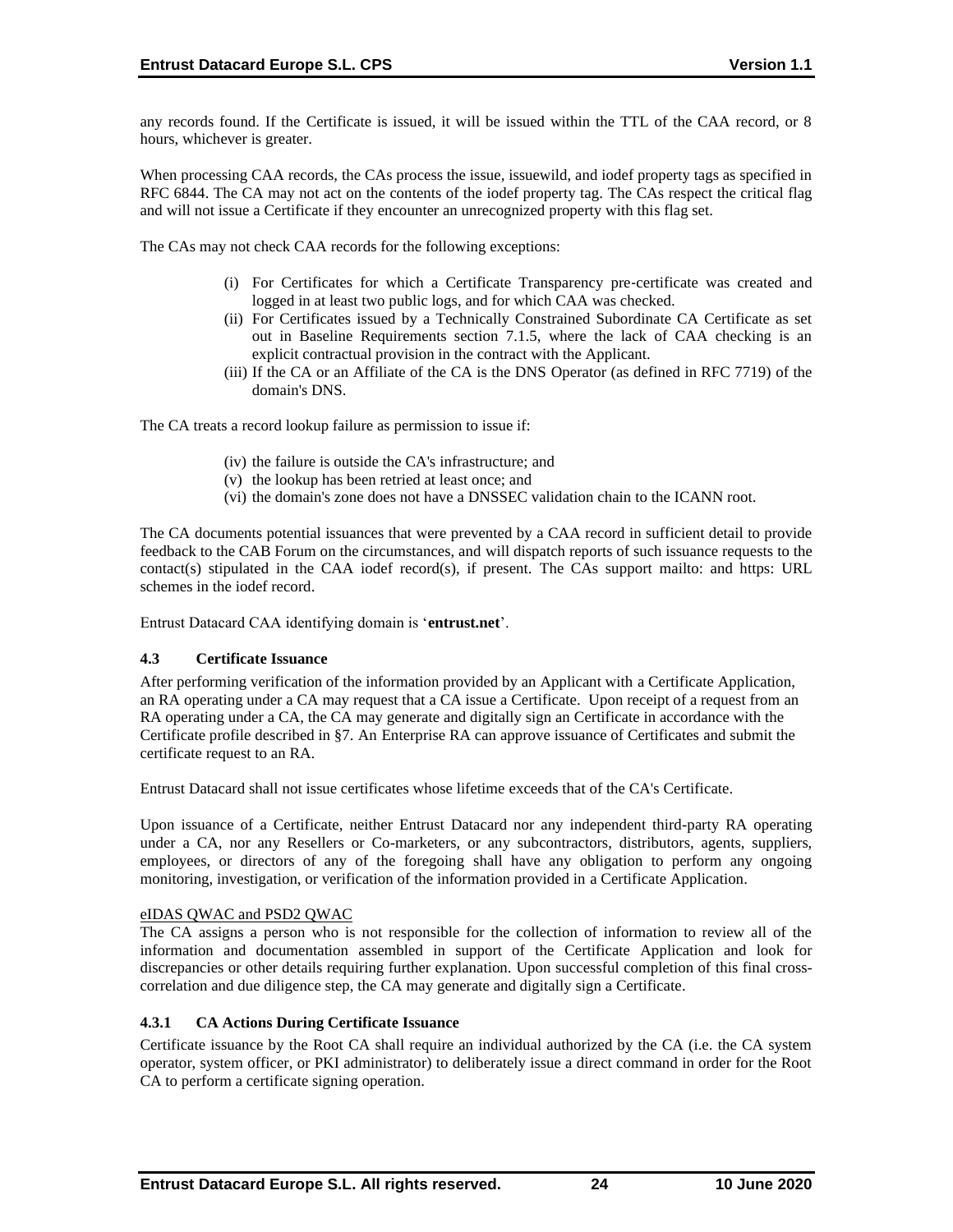## eIDAS QSigC

If the CA generated the Key Pair, the secure cryptographic device containing the Private Key shall be securely delivered to the registered Subject or, in the case of the CA managing the Private Key on behalf of the Subject, the CA shall ensure that the Subject has sole control over its Private Key.

## **4.3.2 Notification to Subscriber by the CA of Issuance of Certificate**

Once a Certificate has been generated and placed in a Repository, the RA that requested the issuance of the Certificate shall use commercially reasonable efforts to notify the Applicant by email that the Applicant's Certificate is available. The email may contain a URL for use by the Applicant to retrieve the Certificate.

## **4.4 Certificate Acceptance**

## **4.4.1 Conduct Constituting Certificate Acceptance**

No stipulation.

## **4.4.2 Publication of the Certificate by the CA**

No stipulation.

#### **4.4.3 Notification of Certificate Issuance by the CA to Other Entities**

#### Subordinate CA Certificates

Subordinate CA Certificates shall be disclosed in the CA Common Database (i.e., https://ccadb.force.com) within one week of Certificate issuance.

#### eIDAS QWAC and PSD2 QWAC

eIDAS QWAC and PSD2 QWAC will include two or more signed certificate timestamps (SCT) from ASV approved independent Certificate Transparency logs.

#### PSD2 Certificates

If the NCA provides an email address where the CA can inform the NCA identified in a newly issued Certificate then the CA shall send to that email address information on the content of the Certificate in plain text including the Certificate serial number in hexadecimanl, the subject distinguished name, the issuer distinguished name, the Certificate validity period, as well as contact information and instructions for revocation requests and a copy of the Certificate file.

#### **4.5 Key Pair and Certificate Usage**

#### **4.5.1 Subscriber Private Key and Certificate Usage**

Subscriber shall conform to §9.6.3.

## **4.5.2 Relying Party Public Key and Certificate Usage**

No stipulation.

#### **4.6 Certificate Renewal**

#### **4.6.1 Circumstance for Certificate Renewal**

In accordance with the Subscription Agreement, CAs or RAs will provide a Certificate lifecycle monitoring service which will support Certificate renewal.

#### **4.6.2 Who May Request Renewal**

Subscribers or Subscriber agents may request renewal of Certificates.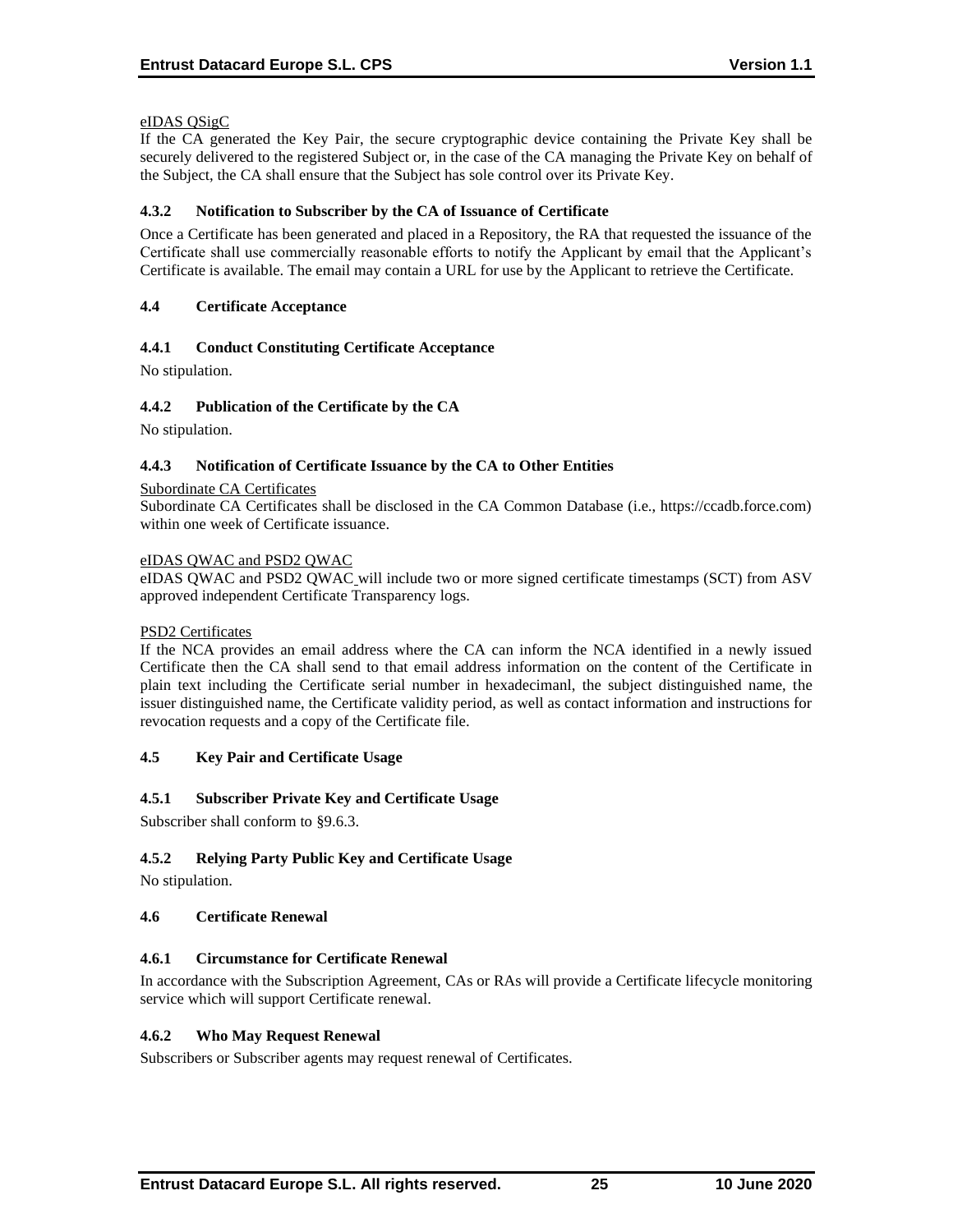## **4.6.3 Processing Certificate Renewal Requests**

CAs or RAs will process Certificate renewal requests with validated verification data. Previous verification data may be used as specified in §4.2.1.

Certificates may be renewed using the previously accepted Public Key, if the Public Key meets the key size requirements of §6.1.5.

## **4.6.4 Notification of New Certificate Issuance to Subscriber**

CAs or RAs will provide Certificate renewal notification to the Subscriber or Subscriber agents through an Internet link or by email.

Subscribers or Subscriber agents may request that email renewal notices are not sent for their expiring Certificates.

## **4.6.5 Conduct Constituting Acceptance of a Renewal Certificate**

No stipulation.

## **4.6.6 Publication of the Renewal Certificate by the CA**

CAs or RAs will provide the Subscriber with a Certificate through an Internet link.

## **4.6.7 Notification of Certificate Issuance by the CA to Other Entities**

No stipulation.

## **4.7 Certificate Re-key**

## **4.7.1 Circumstance for Certificate Re-key**

No stipulation.

# **4.7.2 Who May Request Certification of a New Public Key**

No stipulation.

## **4.7.3 Processing Certificate Re-keying Requests**

No stipulation.

## **4.7.4 Notification of New Certificate Issuance to Subscriber**

No stipulation.

## **4.7.5 Conduct Constituting Acceptance of a Re-keyed Certificate**

No stipulation.

## **4.7.6 Publication of the Re-keyed Certificate by the CA**

No stipulation.

**4.7.7 Notification of Certificate Issuance by the CA to Other Entities** No stipulation.

## **4.8 Certificate Modification**

## **4.8.1 Circumstance for Certificate Modification**

No stipulation.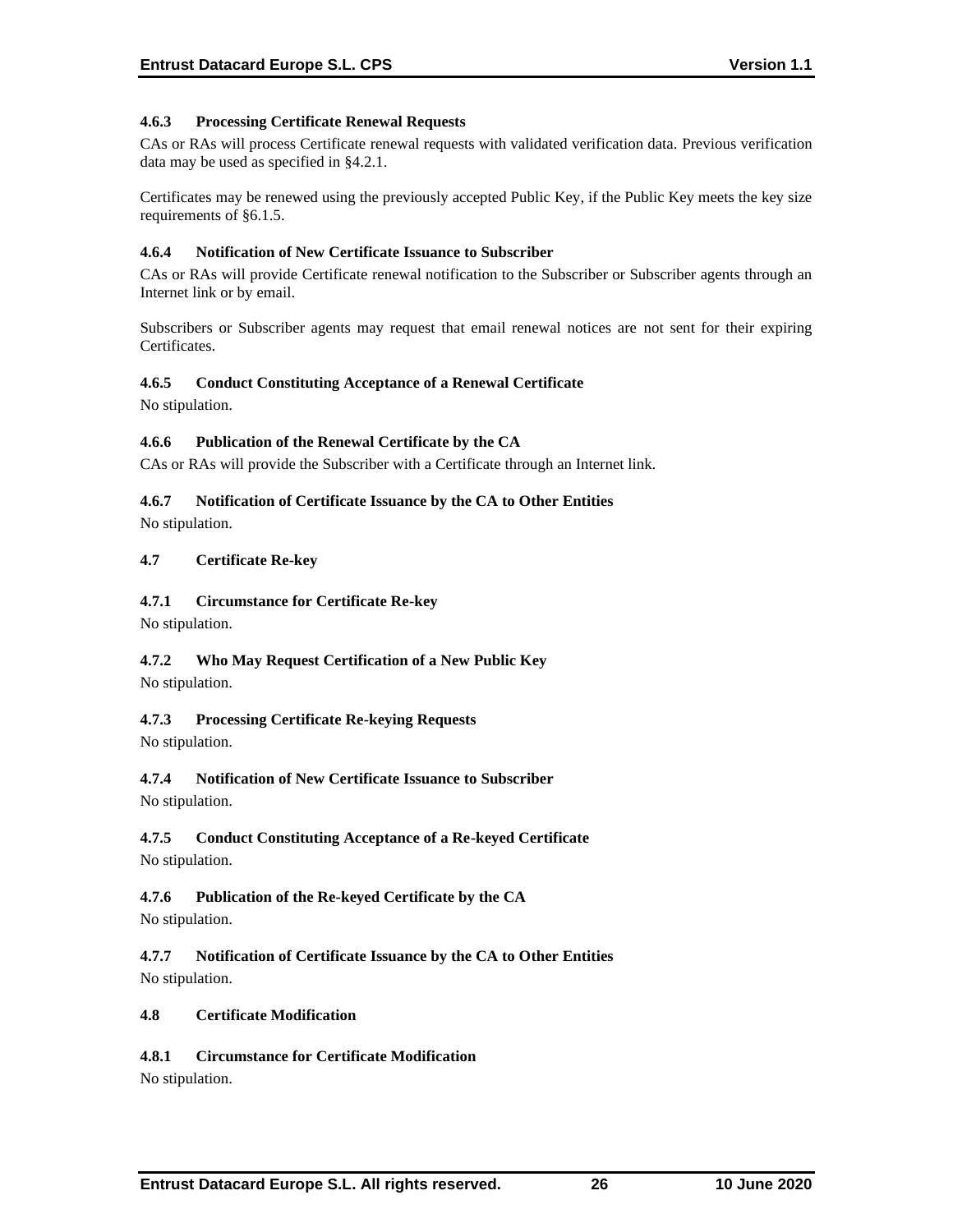## **4.8.2 Who May Request Certificate Modification**

No stipulation.

## **4.8.3 Processing Certificate Modification Requests**

No stipulation.

## **4.8.4 Notification of New Certificate Issuance to Subscriber**

No stipulation.

## **4.8.5 Conduct Constituting Acceptance of Modified Certificate** No stipulation.

## **4.8.6 Publication of the Modified Certificate by the CA**

No stipulation.

## **4.8.7 Notification of Certificate Issuance by the CA to Other Entities**

No stipulation.

## **4.9 Certificate Revocation and Suspension**

The CA shall revoke a Certificate after receiving a valid revocation request from an RA operating under such CA. An RA operating under a CA shall be entitled to request and may request that a CA revoke a Certificate after such RA receives a valid revocation request from the Subscriber for such Certificate. An RA operating under a CA shall be entitled to request and shall request that a CA revoke a Certificate if such RA becomes aware of the occurrence of any event that would require a Subscriber to cease to use such Certificate.

CAs do not support the suspension of Certificates.

## **4.9.1 Circumstances for Revocation**

## **4.9.1.1 Reasons for Revoking a Subscriber Certificate**

The CA shall be entitled to revoke and may revoke, and an RA operating under a CA shall be entitled to request revocation of and shall request revocation of, a Subscriber's Certificate if the CA or RA has knowledge of or a reasonable basis for believing that of any of the events listed in this section have occurred.

The CA will revoke a Certificate within 24 hours if one or more of the following occurs:

- (i) The Subscriber requests in writing that the CA revoke the Certificate;
- (ii) The Subscriber notifies the CA that the original Certificate request was not authorized and does not retroactively grant authorization;
- (iii) The CA obtains evidence that the Subscriber's Private Key corresponding to the Public Key in the Certificate suffered a Key Compromise; or
- (iv) The CA obtains evidence that the validation of the domain authorization or control for any FQDN or IP Address in the Certificate should not be relied upon.

The CA should revoke a Certificate within 24 hours and must revoke a Certificate within 5 days if one or more of the following occurs:

- (v) The Certificate no longer complies with the requirements of Sections 6.1.5 and 6.1.6;
- (vi) The CA obtains evidence that the Certificate was misused;
- (vii) The CA is made aware that a Subscriber has violated one or more of its material obligations under the Subscription Agreement;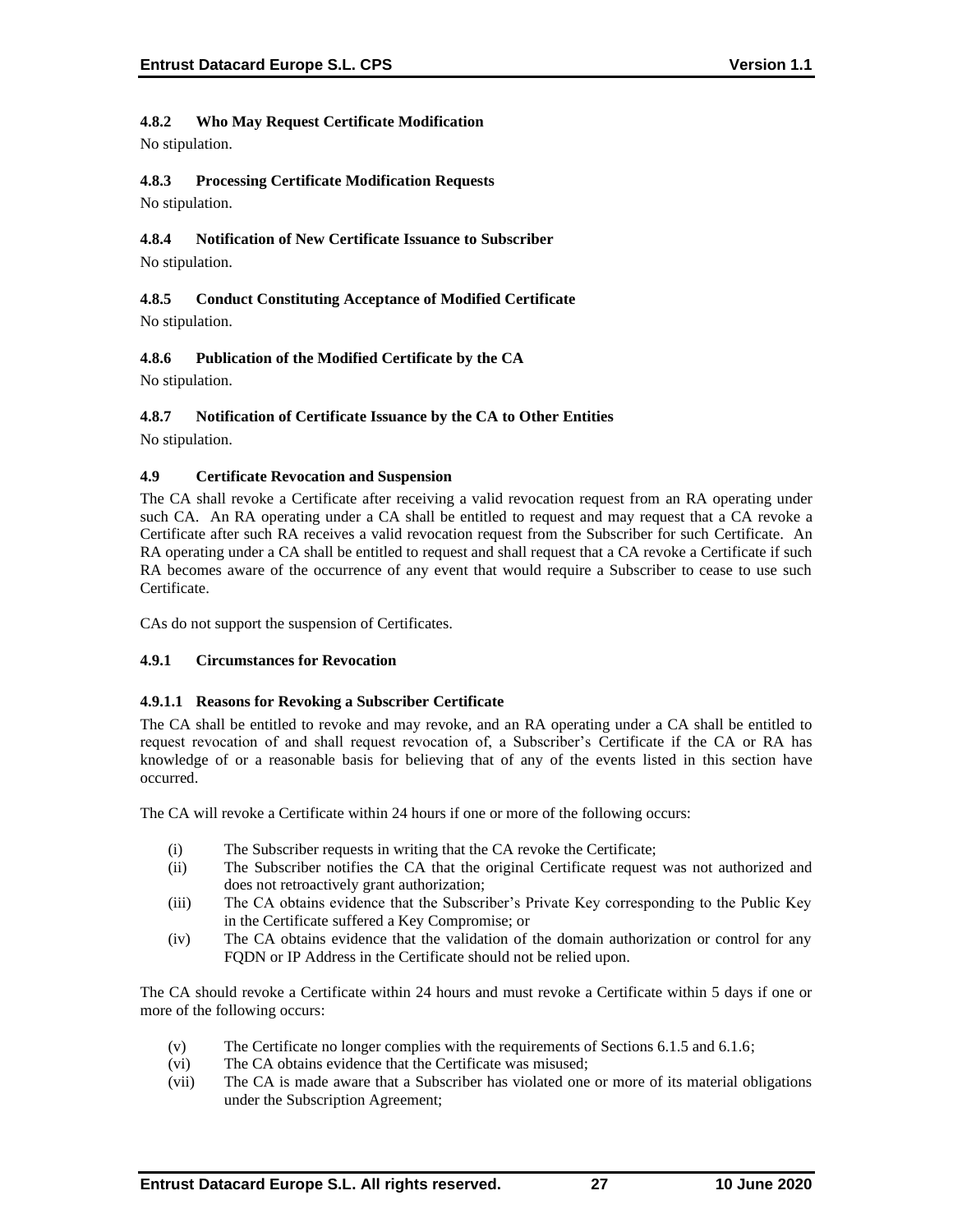- (viii) The CA is made aware of any circumstance indicating that use of a FQDN or IP Address in the Certificate is no longer legally permitted (e.g. a court or arbitrator has revoked a Domain Name Registrant's right to use the Domain Name, a relevant licensing or services agreement between the Domain Name Registrant and the Applicant has terminated, or the Domain Name Registrant has failed to renew the Domain Name);
- (ix) The CA is made aware that a Certificate with a Wildcard Domain Name has been used to authenticate a fraudulently misleading subordinate FQDN;
- (x) The CA is made aware of a material change in the information contained in the Certificate;
- (xi) The CA is made aware that the Certificate was not issued in accordance with this CPS;
- (xii) The CA determines that any of the information appearing in the Certificate is inaccurate;
- (xiii) The CA's right to issue Certificates under this CPS expires or is revoked or terminated, unless the CA has made arrangements to continue maintaining the CRL/OCSP Repository;
- (xiv) Revocation is required by any other section in this CPS;
- (xv) The CA is made aware of a demonstrated or proven method that exposes the Subscriber's Private Key to compromise, methods have been developed that can easily calculate it based on the Public Key (such as a Debian weak key, see [http://wiki.debian.org/SSLkeys\)](http://wiki.debian.org/SSLkeys), or if there is clear evidence that the specific method used to generate the Private Key was flawed;
- (xvi) The technical content or format of the Certificate presents an unacceptable risk to ASVs or Relying Parties;
- (xvii) A Certificate is used to digitally sign hostile code, including spyware or other malicious software (malware); or
- (xviii) Any other reason that may be reasonably expected to affect the integrity, security, or trustworthiness of a Certificate or CA.

#### **4.9.1.2 Reasons for Revoking a Subordinate CA Certificate**

The Issuing CA shall revoke a Subordinate CA Certificate within seven (7) days if one or more of the following occurs:

- (i) The Subordinate CA requests revocation in writing;
- (ii) The Subordinate CA notifies the Issuing CA that the original Certificate request was not authorized and does not retroactively grant authorization;
- (iii) The Issuing CA obtains evidence that the Subordinate CA's Private Key corresponding to the Public Key in the Certificate suffered a Key Compromise or no longer complies with the requirements of §6.1.5 and §6.1.6,
- (iv) The Issuing CA obtains evidence that the Certificate was misused;
- (v) The Issuing CA is made aware that the Certificate was not issued in accordance with or that Subordinate CA has not complied with the Baseline Requirements, EV SSL Guidelines, Minimum Requirements for Code Signing or this CPS;
- (vi) The Issuing CA determines that any of the information appearing in the Certificate is inaccurate or misleading;
- (vii) The Issuing CA or Subordinate CA ceases operations for any reason and has not made arrangements for another CA to provide revocation support for the Certificate;
- (viii) The Issuing CA's or Subordinate CA's right to issue Certificates under the Baseline Requirements expires or is revoked or terminated, unless the Issuing CA has made arrangements to continue maintaining the CRL/OCSP Repository; or
- (ix) Revocation is required by the Issuing CA's CPS.

#### **4.9.2 Who Can Request Revocation**

CAs, RAs and Subscribers may initiate revocation.

A Subscriber or another appropriately authorized party (such as an administrative contact, a Contract Signer, Certificate Approver, or Certificate Requester) may request revocation of their Certificate at any time for any reason. If a Subscriber requests revocation of their Certificate, the Subscriber must be able to validate themselves as set forth in §3.4 to the RA that processed the Subscriber's Certificate Application. The CAs shall not be required to revoke and the RAs operating under the CAs shall not be required to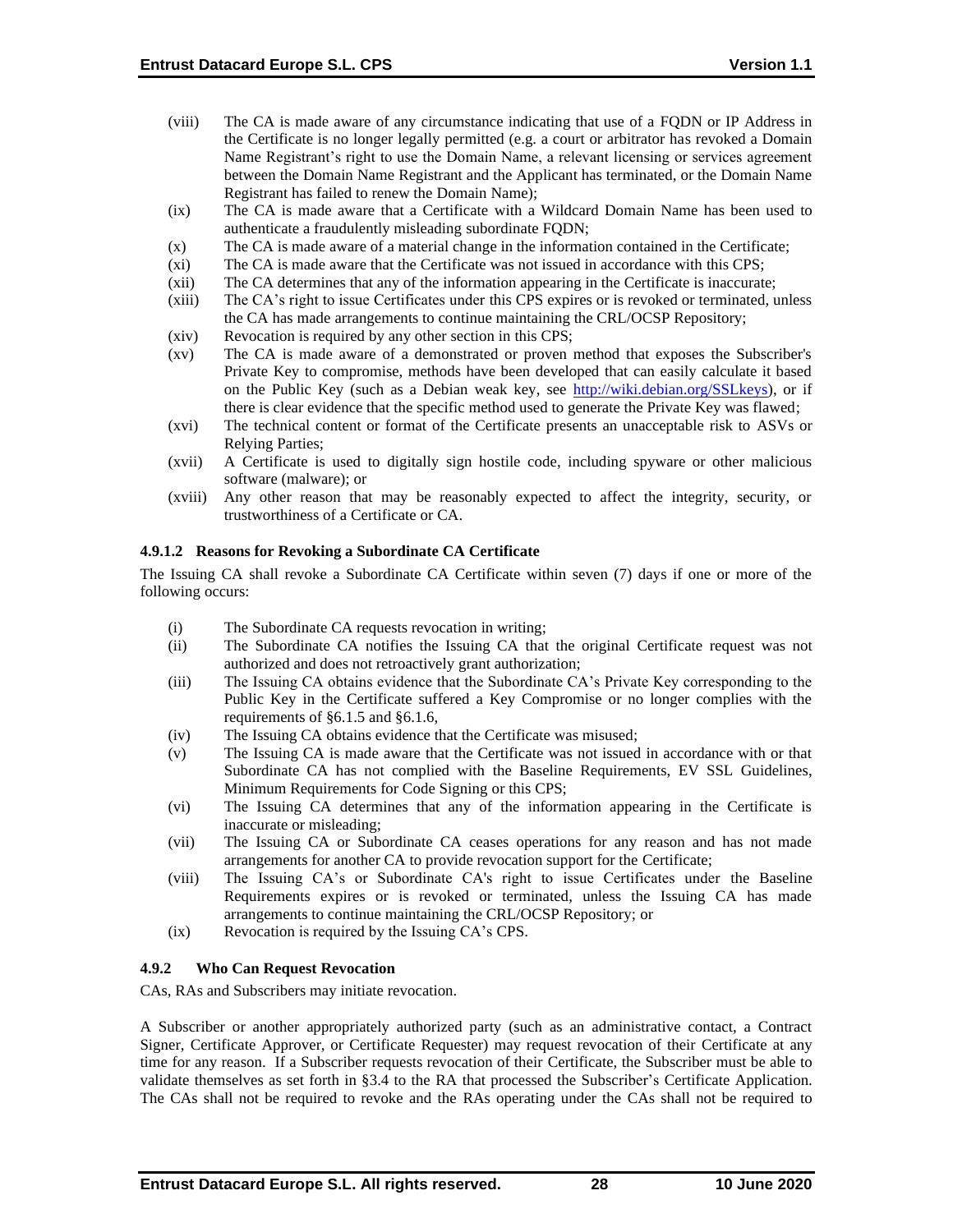request revocation of an Certificate until a Subscriber can properly validate themselves as set forth in §4.9.3. A CA shall be entitled to revoke and shall revoke, and an RA operating under a CA shall be entitled to request revocation of and shall request revocation of, a Subscriber's Certificate at any time for any of the reasons set forth in §4.9.1.

Subscribers, Relying Parties, ASVs, Anti-Malware Organizations and other third parties may submit CPRs informing the CA of a reasonable cause to revoke the Certificate.

### **4.9.3 Procedure for Revocation Request**

A Subscriber shall request revocation of their Certificate if the Subscriber has a suspicion or knowledge of or a reasonable basis for believing that of any of the following events have occurred:

- (i) Compromise of the Subscriber's Private Key;
- (ii) Knowledge that the original Certificate request was not authorized and such authorization will not be retroactively granted;
- (iii) Change in the information contained in the Subscriber's Certificate;
- (iv) Change in circumstances that cause the information contained in Subscriber's Certificate to become inaccurate, incomplete, or misleading.

A Subscriber request for revocation of their Certificate may be verified by (i) Subscriber authentication credentials, or (ii) authorization of the Subscriber through a reliable method of communication.

If a Subscriber's Certificate is revoked for any reason, the Subscriber shall be notified by sending an email to the technical and security contacts listed in the Certificate Application. Revocation of a Certificate shall not affect any of the Subscriber's contractual obligations under this CPS, the Subscriber's Subscription Agreement, or any Relying Party Agreements.

Subscribers, Relying Parties, ASVs, Anti-Malware Organizations and other third parties may submit a CPR by notification through the contact information specified in §1.5.2. If a CPR is received, the CA shall:

- (v) Log the CPR as high severity into a ticketing system for tracking purposes;
- (vi) Review the CPR and engage the necessary parties to verify the CPR, draft a CPR investigation report and provide the CPR investigation report to the Subscriber and the party that provided the CPR within 24 hours from receipt of the CPR;
- (vii) Determine if there was Certificate mis-issuance. In the case of Certificate miss-issuance, the incident must be 1) escalated to the policy authority team and to service management and 2) a Certificate mis-issuance report must be publicly post within one business day;
- (viii) If Certificate revocation is required, perform revocation in accordance with the requirements of §4.9.1.1;
- (ix) Update Certificate mis-issuance report within 5 days from receipt of CPR; and
- (x) Complete the CPR investigation report when the incident is closed and provide to the Subscriber and the party that provided the CPR.

#### PSD2 Certificates

Additional provisions concerning revocation of PSD2 Certificates are addressed in §4.9.17.

## **4.9.4 Revocation Request Grace Period**

In the case of Private Key Compromise, or suspected Private Key Compromise, a Subscriber shall request revocation of the corresponding Certificate immediately upon detection of the Compromise or suspected Compromise. Revocation requests for other required reasons shall be made as soon as reasonably practicable.

#### **4.9.5 Time within Which CA Must Process the Revocation Request**

Within 24 hours after receiving a CPR, the CA will investigate the facts and circumstances related to the CPR and provide a preliminary report to both the Subscriber and the entity who filed the CPR.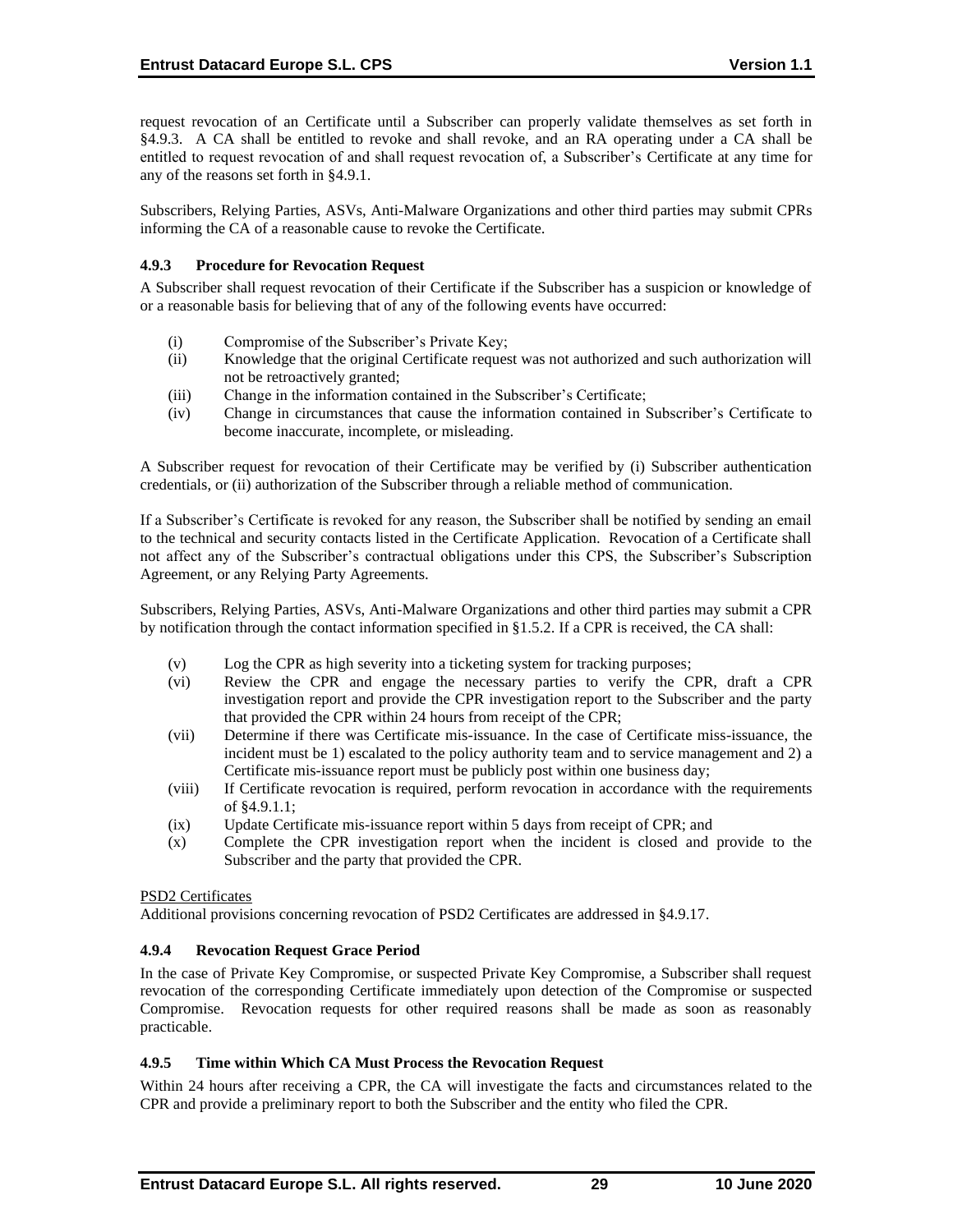After reviewing the facts and circumstances, the CA will work with the Subscriber and any entity reporting the CPR or other revocation-related notice to establish whether or not the Certificate will be revoked, and if so, a date which the CA will revoke the Certificate. The period from receipt of the CPR or revocationrelated notice to published revocation will not exceed the timeframe set forth in §4.9.1.1. The date selected by the CA will consider the following criteria:

- (i) The nature of the alleged problem (scope, context, severity, magnitude, risk of harm);
- (ii) The consequences of revocation (direct and collateral impacts to Subscribers and Relying Parties);
- (iii) The number of CPRs received about a particular Certificate or Subscriber;
- (iv) The entity making the complaint (for example, a complaint from a law enforcement official that a Web site is engaged in illegal activities should carry more weight than a complaint from a consumer alleging that they didn't receive the goods they ordered); and
- (v) Relevant legislation.

The maximum time between the confirmation of the revocation of a certificate to become effective and the actual change of the status information of the certificate in Entrust's revocation services shall be at most 60 minutes. Entrust Datacard synchronizes its system time at least every 24 hours using a real time value distributed by a recognized UTC(k) laboratory or National Measurement Institute.

### **4.9.6 Revocation Checking Requirement for Relying Parties**

A Relying Party shall check whether the Certificate that the Relying Party wishes to rely on has been revoked. A Relying Party shall check the Certificate Revocation Lists maintained in the appropriate Repository or perform an on-line revocation status check using OCSP to determine whether the Certificate that the Relying Party wishes to rely on has been revoked. In no event shall the Entrust Datacard Group be liable for any damages whatsoever due to (i) the failure of a Relying Party to check for revocation or expiration of a Certificate, or (ii) any reliance by a Relying Party on a Certificate that has been revoked or that has expired.

## **4.9.7 CRL Issuance Frequency**

The CAs shall issue CRLs as follows:

- (i) CRLs for Certificates issued to Subordinate CAs shall be issued at least once every twelve months or within 24 hours after revoking a Subordinate CA Certificate. The next CRL update shall not be more than twelve months from the last update.
- (ii) CRLs for Certificates shall be issued within 60 minutes of revocation of a certificate, and at least once every 24 hours. The next CRL update is 24 hours from the last update.
- (iii) Revocation status information for a Certificate shall be made available beyond the validity period of the certificate. Entrust Datacard will not remove from the CRL revoked certificates after they have expired and the CRL shall include the X.509 "ExpiredCertsOnCRL" extension.
- (iv) Entrust Datacard shall not issue a last CRL until all certificates in the scope of the CRL are either expired or revoked. If Entrust Datacard decides or is required to terminate a CRL, Entrust Datacard will issue and publish at the corresponding CRL Distribution Point a last CRL with a nextUpdate field value in the CRL set to "99991231235959Z";
- (v) CRLs and OCSP services shall be consistent over time taking into account different delays in updating the status information for both methods. The revocation status information shall be publicly and internationally available.

## **4.9.8 Maximum Latency for CRLs**

No stipulation.

## **4.9.9 On-line Revocation/Status Checking Availability**

On-line revocation/status checking of Certificates is available on a continuous basis by CRL or On-line Certificate Status Protocol (OCSP).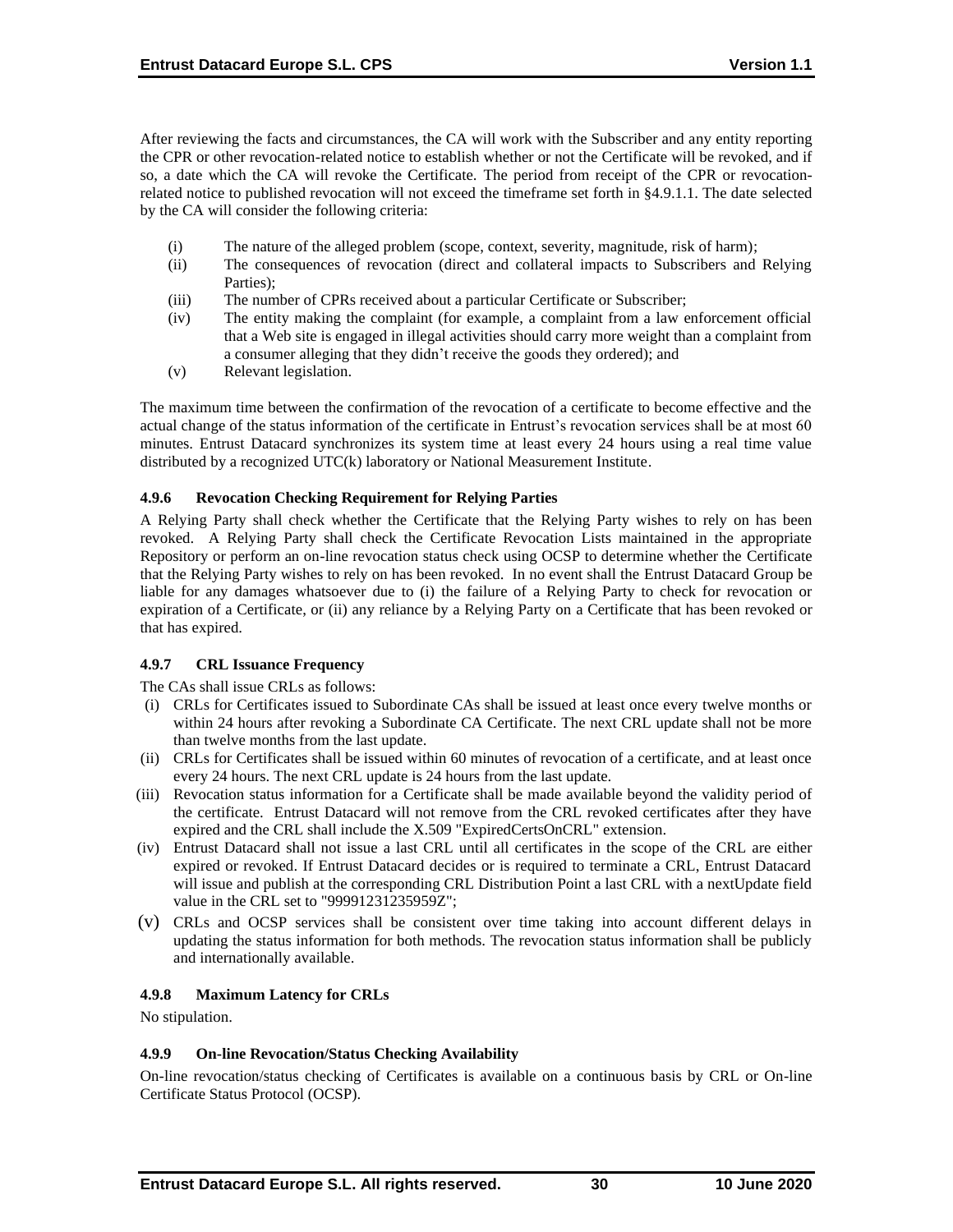OCSP responses are signed by an OCSP responder whose Certificate is signed by the CA that issued the Certificate whose revocation status is being checked. The OCSP signing Certificate contains an extension of type id-pkix-ocsp-nocheck, as defined by RFC6960.

### **4.9.10 On-line Revocation Checking Requirements**

The CAs support an OCSP capability using the GET and POST methods for Certificates issued in accordance with this CPS.

The CAs shall sign and make available OCSP as follows:

- (i) OCSP responses for Certificates issued to Subordinate CAs shall be issued at least once every twelve months or within 24 hours after revoking a Subordinate CA Certificate.
- (ii) OCSP responses for Subscriber Certificates shall be issued within 60 minutes of revocation of a certificate, and at least once every 24 hours. OCSP responses will have a maximum expiration time of 10 days.
- (iii) The OCSP responder will use the ArchiveCutOff extension as specified in IETF RFC 6960, with the archiveCutOff date set to the CA's certificate "notBefore" time and date value. Entrust Datacard's issuing certificate is about to expire, the Entrust Datacard will compute a last OCSP answer for each and every issued certificate (whether revoked or not), with the "nextUpdate" field set to "99991231235959Z.

If the OCSP responder receives a request for status of a Certificate serial number that is "unused", then the responder will not respond with a "good" status.

The on-line locations of the CRL and the OCSP response are included in the Certificate to support software applications that perform automatic Certificate status checking. A Relying Party can also be check Certificate revocation status directly with the Repository at [https://www.entrust.net/CPS.](https://www.entrust.net/CPS) 

#### **4.9.11 Other Forms of Revocation Advertisements Available**

CAs do not rely on stapling for OCSP responses.

#### **4.9.12 Special Requirements Re Key Compromise**

If a Subscriber suspects or knows that the Private Key corresponding to the Public Key contained in the Subscriber's Certificate has been Compromised, the Subscriber shall immediately notify the RA that processed the Subscriber's Certificate Application, using the procedures set forth in §3.4, of such suspected or actual Compromise. The Subscriber shall immediately stop using such Certificate and shall remove such Certificate from any devices and/or software in which such Certificate has been installed. The Subscriber shall be responsible for investigating the circumstances of such Compromise or suspected Compromise and for notifying any Relying Parties that may have been affected by such Compromise or suspected Compromise.

#### **4.9.13 Circumstances for Suspension**

The Repository will not include entries that indicate that a Certificate has been suspended.

#### **4.9.14 Who Can Request Suspension**

Not applicable.

#### **4.9.15 Procedure for Suspension Request**

Not applicable.

#### **4.9.16 Limits on Suspension Period**

Not applicable.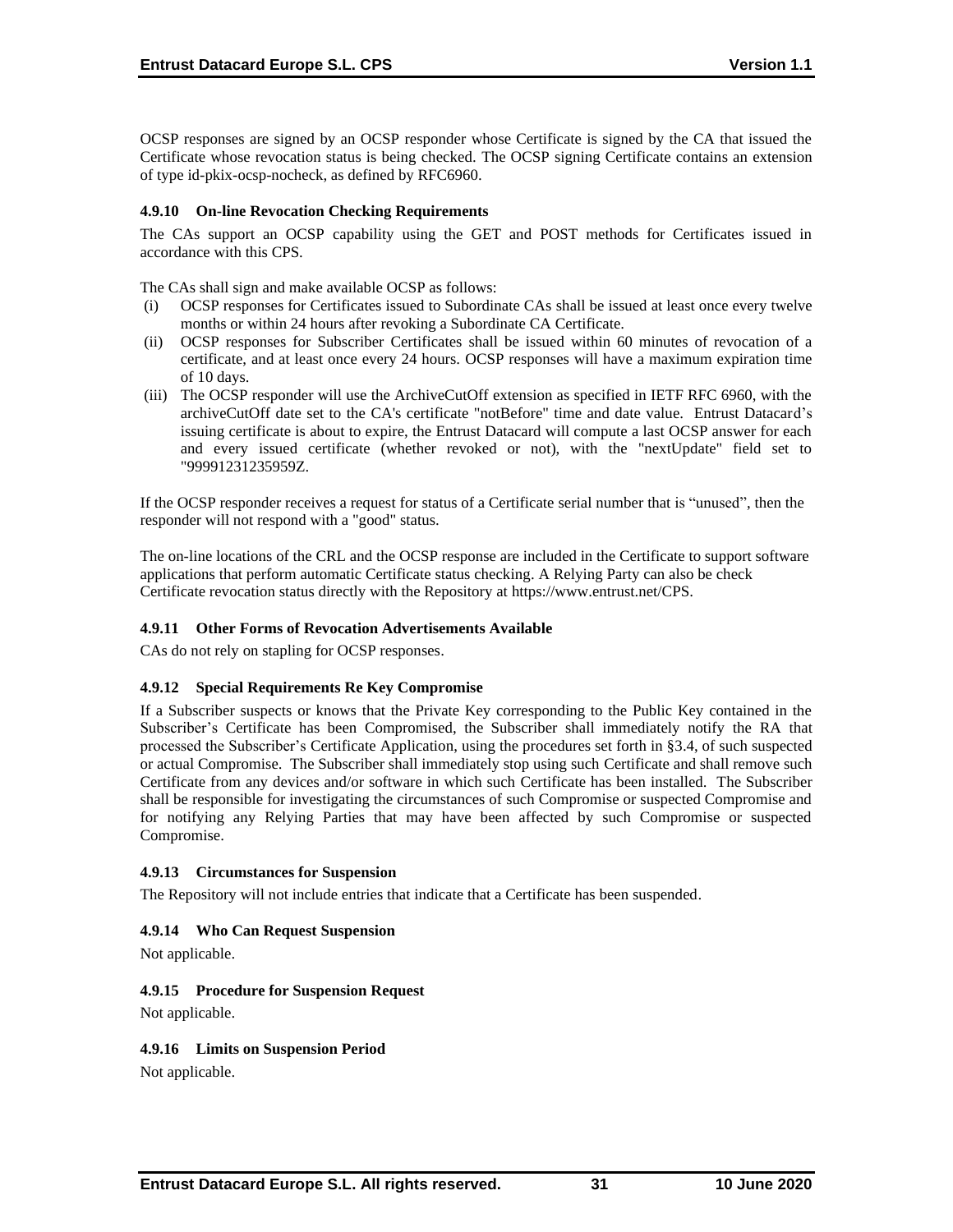### **4.9.17 Additional Provisions for PSD2 Certificates**

The following additional provisions concerning revocation shall apply to PSD2 Certificates:

Certificate revocation requests by NCAs may be submitted by email to [nca@entrustdatacard.com.](mailto:nca@entrustdatacard.com) Entrust Datacard will check the authenticity of all certificate revocation requests submitted by NCAs using either of the following methods of authentication of the NCA's revocation request as selected by the NCA:

- a shared secret if it was provided by Entrust Datacard to the NCA for revocation purposes, or
- a digital signature supported by a certificate issued to the NCA by Entrust Datacard compliant with a qualified certificate policy.

If Entrust Datacard is notified of an email address where it can contact the respective NCA then Entrust Datacard will inform the NCA, using this email address, how the NCA can authenticate itself in revocation requests.

Entrust Datacard shall allow the NCA, as the owner of the PSD2 specific information, to request certificate revocation by the following procedure. The NCA may specify a reason, which can be descriptive rather than in a standard form, for the revocation. Entrust Datacard shall process such requests, and shall validate their authenticity. If it is not clearly indicated or implied why the revocation is requested or the reason is not in the area of responsibility of the NCA then the Entrust Datacard may decide to not take action. Based on an authentic request from an NCA, the Entrust Datacard shall revoke the certificate in a timely manner, and in any event within 24 hours after the receipt of the acceptable revocation request, if any of the following conditions holds (in addition to any general requirements of Section 4.9 of this CPS):

- the authorization of the Subscriber has been revoked, or
- any PSP role included in the certificate has been revoked.

If the NCA as the owner of the PSD2 specific information notifies Entrust Datacard that information has changed which can affect the validity of the certificate, but without a properly authenticated request with an acceptable reason for why the certificate should be revoked, Entrust Datacard shall investigate this notification regardless of its content and format, and shall revoke the affected certificate(s) if necessary. This notification need not be processed within 24 hours.

NCAs may send notifications about changes of relevant PSD2 regulatory information of the PSP which can affect the validity of the certificate to the following email address: [nca@entrustdatacard.com.](mailto:nca@entrustdatacard.com) The content and format of these notifications may be agreed between the NCA and Entrust Datacard. However, Entrust Datacard shall investigate this notification regardless of its format. If Entrust Datacard is notified of an email address where it can inform the NCA identified in a revoked certificate then Entrust Datacard shall send to that email address information about the certificate revocation.

## **4.10 Certificate Status Services**

#### **4.10.1 Operational Characteristics**

Revocation entries on a CRL or OCSP response are not removed until after the expiration of the issuing CA.

#### **4.10.2 Service Availability**

The CA operates and maintains its CRL and OCSP capability with resources sufficient to provide a response time of ten seconds or less under normal operating conditions.

The CA maintains an online 24x7 Repository that application software can use to automatically check the current status of all unexpired Certificates issued by the CA.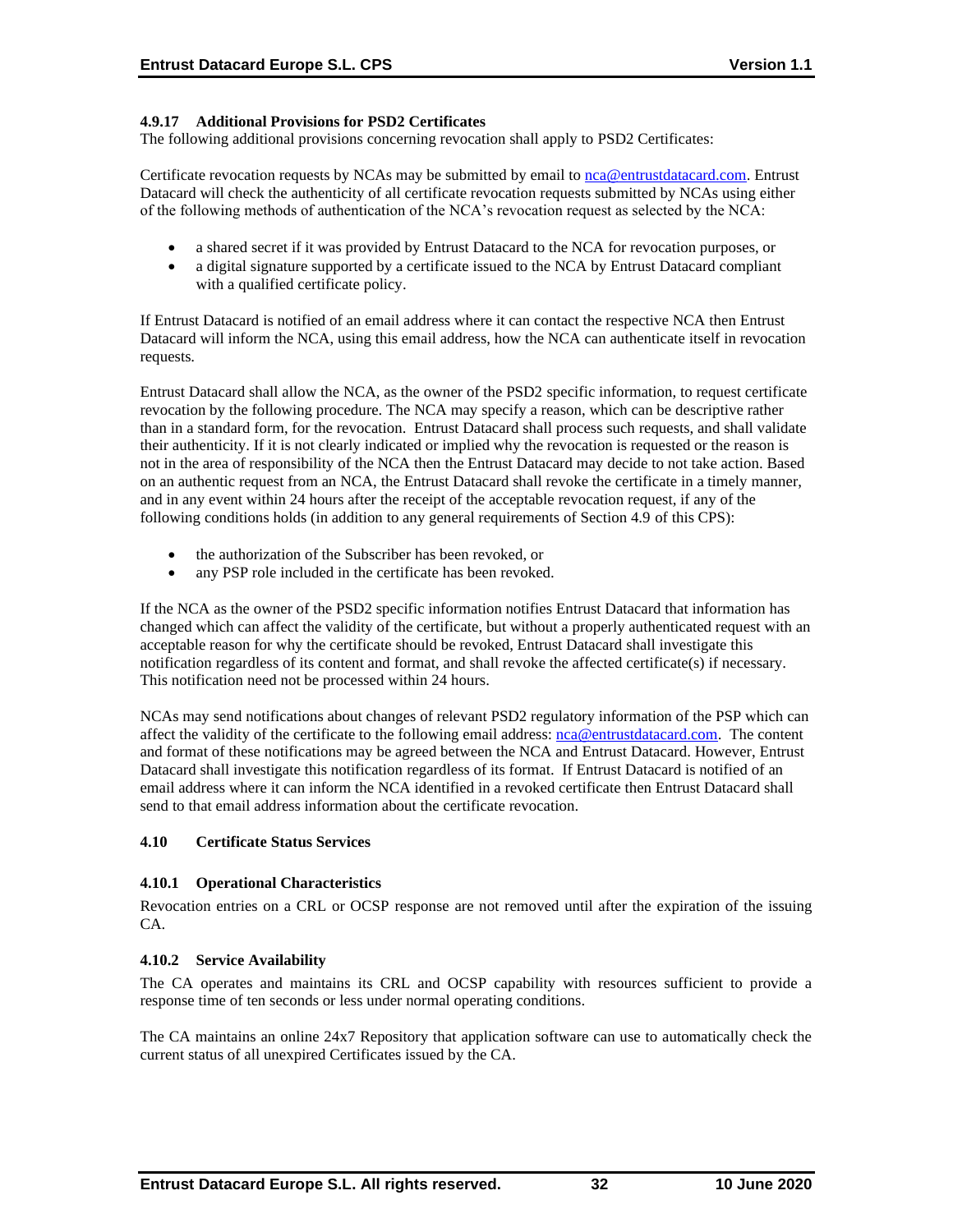The CA maintains a continuous 24x7 ability to respond internally to a high-priority CPR. Where appropriate, the CA forwards such a complaint to law enforcement authorities, and/or revokes a Certificate that is the subject of such a complaint.

### **4.10.3 Optional Features**

No stipulation.

### **4.11 End of Subscription**

No stipulation.

#### **4.12 Key Escrow and Recovery**

### **4.12.1 Key Escrow and Recovery Policy Practices**

No stipulation.

# **4.12.2 Session Key Encapsulation and Recovery Policy and Practices**

No stipulation.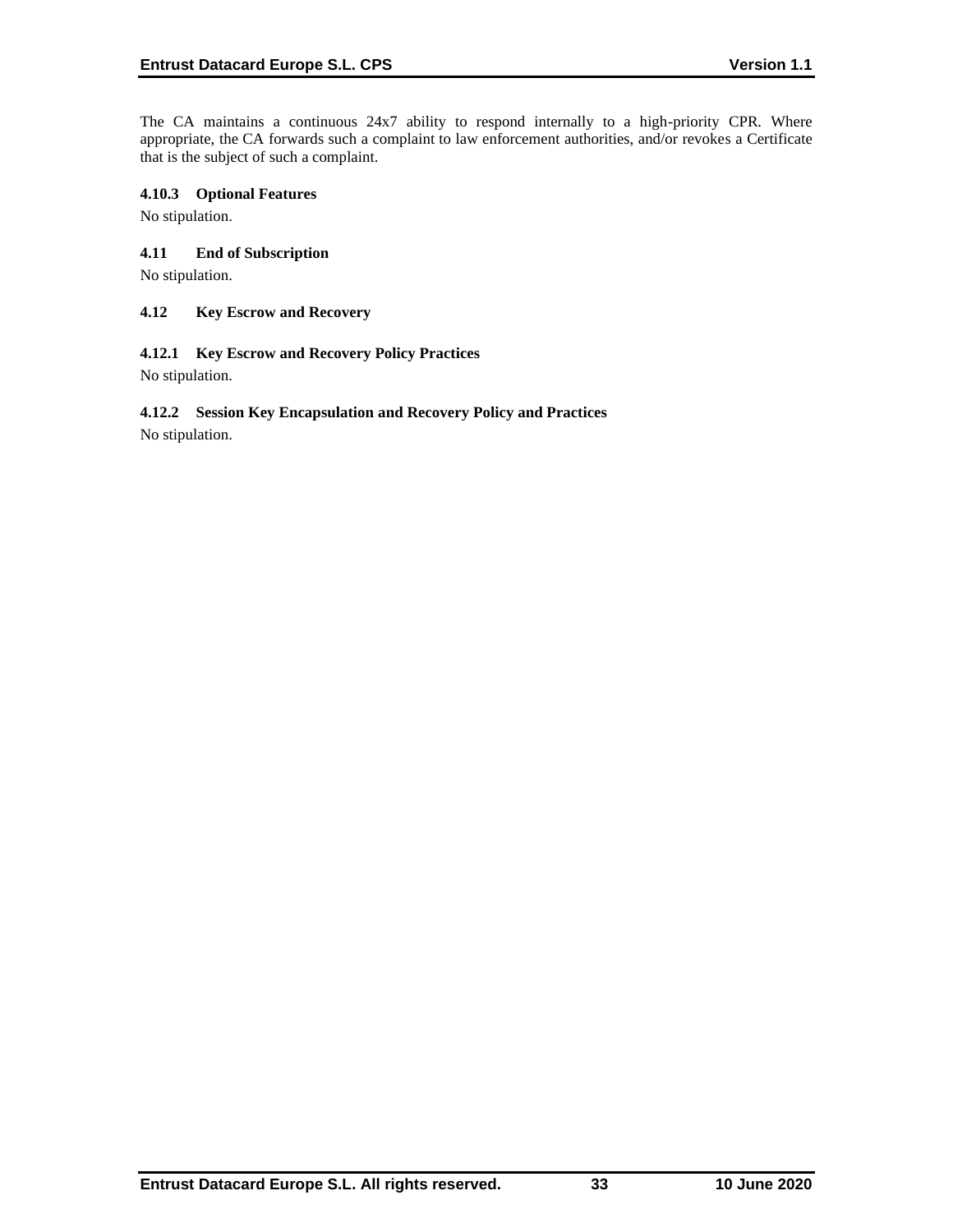### **5. Facility, Management, and Operational Controls**

The CA/Browser Forum's Network and Certificate System Security Requirements are incorporated by reference as if fully set forth herein. Entrust Datacard retains overall responsibility for conformance with the procedures prescribed in its information security policy even as to those policies whose functionality is undertaken by outsourcers.

### **5.1 Physical Security Controls**

#### **5.1.1 Site Location and Construction**

The computing facilities that host the CA services are located in Ottawa, Canada. The CA equipment is located in a security zone that is physically separated from Entrust Datacard's other systems to restrict access to personnel in trusted roles. The security zone is constructed slab-to-slab with drywall and wire mesh. The security zone is protected by electronic control access systems, alarmed doors and is monitored via a 24 x7 recorded security camera and motion detector system.

### **5.1.2 Physical Access**

The room containing the CA software is designated a two (2) person zone, and controls are used to prevent a person from being in the room alone. Alarm systems are used to notify security personnel of any violation of the rules for access to a CA.

### **5.1.3 Power and Air Conditioning**

The Security zone is equipped with:

- Filtered, conditioned, power connected to an appropriately sized UPS and generator;
- Heating, ventilation, and air conditioning appropriate for a commercial data processing facility; and
- Emergency lighting.

The environmental controls conform to local standards and are appropriately secured to prevent unauthorized access and/or tampering with the equipment. Temperature control alarms and alerts are activated upon detection of threatening temperature conditions.

#### **5.1.4 Water Exposures**

No liquid, gas, exhaust, etc. pipes traverse the controlled space other than those directly required for the area's HVAC system and for the pre-action fire suppression system. Water pipes for the pre-action fire suppression system are only filled on the activation of multiple fire alarms.

#### **5.1.5 Fire Prevention and Protection**

The CA facility is fully wired for fire detection, alarm and suppression. Routine, frequent inspections of all systems are made to assure adequate operation.

#### **5.1.6 Media Storage**

All media is stored away from sources of heat and from obvious sources of water or other obvious hazards. Electromagnetic media (e.g. tapes) are stored away from obvious sources of strong magnetic fields. Archived material is stored in a room separate from the CA equipment until it is transferred to the archive storage facility.

Entrust Datacard employs media management procedures to protect against obsolescence and deterioration of media within the period of time that records are required to be retained.

#### **5.1.7 Waste Disposal**

Waste is removed or destroyed in accordance with industry best practice. Media used to store sensitive data is destroyed, such that the information is unrecoverable, prior to disposal.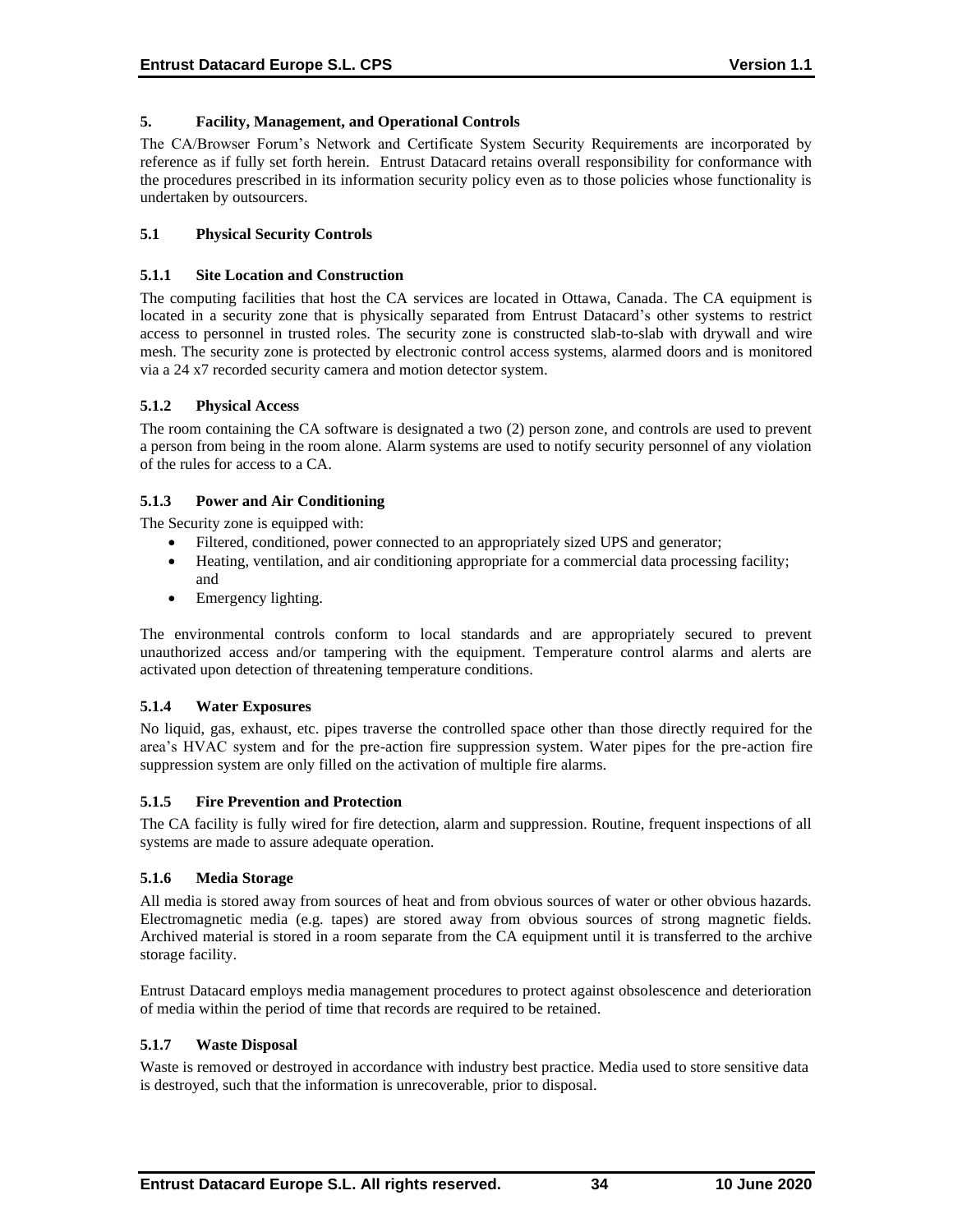## **5.1.8 Off-site Backup**

As stipulated in §5.5.

### **5.2 Procedural Controls**

### **5.2.1 Trusted Roles**

The CAs have a number of trusted roles for sensitive operations of the CA software.

### **5.2.2 Number of Persons Required per Task**

CA operations related to changing CA policy settings require more than one person with a trusted role to perform the operation.

The CA Private Keys are backed up, stored, and recovered only by personnel in trusted roles using dual control in a physically secured environment.

### **5.2.3 Identification and Authentication for Each Role**

Personnel in trusted roles must undergo background investigations and must be trained for their specific role.

### **5.2.4 Roles Requiring Separation of Duties**

No stipulation.

## **5.3 Personnel Controls**

Operational personnel for a CA will not be assigned other responsibilities that conflict with their operational responsibilities for the CA. The privileges assigned to operational personnel for a CA will be limited to the minimum required to carry out their assigned duties.

## **5.3.1 Qualifications, Experience and Clearance Requirements**

Prior to the engagement of any person in the Certificate management process, the CA or RA shall verify the identity and trustworthiness of such person.

## **5.3.2 Background Check Procedures**

No stipulation.

## **5.3.3 Training Requirements**

CAs or RAs must provide a trusted role of Validation Specialist to perform information verification duties with skills-training that covers basic PKI knowledge, authentication and vetting policies and procedures (including this CPS), common threats to the information verification process (including phishing and other social engineering tactics), and the Baseline Requirements.

Validation Specialists receive skills-training prior to commencing their job role and are required them to pass an examination on the applicable information verification requirements.

CAs maintain records of such training and ensures that personnel entrusted with Validation Specialist duties maintain an appropriate skill level.

## **5.3.4 Retraining Frequency and Requirements**

CAs and RAs provide refresher training and informational updates sufficient to ensure that all personnel in trusted roles retain the requisite degree of expertise.

#### **5.3.5 Job Rotation Frequency and Sequence**

No stipulation.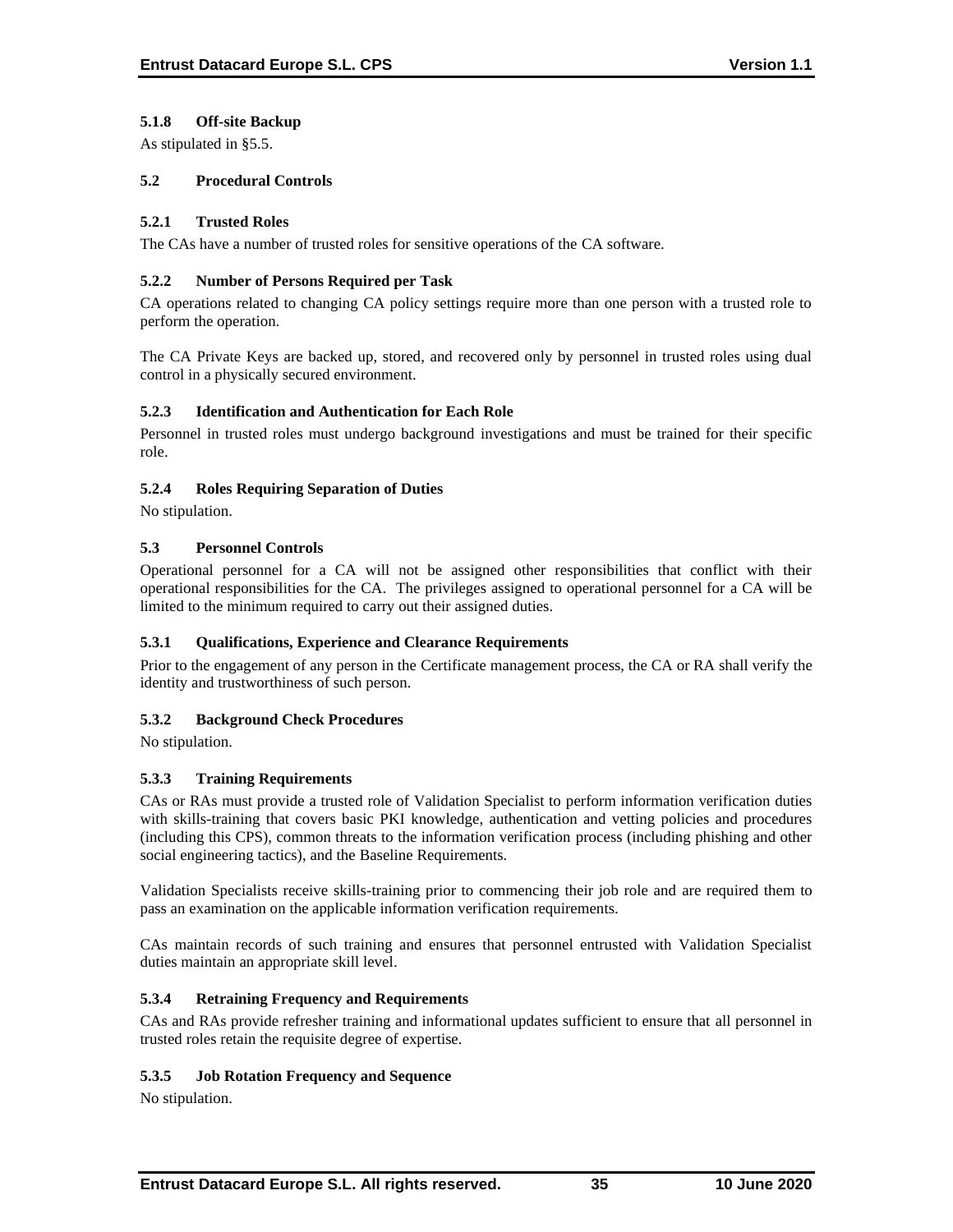# **5.3.6 Sanctions for Unauthorized Actions**

No stipulation.

### **5.3.7 Independent Contractor Requirements**

Third Party RAs personnel involved in the issuance of a Certificate shall meet the training and skills requirements of §5.3.3 and the document retention and event logging requirements of §5.4.1.

### **5.3.8 Documentation Supplied to Personnel**

No stipulation.

### **5.4 Audit Logging Procedures**

Significant security events in the CAs are automatically time-stamped and recorded as audit logs in audit trail files. The audit trail files are processed (reviewed for policy violations or other significant events) on a regular basis. Audit trail files are archived periodically. All files including the latest audit trail file are moved to backup media and stored in a secure archive facility.

Entrust Datacard synchronizes its system time at least every 24 hours using a real time value distributed by a recognized UTC(k) laboratory or National Measurement Institute.

### **5.4.1 Types of Events Recorded**

The CAs and all RAs operating under a CA record in detail every action taken to process an Certificate request and to issue an Certificate, including all information generated or received in connection with an Certificate request, and every action taken to process the Request, including time, date, and personnel involved in the action.

The foregoing record requirements include, but are not limited to, an obligation to record the following events:

- (i) CA key lifecycle management events, including:
	- a. Key generation, backup, storage, recovery, archival, and destruction; and
	- b. Cryptographic device lifecycle management events.
- (ii) CA and Certificate lifecycle management events, including:
	- c. Certificate requests, renewal and re-key requests, and revocation;
	- d. All verification activities required by this CPS;
	- e. Date, time, phone number used, persons spoken to, and end results of verification telephone calls;
	- f. Acceptance and rejection of Certificate requests;
	- g. Issuance of Certificates; and
	- h. Generation of Certificate Revocation Lists (CRLs) and OCSP messages.
- (iii) Security events, including:
	- i. Successful and unsuccessful PKI system access attempts;
	- j. PKI and security system actions performed;
	- k. Security profile changes;
	- l. System crashes, hardware failures, and other anomalies;
	- m. Start-up and shutdown of the logging functions; and availability and utilization of needed services;
	- n. Firewall and router activities; and
	- o. Entries to and exits from the CA facility.
- (iv) Log entries include the following elements:
	- p. Date and time of entry;
	- q. Identity of the person making the journal entry; and
	- r. Description of entry.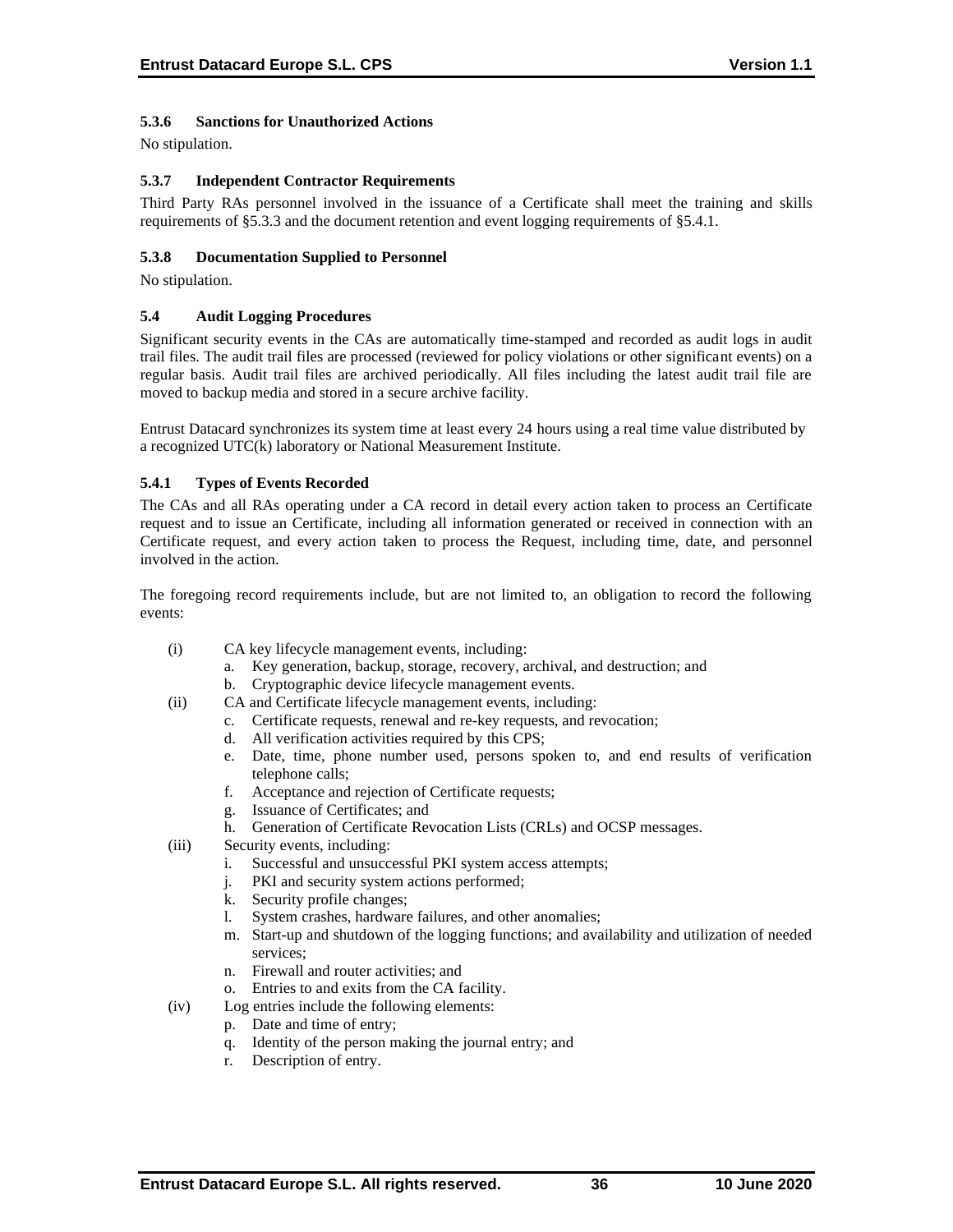# **5.4.2 Frequency of Processing Log**

No stipulation

### **5.4.3 Retention Period for Audit Log**

The CA retains any audit logs generated for at least seven years. The audit logs will be made available to the Qualified Auditor upon request.

### **5.4.4 Protection of Audit Log**

Only trusted roles have access to read or archive the logs. Audit logs are protected from destruction prior to the end of the audit log retention period and are retained securely on-site until transferred to an off-site storage location. The off-site storage location is a safe and secure location that is separate from the location where the data was generated.

### **5.4.5 Audit Log Backup Procedures**

No stipulation.

### **5.4.6 Audit Collection System**

No stipulation.

### **5.4.7 Notification to Event-causing Subject**

No stipulation.

#### **5.4.8 Vulnerability Assessments**

CAs annually perform a risk assessment that:

- (i) Identifies foreseeable internal and external threats that could result in unauthorized access, disclosure, misuse, alteration, or destruction of any Certificate data or Certificate management processes;
- (ii) Assesses the likelihood and potential damage of these threats, taking into consideration the sensitivity of the Certificate data and Certificate management processes; and
- (iii) Assesses the sufficiency of the policies, procedures, information systems, technology, and other arrangements that the CA has in place to counter such threats.

Based on the risk assessment, a security plan is developed, implemented, and maintained consisting of security procedures, measures, and products designed to achieve the objectives set forth above and to manage and control the risks identified during the risk assessment. The security plan includes administrative, organizational, technical, and physical safeguards appropriate to the sensitivity of the Certificate data and Certificate management processes. The security plan also takes into account thenavailable technology and the cost of implementing the specific measures, and implements a reasonable level of security appropriate to the harm that might result from a breach of security and the nature of the data to be protected.

## **5.5 Records Archival**

## **5.5.1 Types of Records Archived**

The audit trail files, databases and revocation information for the CAs are archived.

#### **5.5.2 Retention Period of for Archive**

The CA will retain all documentation relating to certificate requests and the verification thereof, and all Certificates and revocation thereof, for at least seven years after any Certificate based on that documentation ceases to be valid.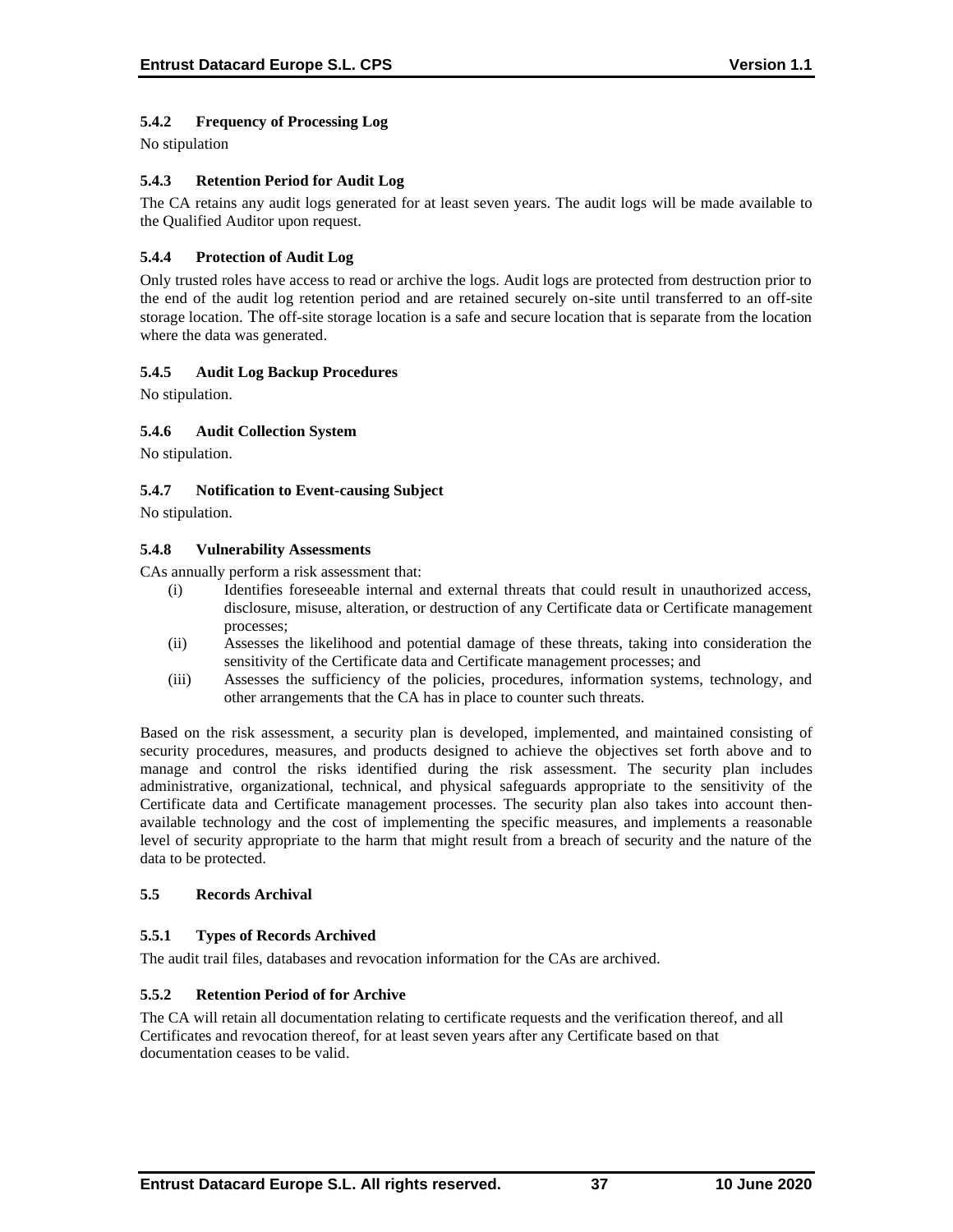### **5.5.3 Protection of Archive**

The databases for CAs are encrypted and protected by CA master keys. The archive media is protected through storage in a restricted-access facility to which only Entrust Datacard-authorized personnel have access. Archive files are backed up as they are created. Originals are stored on-site and housed with a CA system. Backup files are stored at a secure and separate geographic location.

### **5.5.4 Archive Backup Procedures**

No stipulation.

#### **5.5.5 Requirements for Time-stamping of Records**

No stipulation.

### **5.5.6 Archive Collection System**

No stipulation.

### **5.5.7 Procedures to Obtain and Verify Archive Information**

No stipulation.

### **5.6 Key Changeover**

CAs' key pairs will be retired from service at the end of their respective lifetimes as defined in §6.3. New CA key pairs will be created as required to support the continuation of CA Services. Each CA will continue to publish CRLs signed with the original key pair until all Certificates issued using that original key pair have expired. The CA key changeover process will be performed such that it causes minimal disruption to Subscribers and Relying Parties.

Specifically, before expiration of any Entrust Datacard certificate which is used for signing subject keys (for example as indicated by expiration of and Entrust Datacard certificate), in case of continuing with the service:

- (i) Entrust Datacard shall generate a new certificate for signing subject key pairs, and shall apply all necessary actions to avoid disruption to the operations of any entity that may rely on the Entrust Datacard certificate;
- (ii) the new CA certificate shall also be generated and distributed in accordance with the present document.

Subsections (i) and (ii) will be performed with a suitable interval between certificate expiry date and the last certificate signed to allow all parties that have relationships with Entrust Datacard (subjects, subscribers, relying parties, CAs higher in the CA hierarchy, etc.) to be aware of this key changeover and to implement the required operations to avoid inconveniences and malfunctions. The minimum changeover period will be two years before the certificate expiry date. This does not apply if Entrust Datacard will cease its operations before its own certificate-signing certificate expiration date.

#### **5.7 Compromise and Disaster Recovery**

#### **5.7.1 Incident and Compromise Handling Procedures**

CAs have a security incident response plan, a disaster recovery plan, and a business continuity plan to provide for timely recovery of services in the event of a security incident, breach of security, loss of system integrity, or system outage. The address the following:

- (i) the conditions for activating the plans;
- (ii) resumption procedures;
- (iii) a maintenance schedule for the plan;
- (iv) awareness and education requirements;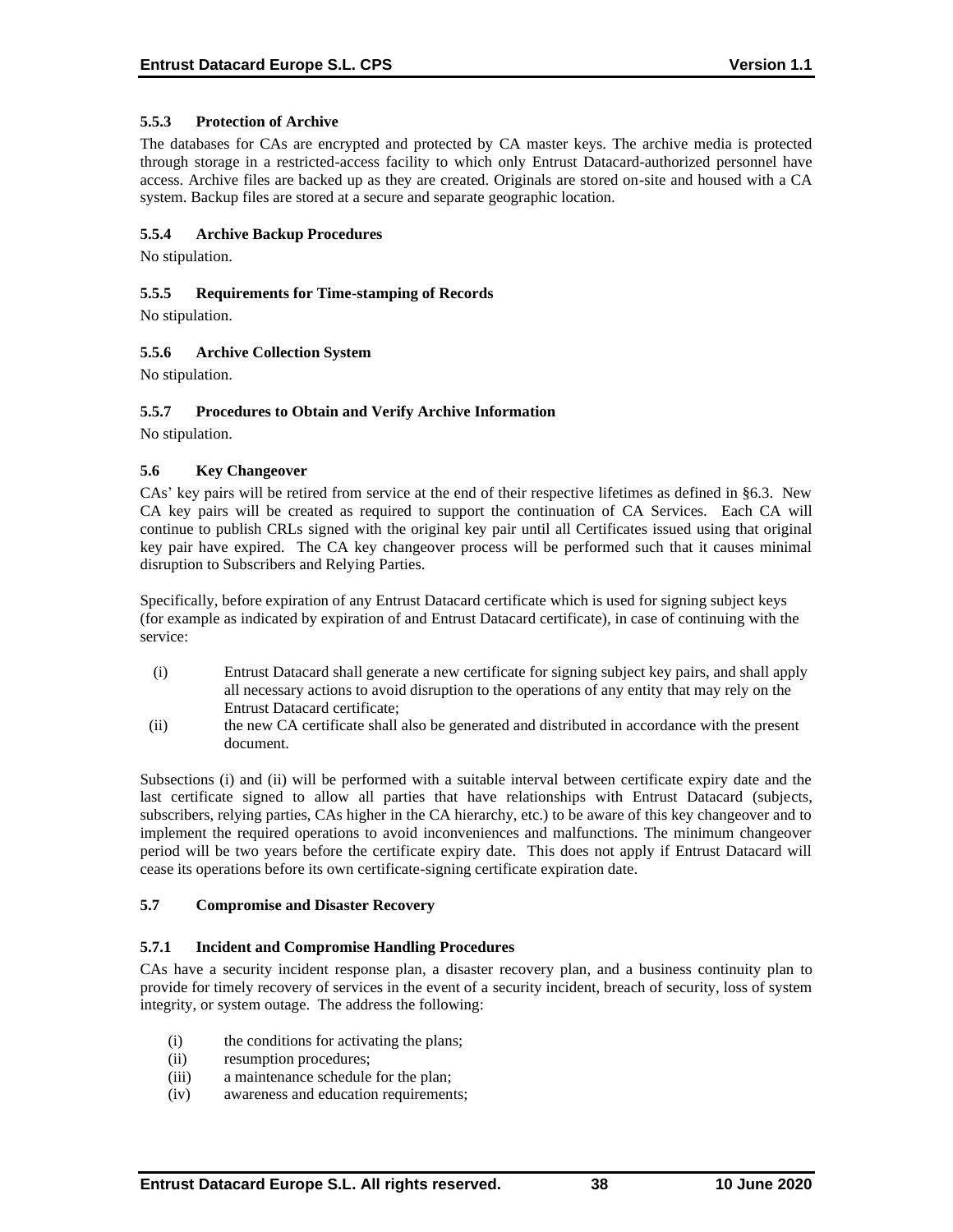- (v) the responsibilities of the individuals;
- (vi) recovery point objective (RPO) of fifteen minutes;
- (vii) recovery time objective (RTO) of 72 hours for essential CA operations which include Certificate revocation, and issuance of Certificate revocation status; and
- (viii) testing of recovery plans.

In order to mitigate the event of a disaster, the CAs have implemented the following:

- (ix) secure on-site and off-site storage of backup HSMs containing copies of all CA Private Keys
- (x) secure on-site and off-site storage of all requisite activation materials
- (xi) regular synchronization of critical data to the disaster recovery site
- (xii) regular incremental and daily backups of critical data within the primary site
- (xiii) weekly backup of critical data to a secure off-site storage facility
- (xiv) secure off-site storage of disaster recovery plan and disaster recovery procedures
- (xv) environmental controls as described in §5.1
- (xvi) high availability architecture for critical systems

Entrust Datacard has implemented a secure disaster recovery facility that is greater than 250 km from the primary secure CA facilities.

In the event of any security incident, breach of security, loss of system integrity, or system outage affecting Subscribers, ASVs, Relying Parties, or other entities with which Entrust Datacard has agreements or other form of established relations, Entrust Datacard shall inform them within 24 hours of the problem being identified by sending one or more email messages to Subscribers, ASVs and other entities with which Entrust Datacard has agreements or other form of established relations based on records of current email addresses, and will post one or more messages to Relying Parties on its website describing the nature of the problem.

If appropriate, Entrust Datacard will notify all parties that certificates and revocation status information issued using this CA key may no longer be valid include a recommendation that Subscribers replace all certificates affected by the problem, that all ASVs, other entities with which Entrust Datacard has agreements or other form of established relations, and that Relying Parties cease to rely on all certificates affected by the problem. These communications will be made by the Computer Security Incident Response Team established by Entrust Datacard's Security Incident Response Plan and according to the procedures established in such Plan, together with assistance from such other Entrust Datacard staff as may be required by the Computer Security Incident Response Team to send such notifications. Following any disaster, any security incident, breach of security, loss of system integrity, or system outage, Entrust Datacard shall, where practical, take steps to avoid repetition of the problem. Entrust Datacard shall revoke any CA certificate that has been issued for the compromised CA when Entrust Datacard is informed of the compromise of another CA (e.g., for cross-certificates).

Upon system failure, service or other factors which are not under the control of Entrust Datacard, we shall apply our commercially reasonable endeavors to ensure that the service is not unavailable for longer than a maximum period of 72 hours.

Entrust Datacard requires rigorous security controls to maintain the integrity of the CAs. The Compromise of the Private Key used by a CA is viewed by Entrust Datacard as being very unlikely; however, Entrust Datacard has policies and procedures that will be employed in the event of such a Compromise. At a minimum, all Subscribers, ASVs, and Relying Parties shall be informed as soon as practicable of such a Compromise and information shall be posted in the Repository. To inform these parties in the event of key compromise, Entrust Datacard will send one or more email messages to Subscribers and ASVs based on records of current email addresses and will post one or more messages to Relying Parties on its website describing the nature of the key compromise, stating that certificates and revocation status information issued using this CA key may no longer be valid, and recommending that Subscribers replace all certificates issued from the CA that was subject to key compromise and that all ASVs and Relying Parties cease to rely on all certificates issued from the CA that was subject to key compromise.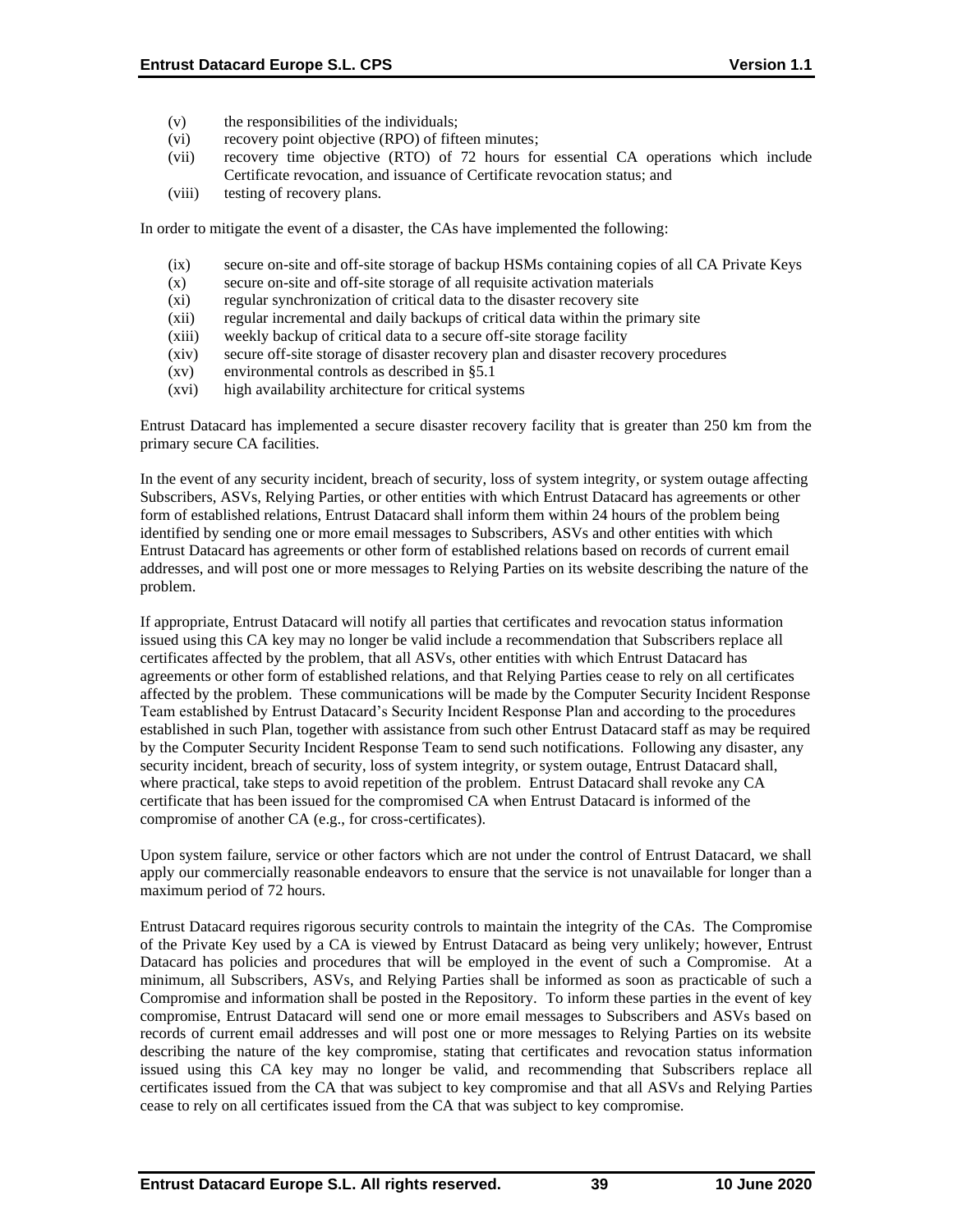# **5.7.2 Computing Resources, Software and/or Data are Corrupted**

No stipulation.

# **5.7.3 Entity Private Key Compromise Procedures**

No stipulation.

## **5.7.4 Business Continuity Capabilities after a Disaster**

No stipulation.

### **5.8 CA or RA Termination**

In the event of CA termination, Entrust will:

- (i) Provide notice and information about the CA termination by sending notice to Subscribers with unrevoked unexpired Certificates, Application Software Vendors and Relying Parties and by posting such information in the Repository and sending informational emails; and
- (ii) Transfer all responsibilities to a qualified successor entity.

If a qualified successor entity does not exist, Entrust will:

- (iii) Transfer those functions capable of being transferred to a reliable third party and arrange to preserve all relevant records with a reliable third party or a government, regulatory, or legal body with appropriate authority;
- (iv) Revoke all Certificates that are still unrevoked or unexpired on a date as specified in the notice and publish final CRLs;
- (v) Destroy all CA Private Keys; and
- (vi) Make other necessary arrangements that are in accordance with this CPS.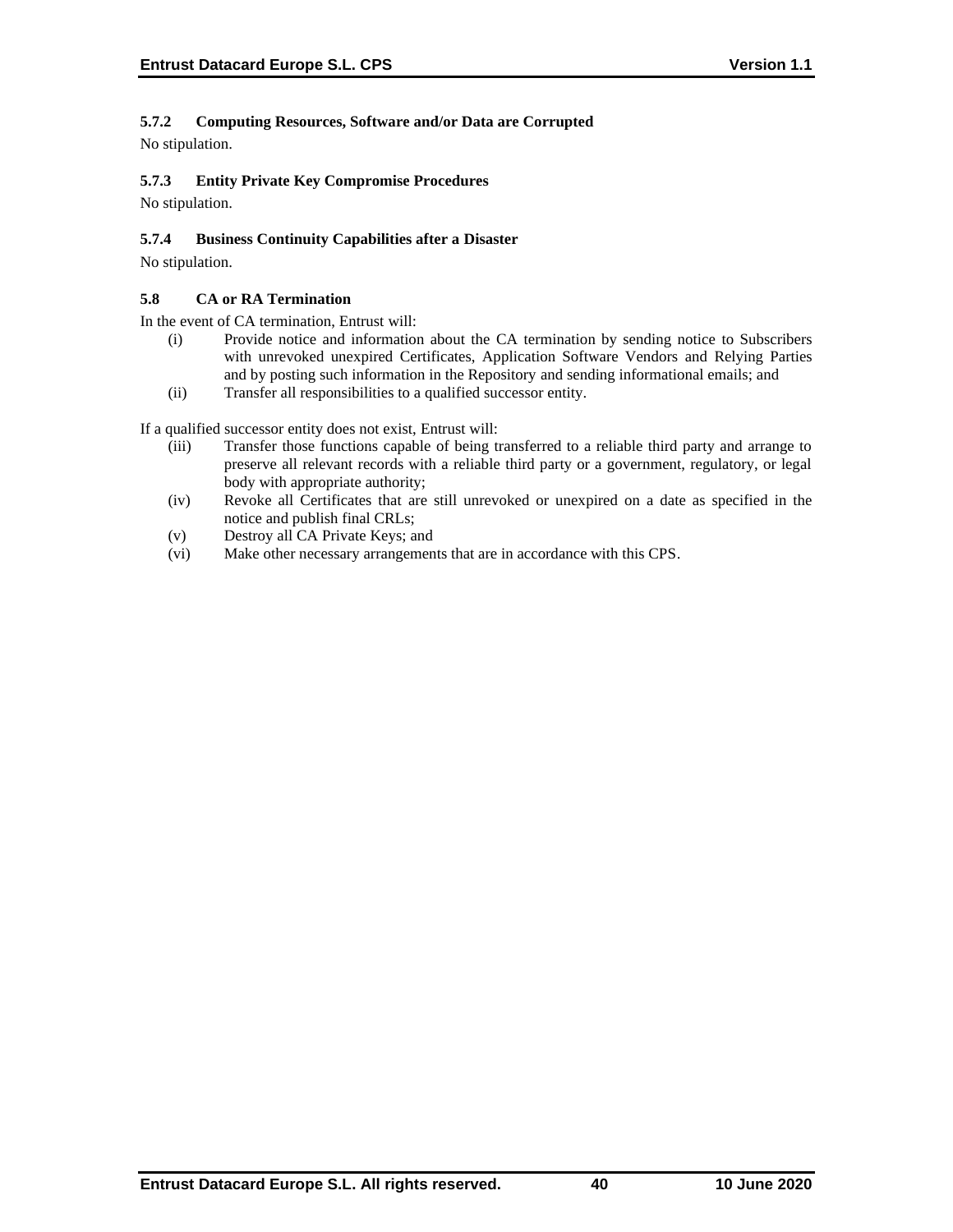## **6. Technical Security Controls**

### **6.1 Key Pair Generation and Installation**

### **6.1.1 Key Pair Generation**

### **6.1.1.1 CA Key Pair Generation**

The CAs will perform the following when generating a Key Pair for a CA:

- (i) Prepare and follow a key generation script;
- (ii) Have a qualified auditor witness the key generation process;
- (iii) Have a qualified auditor issue a report opining that the CA followed its key generation ceremony during its key generation process and the controls to ensure the integrity and confidentiality of the Key Pair;
- (iv) Generate the Key Pair in a physically secured environment;
- (v) Generate the Key Pair using personnel in trusted roles under the principles of multiple person control and split knowledge;
- (vi) Generate the Key Pair within cryptographic modules meeting the applicable requirements of §6.2.11;
- (vii) Log its key generation activities; and
- (viii) Maintain effective controls to provide reasonable assurance that the private key was generated and protected in conformance with the procedures described in this CPS and (if applicable) its key generation script.

### CA Administrators

Keys Pairs for CA administrators must be generated and protected on a cryptographic module that meets or exceeds the requirements as defined in §6.2.11. The cryptographic modules are prepared using the software provided by the module vendor. The cryptographic modules are personalized for the administrator by giving the card an identity and a password known by the administrator. The Key Pair is generated by creating the administrator as a user in the CA and performing an enrollment process which is authenticated with the administrator's module password.

## **6.1.1.2 RA Key Pair Generation**

No stipulation.

## **6.1.1.3 Subscriber Key Pair Generation**

The Applicant or Subscriber is required to generate a new, secure, and cryptographically sound Key Pair to be used in association with the Subscriber's Certificate or Applicant's Certificate Application.

The CAs will reject a Certificate request if it is known to have a weak private key (i.e., Debian weak key).

## eIDAS QSigC

Subscriber Key Pairs must be generated in a manner that ensures that the Private Key is not known to or accessible by anybody other than the Subscriber or a Subscriber's authorized representative. Subscriber Key Pairs must be generated in a cryptographic module that prevents exportation or duplication and that meets or exceed the requirements as defined in §6.2.11.

## **6.1.2 Private Key Delivery to Subscriber**

If the CA generates the Subscriber's Key Pair, the CA will have a secure process to generate the Key Pair on a secure cryptographic device. The CA will securely store and/or distribute the secure cryptographic device.

## **6.1.3 Public Key Delivery to Certificate Issuer**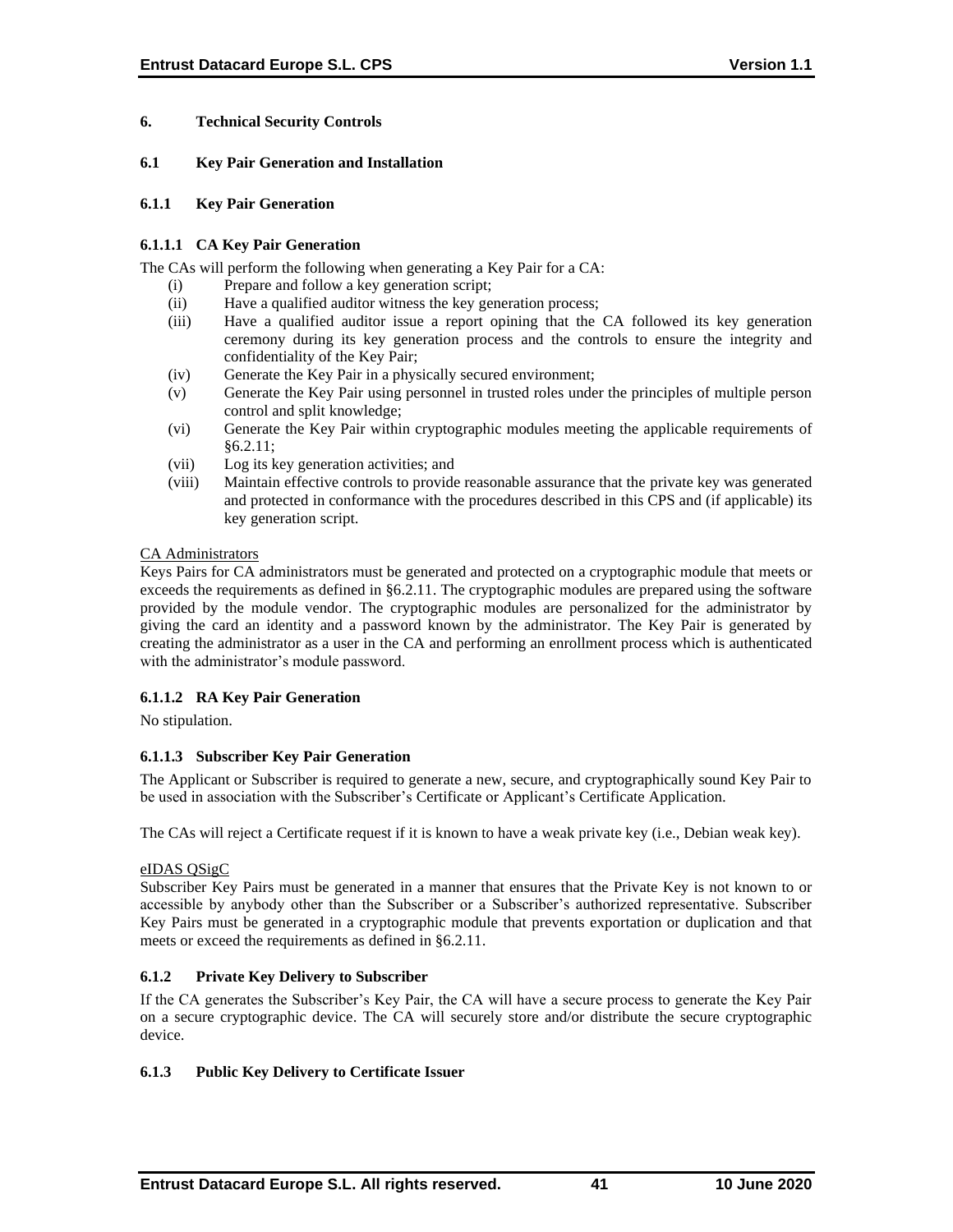The Public Key to be included in a Certificate is delivered to the CA in a signed Certificate Signing Request (CSR) as part of the Certificate Application process. The signature on the CSR will be verified by the CA prior to issuing the Certificate.

# **6.1.4 CA Public Key Delivery to Relying Parties**

The Public-Key Certificate for CAs are made available to Subscribers and Relying parties through inclusion in third party software as distributed by the applicable software manufacturers. The Public Key Certificate for cross certified Subordinate CAs is provided to the Subscriber with the Subscriber certificate.

Public Key Certificates for CAs are also available for download from the Repository.

## **6.1.5 Key Sizes**

### CA Key Size

For CAs, the minimum key size shall be no less than 2048 bit RSA.

Qualified Certificates and PSD2 Certificates

The RSA key sizes supported are 2048, 3072 and 4096-bits.

### **6.1.6 Public Key Parameters Generation and Quality Checking**

For RSA public keys, CAs shall confirm that the value of the public exponent is an odd number equal to 3 or more. Additionally, the public exponent will be in the range between  $2^{16}+1$  and  $2^{256}$ -1. The modulus will also have the following characteristics: an odd number, not the power of a prime, and have no factors smaller than 752.

Should any of the algorithms, or associated parameters, used by the CA or its Subscribers become insufficient for its remaining intended usage then the CA shall inform all Subscribers and Relying Parties with whom the CA has agreement or other form of established relations. The CA will also post this information to make available to other relying parties. Should any of the algorithms, or associated parameters, used by the CA or its Subscribers become insufficient for its remaining intended usage then the CA shall schedule a revocation of any affected certificate.

## **6.1.7 Key Usage Purposes**

Root CA Private Keys must not be used to sign Certificates except in the following cases:

- (i) Self-signed Certificates to represent the Root CA itself;
- (ii) Certificates for Subordinate CAs and Cross Certificates;
- (iii) Certificates for infrastructure purposes (e.g. administrative role certificates, internal CA operational device certificates, and OCSP Response verification Certificates); and
- (iv) Certificates issued solely for the purpose of testing products with Certificates issued by a Root CA.

## **6.2 Private Key Protection and Cryptographic Module Engineering Controls**

The CAs have implemented physical and logical safeguards to prevent unauthorized Certificate issuance. Protection of the CA Private Key outside the validated system consist of physical security, encryption, or a combination of both, implemented in a manner that prevents disclosure of the CA Private Key. The CA encrypts its Private Key with an algorithm and key-length that are capable of withstanding cryptanalytic attacks for the residual life of the encrypted key.

## **6.2.1 Cryptographic Module Standards and Controls**

#### CA Private Keys

CA Private Keys must be stored and protected on cryptographic modules that meet or exceed the requirements as defined in §6.2.11. Private Keys on cryptographic modules are held in secure facilities under two-person control. RA Private Keys must be stored and protected on cryptographic modules that meet or exceed the requirements defined in §6.2.11.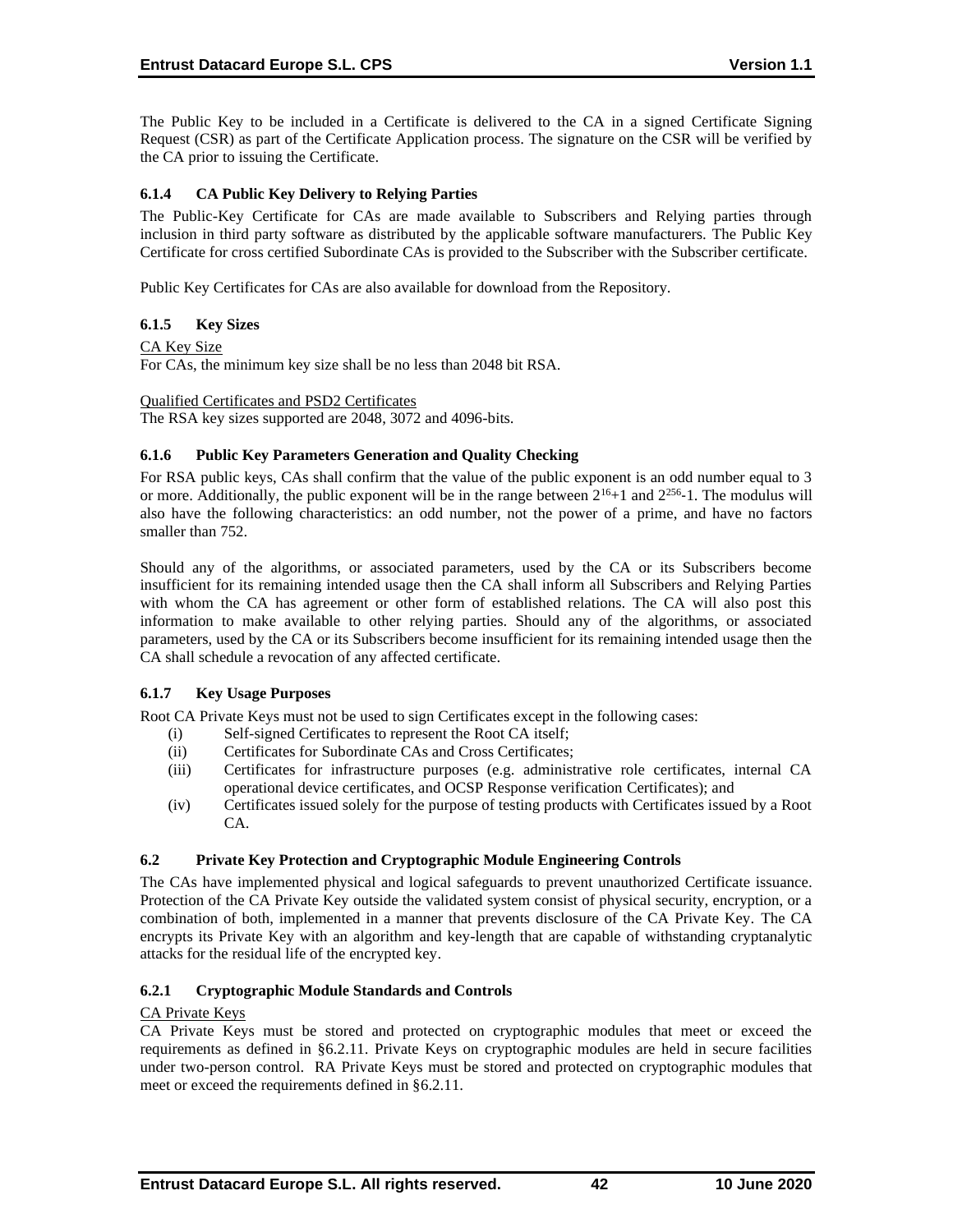If the CA generates the Key Pair on behalf of the Subject or Subscriber, the keys will be generated in a confidential process.

### eIDAS QSigC

eIDAS QSigC Private Keys must be generated, stored and protected on a secure cryptographic device that meets or exceeds the requirements defined in §6.2.11.

### **6.2.2 Private Key (N out of M) Multi-person Control**

A minimum of two-person control shall be established on any CA Private Key for all purposes including activation and backup, and may be implemented as a combination of technical and procedural controls. Persons involved in management and use of the CA Private Keys shall be designated as authorized by the CA for this purpose. The names of the parties used for two-person control shall be maintained on a controlled list.

### **6.2.3 Private Key Escrow**

Entrust Datacard does not escrow the CAs' Private Keys.

## **6.2.4 Private Key Backup**

CA Private Keys

CA Private Keys shall be backed up under the two-person control used to create the original version of the Private Keys. All copies of the CA Private Key shall be securely protected.

#### Subscriber Private Keys

Subscribers are responsible for protecting the Private Key associated with the Public Key in the Subscriber's Certificate.

### **6.2.5 Private Key Archival**

#### CA Private Keys

Upon retirement of a CA, the Private Keys will be archived securely using hardware cryptographic modules that meet the requirements §6.2.11. The Key Pairs shall not be used unless the CA has been removed from retirement or the keys are required temporarily to validate historical data. Private Keys required for temporary purposes shall be removed from archive for a short period of time.

The archived CA Private Keys will be reviewed on an annual basis. After the minimum period of 5 years, the CA Private Keys may be destroyed according to the requirements in §6.2.10. The CA Private Keys must not be destroyed if they are still required for business or legal purposes.

Third parties will not archive CA Private Keys.

#### **6.2.6 Private Key Transfer into or from Cryptographic Module**

CA Private Keys shall be generated by and secured in a cryptographic module. In the event that a Private Key is to be transported from one cryptographic module to another, the Private Key must be migrated using the secure methodology supported by the cryptographic module.

If the Private Key of a Subordinate CA is communicated to an unauthorized third party, then the Subordinate CA shall revoke all Certificates corresponding to Private Key.

#### **6.2.7 Private Key Storage on Cryptographic Module**

CA Private Keys are stored on a cryptographic module are secured in cryptographic module as defined in §6.2.11.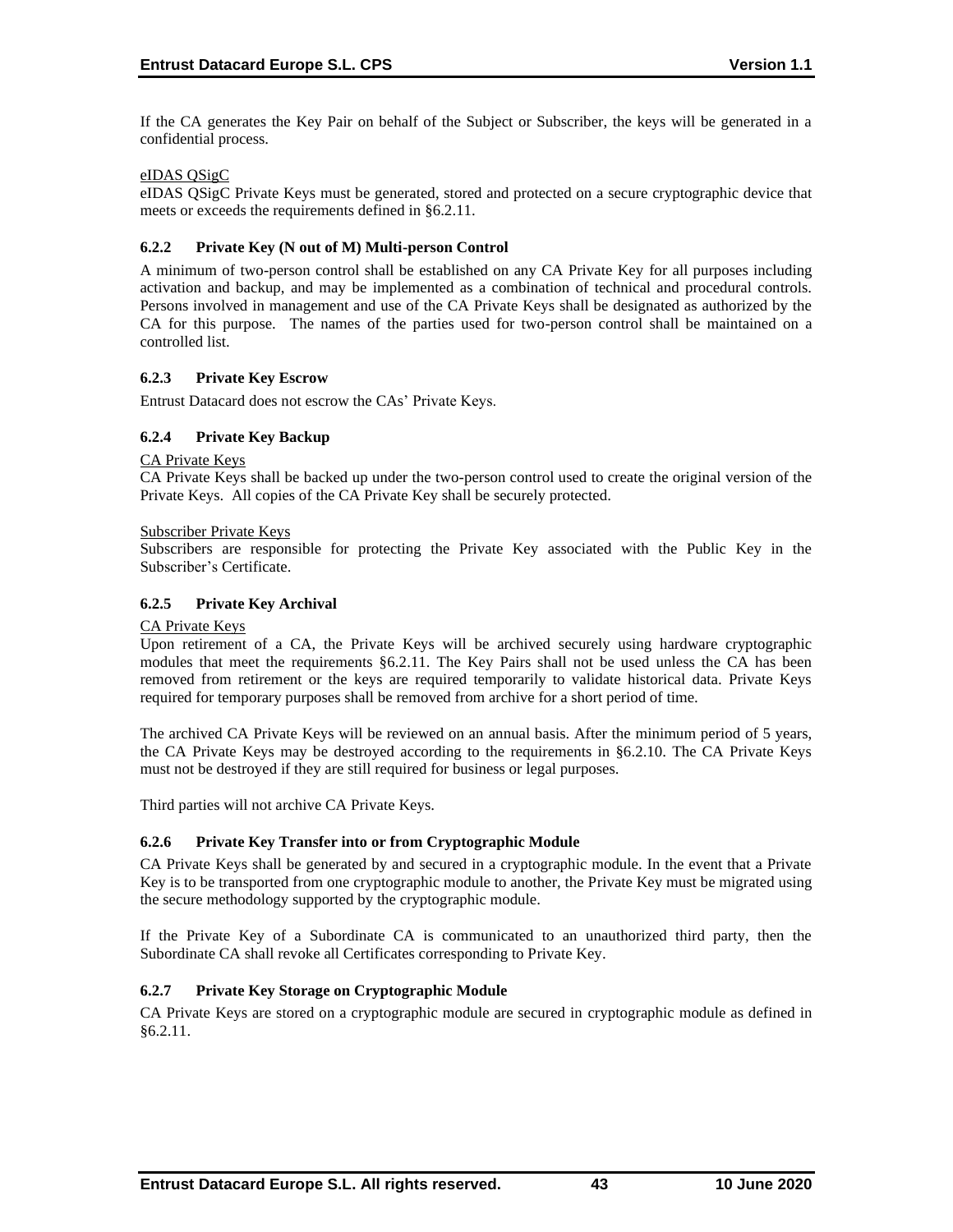## **6.2.8 Method of Activating Private Key**

#### CA Private Keys

CA Private Keys shall be activated under two-person control using the methodology provided with the cryptographic module.

#### Subscriber Private Keys

Subscriber Private Keys shall be activated by the Subscriber to meet the requirements of the security software used for their applications. Subscribers shall protect their Private Keys corresponding to the requirements in §9.6.3.

### **6.2.9 Method of Deactivating Private Key**

### CA Private Keys

CA Private Keys shall be deactivated when the CA is not required for active use. Deactivation of the Private Keys shall be done in accordance with the methodology provided with the cryptographic module.

### CA Administrators

The administrator's identity is deactivated in the CA and the administrator's Certificate is revoked.

## **6.2.10 Method of Destroying Private Key**

### CA Private Keys

CA Private Keys destruction will be two-person controlled and may be accomplished by executing a "zeroize" command or by destruction of the cryptographic module. Destruction of CA Private Keys must be authorized by the Policy Authority.

If the CA is removing a cryptographic module from service, then all Private Keys must be removed from the module. If the CA cryptographic module is intended to provide tamper-evident characteristics is removed from service, then the device will be destroyed.

#### CA Administrators

The administrator's Private Key is destroyed by reinitializing the cryptographic module.

## **6.2.11 Cryptographic Module Rating**

## CA Key Pairs

CA Key Pairs must be generated and protected on a cryptographic module that is compliant to at least FIPS 140-2 Level 3 certification standards.

#### CA Administrators

Key Pairs for CA administrators must be generated and protected on a cryptographic module that is compliant to at least FIPS 140-2 Level 2 certification standards.

#### eIDAS QSigC

Key Pairs must be generated and protected on a secure cryptographic device that is compliant to at least Common Criteria EAL 4+ certification standards or equivalent.

## **6.3 Other Aspects of Key Pair Management**

## **6.3.1 Public Key Archival**

No stipulation.

## **6.3.2 Certificate Operational Periods and Key Pair Usage Periods**

## CA Key Pairs

CA 2048-bit RSA Key Pairs may have a validity period expiring no later than 31 December 2030.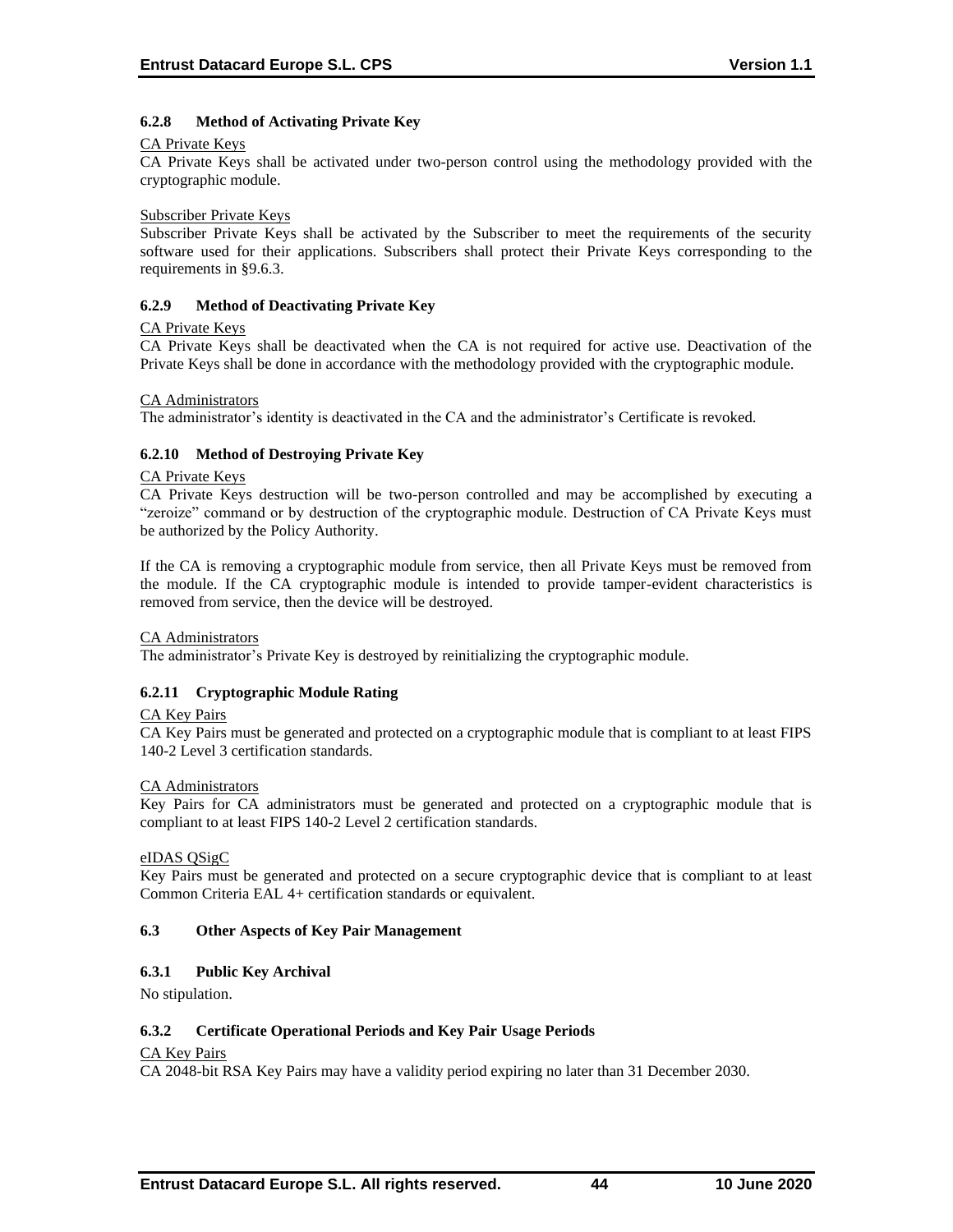### eIDAS QWAC and PSD2 QWAC

eIDAS QWAC and PSD2 QWAC may have a validity period of up to, but no more than, 825-days. Effective 1 September 2020, eIDAS QWAC and PSD2 QWAC may have a validity period of up to, but no more than, 398-days.

#### eIDAS QSealC, PSD2 QSealC and eIDAS QSigC

eIDAS QSealC, PSD2 QSealC and eIDAS QSigC may have a validity period of up to, but no more than, 3 years.

#### **6.4 Activation Data**

### **6.4.1 Activation Data Generation and Installation**

No stipulation.

## **6.4.2 Activation Data Protection**

No stipulation.

### **6.4.3 Other Aspects of Activation Data**

No stipulation.

### **6.5 Computer Security Controls**

### **6.5.1 Specific Computer Security Technical Requirements**

The workstations on which the CAs operate are physically secured as described in §5.1. The operating systems on the workstations on which the CAs operate enforce identification and authentication of users. Access to CA software databases and audit trails is restricted as described in this CPS. All operational personnel that are authorized to have access to the CAs are required to use hardware tokens in conjunction with a PIN to gain access to the physical room that contains the CA software being used for such CAs.

The CA enforces multi‐factor authentication for all accounts capable of directly causing Certificate issuance.

For Subscriber accounts, the CA has implemented technical controls to restrict Certificate issuance to a limited set of pre-approved domains.

## **6.5.2 Computer Security Rating**

No stipulation.

#### **6.6 Life Cycle Security Controls**

#### **6.6.1 System Development Controls**

The CA makes use of Commercial Off The Shelf (COTS) products for the hardware, software, and network components. Systems developed by the CA are deployed in accordance with Entrust Datacard software lifecycle development standards.

#### **6.6.2 Security Management Controls**

The configuration of the CA system as well as any modifications and upgrades are documented and controlled. Methods of detecting unauthorized modifications to the CA equipment and configuration are in place to ensure the integrity of the security software, firmware, and hardware for correct operation. A formal configuration management methodology is used for installation and ongoing maintenance of the CA system and quarterly reviews.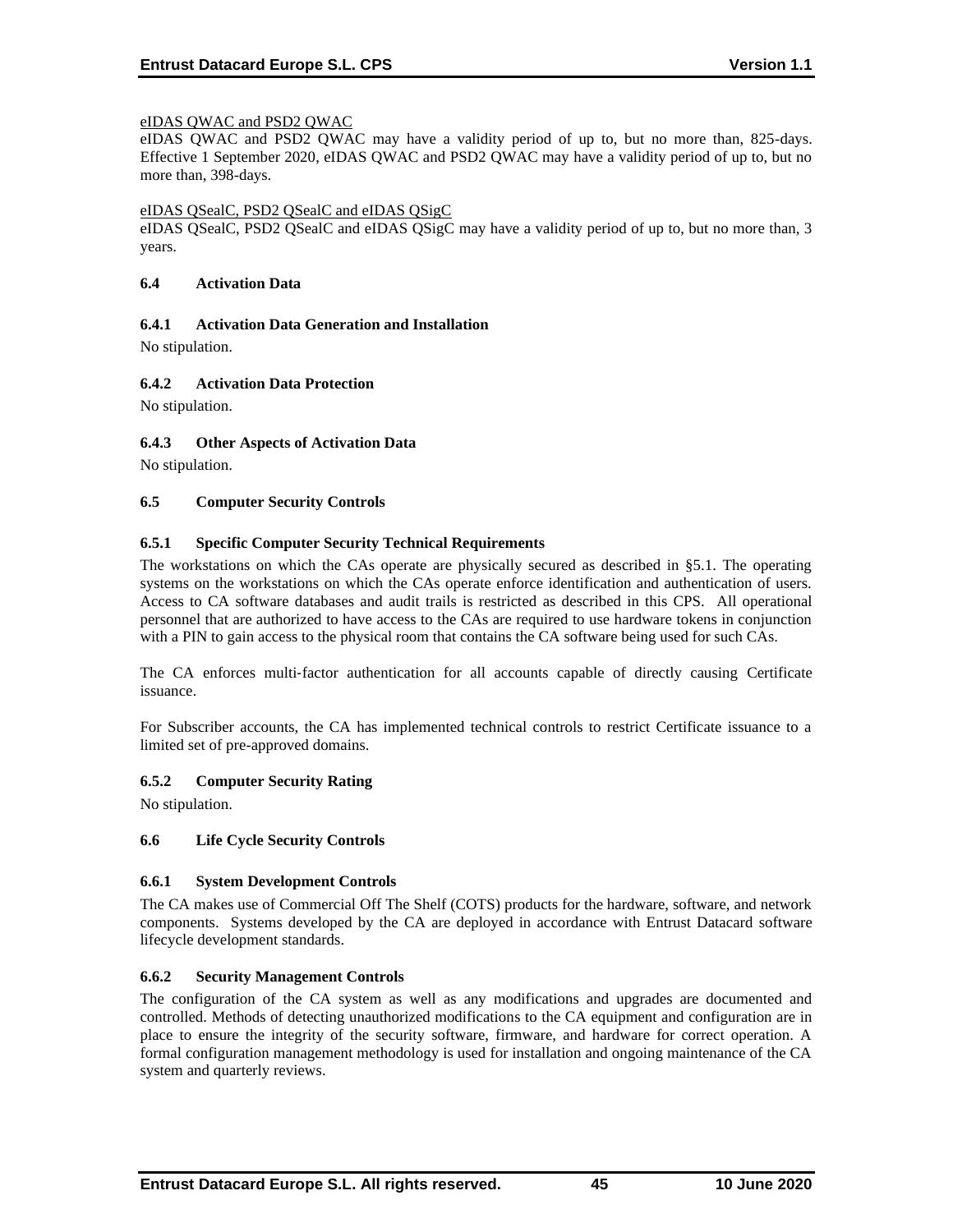When first loaded, the CA software is verified as being that supplied from the vendor, with no modifications, and be the version intended for use.

# **6.6.3 Life Cycle Security Controls**

No stipulation.

# **6.7 Network Security Controls Security Controls**

Remote access to CA application via the Administration software interface is secured.

## **6.8 Time-stamping**

No stipulation.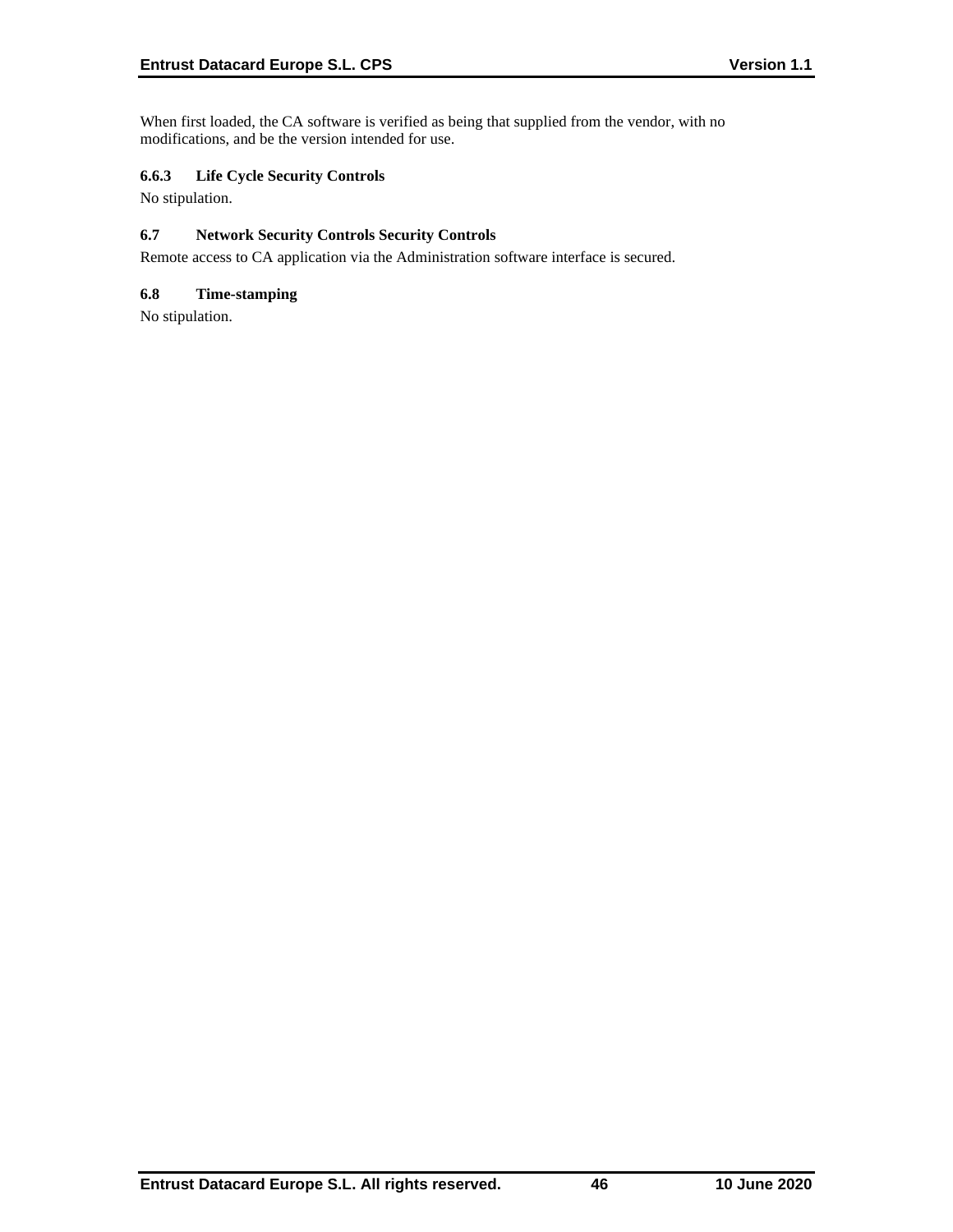## **7. Certificate, CRL and OCSP Profiles**

The profile for the Certificates and Certificate Revocation List (CRL) issued by a CA conform to the specifications contained in the IETF RFC 5280 Internet X.509 PKI Certificate and Certificate Revocation List (CRL) Profile.

### **7.1 Certificate Profile**

CAs issue Certificates in accordance with the X.509 version 3. Certificate profiles for Root CA Certificate, Subordinate CA Certificates, and Subscriber Certificates are described in Appendix A and the sections below.

Certificates have a serial number greater than zero (0) that contains at least 64 unpredictable bits.

### **7.1.1 Version Number**

All Certificates issued by the CAs are X.509 version 3 certificates.

### **7.1.2 Certificate Extensions**

### **7.1.2.1 Root CA Certificate**

Certificate extensions are as set as stipulated in IETF RFC 5280 and in accordance with Appendix A.

### **7.1.2.2 Subordinate CA Certificate**

Certificate extensions are as set as stipulated in IETF RFC 5280 and in accordance with Appendix A.

The extension requirements for extended key usage are:

- (i) Must contain an EKU extension,
- (ii) Must not include the anyExtendedKeyUsage EKU, and
- (iii) Must not include either id-kp-serverAuth, id-kp-emailProtection, id-kp-codeSigning or id-kptimeStamping EKUs in the same certificate.

## **7.1.2.3 Subscriber Certificate**

Certificate extensions are as set as stipulated in IETF RFC 5280 and in accordance with Appendix A.

#### Qualified Certificates

Qualified Certificates shall include qcStatements as required by ETSI EN 319 412-5.

#### PSD2 Certificates

PSD2 Certificates shall include the PSD2 qcStatement as required by ETSI EN 319 495 and include the role of the payment service provider, which maybe one or more of the following:

- (i) account servicing (PSP\_AS);
- (ii) payment initiation (PSP\_PI);
- (iii) account information (PSP\_AI);
- (iv) issuing of card-based payment instruments (PSP\_IC).

## **7.1.2.4 All Certificates**

All other fields and extensions MUST be set in accordance with RFC 5280.

#### **7.1.2.5 Application of RFC 5280**

For purposes of clarification, a precertificate, as described in RFC 6962 (Certificate Transparency), shall not be considered to be a "certificate" subject to the requirements of RFC 5280.

## **7.1.3 Algorithm Object Identifiers**

The CAs issue Certificates using the SHA-2 hash algorithm. SHA‐2 Certificates will not chain up to a SHA‐1 Subordinate CA Certificate.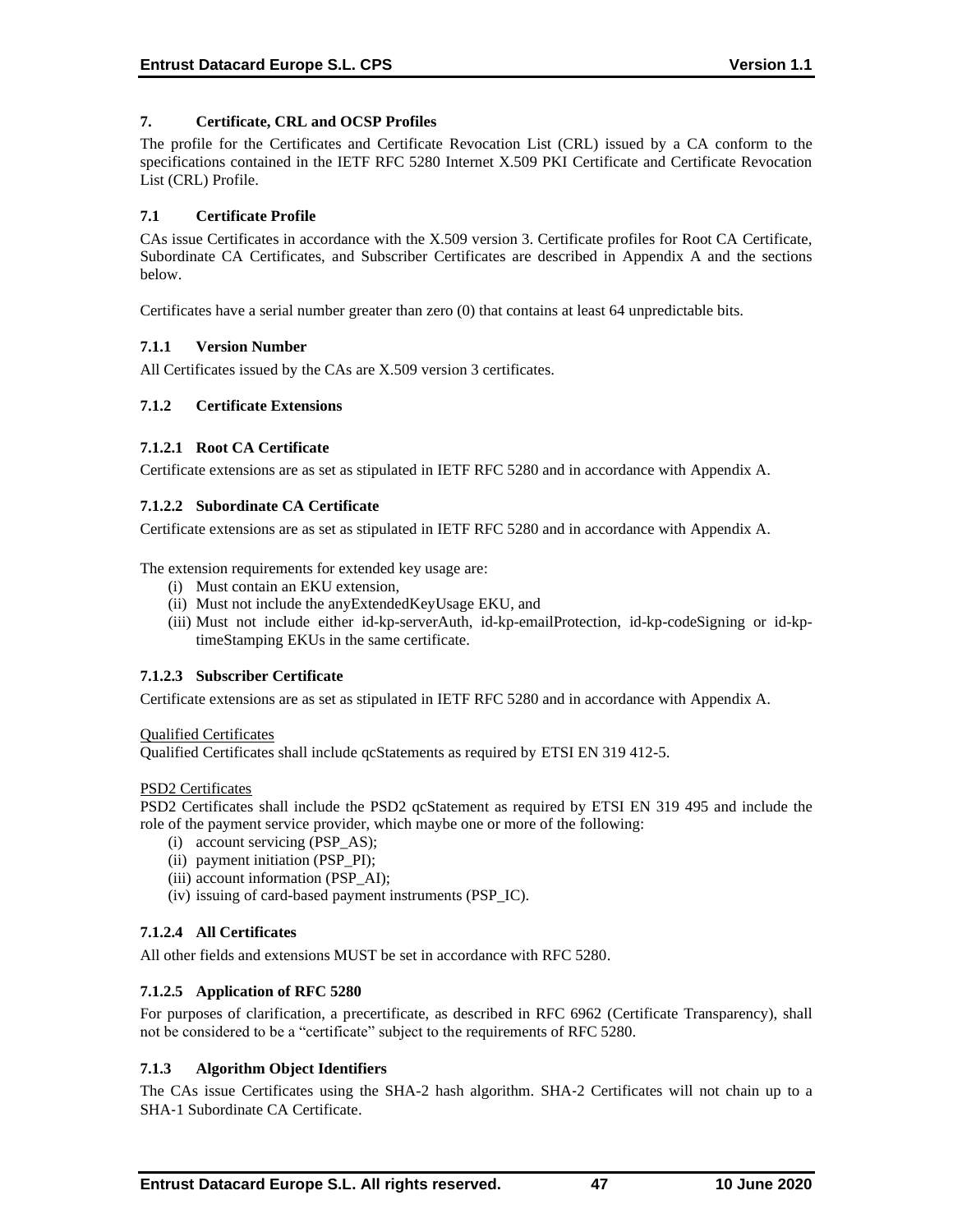The CAs will not issue any Certificates or Subordinate CA Certificates using the SHA-1 hash algorithm.

The CA will sign Certificates based on the algorithm specified in Appendix A.

### **7.1.4 Name Forms**

### **7.1.4.1 Issuer Information**

The content of the certificate issuer DN field will match the subject DN of the issuing CA to support name chaining as specified in RFC 5280, section 4.1.2.4.

### **7.1.4.2 Subject Information – Subscriber Certificates**

Subject information must meet the requirements stated in Appendix A.

Name forms for Subscriber Certificates are as stipulated in §3.1.1. All other optional attributes must contain information that has been verified by the CA or RA. Optional attributes will not contain only metadata such as '.', '-', and ' ' (i.e. space) characters, and/or any other indication that the value is absent, incomplete, or not applicable.

Entries in the dNSName are in the "preferred name syntax" as specified in IETF RFC 5280 and thus do not contain underscore characters.

### eIDAS QWAC and PSD2 QWAC

CAs shall not issue a Certificate with a domain name containing a Reserved IP Address or Internal Name

### **7.1.4.3 Subject Information – Root Certificates and Subordinate CA Certificates**

Subject information must meet the requirements stated in Appendix A.

#### **7.1.5 Name Constraints**

CAs do not support the issuance of technically constrained Subordinate CA Certificates.

#### **7.1.6 Certificate Policy Object Identifier**

#### **7.1.6.1 Reserved Certificate Policy Identifiers**

Certificates must include one or more of the following reserved Certificate Policy Identifiers:

| Extended Validation (EV) SSL Certificates        | 2.23.140.1.1     |
|--------------------------------------------------|------------------|
| <b>Qualified Signature Certificates</b>          | 0.4.0.194112.1.0 |
| <b>Oualified Seal Certificates</b>               | 0.4.0.194112.1.1 |
| <b>Qualified Web Authentication Certificates</b> | 0.4.0.194112.1.4 |
| <b>PSD2</b> Certificates                         | 0.4.0.19495.3.1  |
|                                                  |                  |

#### **7.1.6.2 Root CA Certificates**

Root CA Certificates do not contain the certificate policy object identifiers.

## **7.1.6.3 Subordinate CA Certificates**

Subordinate CA

Subordinate CA Certificates must include either the "any policy" certificate policy object identifier or one or more explicit certificate policy object identifiers that indicates compliance with a specific certificate policy. Certificate policy object identifiers are listed in §7.1.6.4.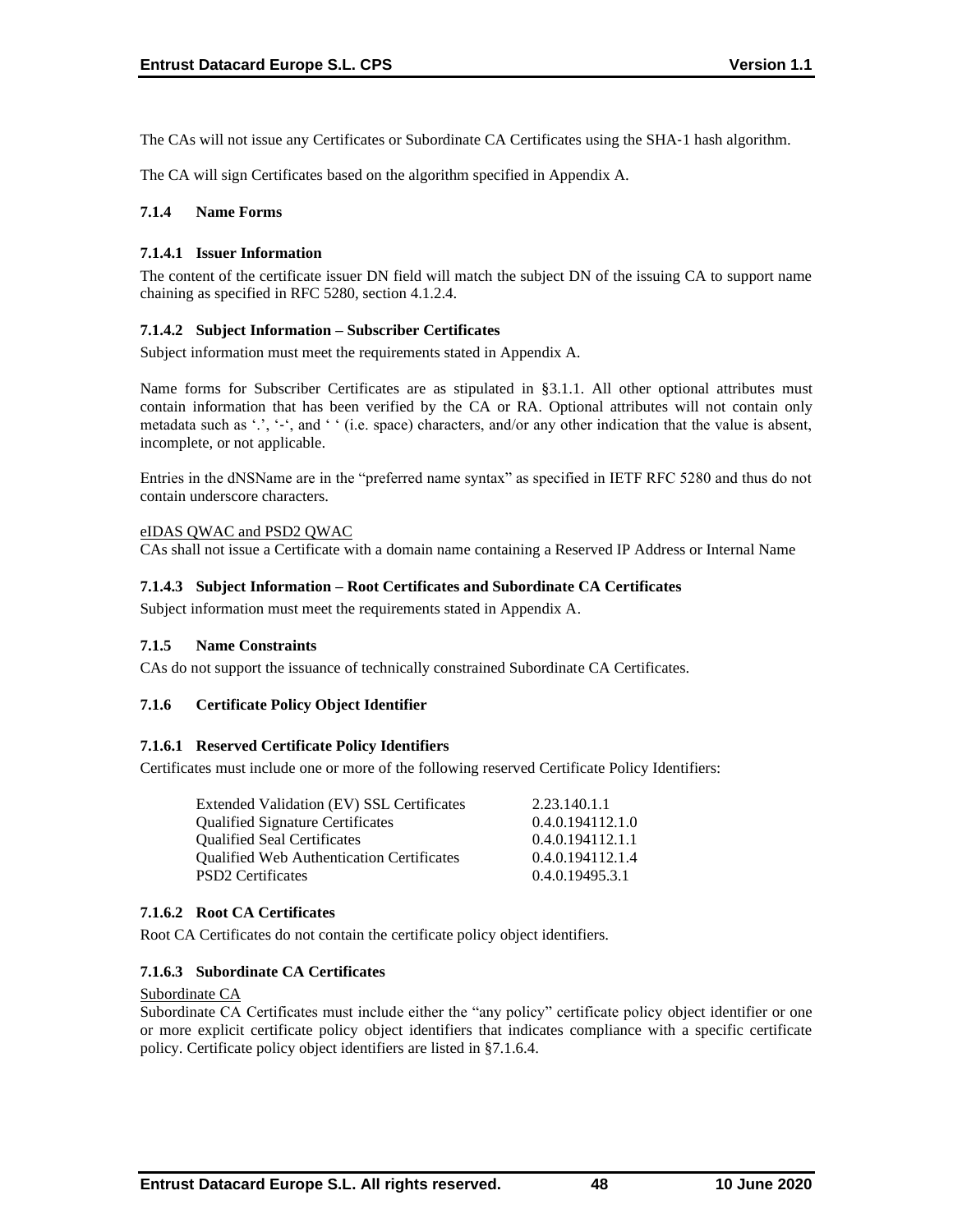## **7.1.6.4 Subscriber Certificates**

Certificates include one or more of the following certificate policy identifiers:

| 2.16.840.1.114028.10.1.2    |
|-----------------------------|
| 2.16.840.1.114028.10.1.6    |
| 2.16.840.1.114028.10.1.12.0 |
| 2.16.840.1.114028.10.1.12.1 |
| 2.16.840.1.114028.10.1.12.4 |
| 2.16.840.1.114028.10.1.12.5 |
| 2.16.840.1.114028.10.1.12.6 |
|                             |

## **7.1.7 Usage of Policy Constraints Extension**

No stipulation.

## **7.1.8 Policy Qualifiers Syntax and Semantics**

CAs include policy qualifiers in all Subscriber Certificates as stipulated in Appendix A.

### **7.1.9 Processing Semantics for the Critical Certificate Policies Extension**

Certificate policies extension is marked Not Critical

# **7.2 CRL Profile**

The following fields of the X.509 version 2 CRL format are used by the CAs:

- version: set to v2
- signature: identifier of the algorithm used to sign the CRL
- issuer: the full Distinguished Name of the CA issuing the CRL
- this update: time of CRL issuance
- next update: time of next expected CRL update
- revoked Certificates: list of revoked Certificate information

## **7.2.1 Version Number**

No stipulation.

## **7.2.2 CRL and CRL Entry Extensions**

No stipulation.

## **7.3 OCSP Profile**

The profile for the Online Certificate Status Protocol (OCSP) messages issued by a CA conform to the specifications contained in the IETF RFC 6960 Internet X.509 PKI Online Certificate Status Protocol (OCSP) Profile.

## **7.3.1 Version Number**

No stipulation.

## **7.3.2 OCSP Extensions**

No stipulation.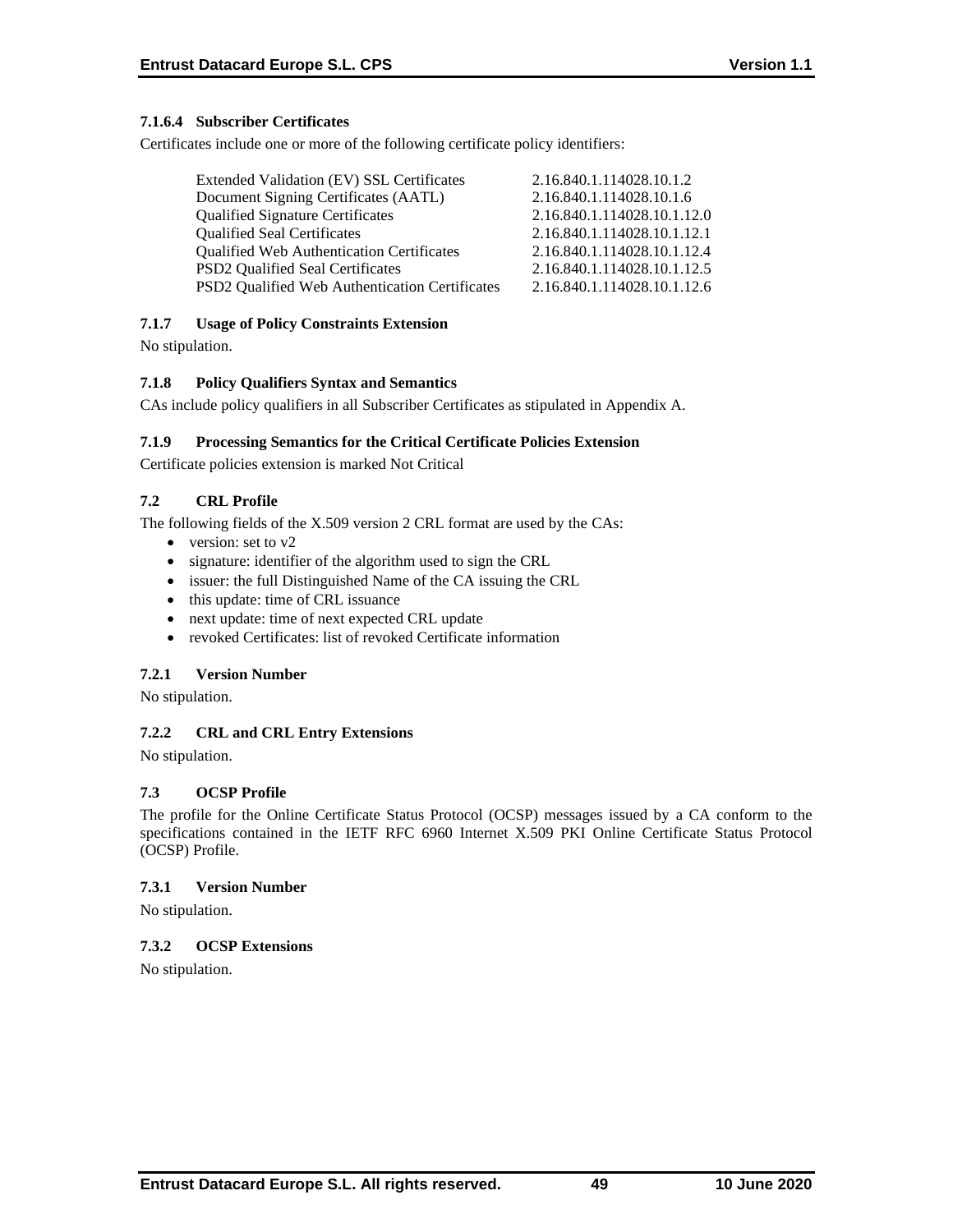### **8. Compliance Audit and Other Assessment**

#### **8.1 Frequency or Circumstances of Assessment**

The CAs and RAs shall be audited for compliance with the practices and procedures set forth in the CPS. The period during which the CA issues Certificates will be divided into an unbroken sequence of audit periods. An audit period will not exceed one year in duration.

### **8.2 Identity/Qualifications of Assessor**

The compliance audit of the CAs shall be performed by an auditor which possesses the following qualifications and skills:

- i. Independence from the subject of the audit;
- ii. Ability to conduct an audit that addresses the criteria of the audit schemes specified in §8.4;
- iii. Employs individuals who have proficiency in examining PKI technology, information security tools and techniques, information technology and security auditing, and the third-party attestation function;
- iv. Performed by a licensed conformity assessment body accredited in accordance with ISO 17065 applying the requirements specified in ETSI EN 319 403;
- v. Bound by law, government regulation, or professional code of ethics; and
- vi. Maintains professional liability/errors and omissions insurance policy limits of at least one million US dollars coverage.

### **8.3 Assessor's Relationship to Assessed Entity**

The certified public accounting firm selected to perform the compliance audit for the CAs and RAs shall be independent from the entity being audited.

### **8.4 Topics Covered by Assessment**

The compliance audit shall test compliance of the CAs and RAs against the policies and procedures set forth, as applicable in:

- i. This CPS;
- ii. ETSI EN 319 411-2 and related standards documents;
- iii. ETSI TS 119 495 and related standards documents.

### **8.5 Actions Taken as a Result of Deficiency**

Upon receipt of a compliance audit that identifies any deficiencies, the audited CA or RA shall use commercially reasonable efforts to correct any such deficiencies in an expeditious manner.

#### **8.6 Communication of Results**

The results of all compliance audits shall be communicated to the Policy Authority and to any third party entities which are entitled by law or regulation to receive a copy of the audit results.

The results of the most recent compliance audit will be posted within three months from the end of the audit period to the Repository.

## eIDAS QWAC and PSD2 QWAC

The audit results will also be posted to the CA Common Database (i.e., https://ccadb.force.com).

## **8.7 Self-audits**

#### eIDAS QWAC and PSD2 QWAC

The CA will monitor adherences to this CPS, ETSI Guidelines, and the Baseline Requirements and strictly control its service quality by performing self-audits on at least a quarterly basis against a randomly selected sample of the greater of one Certificate or at least three percent of the Certificates issued by it during the period commencing immediately after the previous self-audit sample was taken.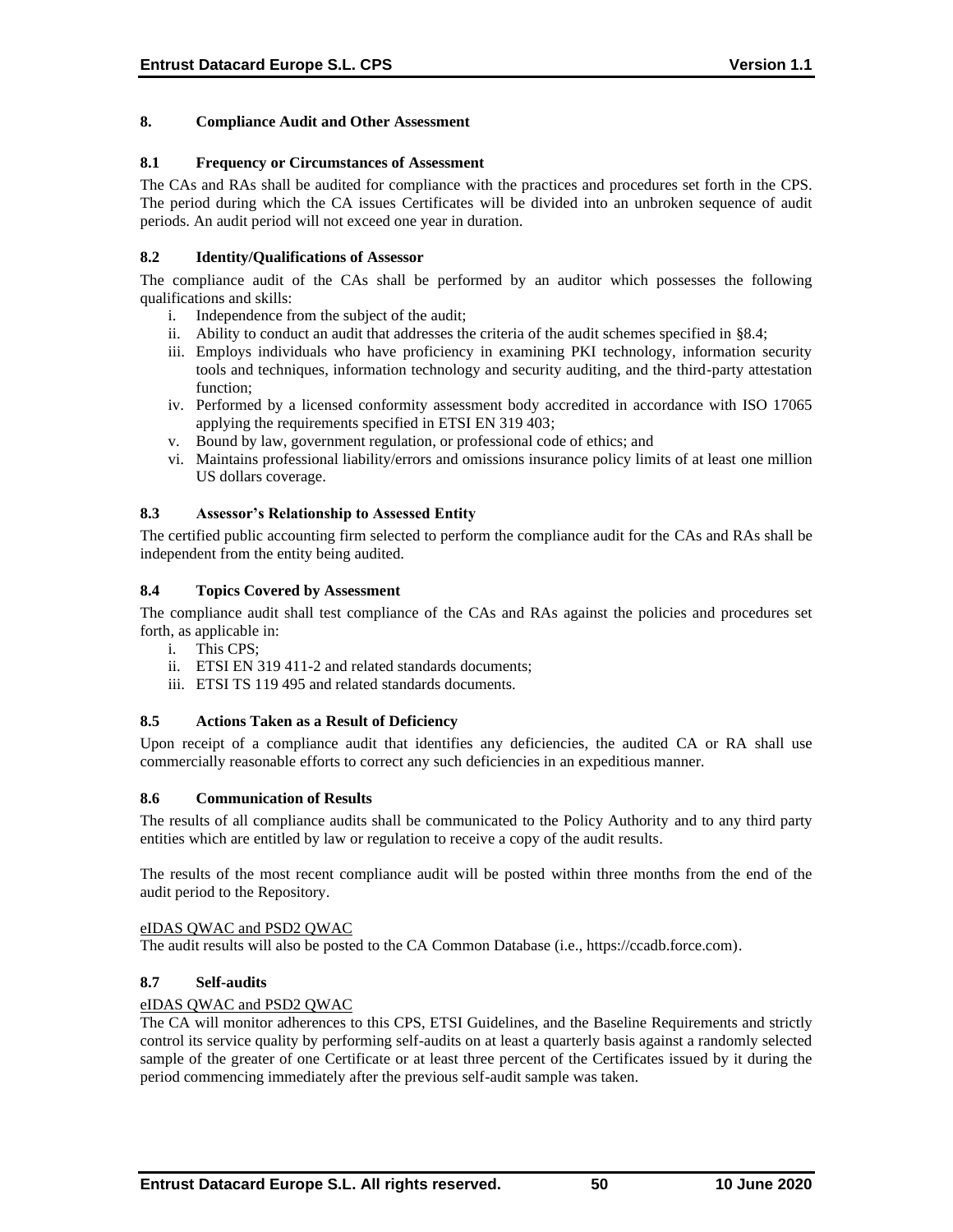## **9. Other Business and Legal Matters**

### **9.1 Fees**

Unless otherwise set out in a Subscription Agreement, the fees for services provided by Entrust Datacard in respect to Certificates are set forth in the Repository. Unless otherwise set out in a Subscription Agreement, these fees are subject to change, and any such changes shall become effective immediately after posting in the Repository. The fees for services provided by independent third-party RAs, Resellers and Co-marketers in respect to Certificates are set forth on the web sites operated by such RAs, Resellers and Co-marketers. These fees are subject to change, and any such changes shall become effective immediately after posting in such web sites.

### **9.1.1 Certificate Issuance or Renewal Fees**

See the Repository for the fees charged by Entrust Datacard. See the web sites operated by RAs operating under the CAs, Resellers, and Co-marketers for the fees charged by such RAs, Resellers, and Co-marketers.

### **9.1.2 Certificate Access Fees**

See the Repository for the fees charged by Entrust Datacard. See the web sites operated by RAs operating under the CAs, Resellers, and Co-marketers for the fees charged by such RAs, Resellers, and Co-marketers.

### **9.1.3 Revocation or Status Information Access Fees**

See the Repository for the fees charged by Entrust Datacard. See the web sites operated by RAs operating under the CAs, Resellers, and Co-marketers for the fees charged by such RAs, Resellers, and Co-marketers.

### **9.1.4 Fees for Other Services**

See the Repository for the fees charged by Entrust Datacard. See the web sites operated by RAs operating under the CAs, Resellers, and Co-marketers for the fees charged by such RAs, Resellers, and Co-marketers.

#### **9.1.5 Refund Policy**

Except for a formal written Entrust Datacard refund policy, if any, neither Entrust Datacard nor any RAs operating under the CAs nor any Resellers or Co-Marketers provide any refunds for Certificates or services provided in respect to Certificates.

#### **9.2 Financial Responsibility**

Subscribers and Relying Parties shall be responsible for the financial consequences to such Subscribers, Relying Parties, and to any other persons, entities, or organizations for any transactions in which such Subscribers or Relying Parties participate and which use Certificates or any services provided in respect to Certificates. Entrust Datacard makes no representations and gives no warranties or conditions regarding the financial efficacy of any transaction completed utilizing an Certificate or any services provided in respect to Certificates and the Entrust Datacard Group shall have no liability except as explicitly set forth herein in respect to the use of or reliance on an Certificate or any services provided in respect to Certificates.

#### **9.2.1 Insurance Coverage**

Entrust Datacard maintains (a) Commercial General Liability insurance with policy limits of at least two million US dollars (US\$2,000,000.00) in coverage; and (b) Professional Liability/Errors and Omissions insurance, with policy limits of at least five million US dollars (US\$5,000,000.00) in coverage. Such insurance policies will be carried with companies rated no less than A- as to Policy Holder's Rating in the current edition of Best's Insurance Guide.

#### **9.2.2 Other Assets**

No stipulation.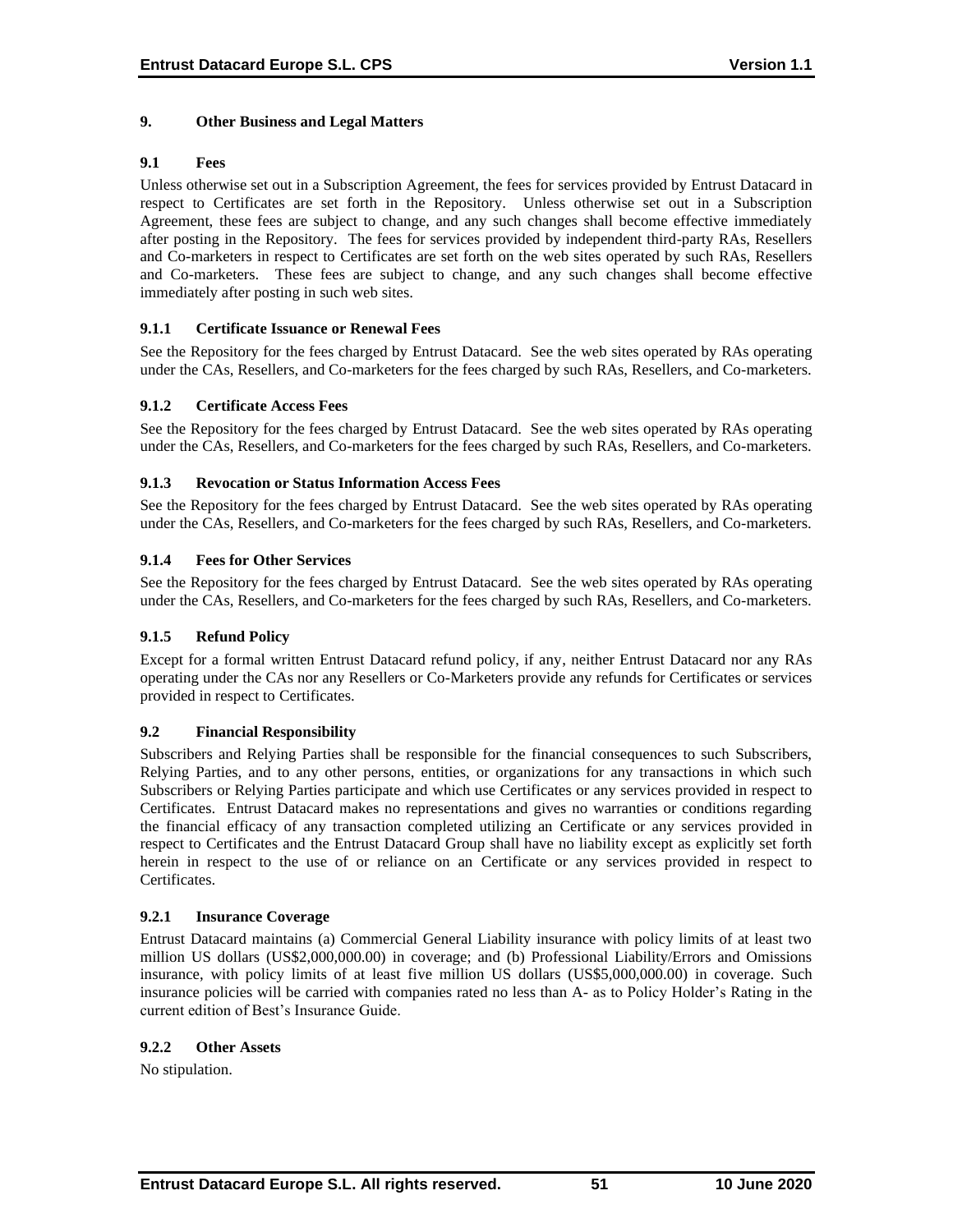# **9.2.3 Insurance or Warranty Coverage for End-entities**

No stipulation.

## **9.3 Confidentiality of Business Information**

Neither Entrust Datacard nor any independent third-party RAs operating under the CAs, nor any Resellers or Co-Marketers shall disclose or sell Applicant or Subscriber names (or other information submitted by an Applicant or Subscriber when applying for a Certificate), except in accordance with this CPS, a Subscription Agreement, or a Relying Party Agreement. Entrust Datacard and all independent third-party RAs operating under the CAs, and all Resellers and Co-Marketers shall use a commercially reasonable degree of care to prevent such information from being used or disclosed for purposes other than those set forth in the CPS, a Subscription Agreement, or a Relying Party Agreement. Notwithstanding the foregoing, Applicants and Subscribers acknowledge that some of the information supplied with a Certificate Application is incorporated into Certificates and that Entrust Datacard and all independent third-party RAs operating under the CAs, and all Resellers and Co-Marketers shall be entitled to make such information publicly available.

## **9.3.1 Scope of Confidential Information**

Information that is supplied by Applicants, Subscribers, or Relying Parties for the subscription for, use of, or reliance upon an Certificate, and which is not included in the information described in §9.3.2 below, shall be considered to be confidential. Entrust Datacard and RAs shall be entitled to disclose such information to any subcontractors or agents that are assisting in the verification of information supplied in Certificate Applications or that are assisting in the operation of the CAs or Entrust Datacard RAs. Information considered to be confidential shall not be disclosed unless compelled pursuant to legal, judicial, or administrative proceedings, or otherwise required by law. Entrust Datacard and independent third-party RAs shall be entitled to disclose information that is considered to be confidential to legal and financial advisors assisting in connection with any such legal, judicial, administrative, or other proceedings required by law, and to potential acquirers, legal counsel, accountants, banks and financing sources and their advisors in connection with mergers, acquisitions, or reorganizations.

## **9.3.2 Information not with the Scope of Confidential Information**

Information that is included in a Certificate or a Certificate Revocation List, including without limitation personal information, shall not be considered confidential. Information contained in the CPS shall not be considered confidential. Without limiting the foregoing, information that (i) was or becomes known through no fault of Entrust Datacard, an independent third-party RA under a CA, a Reseller, or a Comarketer, (ii) was rightfully known or becomes rightfully known to Entrust Datacard, an independent thirdparty RA under the CA, a Reseller, or a Co-marketer without confidential or proprietary restriction from a source other than the Subscriber, (iii) is independently developed by Entrust Datacard, an independent third-party RA under a CA, a Reseller, or a Co-marketer, or (iv) is approved by a Subscriber for disclosure, shall not be considered confidential.

## **9.3.3 Responsibility to Protect Confidential Information**

Entrust Datacard's employees, agents, and contractors are responsible for protecting confidential information and are contractually obligated to do so. Entrust Datacard systems are configured to protect confidential information.

## **9.4 Privacy or Personal Information**

## **9.4.1 Data Protection Policy**

Entrust Datacard follows the Data Protection Policy available at www.entrustdatacard.com when handling personal information.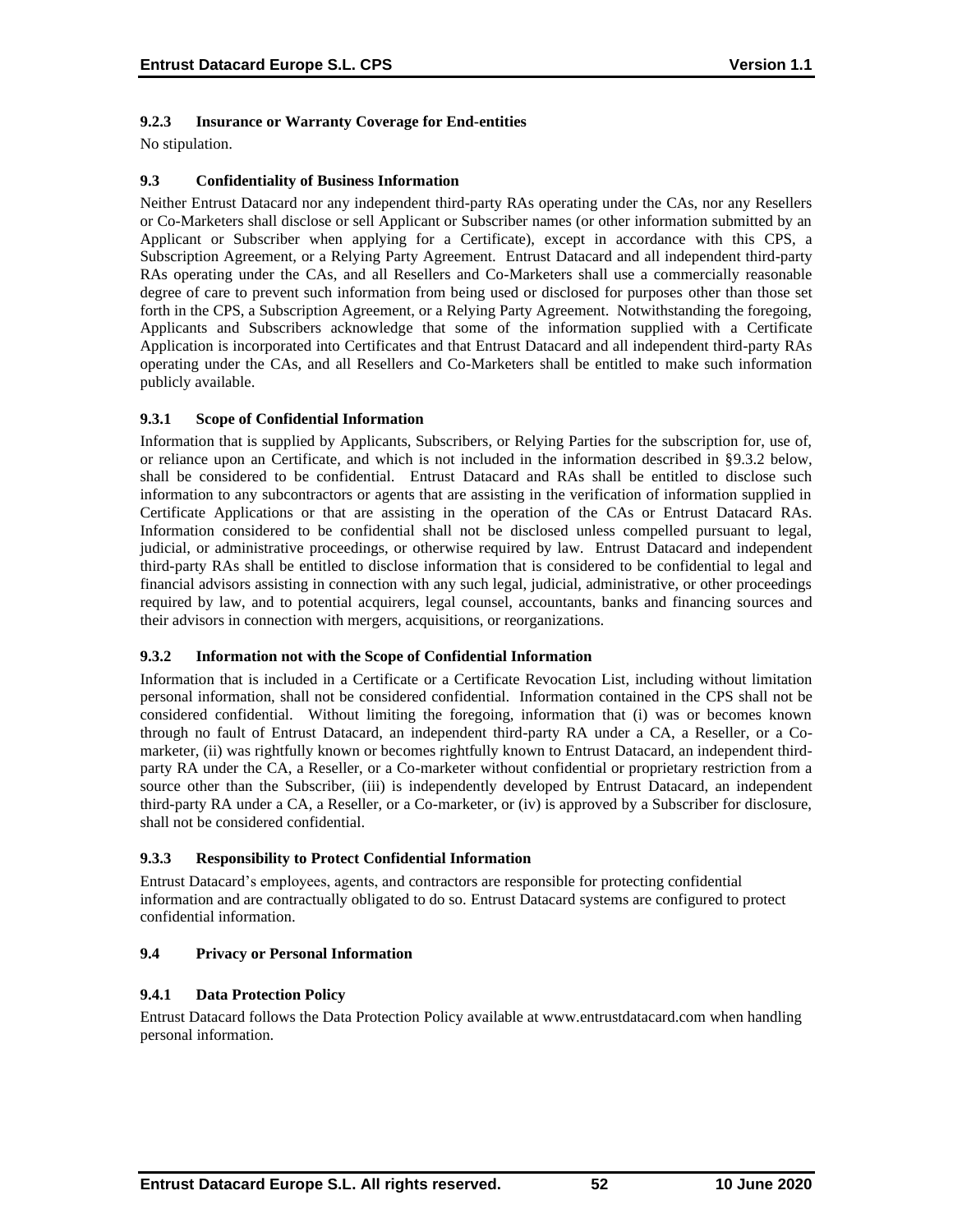## **9.4.2 Information Treated as Private**

Entrust Datacard treats all personal information about an individual as personal information in accordance with the Data Protection Policy.

### **9.4.3 Information not Deemed Private**

Certificates, CRLs, and OCSP and the personal or corporate information appearing in them are not considered confidential information.

#### **9.4.4 Responsibility to Protect Private Information**

Entrust Datacard personnel are required to protect personal information in accordance with the Data Protection Policy.

#### **9.4.5 Notice and Consent to Use Private Information**

Unless otherwise stated in the CPS, Data Protection Policy or other agreement (such as a Subscription Agreement or Relying Party Agreement), personal information will not be used without the consent of the subject of such personal information. Notwithstanding the foregoing, personal information contained in a Certificate may be published in online public repositories and all Subscribers consent to the global transfer of any personal data contained in the Certificate.

### **9.4.6 Disclosure Pursuant to Judicial or Administrative Process**

Entrust Datacard, independent third-party RAs under a CA, Resellers, and Co-marketers shall have the right to release information that is considered to be personal and/ or confidential to law enforcement officials in compliance with applicable law.

Entrust Datacard, independent third-party RAs under a CA, Resellers, and Co-marketers may disclose information that is considered confidential during the course of any arbitration, litigation, or any other legal, judicial, or administrative proceeding relating to such information. Any such disclosures shall be permissible provided that Entrust Datacard, the independent third-party RA, Reseller, or Co-marketer uses commercially reasonable efforts to obtain a court-entered protective order restricting the use and disclosure of any such information to the extent reasonably required for the purposes of such arbitration, litigation, or any other legal, judicial, or administrative proceeding.

#### **9.4.7 Other Information Disclosure Circumstances**

Entrust Datacard, independent third-party RAs under a CA, Resellers, and Co-marketers may disclose information provided to Entrust Datacard, such RA, Reseller or Co-marketer, by an Applicant, a Subscriber, or a Relying Party upon request of such Applicant, Subscriber, or Relying Party.

If a Certificate is revoked by a CA, a serial number will be included in the Certificate Revocation List entry for the revoked Certificate.

## **9.5 Intellectual Property Rights**

Entrust Datacard retains all right, title, and interest (including all intellectual property rights), in, to and under all Certificates, except for any information that is supplied by an Applicant or a Subscriber and that is included in an Certificate, which information shall remain the property of the Applicant or Subscriber. All Applicants and Subscribers grant to Entrust Datacard and any RAs operating under the CAs a nonexclusive, worldwide, paid-up, royalty-free license to use, copy, modify, publicly display, and distribute such information, by any and all means and through any and all media whether now known or hereafter devised for the purposes contemplated under the CPS, the Subscriber's Subscription Agreement, and any Relying Party Agreements. Entrust Datacard and any RAs operating under the CAs shall be entitled to transfer, convey, or assign this license in conjunction with any transfer, conveyance, or assignment as contemplated in §9.16.2. Entrust Datacard grants to Subscribers and Relying Parties a non-exclusive, nontransferable license to use, copy, and distribute Certificates, subject to such Certificates being used as contemplated under the CPS, the Subscriber's Subscription Agreement, and any Relying Party Agreements, and further provided that such Certificates are reproduced fully and accurately and are not published in any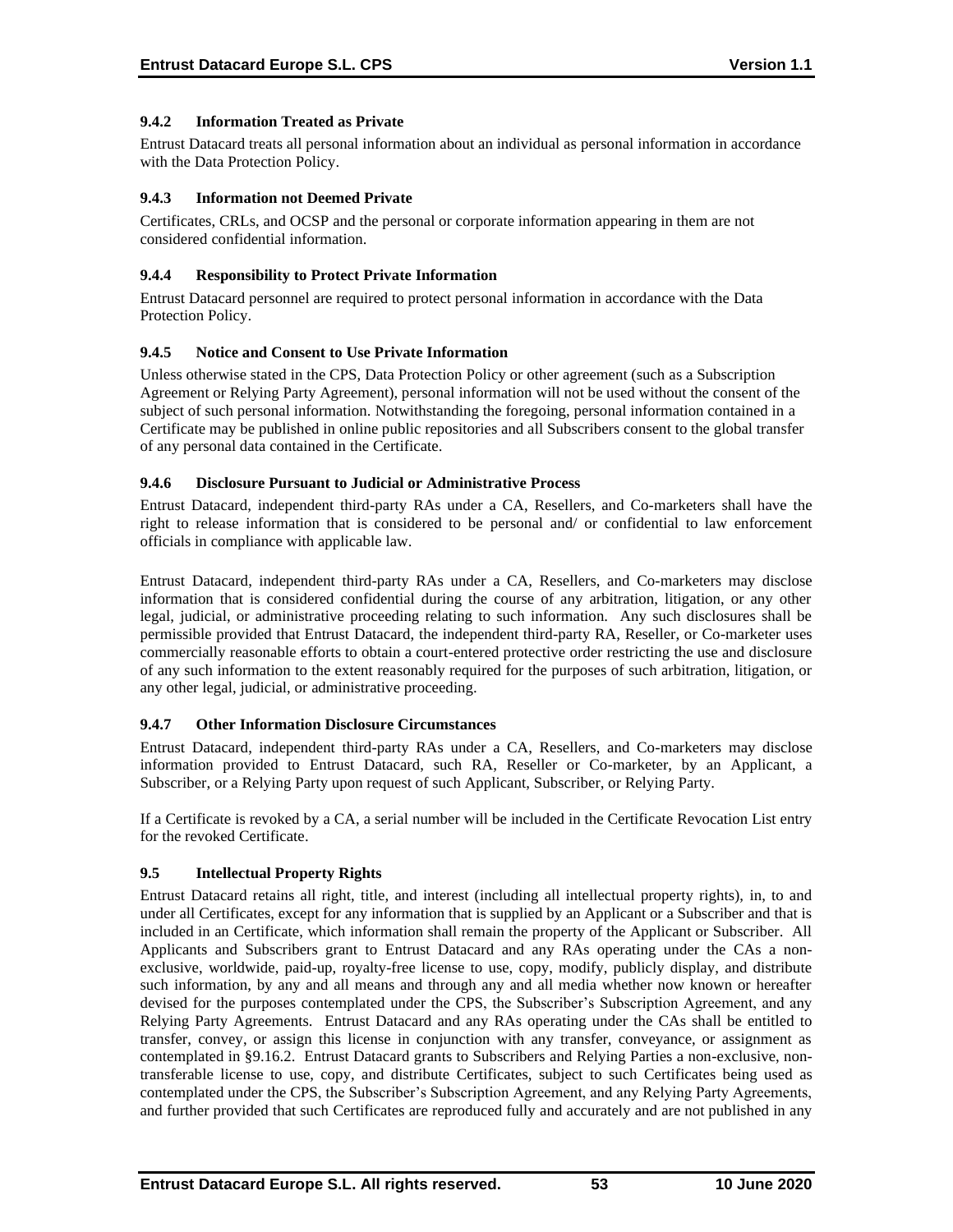publicly available database, repository, or directory without the express written permission of Entrust Datacard. Except as expressly set forth herein, no other right is or shall be deemed to be granted, whether by implication, estoppel, inference or otherwise. Subject to availability, Entrust Datacard may in its discretion make copies of one or more Subordinate CA Certificate(s) available to Subscribers for use solely with the Certificate issued to such Subscribers. Entrust Datacard retains all right, title, and interest (including all intellectual property rights), in, to and under the Subordinate CA Certificate(s).

Entrust Datacard grants permission to reproduce the CPS provided that (i) the copyright notice on the first page of this CPS is retained on any copies of the CPS, and (ii) the CPS is reproduced fully and accurately. Entrust Datacard retains all right, title, and interest (including all intellectual property rights), in, to and under the CPS.

In no event shall the Entrust Datacard Group be liable to any Applicants, Subscribers, or Relying Parties or any other third parties for any losses, costs, liabilities, expenses, damages, claims, or settlement amounts arising from or relating to claims of infringement, misappropriation, dilution, unfair competition, or any other violation of any patent, trademark, copyright, trade secret, or any other intellectual property or any other right of person, entity, or organization in any jurisdiction arising from or relating to any Certificate or arising from or relating to any services provided in relation to any Certificate.

### **9.6 Representation and Warranties**

### **9.6.1 CA Representations and Warranties**

A CA shall:

- (i) provide CA services in accordance with the terms and conditions of the CPS;
- (ii) upon receipt of a request from an RA operating under such CA, issue an Certificate in accordance with the terms and conditions of the CPS;
- (iii) make available Certificate revocation information by issuing Certificates and by issuing and making available Certificate CRLs in an Repository in accordance with the terms and conditions of the CPS;
- (iv) issue and publish Certificate CRLs on a regular schedule in accordance with the terms and conditions of the CPS; and
- (v) upon receipt of a revocation request from an RA operating under such CA, revoke the specified Certificate in accordance with the terms and conditions of the CPS.

In operating the CAs, Entrust Datacard may use one or more representatives or agents to perform its obligations under the CPS, any Subscription Agreements, or any Relying Party Agreements, provided that Entrust Datacard shall remain responsible for its performance.

#### **9.6.1.1 Warranties and Limitations on Warranties**

Entrust Datacard makes the following limited warranties to Subscribers with respect to the operation of the CAs:

- (i) CAs shall provide Repository services consistent with the practices and procedures set forth in this CPS;
- (ii) CAs shall perform Certificate issuance consistent with the procedures set forth in this CPS; and
- (i) CAs shall provide revocation services consistent with the procedures set forth in this CPS.

Notwithstanding the foregoing, in no event does the Entrust Datacard Group make any representations, or provide any warranties, or conditions to any Applicants, Subscribers, Relying Parties, or any other persons, entities, or organizations with respect to (i) the techniques used in the generation and storage of the Private Key corresponding to the Public Key in an Certificate, including, whether such Private Key has been Compromised or was generated using sound cryptographic techniques, (ii) the reliability of any cryptographic techniques or methods used in conducting any act, transaction, or process involving or utilizing an Certificate, (iii) any software whatsoever, or (iv) non-repudiation of any Certificate or any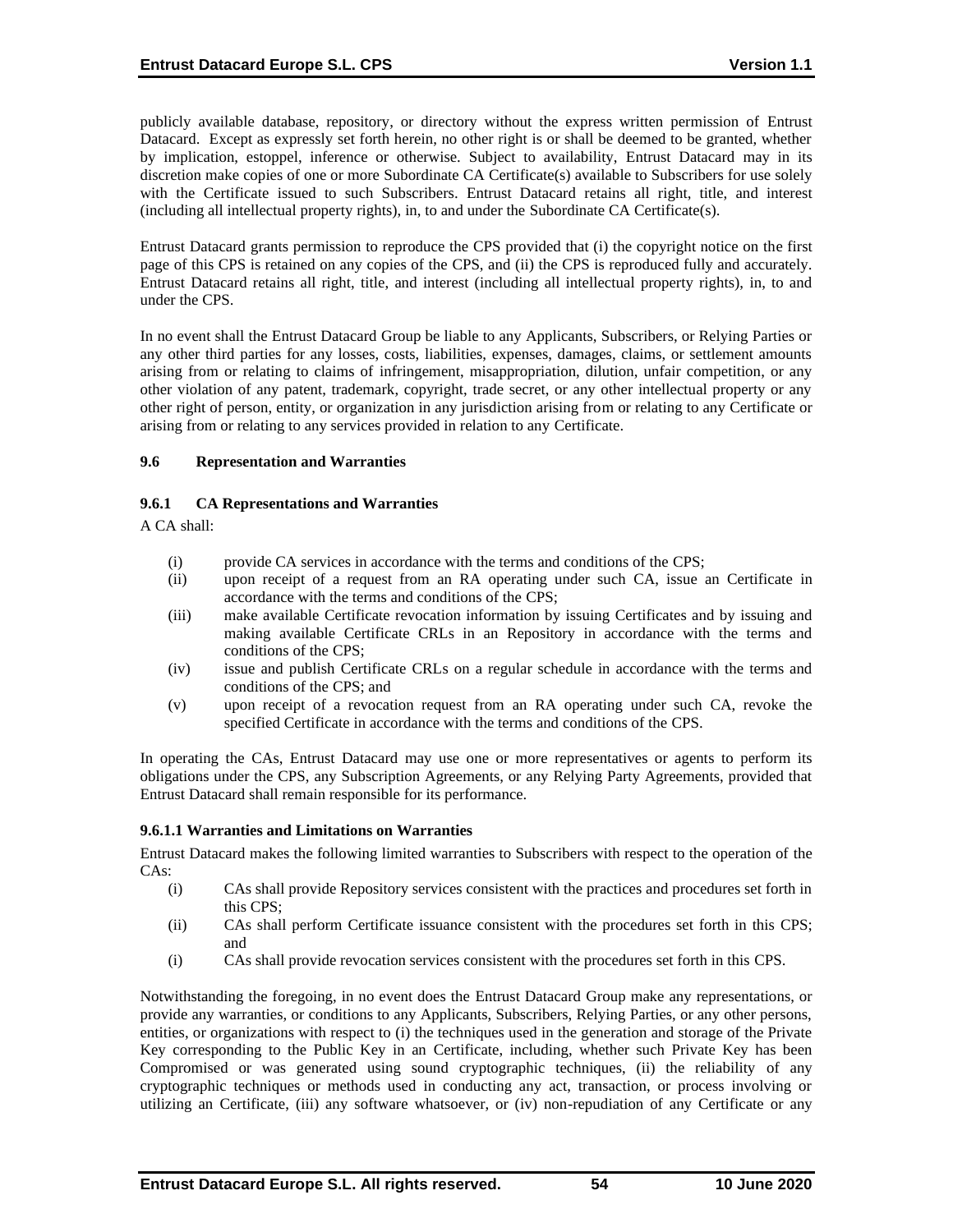transaction facilitated through the use of an Certificate, since such determination is a matter of applicable law.

Applicants, Subscribers, and Relying Parties acknowledge and agree that operations in relation to Certificates and Certificate Applications are dependent on the transmission of information over communication infrastructures such as, without limitation, the Internet, telephone and telecommunications lines and networks, servers, firewalls, proxies, routers, switches, and bridges ("Telecommunication Equipment") and that this Telecommunication Equipment is not under the control of Entrust Datacard. The Entrust Datacard Group shall not be liable for any error, failure, delay, interruption, defect, or corruption in relation to a Certificate, a Certificate CRL, OCSP message, or a Certificate Application to the extent that such error, failure, delay, interruption, defect, or corruption is caused by such Telecommunication Equipment.

### **9.6.2 RA Representations and Warranties**

RAs operating under a CA shall:

- (i) receive Certificate Applications in accordance with the terms and conditions of the CPS;
- (ii) perform, log and secure verification of information submitted by Applicants when applying for Certificates, and if such verification is successful, submit a request to a CA for the issuance of a Certificate, all in accordance with the terms and conditions of the CPS;
- (iii) receive and verify requests from Subscribers for the revocation of Certificates, and if the verification of a revocation request is successful, submit a request to a CA for the revocation of such Certificate, all in accordance with the terms and conditions of the CPS;
- (iv) notify Subscribers, in accordance with the terms and conditions of the CPS, that an Certificate has been issued to them; and
- (v) notify Subscribers, in accordance with the terms and conditions of the CPS that and Certificate issued to them has been revoked or will soon expire.

Entrust Datacard may use one or more representatives or agents to perform its obligations in respect of an Entrust Datacard RA under the CPS, any Subscription Agreements, or any Relying Party Agreements, provided that Entrust Datacard shall remain responsible for the performance of such representatives or agents under the CPS, any Subscription Agreements, or any Relying Party Agreements. Entrust Datacard may appoint independent third parties to act as RAs under a CA. Such independent third-party RAs shall be responsible for their performance under the CPS, any Subscription Agreements, or any Relying Party Agreements. Entrust Datacard shall not be responsible for the performance of such independent third-party RAs. Independent third-party RAs may use one or more representatives or agents to perform their obligations when acting as an RA under a CA. Independent third-party RAs shall remain responsible for the performance of such representatives or agents under the CPS, any Subscription Agreements, or any Relying Party Agreements. Entrust Datacard may appoint Resellers and Co-marketers for (i) Certificates, and (ii) services provided in respect to Certificates. Such Resellers and Co-marketers shall be responsible for their performance under the CPS, any Subscription Agreements, or any Relying Party Agreements. Entrust Datacard shall not be responsible for the performance of any such Resellers and Co-marketers. Resellers and Co-marketers may use one or more representatives or agents to perform their obligations under the CPS, any Subscription Agreements, or any Relying Party Agreements. Resellers and Comarketers shall remain responsible for the performance of such representatives or agents under the CPS, any Subscription Agreements, or any Relying Party Agreements. Independent third-party RAs, Resellers, and Co-marketers shall be entitled to receive all of the benefit of all (i) disclaimers of representations, warranties, and conditions, (ii) limitations of liability, (iii) representations and warranties from Applicants, Subscribers, and Relying Parties, and (iv) indemnities from Applicants, Subscribers, and Relying Parties, set forth in this CPS, any Subscription Agreements, and any Relying Party Agreements.

The same liability provisions that apply in §9.6.1 with respect to the CAs shall apply with respect to RAs.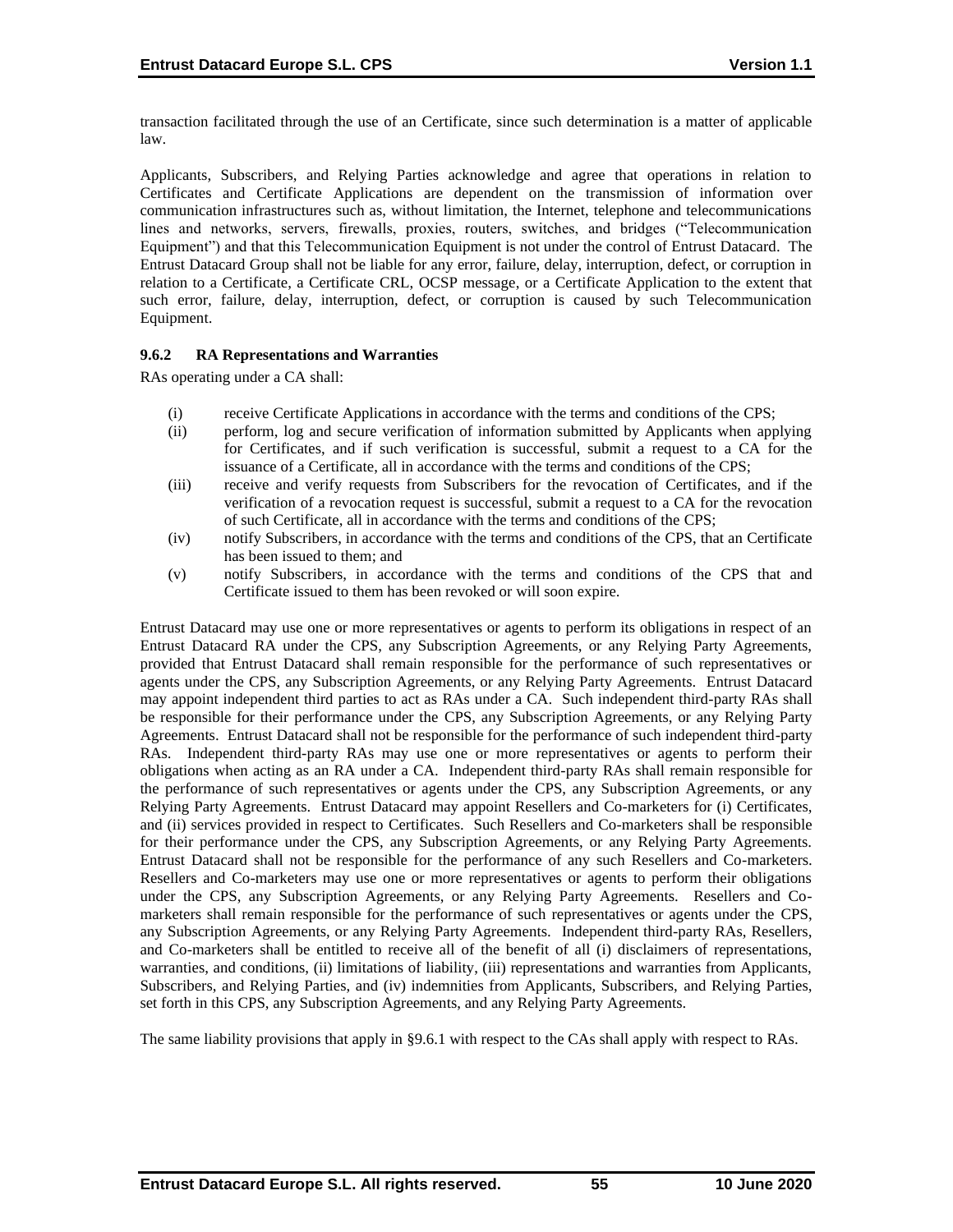### **9.6.3 Subscriber representations and Warranties**

Subscribers and Applicants shall:

- (i) understand and, if necessary, receive proper education in the use of Public-Key cryptography and Certificates including Certificates;
- (ii) provide, in any communications with Entrust Datacard or an independent third-party RA, correct information with no errors, misrepresentations, or omissions;
- (iii) provide verification information that Entrust Datacard may request, within the time period requested;
- (iv) generate a new, secure, and cryptographically sound Key Pair to be used in association with the Subscriber's Certificate or Applicant's Certificate Application, if not generated by a CA;
- (v) read and agree to all terms and conditions of the CPS and Subscription Agreement;
- (vi) refrain from modifying the contents of an Certificate;
- (vii) use Certificates exclusively for legal and authorized purposes in accordance with the terms and conditions of the CPS and applicable laws including, without limitation, laws relating to import, export, data protection and the right to include personal information in Certificates;
- (viii) only use an Certificate on behalf of the person, entity, or organization listed as the Subject in such Certificate;
- (ix) keep confidential and properly protect the Subscriber's or Applicant's Private Keys;
- (x) notify Entrust Datacard or, if Applicant submitted its Certificate Application to an independent third-party RA, such independent third-party RA, as soon as reasonably practicable of any change to any information included in the Applicant's Certificate Application or any change in any circumstances that would make the information in the Applicant's Certificate Application misleading or inaccurate;
- (xi) notify Entrust Datacard or, if Subscriber received its Certificate through an independent thirdparty RA, such independent third-party RA, as soon as reasonably practicable of any change to any information included in the Subscriber's Certificate or any change in any circumstances that would make the information in the Subscriber's Certificate misleading or inaccurate;
- (xii) immediately cease to use an Certificate if any information included in the Subscriber's Certificate or if a change in circumstances would make the information in the Subscriber's Certificate misleading or inaccurate;
- (xiii) notify Entrust Datacard or, if Subscriber received its Certificate from an independent third-party RA, such independent third-party RA, immediately of any suspected or actual Compromise of the Subscriber's or Applicant's Private Keys and request the revocation of such Certificate;
- (xiv) immediately cease to use the Subscriber's Certificate upon (a) expiration or revocation of such Certificate, or (b) any suspected or actual Compromise of the Private Key corresponding to the Public Key in such Certificate, and remove such Certificate from the devices and/or software in which it has been installed, where applicable;
- (xv) refrain from using the Subscriber's Private Key corresponding to the Public Key in the Subscriber's Certificate to sign other Certificates; and
- (xvi) use the Subscriber's or Applicant's own judgment about whether it is appropriate, given the level of security and trust provided by an Certificate, to use an Certificate in any given circumstance.

Certificates and related information may be subject to export, import, and/or use restrictions. Subscribers shall comply with all laws and regulations applicable to a Subscriber's right to export, import, and/or use Certificates and/or related information, including, without limitation, all laws and regulations in respect to nuclear, chemical or biological weapons proliferation. Subscribers shall be responsible for procuring all required licenses and permissions for any export, import, and/or use of Certificates and/or related information. Certain cryptographic techniques, software, hardware, and firmware ("Technology") that may be used in processing or in conjunction with Certificates may be subject to export, import, and/or use restrictions. Subscribers shall comply with all laws and regulations applicable to a Subscriber's right to export, import, and/or use such Technology or related information. Subscribers shall be responsible for procuring all required licenses and permissions for any export, import, and/or use of such Technology or related information.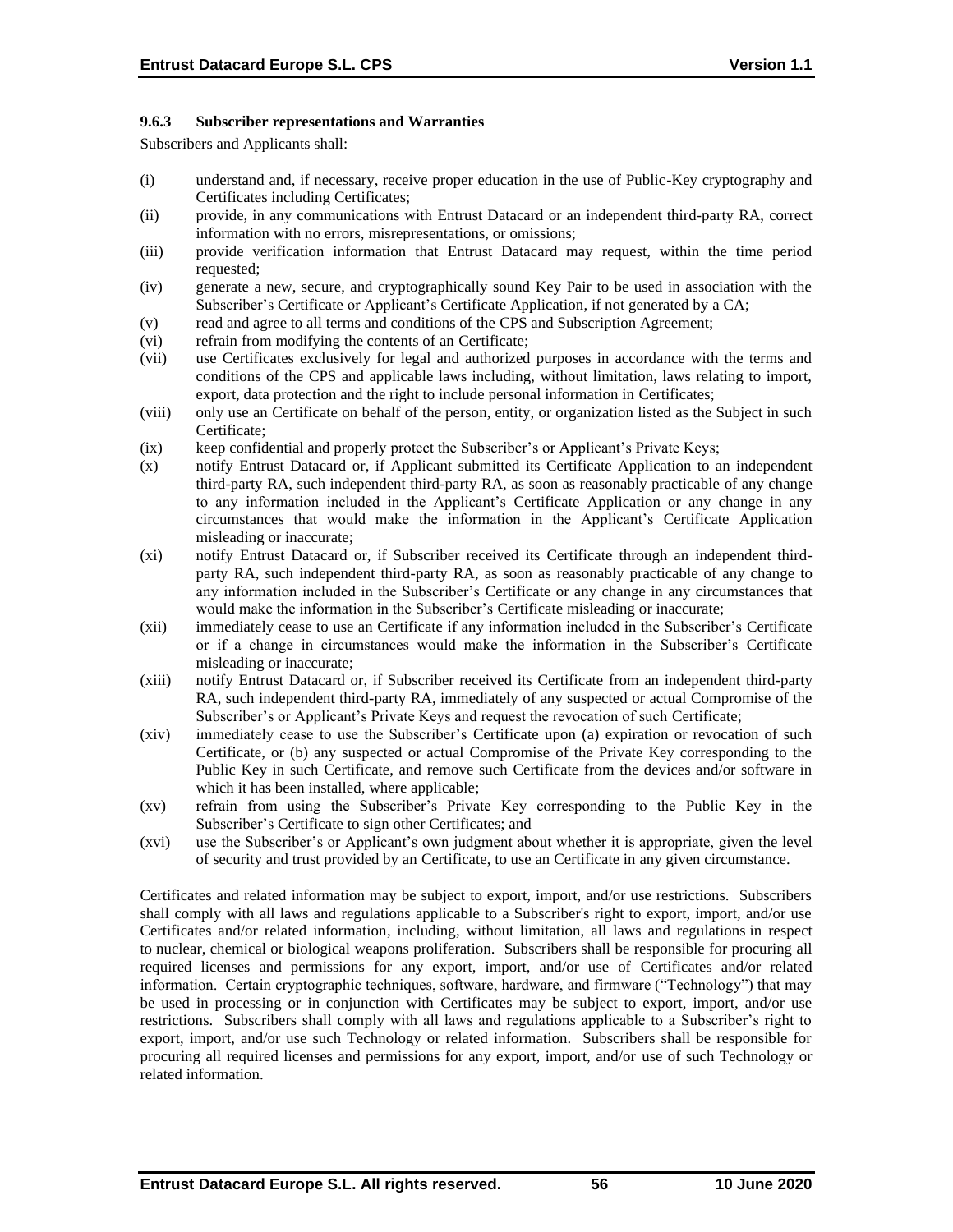Subscribers and Applicants represent and warrant to Entrust Datacard and to all Certificate Beneficiaries, that:

- (i) all information provided, and all representations made, by Subscriber in relation to any Certificates are and will be complete, accurate and truthful (and Subscriber shall promptly update such information and representations from time to time as necessary to maintain such completeness and accuracy);
- (ii) provision of verification information reasonably requested by Entrust Datacard or its delegate will not be unreasonably delayed;
- (iii) the Private Key corresponding to the Public Key submitted to Entrust Datacard in connection with an Certificate Application was created using sound cryptographic techniques, if not generated by a CA;
- (iv) all measures necessary have been taken to maintain sole control of, keep confidential, and properly protect the Private Key (and any associated access information or device – e.g., password or token) at all times;
- (v) any information provided to Entrust Datacard or to any independent third-party RAs in connection with an Certificate Application does not infringe, misappropriate, dilute, unfairly compete with, or otherwise violate the intellectual property, or other rights of any person, entity, or organization in any jurisdiction;
- (vi) the Certificate(s) will not be installed or used until it has reviewed and verified the accuracy of the data in each Certificate;
- (vii) Subscriber will immediately respond to Entrust Datacard's instructions concerning (1) compromise of the Private Key associated with any Certificate and (2) misuse or suspected misuse of an Certificate;
- (viii) all use of the Certificate and its associated Private Key shall cease immediately, and the Subscriber shall promptly notify Entrust Datacard and request the revocation of the Certificate, if (1) any information included in the Certificate changes, is or becomes incorrect or inaccurate, or if any change in any circumstances would make the information in the Certificate Application or Certificate incorrect, misleading or inaccurate; or (2) there is any actual or suspected misuse or compromise of the Private Key (or key activation data) associated with the Public Key in the Certificate;
- (ix) all use of the (1) Certificate and (2) Private Key associated with the Public Key in such Certificate shall cease upon expiration or revocation of such Certificate and such Certificate shall be removed from the devices and/or software in which it has been installed;
- (x) the Certificates will not be used for any hazardous or unlawful (including tortious) activities; and
- (xi) the subject named in the Certificate corresponds to the Subscriber, and that it legally exists as a valid entity in the jurisdiction of incorporation specified in the Certificates;
- (xii) the Certificate shall be installed only on the server accessible at the domain name listed in the Certificate, and will only be used in compliance with all applicable laws, solely for authorized company business, and solely in accordance with the Subscription Agreement and the CPS;
- (xiii) the Subscriber has the exclusive right to use the domain name listed in the Certificate; and
- (xiv) the subject named in the Certificate corresponds to the Subscriber, and that it legally exists as a valid entity in the Jurisdiction of Incorporation or Registration specified in the Certificates.

## eIDAS QSigC

In respect to eIDAS QSigC, Subscribers and Applicants represent and warrant to Entrust Datacard and to all Certificate Beneficiaries, that:

- (xv) Key Pairs shall only be used for cryptographic functions within the secure cryptographic device as defined in §6.2.11;
- (xvi) If the Subscriber or Applicant generates the Key Pair, they will be generated with the secure cryptographic device; and
- (xvii) Key Pairs shall only be used for electronic signatures.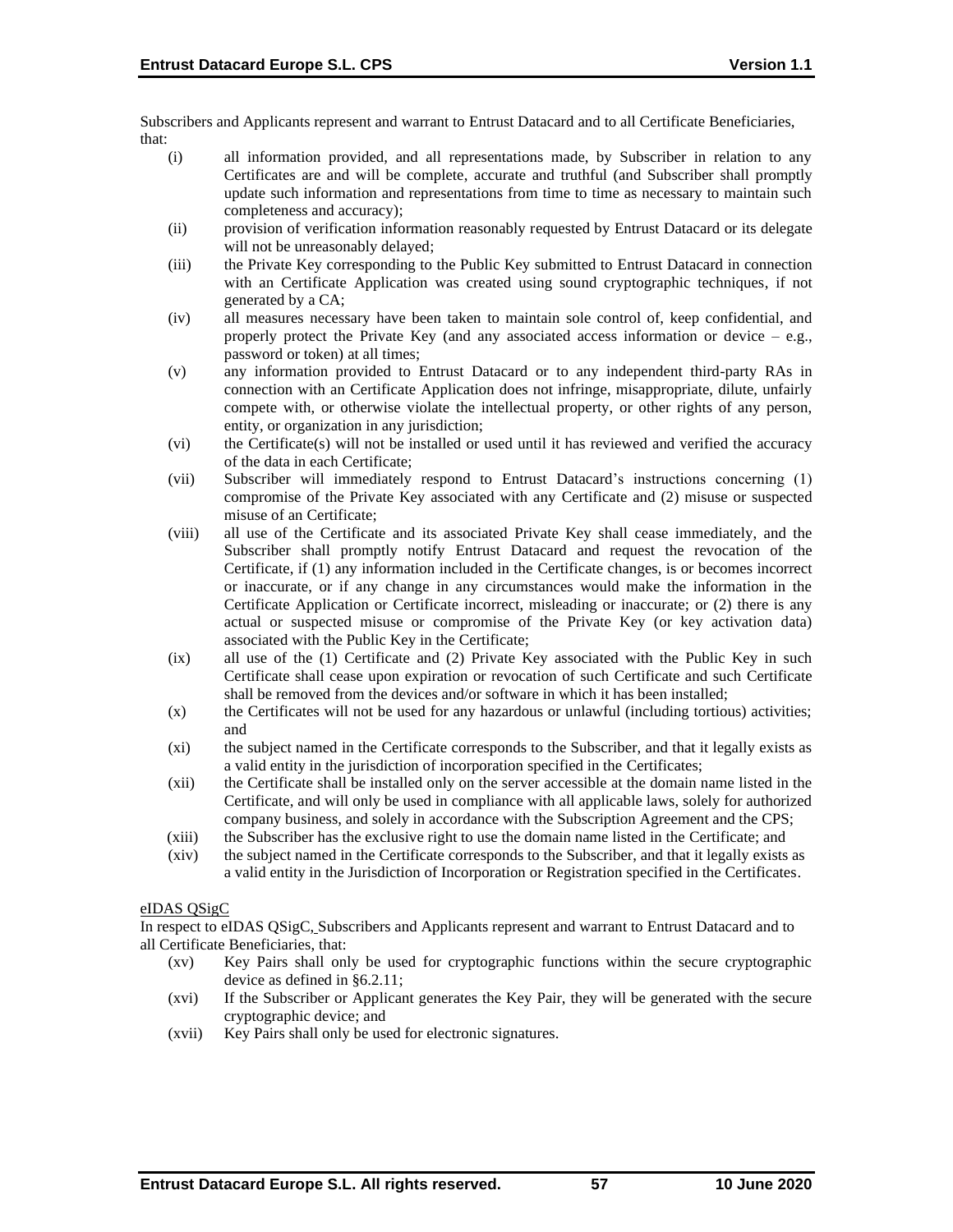eIDAS QSealC and PSD2 QSealC

In respect to eIDAS QSealC and PSD2 QSealC, Subscribers and Applicants represent and warrant to Entrust Datacard and to all Certificate Beneficiaries, that:

(xviii) Key Pairs shall only be used for electronic seals.

### **9.6.4 Relying Parties Representations and Warranties**

Relying Parties shall:

- (i) understand and, if necessary, receive proper education in the use of Public-Key cryptography and Certificates including Certificates;
- (ii) read and agree to all terms and conditions of the CPS and the Relying Party Agreement;
- (iii) verify Certificates, including use of CRLs, in accordance with the certification path validation procedure specified in ITU-T Rec. X.509:2005 | ISO/IEC 9594-8 (2005), taking into account any critical extensions and approved technical corrigenda as appropriate;
- (iv) trust and make use of a Certificate only if the Certificate has not expired or been revoked and if a proper chain of trust can be established to a trustworthy Root; and
- (v) make their own judgment and rely on a Certificate only if such reliance is reasonable in the circumstances, including determining whether such reliance is reasonable given the nature of the security and trust provided by a Certificate and the value of any transaction that may involve the use of a Certificate.
- (vi) trust and make use of a Certificate only if the Certificate has not expired or been revoked and if a proper chain of trust can be established to a trustworthy root.

Certificates and related information may be subject to export, import, and/or use restrictions. Relying Parties shall comply with all laws and regulations applicable to a Relying Party's right to use Certificates and/or related information, including, without limitation, all laws and regulations in respect to nuclear, chemical or biological weapons proliferation. Relying Parties shall be responsible for procuring all required licenses and permissions for any export, import, and/or use of Certificates and/or related information. Certain cryptographic techniques, software, hardware, and firmware ("Technology") that may be used in processing or in conjunction with Certificates may be subject to export, import, and/or use restrictions. Relying Parties shall comply with all laws and regulations applicable to a Relying Party's right to export, import, and/or use such Technology or related information. Relying Parties shall be responsible for procuring all required licenses and permissions for any export, import, and/or use of such Technology or related information.

Relying Parties represent and warrant to Entrust Datacard that:

- (i) the Relying Party shall properly validate a Certificate before making a determination about whether to rely on such Certificate, including confirmation that the Certificate has not expired or been revoked and that a proper chain of trust can be established to a trustworthy root;
- (ii) the Relying Party shall not rely on an Certificate that cannot be validated back to a trustworthy root;
- (iii) the Relying Party shall exercise its own judgment in determining whether it is reasonable under the circumstances to rely on an Certificate, including determining whether such reliance is reasonable given the nature of the security and trust provided by an Certificate and the value of any transaction that may involve the use of an Certificate; and
- (iv) the Relying Party shall not use a Certificate for any hazardous or unlawful (including tortious) activities.
- (v) the Relying Party shall not rely on a revoked or expired Certificate;

### **9.6.5 Representations and Warranties of Other Participants**

Third parties performing Certificate services shall provide those services in accordance with the requirements of the CPS.

#### **9.7 Disclaimers of Warranties**

EXCEPT FOR THE LIMITED WARRANTY DESCRIBED IN §9.6.1 §9.6.1.1 ABOVE, ENTRUST DATACARD AND ENTRUST DATACARD GROUP AFFILIATES EXPRESSLY DISCLAIMS AND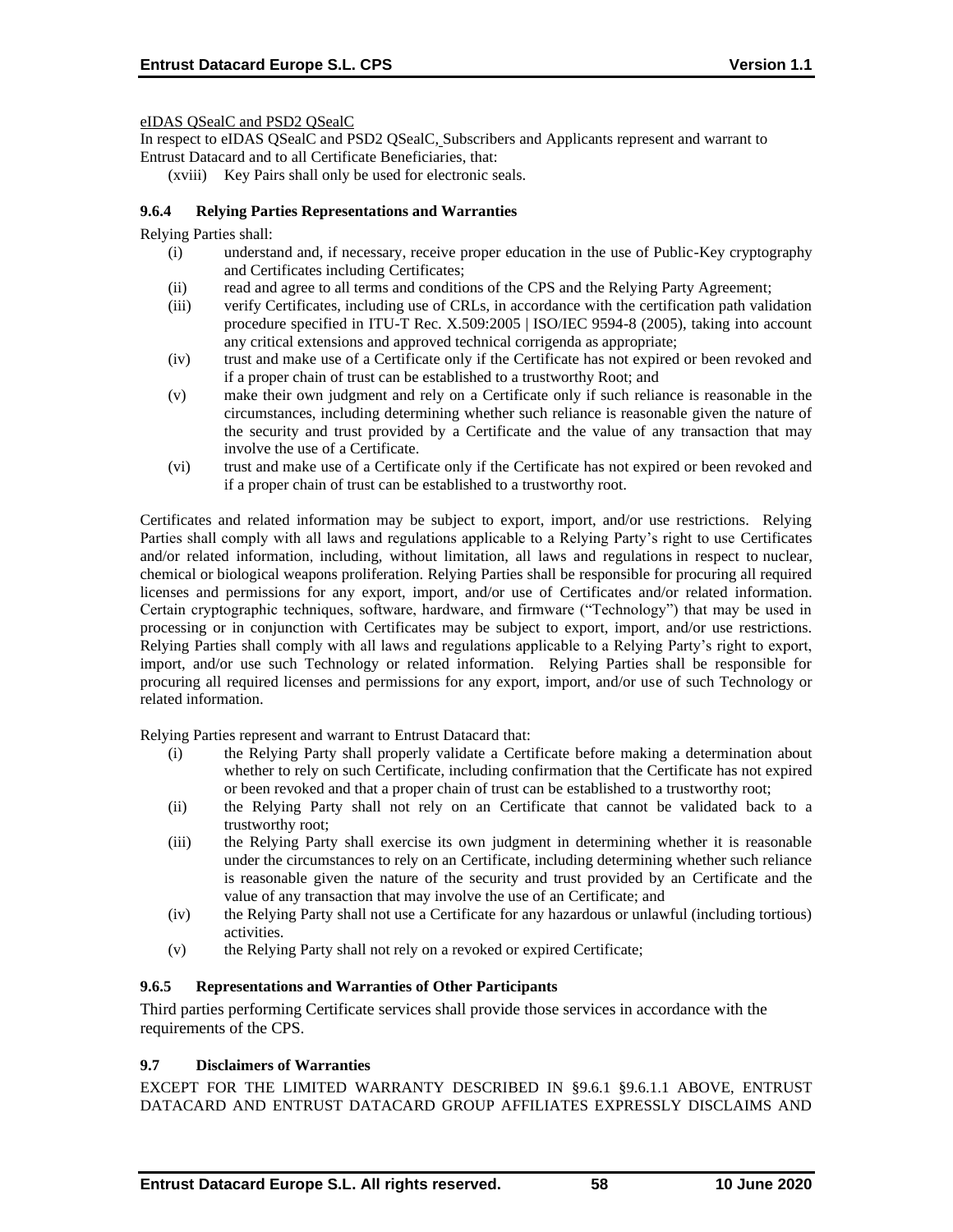MAKES NO REPRESENTATION, WARRANTY OR COVENANT OF ANY KIND, WHETHER EXPRESS OR IMPLIED, EITHER IN FACT OR BY OPERATION OF LAW, WITH RESPECT TO THIS CPS OR ANY CERTIFICATE ISSUED HEREUNDER, INCLUDING WITHOUT LIMITATION, ALL WARRANTIES OF QUALITY, MERCHANTABILITY, NON-INFRINGEMENT, TITLE AND FITNESS FOR A PARTICULAR PURPOSE, AND ALL WARRANTIES, REPRESENTATIONS, CONDITIONS, UNDERTAKINGS, TERMS AND OBLIGATIONS IMPLIED BY STATUTE OR COMMON LAW, TRADE USAGE, COURSE OF DEALING OR OTHERWISE ARE HEREBY EXCLUDED TO THE FULLEST EXTENT PERMITTED BY LAW. EXCEPT FOR THE LIMITED WARRANTY DESCRIBED ABOVE, ENTRUST DATACARD AND ENTRUST DATACARD GROUP AFFILIATES FURTHER DISCLAIM AND MAKES NO REPRESENTATION, WARRANTY OR COVENANT OF ANY KIND, WHETHER EXPRESS OR IMPLIED, EITHER IN FACT OR BY OPERATION OF LAW, TO ANY APPLICANT, SUBSCRIBER OR ANY RELYING PARTY THAT (A) THE SUBSCRIBER TO WHICH IT HAS ISSUED A CERTIFICATE IS IN THE FACT THE PERSON, ENTITY OR ORGANIZATION IT CLAIMS TO HAVE BEEN (B) A SUBSCRIBER IS IN FACT THE PERSON, ENTITY OR ORGANIZATION LISTED IN THE CERTIFICATE, OR (C) THAT THE INFORMATION CONTAINED IN THE CERTIFICATES OR IN ANY CERTIFICATE STATUS MECHANISM COMPILED, PUBLISHED OR OTHERWISE DISSEMINATED BY ENTRUST DATACARD, OR THE RESULTS OF ANY CRYPTOGRAPHIC METHOD IMPLEMENTED IN CONNECTION WITH THE CERTIFICATES IS ACCURATE, AUTHENTIC, COMPLETE OR RELIABLE.

IT IS AGREED AND ACKNOWLEDGED THAT APPLICANTS AND SUBSCRIBERS ARE LIABLE FOR ANY MISREPRESENTATIONS MADE TO ENTRUST DATACARD AND RELIED UPON BY A RELYING PARTY. ENTRUST DATACARD AND ENTRUST DATACARD GROUP AFFILIATES DO NOT WARRANT OR GUARANTEE UNDER ANY CIRCUMSTANCES THE "NON-REPUDIATION" BY A SUBSCRIBER AND/OR RELYING PARTY OF ANY TRANSACTION ENTERED INTO BY THE SUBSCRIBER AND/OR RELYING PARTY INVOLVING THE USE OF OR RELIANCE UPON A CERTIFICATE.

IT IS UNDERSTOOD AND AGREED UPON BY SUBSCRIBERS AND RELYING PARTIES THAT IN USING AND/OR RELYING UPON A CERTIFICATE THEY ARE SOLELY RESPONSIBLE FOR THEIR RELIANCE UPON THAT CERTIFICATE AND THAT SUCH PARTIES MUST CONSIDER THE FACTS, CIRCUMSTANCES AND CONTEXT SURROUNDING THE TRANSACTION IN WHICH THE CERTIFICATE IS USED IN DETERMINING SUCH RELIANCE.

THE SUBSCRIBERS AND RELYING PARTIES AGREE AND ACKNOWLEDGE THAT CERTIFICATES HAVE A LIMITED OPERATIONAL PERIOD AND MAY BE REVOKED AT ANY TIME. SUBSCRIBERS AND RELYING PARTIES ARE UNDER AN OBLIGATION TO VERIFY WHETHER A CERTIFICATE IS EXPIRED OR HAS BEEN REVOKED. ENTRUST DATACARD AND ENTRUST DATACARD GROUP AFFILIATES HEREBY DISCLAIM ANY AND ALL LIABILITY TO SUBSCRIBERS AND RELYING PARTIES WHO DO NOT FOLLOW SUCH PROCEDURES. MORE INFORMATION ABOUT THE SITUATIONS IN WHICH A CERTIFICATE MAY BE REVOKED CAN BE FOUND IN §4.9.3 OF THIS CPS.

## **9.8 Limitations of Liability**

9.8.1 IN RESPECT TO APPLICANT'S, SUBSCRIBERS AND RELYING PARTIES, THE ENTRUST GROUP'S ENTIRE LIABILITY UNDER THE CPS IS SET FORTH IN THE APPLICABLE SUBSCRIPTION AGREEMENT(S) AND/OR RELYING PARTY AGREEMENT(S). THE ENTRUST DATACARD GROUP'S ENTIRE LIABILITY TO ANY OTHER PARTY IS SET OUT IN THE AGREEMENT(S) BETWEEN ENTRUST DATACARD AND SUCH OTHER PARTY. TO THE EXTENT ENTRUST DATACARD HAS ISSUED THE CERTIFICATE IN COMPLIANCE WITH THE CPS, THE ENTRUST DATACARD GROUP SHALL HAVE NO LIABILITY TO THE SUBSCRIBER, RELYING PARTY OR ANY OTHER PARTY FOR ANY CLAIMS, DAMAGES OR LOSSES SUFFERED AS THE RESULT OF THE USE OF OR RELIANCE ON SUCH CERTIFICATE.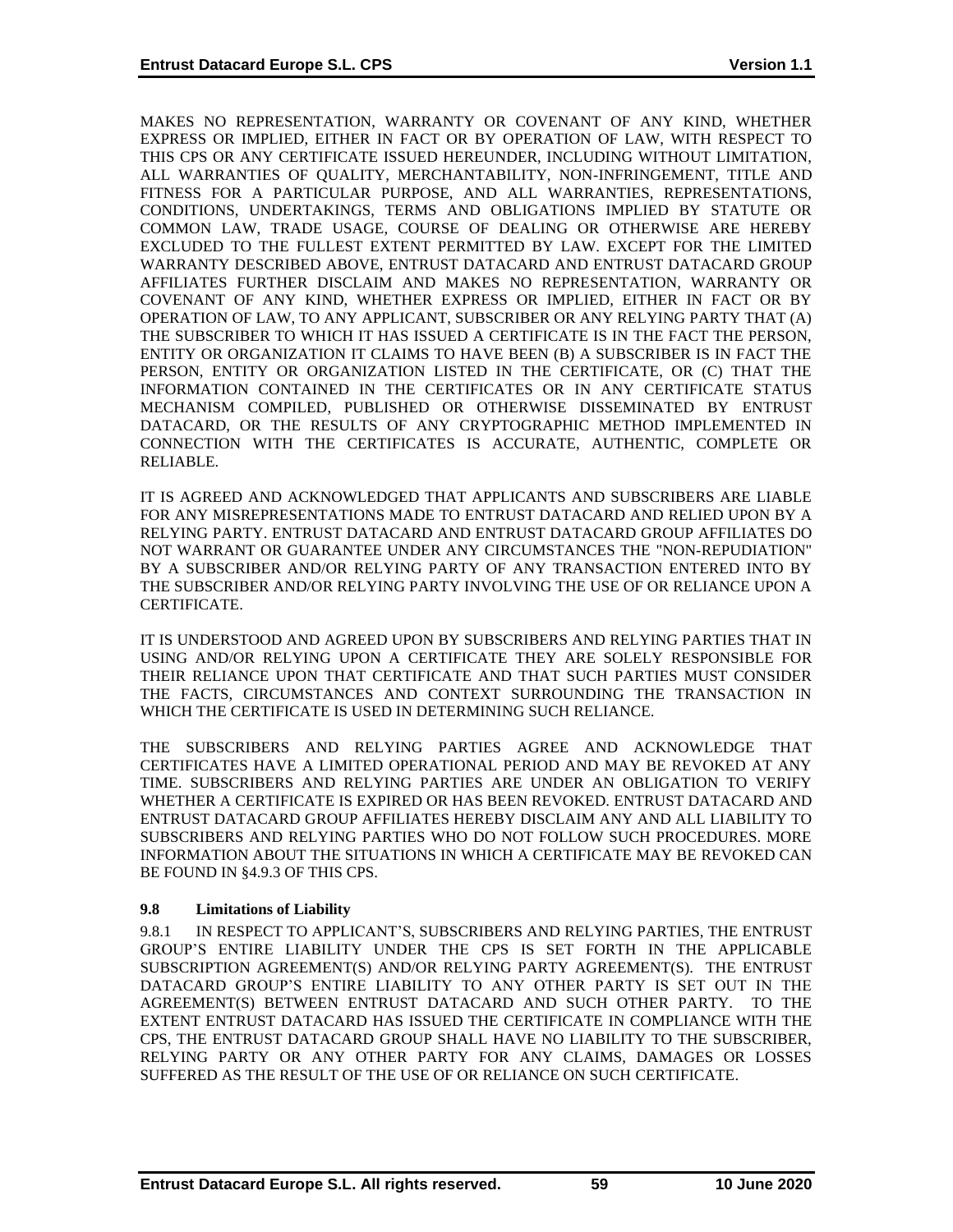FOR GREATER CERTAINTY, ENTRUST DATACARD GROUP'S ENTIRE LIABILITY UNDER THIS CPS TO: (I) AN APPLICANT OR SUBSCRIBER IS SET OUT IN THE SUBSCRIPTION AGREEMENT BETWEEN ENTRUST DATACARD (OR AN AFFILIATE OF ENTRUST DATACARD) AND SUCH SUBSCRIBER; AND (II) A RELYING PARTY IS SET OUT IN THE RELYING PARTY AGREEMENT POSTED IN THE REPOSITORY ON THE DATE THE RELYING PARTY RELIES ON SUCH CERTIFICATE.

9.8.2 TO THE EXTENT ENTRUST DATACARD HAS ISSUED THE CERTIFICATE(S) IN COMPLIANCE WITH THE CPS, THE ENTRUST DATACARD GROUP SHALL HAVE NO LIABILITY TO THE SUBSCRIBER, RELYING PARTY OR ANY OTHER PARTY FOR ANY CLAIMS, DAMAGES OR LOSSES SUFFERED AS THE RESULT OF THE USE OF OR RELIANCE ON SUCH CERTIFICATE. SUBJECT TO THE FOREGOING AND IF §9.8.1 ABOVE DOES NOT APPLY:

9.8.2.1 ENTRUST DATACARD GROUP AFFILIATES, ANY RESELLERS, CO-MARKETERS, SUBCONTRACTORS, DISTRIBUTORS, AGENTS, SUPPLIERS, AND EMPLOYEES AND DIRECTORS OF ANY OF THE FOREGOING (COLLECTIVELY, "ENTRUST DATACARD AND ITS ENTITIES") SHALL NOT BE LIABLE IN CONTRACT, TORT (INCLUDING NEGLIGENCE), STRICT LIABILITY, FOR BREACH OF A STATUTORY DUTY OR IN ANY OTHER WAY (EVEN IF ADVISED OF THE POSSIBILITY OF SUCH DAMAGES) FOR:

- (I) ANY ECONOMIC LOSS (INCLUDING, WITHOUT LIMITATION, LOSS OF REVENUES, PROFITS, CONTRACTS, BUSINESS OR ANTICIPATED SAVINGS);
- (II) TO THE EXTENT ALLOWED BY APPLICABLE LAW, ANY LOSS OR DAMAGE RESULTING FROM DEATH OR INJURY OF SUBSCRIBER AND/OR ANY RELYING PARTY OR ANYONE ELSE;
- (III) ANY LOSS OF GOODWILL OR REPUTATION;
- (IV) ANY OTHER INDIRECT, CONSEQUENTIAL, INCIDENTAL, MULTIPLE, SPECIAL, PUNITIVE, EXEMPLARY DAMAGES, OR
- V) ANY LOSS OR DAMAGE THAT IS NOT DIRECTLY ATTRIBUTABLE TO THE USE OR RELIANCE ON A CERTIFICATE OR SERVICE PROVIDED UNDER THIS CPS INCLUDING, WITHOUT LIMITATION, ANY LOSS OR DAMAGE RESULTING FROM THE COMBINATION OR INTEGRATION OF THE CERTIFICATE OR SERVICE WITH ANY SOFTWARE OR HARDWARE NOT PROVIDED BY ENTRUST DATACARD IF THE LOSS OR DAMAGE WOULD NOT HAVE OCCURRED AS A RESULT OF USE OF THE CERTIFICATE ALONE.

IN ANY CASE WHETHER OR NOT SUCH LOSSES OR DAMAGES WERE WITHIN THE CONTEMPLATION OF THE PARTIES AT THE TIME OF THE APPLICATION FOR, INSTALLATION OF, USE OF OR RELIANCE ON THE CERTIFICATE, OR AROSE OUT OF ANY OTHER MATTER OR SERVICES (INCLUDING, WITHOUT LIMITATION, ANY SUPPORT SERVICES) UNDER THIS AGREEMENT, THE APPLICABLE CPS OR WITH REGARD TO THE USE OF OR RELIANCE ON THE CERTIFICATE.

9.8.2.2 SUBJECT TO 9.8.3 BELOW, IN NO EVENT SHALL THE TOTAL AGGREGATE LIABILITY OF ENTRUST DATACARD AND ITS ENTITIES TO ANY APPLICANT, SUBSCRIBER, RELYING PARTY OR ANY OTHER PERSON, ENTITY, OR ORGANIZATION ARISING OUT OF OR RELATING TO THIS AGREEMENT, THE CPS AND ALL CERTIFICATES ISSUED (INCLUDING WITHOUT LIMITATION, THE INSTALLATION OF, USE OF OR RELIANCE UPON A CERTIFICATE) AND SERVICES PROVIDED UNDER THIS AGREEMENT UNDER ANY CAUSE OF ACTION, OR ANY CONTRACT, STRICT LIABILITY, TORT (INCLUDING NEGLIGENCE), OR OTHER LEGAL OR EQUITABLE THEORY OR IN ANY OTHER WAY, EXCEED THE GREATER OF ONE THOUSAND UNITED STATES DOLLARS (\$1,000.00 U.S.), OR (2) THE FEES PAID BY SUCH PARTY TO ENTRUST DATACARD UNDER THIS CPS DURING THE TWELVE MONTHS PRIOR TO THE INITIATION OF THE CLAIM TO A MAXIMUM OF ONE HUNDRED THOUSAND DOLLARS (\$100,000.00) ) (EXCEPT THAT FOR ANY EIDAS QUALIFIED WEB AUTHENTICATION CERTIFICATES OR PSD2 QUALIFIED WEB AUTHENTICATION CERTIFICATES ISSUED UNDER THIS CPS, ENTRUST DATACARD AND ITS ENTITIES'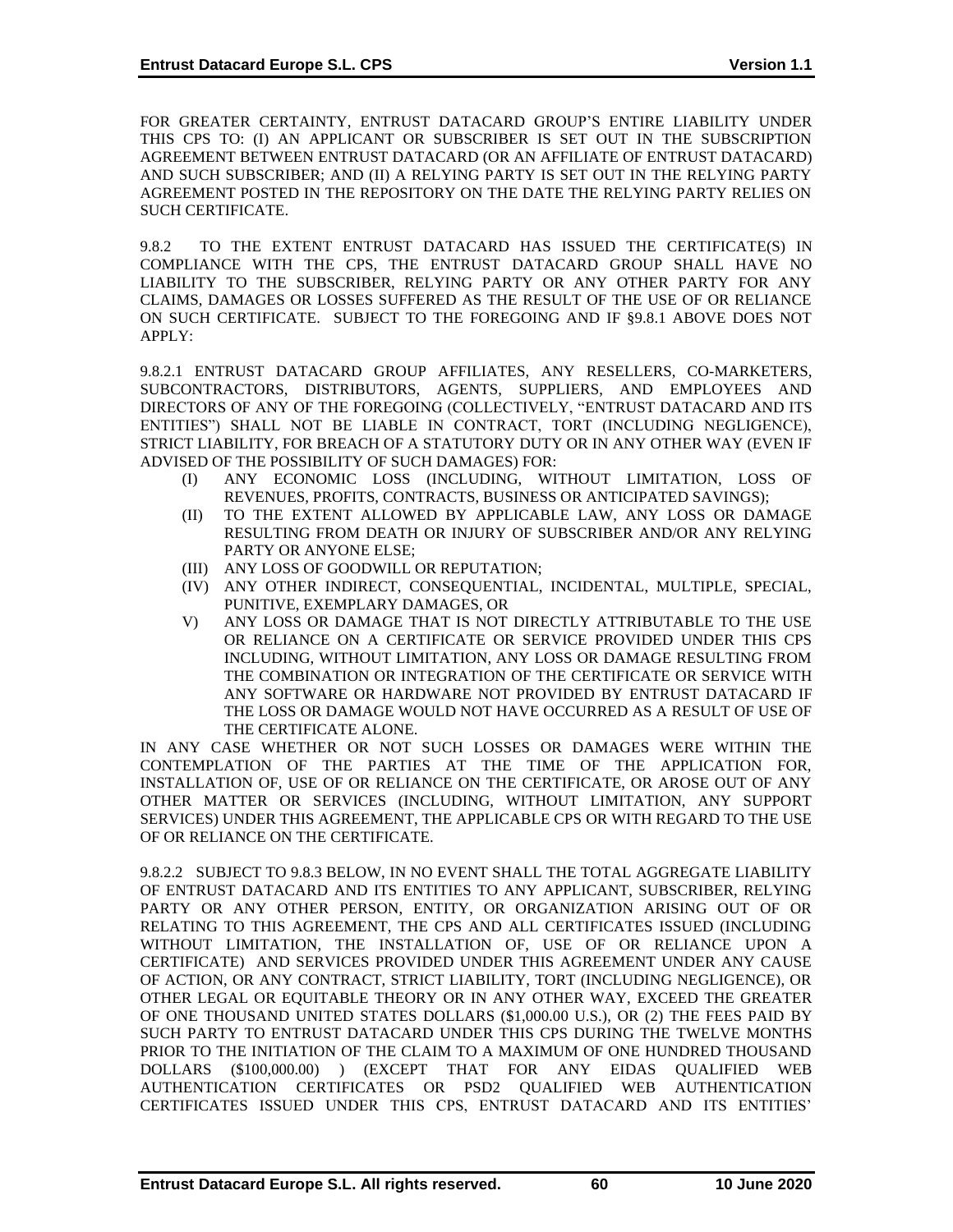AGGREGATE LIABILITY IS LIMITED TO TWO THOUSAND U.S. DOLLARS (US\$2,000.00) PER SUBSCRIBER OR RELYING PARTY PER EV SSL CERTIFICATE, UP TO A MAXIMUM OF ONE HUNDRED THOUSAND U.S. DOLLARS (US\$100,000.00).

9.8.3 BECAUSE SOME JURISDICTIONS DO NOT ALLOW THE EXCLUSION OR LIMITATION OF INCIDENTAL OR CONSEQUENTIAL DAMAGES, THE ABOVE EXCLUSIONS OF INCIDENTAL AND CONSEQUENTIAL DAMAGES MAY NOT APPLY TO AN APPLICANT, SUBSCRIBER AND/OR A RELYING PARTY BUT SHALL BE GIVEN EFFECT TO THE FULL EXTENT PERMITTED BY LAW.

9.8.4 Without limitation, the Entrust Datacard Group shall not be liable to any Applicants, Subscribers, Relying Parties or any other person, entity, or organization for any losses, costs, expenses, liabilities, damages, claims, or settlement amounts arising out of or relating to use of an Certificate or any services provided in respect to an Certificate if:

(i) the Certificate was issued as a result of errors, misrepresentations, or other acts or omissions of a Subscriber or of any other person, entity, or organization;

the Certificate has expired or has been revoked;

the Certificate has been modified or otherwise altered;

the Subscriber failed to stop using an Certificate after the information contain in such Certificate changed or after circumstances changed so that the information contained in such Certificate became misleading or inaccurate;

a Subscriber breached the CPS or the Subscriber's Subscription Agreement, or a Relying Party breached the CPS or the Relying Party's Relying Party Agreement;

the Private Key associated with the Certificate has been Compromised; or

the Certificate is used other than as permitted by the CPS or is used in contravention of applicable law.

In no event shall the Entrust Datacard Group be liable to any Applicant, Subscriber, or any other person, entity, or organization for any losses, costs, liabilities, expenses, damages, claims, or settlement amounts arising out of or relating to the refusal by Entrust Datacard to issue or request the issuance of a Certificate. In no event shall the Entrust Datacard Group be liable to any Applicant, Subscriber, or any other person, entity, or organization for any losses, costs, liabilities, expenses, damages, claims, or settlement amounts arising out of or relating to any delay by the Entrust Datacard Group, in issuing or in requesting the issuance of a Certificate.

In no event shall the Entrust Datacard Group be liable to any Subscriber, Relying Party, or any other person, entity, or organization for any losses, costs, expenses, liabilities, damages, claims, or settlement amounts arising out of or relating to any proceeding or allegation that an Certificate or any information contained in an Certificate infringes, misappropriates, dilutes, unfairly competes with, or otherwise violates any patent, trademark, copyright, trade secret, or any other intellectual property right or other right of any person, entity, or organization in any jurisdiction.

# **9.9 Indemnities**

## **9.9.1 Indemnification by CAs**

Entrust Datacard will defend, indemnify, and hold harmless each Application Software Vendor for any and all third party claims, damages, and losses suffered by such Application Software Vendor related to a Certificate issued by the CA that is not in compliance with the Baseline Requirements in effect at the time the Certificate was issued, regardless of the cause of action or legal theory involved. This does not apply, however, to any claim, damages, or loss suffered by such Application Software Vendor related to a Certificate issued by the CA where such claim, damage, or loss was directly or indirectly caused by such Application Software Vendor's software displaying as not trustworthy a Certificate that is still valid, or displaying as trustworthy: (1) a Certificate that has expired, or (2) a Certificate that has been revoked (but only in cases where the revocation status is currently available from the CA online, and the application software either failed to check such status or ignored an indication of revoked status).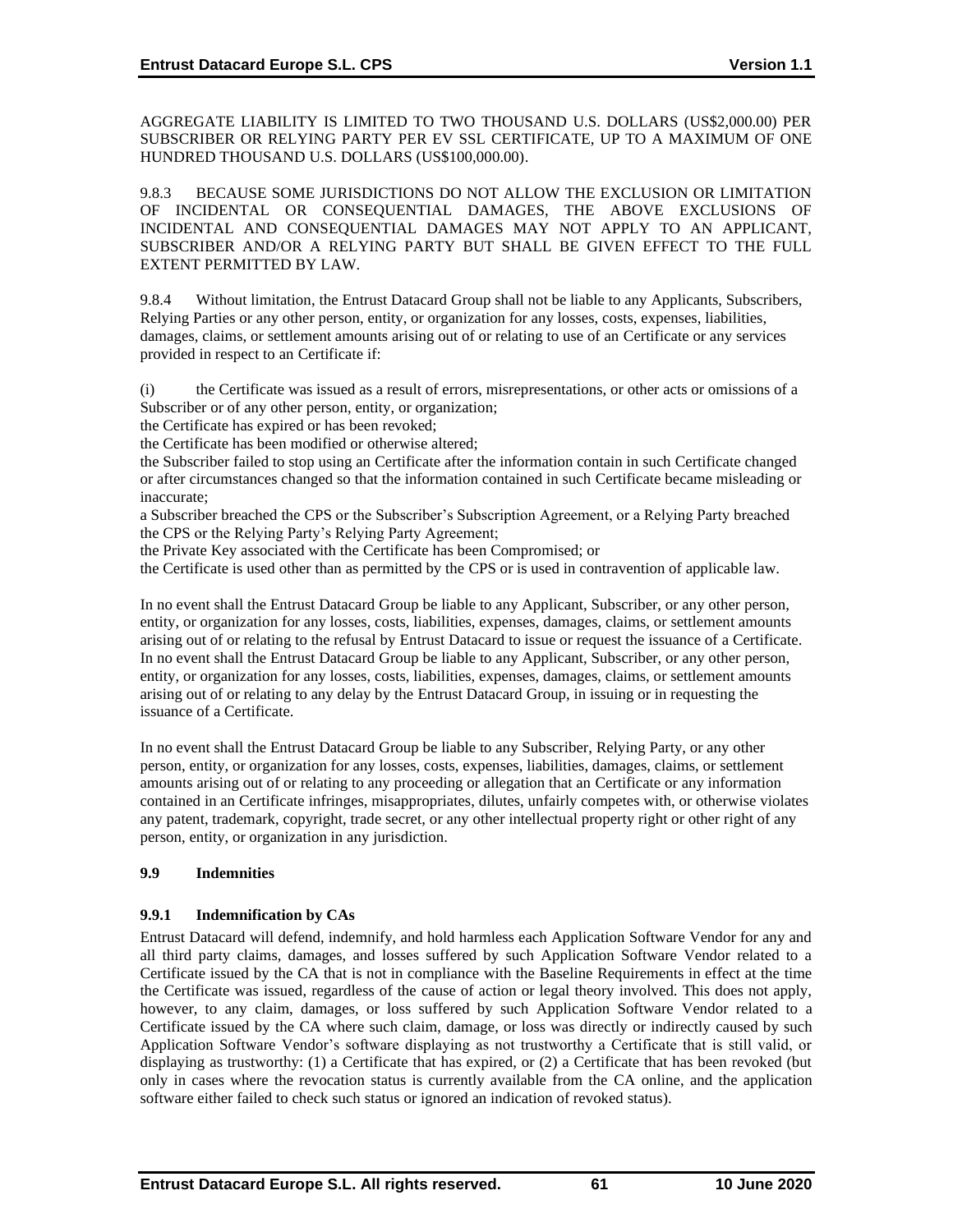### **9.9.2 Indemnification for Relying Parties**

RELYING PARTIES SHALL INDEMNIFY AND HOLD ENTRUST DATACARD AND ALL INDEPENDENT THIRD-PARTY REGISTRATION AUTHORITIES OPERATING UNDER AN CERTIFICATION AUTHORITY, AND ALL RESELLERS, CO-MARKETERS, AND ALL SUBCONTRACTORS, DISTRIBUTORS, AGENTS, APPLICATION SOFTWARE VENDORS, SUPPLIERS, EMPLOYEES, AND DIRECTORS OF ANY OF THE FOREGOING (COLLECTIVELY, THE "INDEMNIFIED PARTIES") HARMLESS FROM AND AGAINST ANY AND ALL LIABILITIES, LOSSES, COSTS, EXPENSES, DAMAGES, CLAIMS, AND SETTLEMENT AMOUNTS (INCLUDING REASONABLE ATTORNEY'S FEES, COURT COSTS, AND EXPERT'S FEES) ARISING OUT OF OR RELATING TO ANY USE OR RELIANCE BY A RELYING PARTY ON ANY CERTIFICATE OR ANY SERVICE PROVIDED IN RESPECT TO CERTIFICATES, INCLUDING (I) LACK OF PROPER VALIDATION OF AN CERTIFICATE BY A RELYING PARTY, (II) RELIANCE BY THE RELYING PARTY ON AN EXPIRED OR REVOKED CERTIFICATE, (III) USE OF AN CERTIFICATE OTHER THAN AS PERMITTED BY THE CPS, THE SUBSCRIPTION AGREEMENT, ANY RELYING PARTY AGREEMENT, AND APPLICABLE LAW, (IV) FAILURE BY A RELYING PARTY TO EXERCISE REASONABLE JUDGMENT IN THE CIRCUMSTANCES IN RELYING ON AN CERTIFICATE, OR (V) ANY CLAIM OR ALLEGATION THAT THE RELIANCE BY A RELYING PARTY ON AN CERTIFICATE OR THE INFORMATION CONTAINED IN AN CERTIFICATE INFRINGES, MISAPPROPRIATES, DILUTES, UNFAIRLY COMPETES WITH, OR OTHERWISE VIOLATES THE RIGHTS INCLUDING INTELLECTUAL PROPERTY RIGHTS OR ANY OTHER RIGHTS OF ANYONE IN ANY JURISDICTION. NOTWITHSTANDING THE FOREGOING, RELYING PARTIES SHALL NOT BE OBLIGATED TO PROVIDE ANY INDEMNIFICATION TO AN INDEMNIFIED PARTY IN RESPECT TO ANY LIABILITIES, LOSSES, COSTS, EXPENSES, DAMAGES, CLAIMS, AND SETTLEMENT AMOUNTS (INCLUDING REASONABLE ATTORNEY'S FEES, COURT COSTS AND EXPERT'S FEES) TO THE EXTENT THAT SUCH LIABILITIES, LOSSES, COSTS, EXPENSES, DAMAGES, CLAIMS, AND SETTLEMENT AMOUNTS (INCLUDING REASONABLE ATTORNEY'S FEES, COURT COSTS, AND EXPERT'S FEES) ARISE OUT OF OR RELATE TO ANY WILLFUL MISCONDUCT BY SUCH INDEMNIFIED PARTY.

#### **9.9.3 Indemnification by Subscribers**

SUBSCRIBERS SHALL INDEMNIFY AND HOLD ENTRUST DATACARD AND ALL INDEPENDENT THIRD-PARTY REGISTRATION AUTHORITIES OPERATING UNDER A CERTIFICATION AUTHORITY, AND ALL RESELLERS, CO-MARKETERS, AND ALL SUBCONTRACTORS, DISTRIBUTORS, AGENTS, APPLICATION SOFTWARE VENDORS, SUPPLIERS, EMPLOYEES, OR DIRECTORS OF ANY OF THE FOREGOING (COLLECTIVELY, THE "INDEMNIFIED PARTIES") HARMLESS FROM AND AGAINST ANY AND ALL LIABILITIES, LOSSES, COSTS, EXPENSES, DAMAGES, CLAIMS, AND SETTLEMENT AMOUNTS (INCLUDING REASONABLE ATTORNEY'S FEES, COURT COSTS, AND EXPERT'S FEES) ARISING OUT OF OR RELATING TO ANY RELIANCE BY A RELYING PARTY ON ANY CERTIFICATE OR ANY SERVICE PROVIDED IN RESPECT TO CERTIFICATES, INCLUDING ANY (I) ERROR, MISREPRESENTATION OR OMISSION MADE BY A SUBSCRIBER IN USING OR APPLYING FOR AN CERTIFICATE, (II) MODIFICATION MADE BY A SUBSCRIBER TO THE INFORMATION CONTAINED IN AN CERTIFICATE, (III) USE OF AN CERTIFICATE OTHER THAN AS PERMITTED BY THE CPS, THE SUBSCRIPTION AGREEMENT, ANY RELYING PARTY AGREEMENT, AND APPLICABLE LAW, (IV) FAILURE BY A SUBSCRIBER TO TAKE THE NECESSARY PRECAUTIONS TO PREVENT LOSS, DISCLOSURE, COMPROMISE OR UNAUTHORIZED USE OF THE PRIVATE KEY CORRESPONDING TO THE PUBLIC KEY IN SUCH SUBSCRIBER'S CERTIFICATE, OR (V) ALLEGATION THAT THE USE OF A SUBSCRIBER'S CERTIFICATE OR THE INFORMATION CONTAINED IN A SUBSCRIBER'S CERTIFICATE INFRINGES, MISAPPROPRIATES, DILUTES, UNFAIRLY COMPETES WITH, OR OTHERWISE VIOLATES THE RIGHTS INCLUDING INTELLECTUAL PROPERTY RIGHTS OR ANY OTHER RIGHTS OF ANYONE IN ANY JURISDICTION. NOTWITHSTANDING THE FOREGOING, A SUBSCRIBER SHALL NOT BE OBLIGATED TO PROVIDE ANY INDEMNIFICATION TO AN INDEMNIFIED PARTY IN RESPECT TO ANY LIABILITIES, LOSSES,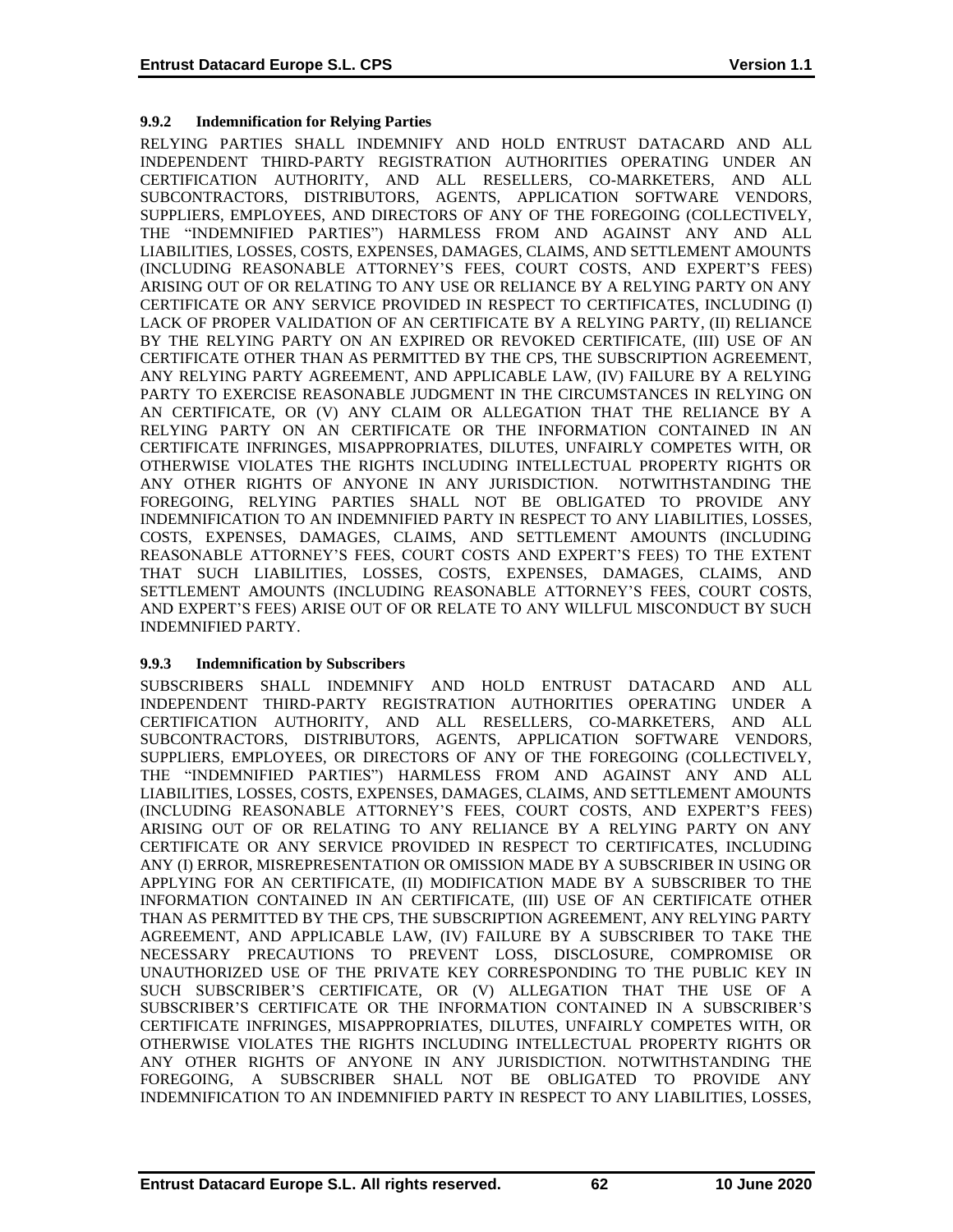COSTS, EXPENSES, DAMAGES, CLAIMS, AND SETTLEMENT AMOUNTS (INCLUDING REASONABLE ATTORNEY'S FEES, COURT COSTS AND EXPERTS FEES) TO THE EXTENT THAT SUCH LIABILITIES, LOSSES, COSTS, EXPENSES, DAMAGES, CLAIMS, AND SETTLEMENT AMOUNTS (INCLUDING REASONABLE ATTORNEY'S FEES, COURT COSTS, AND EXPERT'S FEES) ARISE OUT OF OR RELATE TO ANY WILLFUL MISCONDUCT BY SUCH INDEMNIFIED PARTY.

# **9.10 Term and Termination**

### **9.10.1 Term**

This CPS will be effective on the date this CPS is published in the Repository and will continue until a newer version of the CPS is published.

### **9.10.2 Termination**

This CPS will remain in effect until replaced by a newer version.

### **9.10.3 Effect of Termination and Survival**

The provisions of sections 1.6, 3.1.6, 5.5, 9.1, 9.3, 9.4, 9.5, 9.7, 9.8, 9.9.2, 9.9.3, 9.10.3, 9.13, 9.14 and 9.16 shall survive termination or expiration of the CPS, any Subscription Agreements, and any Relying Party Agreements. All references to sections that survive termination of the CPS, any Subscription Agreements, and any Relying Party Agreements, shall include all sub-sections of such sections. All payment obligations shall survive any termination or expiration of the CPS, any Subscription Agreements, and any Relying Party Agreements.

## **9.11 Individual Notices and Communications with Participants**

Unless otherwise set out in in a Subscription Agreement or Relying Party Agreement, any notice to be given to Entrust Datacard under this CPS, a Subscription Agreement, or a Relying Party Agreement shall be given in writing to the address specified in §1.5.2 by prepaid receipted mail, overnight courier or email, and shall be effective as follows (i) in the case of courier or email, on the next Business Day, and (ii) in the case of receipted mail, five (5) Business Days following the date of deposit in the mail. Any notice to be given by Entrust Datacard under the CPS, any Subscription Agreement, or any Relying Party Agreement shall be given by email or courier to the last address or email address for the Subscriber on file with Entrust Datacard. The notice shall become effective on the next Business Day.

## **9.12 Amendments**

## **9.12.1 Procedure for Amendment**

Entrust Datacard may, in its discretion, modify the CPS and the terms and conditions contained herein from time to time. Entrust Datacard shall modify the CPS to stay concurrent with the latest version of the Baseline Requirements, EV SSL Guidelines, and ETSI Guidelines.

## **9.12.2 Notification Mechanism and Period**

Modifications to the CPS shall be published in the Repository. Such modifications shall become effective immediately upon publication in the Repository and remain valid until the duration of such publication. In the event that Entrust Datacard makes a significant modification to CPS, the version number of the CPS shall be updated. Unless a Subscriber ceases to use, removes, and requests revocation of such Subscriber's Certificate(s) prior to the date on which an updated version of the CPS becomes effective, such Subscriber shall be deemed to have consented to the terms and conditions of such updated version of the CPS and shall be bound by the terms and conditions of such updated version of the CPS.

## **9.12.3 Circumstances Under which OID must be Changed**

No stipulation.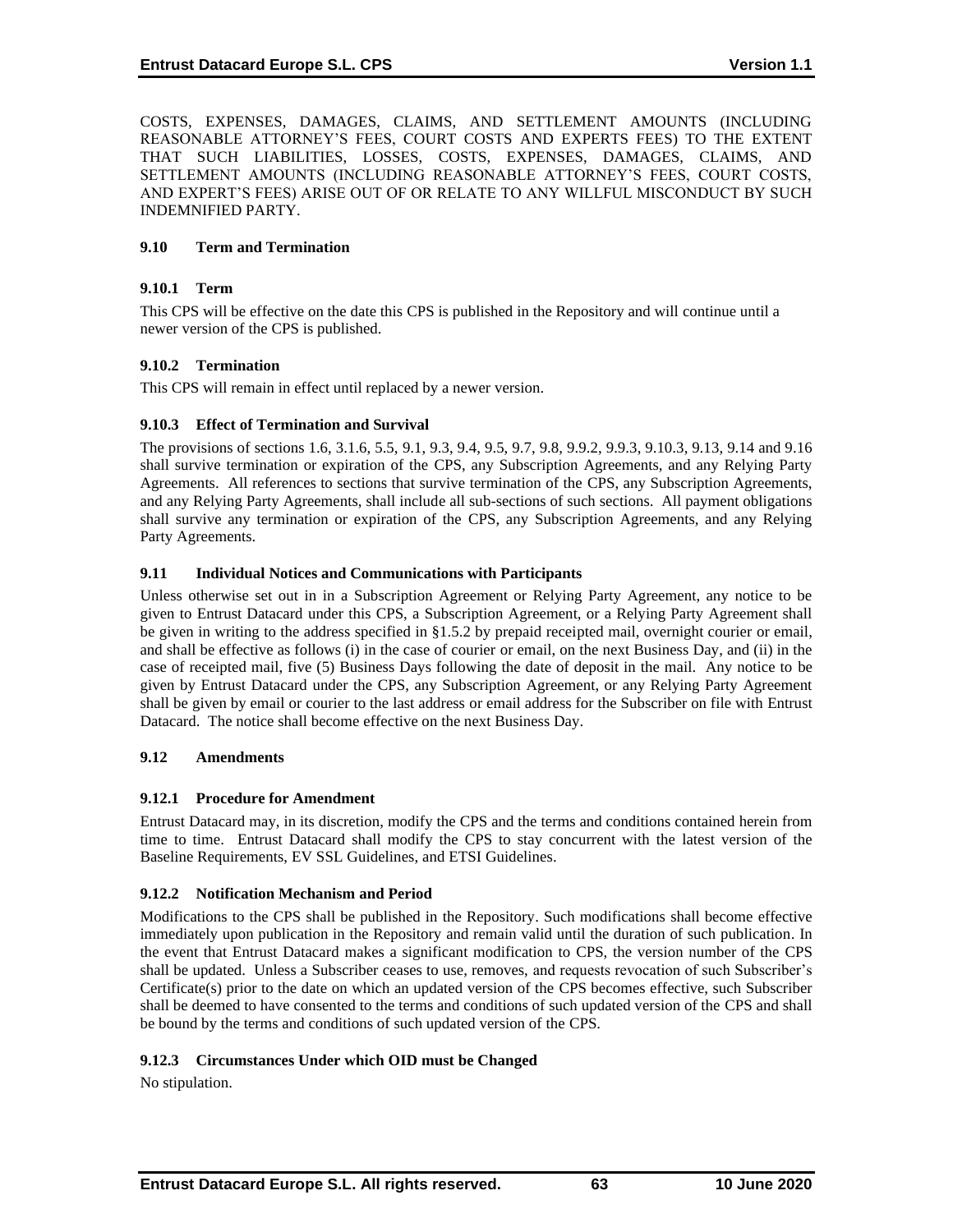### **9.13 Dispute Resolution Provisions**

Unless otherwise set out in in a Subscription Agreement or Relying Party Agreement, any disputes between a Subscriber or an Applicant and Entrust Datacard or any third-party RAs operating under the CAs, or a Relying Party and Entrust Datacard or any third-party RAs operating under the CAs, shall be submitted to mediation in accordance with the Commercial Mediation Rules of the American Arbitration Association which shall take place in English in Ottawa, Ontario. In the event that a resolution to such dispute cannot be achieved through mediation within thirty (30) days, the dispute shall be submitted to binding arbitration. The arbitrator shall have the right to decide all questions of arbitrability. The dispute shall be finally settled by arbitration in accordance with the rules of the American Arbitration Association, as modified by this provision. Such arbitration shall take place in English in Ottawa, Ontario, before a sole arbitrator appointed by the American Arbitration Association (AAA) who shall be appointed by the AAA from its Technology Panel and shall be reasonably knowledgeable in electronic commerce disputes. The arbitrator shall apply the laws of the Province of Ontario, without regard to its conflict of laws provisions, and shall render a written decision within thirty (30) days from the date of close of the arbitration hearing, but no more than one (1) year from the date that the matter was submitted for arbitration. The decision of the arbitrator shall be binding and conclusive and may be entered in any court of competent jurisdiction. In each arbitration, the prevailing party shall be entitled to an award of all or a portion of its costs in such arbitration, including reasonable attorney's fees actually incurred. Nothing in the CPS, or in any Subscription Agreement, or any Relying Party Agreement shall preclude Entrust Datacard or any third-party RAs operating under the CAs from applying to any court of competent jurisdiction for temporary or permanent injunctive relief, without breach of this §9.13 and without any abridgment of the powers of the arbitrator, with respect to any (i) alleged Compromise that affects the integrity of an Certificate, or (ii) alleged breach of the terms and conditions of the CPS, any Subscription Agreement, or any Relying Party Agreement. The institution of any arbitration or any action shall not relieve an Applicant, Subscriber or Relying Party of its obligations under the CPS, any Subscription Agreement, or any Relying Party Agreement.

Any and all arbitrations or legal actions in respect to a dispute that is related to an Certificate or any services provided in respect to an Certificate shall be commenced prior to the end of one (1) year after (i) the expiration or revocation of the Certificate in dispute, or (ii) the date of provision of the disputed service or services in respect to the Certificate in dispute, whichever is sooner. If any arbitration or action in respect to a dispute that is related to an Certificate or any service or services provided in respect to an Certificate is not commenced prior to such time, any party seeking to institute such an arbitration or action shall be barred from commencing or proceeding with such arbitration or action.

## **9.14 Governing Law**

Unless otherwise set out in in a Subscription Agreement or Relying Party Agreement, the laws of the Province of Ontario, Canada,, excluding its conflict of laws rules, shall govern the construction, validity, interpretation, enforceability and performance of the CPS, all Subscription Agreements and all Relying Party Agreements. The application of the United Nations Convention on Contracts for the International Sale of Goods to the CPS, any Subscription Agreements, and any Relying Party Agreements is expressly excluded. Any dispute arising out of or in respect to the CPS, any Subscription Agreement, any Relying Party Agreement, or in respect to any Certificates or any services provided in respect to any Certificates that is not resolved by alternative dispute resolution, shall be brought in the provincial or federal courts sitting in Ottawa, Ontario, and each person, entity, or organization hereby agrees that such courts shall have personal and exclusive jurisdiction over such disputes. In the event that any matter is brought in a provincial or federal court, Applicants, Subscribers, and Relying Parties waive any right that such Applicants, Subscribers, and Relying Parties may have to a jury trial.

## **9.15 Compliance with Applicable Law**

Subscribers and Relying Parties acknowledge and agree to use Certificates in compliance with all applicable laws and regulations, including without limitation all applicable export laws and regulations. Entrust Datacard may refuse to issue or may revoke Certificates if in the reasonable opinion of Entrust Datacard such issuance or the continued use of such Certificates would violate applicable laws and regulations.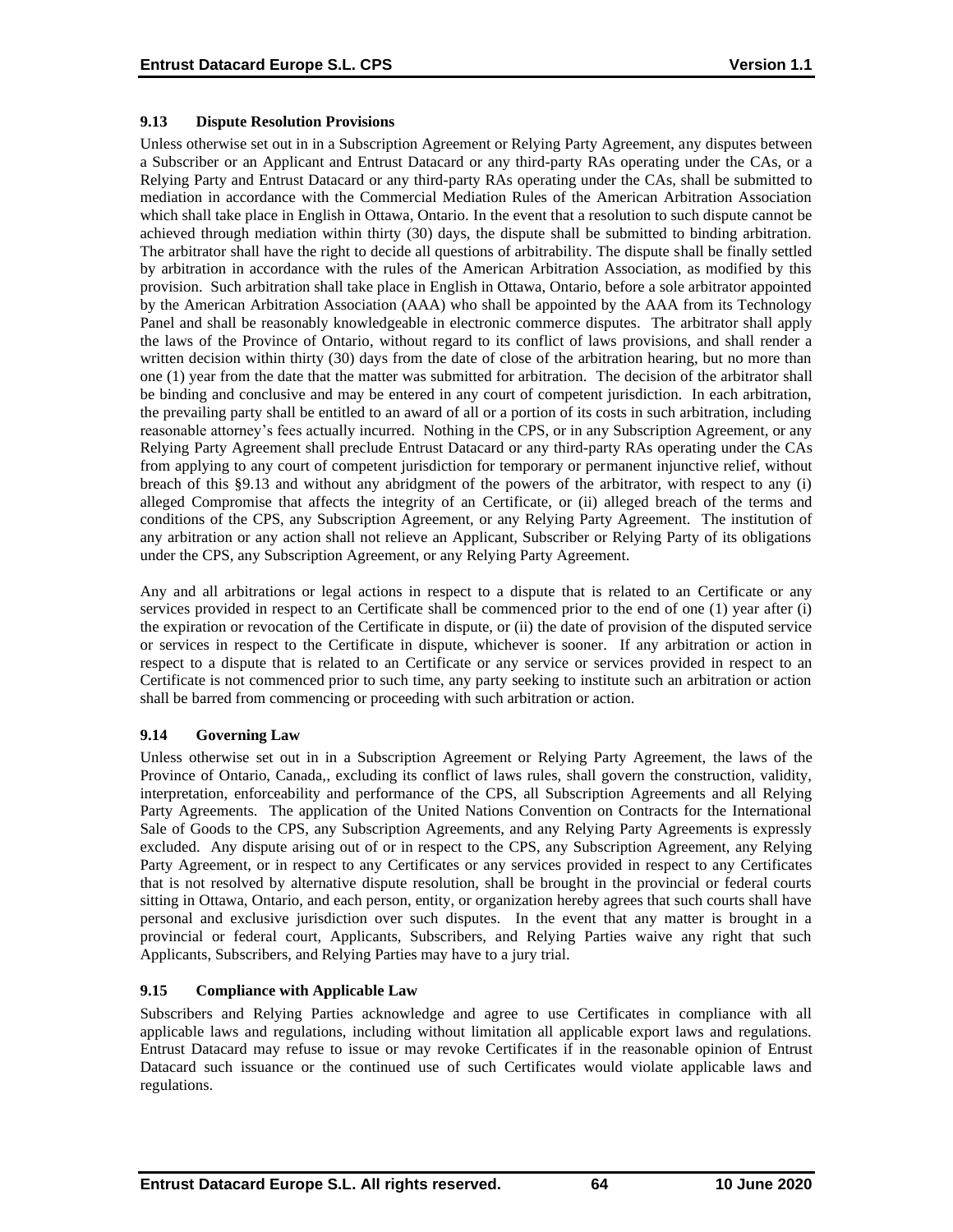Entrust Datacard shall ensure that it operates in a legal and trustworthy manner. In particular, Entrust Datacard shall comply with all the applicable legal requirements (such as the General Data Protection Regulation (GDPR)) by maintaining a competent and licensed legal department staff that is knowledgeable about all applicable laws and regulations, performs ongoing continuing legal education as to new laws and regulations, updates Entrust Datacard internal policies and practices (including this CPS) to comply with applicable laws and regulations, and trains other Entrust Datacard staff (as applicable) in all new laws and regulations pertaining to their functions and duties.

### **9.16 Miscellaneous Provisions**

#### **9.16.1 Entire Agreement**

No stipulation.

#### **9.16.2 Assignment**

Certificates and the rights granted under the CPS, any Subscription Agreement, or any Relying Party Agreement are personal to the Applicant, Subscriber, or Relying Party that entered into the Subscription Agreement or Relying Party Agreement and cannot be assigned, sold, transferred, or otherwise disposed of, whether voluntarily, involuntarily, by operation of law, or otherwise, without the prior written consent of Entrust Datacard or the relevant RA under a CA. Any attempted assignment or transfer without such consent shall be void and shall automatically terminate such Applicant's, Subscriber's or Relying Party's rights under the CPS, any Subscription Agreement, or any Relying Party Agreement. Entrust Datacard may assign, sell, transfer, or otherwise dispose of the CPS, any Subscription Agreements, or any Relying Party Agreements together with all of its rights and obligations under the CPS, any Subscription Agreements, and any Relying Party Agreements (i) to an Affiliate, or (ii) as part of a sale, merger, or other transfer of all or substantially all the assets or stock of the business of Entrust Datacard to which the CPS, the Subscription Agreements, and Relying Party Agreements relate. Subject to the foregoing limits, this CPS and terms and conditions of any Subscription Agreement, or any Relying Party Agreement shall be binding upon and shall inure to the benefit of permitted successors and assigns of Entrust Datacard, any third-party RAs operating under the CAs, Applicants, Subscribers, and Relying Parties, as the case may be.

The CPS, the Subscription Agreements, and the Relying Party Agreements state all of the rights and obligations of the Entrust Datacard Group, any Applicant, Subscriber, or Relying Party and any other persons, entities, or organizations in respect to the subject matter hereof and thereof and such rights and obligations shall not be augmented or derogated by any prior agreements, communications, or understandings of any nature whatsoever whether oral or written. The rights and obligations of the Entrust Datacard Group may not be modified or waived orally and may be modified only in a writing signed or authenticated by a duly authorized representative of Entrust Datacard.

## **9.16.3 Severability**

Whenever possible, each provision of the CPS, any Subscription Agreements, and any Relying Party Agreements shall be interpreted in such a manner as to be effective and valid under applicable law. If the application of any provision of the CPS, any Subscription Agreements, or any Relying Party Agreements or any portion thereof to any particular facts or circumstances shall be held to be invalid or unenforceable by an arbitrator or court of competent jurisdiction, then (i) the validity and enforceability of such provision as applied to any other particular facts or circumstances and the validity of other provisions of the CPS, any Subscription Agreements, or any Relying Party Agreements shall not in any way be affected or impaired thereby, and (ii) such provision shall be enforced to the maximum extent possible so as to effect its intent and it shall be reformed without further action to the extent necessary to make such provision valid and enforceable.

#### **9.16.4 Enforcement**

No stipulation.

#### **9.16.5 Force Majeure**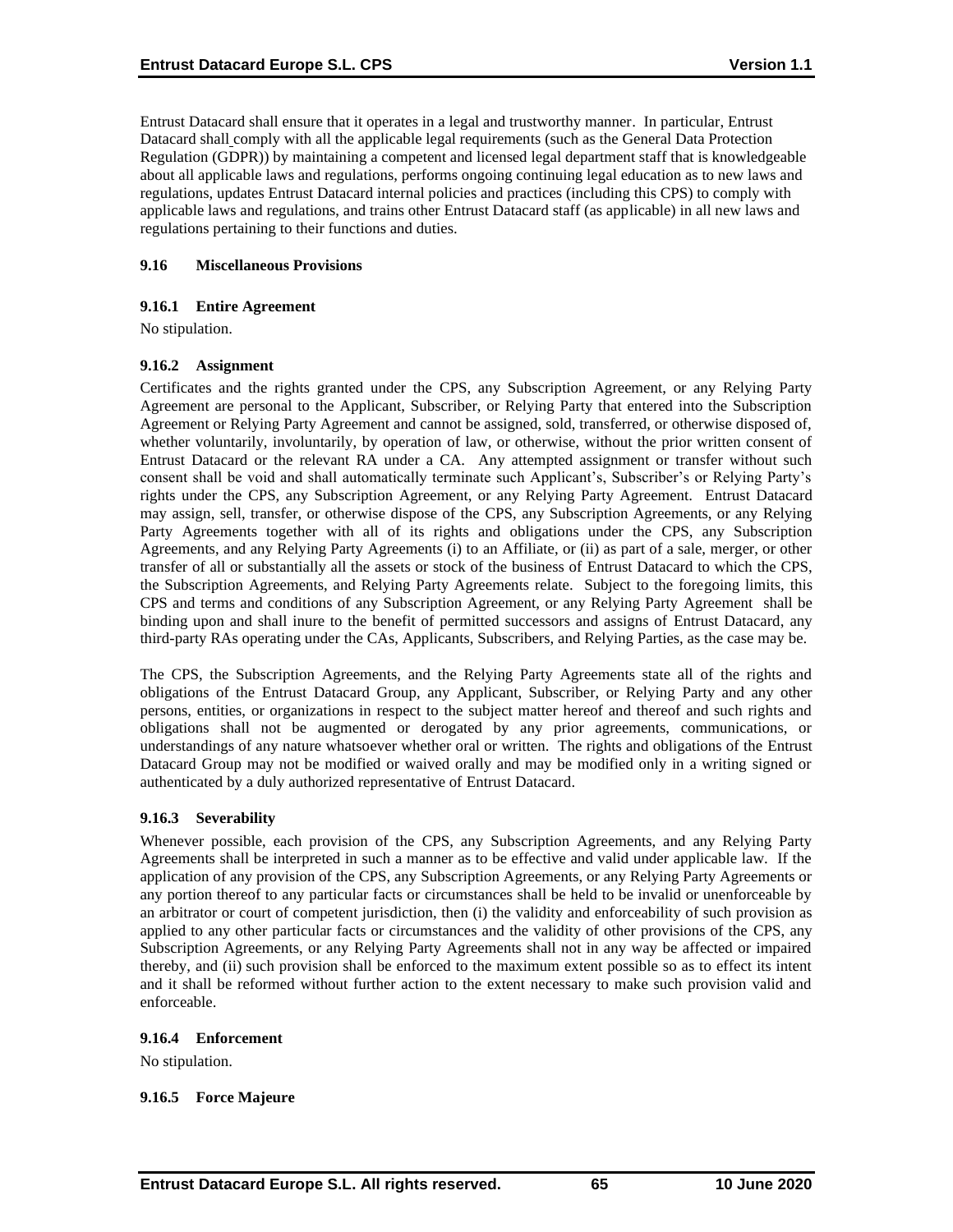The Entrust Datacard Group shall not be in default hereunder or liable for any losses, costs, expenses, liabilities, damages, claims, or settlement amounts arising out of or related to delays in performance or from failure to perform or comply with the terms of the CPS, any Subscription Agreement, or any Relying Party Agreement due to any causes beyond its reasonable control, which causes can include (without limitation) acts of God or the public enemy, riots and insurrections, war, accidents, fire, strikes and other labor difficulties (whether or not Entrust Datacard is in a position to concede to such demands), embargoes, judicial action, failure or default of any superior CA, lack of or inability to obtain export permits or approvals, necessary labor, materials, energy, utilities, components or machinery, acts of civil or military authorities.

#### **9.17 Other Provisions**

#### **9.17.1 Conflict of Provisions**

In the event of any inconsistency between the provisions of this CPS and the provisions of any Subscription Agreement or any Relying Party Agreement, the terms and conditions of this CPS shall govern.

#### **9.17.2 Fiduciary Relationships**

Nothing contained in this CPS, or in any Subscription Agreement, or any Relying Party Agreement shall be deemed to constitute the Entrust Datacard Group as the fiduciary, partner, agent, trustee, or legal representative of any Applicant, Subscriber, Relying Party or any other person, entity, or organization or to create any fiduciary relationship between the Entrust Datacard Group and any Subscriber, Applicant, Relying Party or any other person, entity, or organization, for any purpose whatsoever. Nothing in the CPS, or in any Subscription Agreement or any Relying Party Agreement shall confer on any Subscriber, Applicant, Relying Party, or any other third party, any authority to act for, bind, or create or assume any obligation or responsibility, or make any representation on behalf of the Entrust Datacard Group.

#### **9.17.3 Waiver**

The failure of Entrust Datacard to enforce, at any time, any of the provisions of this CPS, a Subscription Agreement with Entrust Datacard, or a Relying Party Agreement with Entrust Datacard or the failure of Entrust Datacard to require, at any time, performance by any Applicant, Subscriber, Relying Party or any other person, entity, or organization of any of the provisions of this CPS, a Subscription Agreement with Entrust Datacard, or a Relying Party Agreement with Entrust Datacard, shall in no way be construed to be a present or future waiver of such provisions, nor in any way affect the ability of Entrust Datacard to enforce each and every such provision thereafter. The express waiver by Entrust Datacard of any provision, condition, or requirement of this CPS, a Subscription Agreement with Entrust Datacard, or a Relying Party Agreement with Entrust Datacard shall not constitute a waiver of any future obligation to comply with such provision, condition, or requirement. The failure of an independent third-party RA or Reseller operating under a CA to enforce, at any time, any of the provisions of a this CPS, any Subscription Agreement with such RA, or any Relying Party Agreement with such RA or the failure to require by such RA, at any time, performance by any Applicant, Subscriber, Relying Party or any other person, entity, or organization of this CPS, any Subscription Agreement with such RA, or any Relying Party Agreement with such RA shall in no way be construed to be a present or future waiver of such provisions, nor in any way affect the ability of such RA to enforce each and every such provision thereafter. The express waiver by a RA of any provision, condition, or requirement of a Subscription Agreement with such RA or a Relying Party Agreement with such RA shall not constitute a waiver of any future obligation to comply with such provision, condition, or requirement.

#### **9.17.4 Interpretation**

All references in this CPS to "section" or "§" refer to the sections of this CPS unless otherwise stated. As used in this CPS, neutral pronouns and any variations thereof shall be deemed to include the feminine and masculine and all terms used in the singular shall be deemed to include the plural, and vice versa, as the context may require. The words "hereof", "herein", and "hereunder" and other words of similar import refer to this CPS as a whole, as the same may from time to time be amended or supplemented, and not to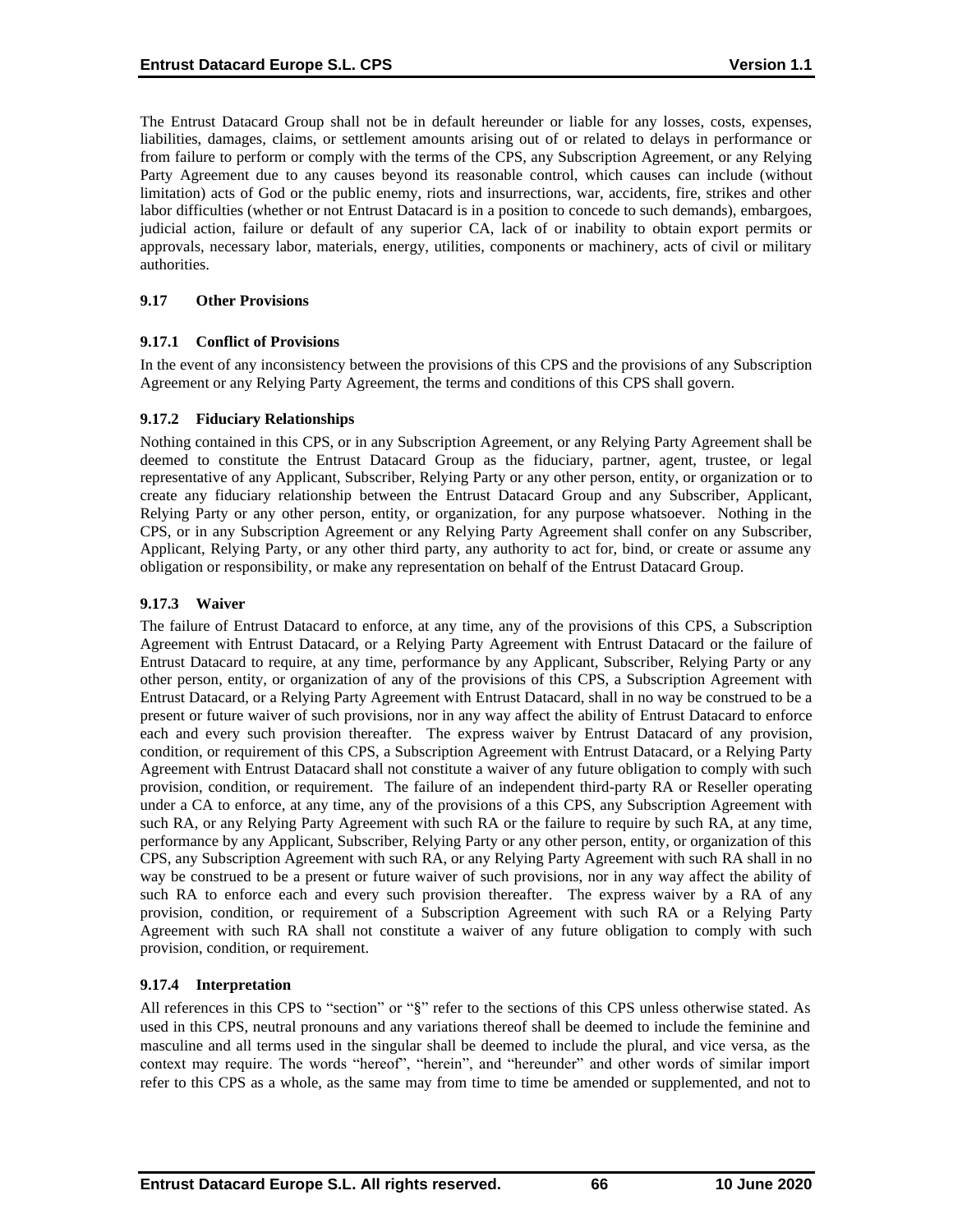any subdivision contained in this CPS. The word "including" when used herein is not intended to be exclusive and means "including, without limitation".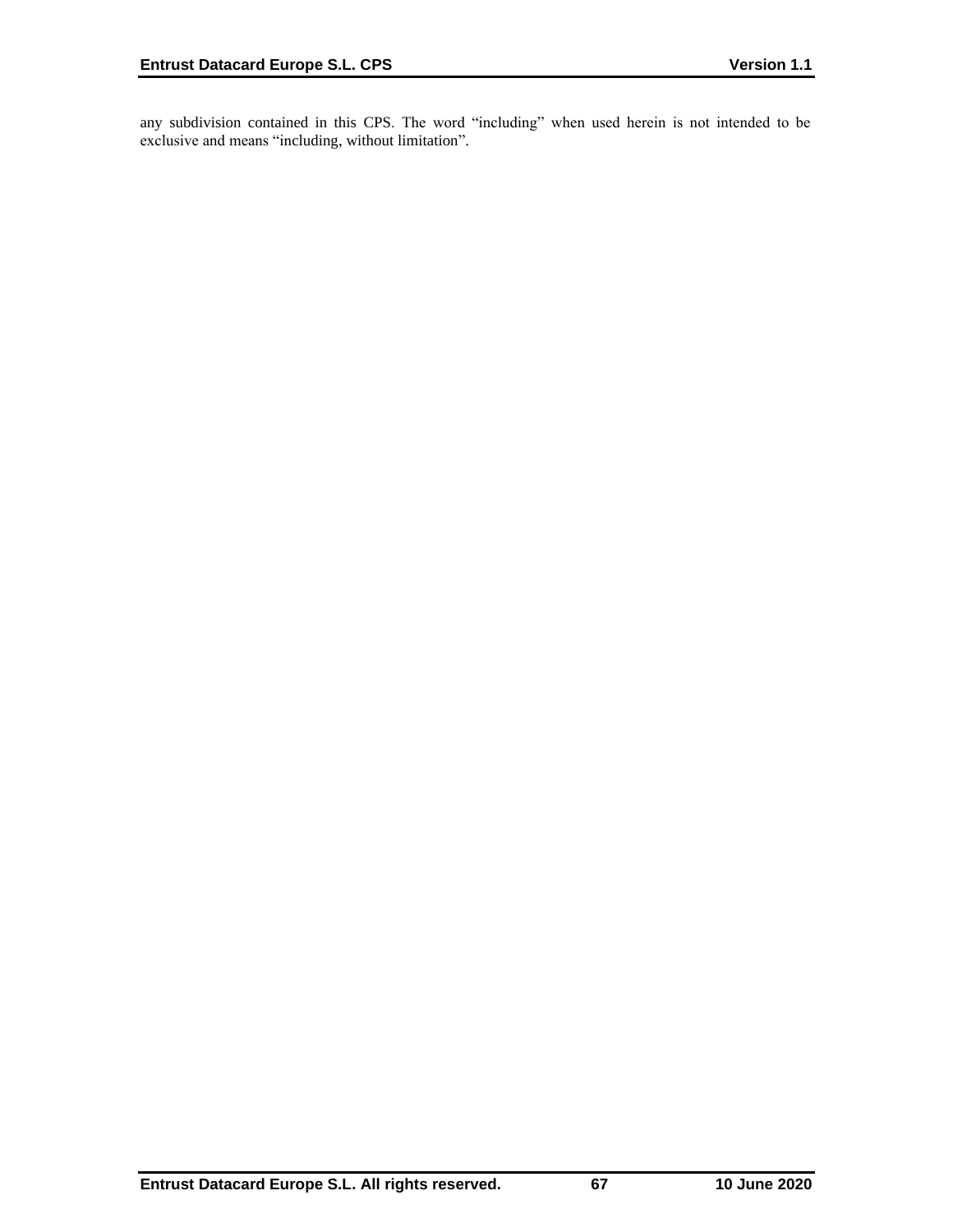# **Appendix A – Certificate Profiles**

#### **Root Certificate**

| <b>Root Certificate Field</b>   | <b>Critical</b><br><b>Extension</b> | <b>Content</b>                                                 |
|---------------------------------|-------------------------------------|----------------------------------------------------------------|
| <i>Issuer</i>                   |                                     | Must match subject                                             |
| Subject                         |                                     | Must contain country Name, organization Name and<br>commonName |
| Extension: subjectKeyIdentifier | Not critical                        | 160-bit SHA-1 hash of subjectPublicKey per RFC<br>5280         |
| Extension: basicConstraints     | Critical                            | cA is TRUE; pathLenConstraint is not present                   |
| Extension: keyUsage             | Critical                            | key Certsign and cRLSign bits are set                          |

### **Subordinate CA Certificate**

| Field                             | <b>Critical</b><br><b>Extension</b> | <b>Content</b>                                                                                                                                                                                                                            |
|-----------------------------------|-------------------------------------|-------------------------------------------------------------------------------------------------------------------------------------------------------------------------------------------------------------------------------------------|
| Validity: notAfter                |                                     | Not later than the notAfter of the signing certificate                                                                                                                                                                                    |
| Subject                           |                                     | Must contain countryName, organizationName and<br>commonName and may contain<br>organizationIdentifier                                                                                                                                    |
| Extension: subjectKeyIdentifier   | Not critical                        | 160-bit SHA-1 hash of subjectPublicKey per RFC<br>5280                                                                                                                                                                                    |
| Extension: authorityKeyIdentifier | Not critical                        | Matches subjectKeyIdentifier of signing certificate                                                                                                                                                                                       |
| Extension: certificatePolicies    | Not critical                        | Must contain at least one set of policyInformation<br>containing at least a policyIdentifier                                                                                                                                              |
| Extension: basicConstraints       | Critical                            | cA is TRUE                                                                                                                                                                                                                                |
| Extension: keyUsage               | Critical                            | keyCertsign and cRLSign bits are set                                                                                                                                                                                                      |
| Extension: extKeyUsage            | Not critical                        | Must be present when associated with public trust<br>roots                                                                                                                                                                                |
| Extension: authorityInfoAccess    | Not critical                        | Must contain one AccessDescription with an<br>accessMethod of caIssuers and a Location of type<br>uniformResourceIdentifier and one<br>AccessDescription with an accessMethod of ocsp and<br>a Location of type uniformResourceIdentifier |
| Extension: cRLDistributionPoints  | Not critical                        | Must have at least one DistributionPoint containing a<br>fullName of type uniformResourceIdentifier                                                                                                                                       |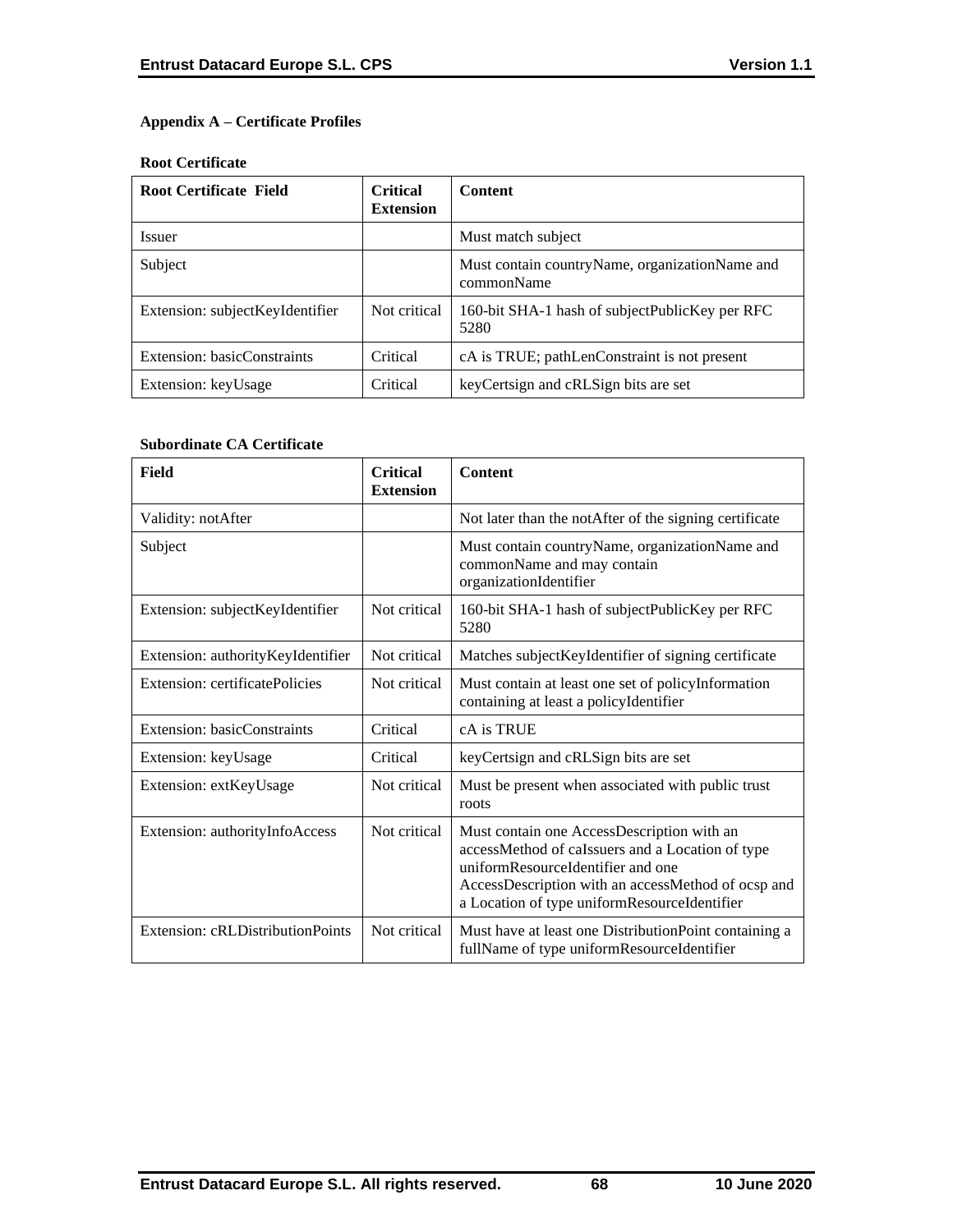| <b>Field</b>                    |                 | <b>Value</b>                                                                                                                                                                                                                                                                                                                                                                                                                                                                                                                                                                                    |
|---------------------------------|-----------------|-------------------------------------------------------------------------------------------------------------------------------------------------------------------------------------------------------------------------------------------------------------------------------------------------------------------------------------------------------------------------------------------------------------------------------------------------------------------------------------------------------------------------------------------------------------------------------------------------|
| Attributes                      |                 |                                                                                                                                                                                                                                                                                                                                                                                                                                                                                                                                                                                                 |
| Version                         |                 | V <sub>3</sub>                                                                                                                                                                                                                                                                                                                                                                                                                                                                                                                                                                                  |
| Serial Number                   |                 | Unique number with 64-bit entropy                                                                                                                                                                                                                                                                                                                                                                                                                                                                                                                                                               |
| <b>Issuer Signature</b>         |                 | $sha-256$                                                                                                                                                                                                                                                                                                                                                                                                                                                                                                                                                                                       |
| Algorithm                       |                 |                                                                                                                                                                                                                                                                                                                                                                                                                                                                                                                                                                                                 |
| <b>Issuer DN</b>                |                 | $CN =$ Entrust Certification Authority – ES QSig1<br>OrganizationIdentifier = VATES-B81188047<br>$O =$ Entrust Datacard Europe, S.L.<br>$C = ES$                                                                                                                                                                                                                                                                                                                                                                                                                                                |
| <b>Validity Period</b>          |                 | notBefore and notAfter are specified<br>$\leq$ 3 years                                                                                                                                                                                                                                                                                                                                                                                                                                                                                                                                          |
| Subject DN                      |                 | $CN =$ < common name which is commonly used by the<br>subject to represent itself><br>serialNumber $(2.5.4.5) = \langle$ randomly generated><br>givenName $(2.5.4.42) = \langle$ validated first name><br>surname $(2.5.4.4) = \text{{{-}zaldated surname}}$<br>$OU = corganization unit of subscripter > (optional)$<br>$O = \left\langle \text{full legal name of subscriber} \right\rangle$<br>$L =$ <locality of="" subscriber=""> (optional)<br/><math>S = \text{state}</math> or province of subscriber &gt; (optional)<br/><math>C = \langle country\ of\ subscript\ c</math></locality> |
| Subject Public Key Info         |                 | 2048, 3072 or 4096-bit RSA                                                                                                                                                                                                                                                                                                                                                                                                                                                                                                                                                                      |
|                                 |                 |                                                                                                                                                                                                                                                                                                                                                                                                                                                                                                                                                                                                 |
| <b>Extension</b>                | <b>Critical</b> | <b>Value</b>                                                                                                                                                                                                                                                                                                                                                                                                                                                                                                                                                                                    |
| Authority Key Identifier        | No              | Hash of the CA public key                                                                                                                                                                                                                                                                                                                                                                                                                                                                                                                                                                       |
| Subject Key Identifier          | N <sub>o</sub>  | Hash of the subjectPublicKey in this certificate                                                                                                                                                                                                                                                                                                                                                                                                                                                                                                                                                |
| Key Usage                       | Yes             | nonRepudiation, digitalSignature                                                                                                                                                                                                                                                                                                                                                                                                                                                                                                                                                                |
| <b>Extended Key Usage</b>       | N <sub>o</sub>  | Document Signing (1.3.6.1.4.1.311.10.3.12)<br>Adobe Authentic Documents Trust (1.2.840.113583.1.1.5)                                                                                                                                                                                                                                                                                                                                                                                                                                                                                            |
| <b>Certificate Policies</b>     | N <sub>o</sub>  | [1] Certificate Policy:<br>Policy Identifier= 2.16.840.1.114028.10.1.12.0<br>[1,1]Policy Qualifier Info:<br>Policy Qualifier Id=CPS<br>Qualifier: https://www.entrust.net/rpa<br>[2]Certificate Policy:<br>Policy Identifier=0.4.0.194112.1.0<br>[3]Certificate Policy:<br>Policy Identifier=2.16.840.1.114028.10.1.6                                                                                                                                                                                                                                                                           |
| <b>Basic Constraints</b>        | Yes             | Subject Type $=$ End Entity<br>Path Length Constraint = None                                                                                                                                                                                                                                                                                                                                                                                                                                                                                                                                    |
| Authority Information<br>Access |                 | [1] Authority Info Access<br>Access Method = On-line Certificate Status Protocol<br>(1.3.6.1.5.5.7.48.1)<br>Alternative Name: uri=http://ocsp.entrust.net<br>[2] Authority Info Access<br>Access Method=Certification Authority Issuer<br>(1.3.6.1.5.5.7.48.2)<br>Alternative Name: URL= http://aia.entrust.net/esqsig1-<br>g4.cer                                                                                                                                                                                                                                                              |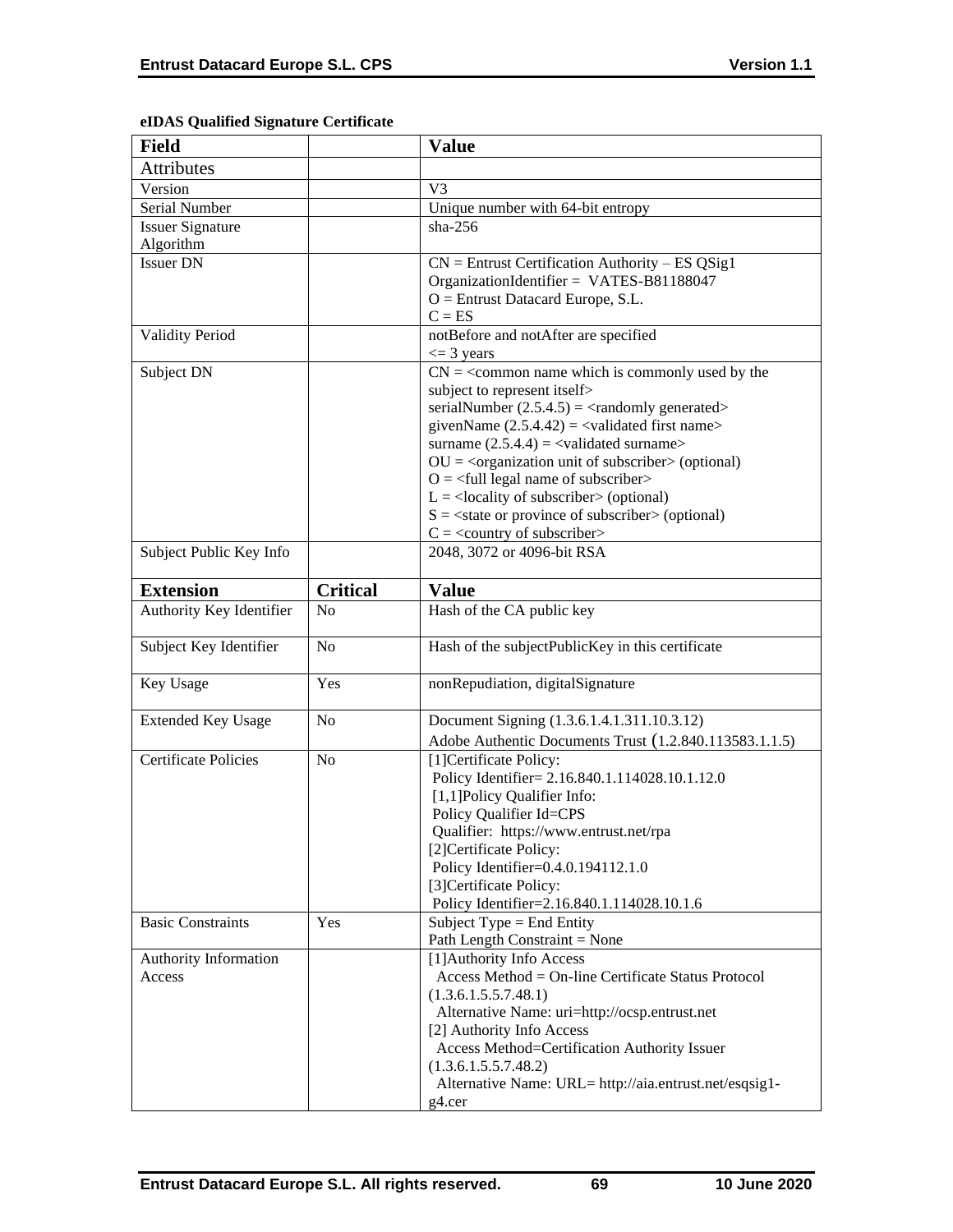| <b>CRL</b> Distribution Points | N <sub>0</sub>  | uri: http://crl.entrust.net/esqsig1ca.crl                      |
|--------------------------------|-----------------|----------------------------------------------------------------|
| <b>qcStatements</b>            | <b>Critical</b> | <b>Value</b>                                                   |
| id-etsi-qcs-                   | No              | id-etsi-qcs-1 (0.4.0.1862.1.1)                                 |
| QcCompliance                   |                 | esi4-qcStatement-1: Claim that the certificate is an EU        |
| (0.4.0.1862.1.1)               |                 | Qualified Certificate in accordance with Regulation EU No      |
|                                |                 | 910/2014                                                       |
| id-etsi-qcs-QcType             | No              | id-etsi-qcs-6 (0.4.0.1862.1.6)                                 |
| (0.4.0.1862.1.6)               |                 | esi4-qcStatement-6 : Type of certificate                       |
|                                |                 | id-etsi-qcs-QcType $1 =$ Certificate for electronic signatures |
|                                |                 | as defined in Regulation EU No 910/2014                        |
| id-etsi-qcs-QcPDS              | No              | id-etsi-qcs-5 (0.4.0.1862.1.5)                                 |
| (0.4.0.1862.1.5)               |                 | URL= http://www.entrust.net/rpa                                |
|                                |                 | Language $=$ en                                                |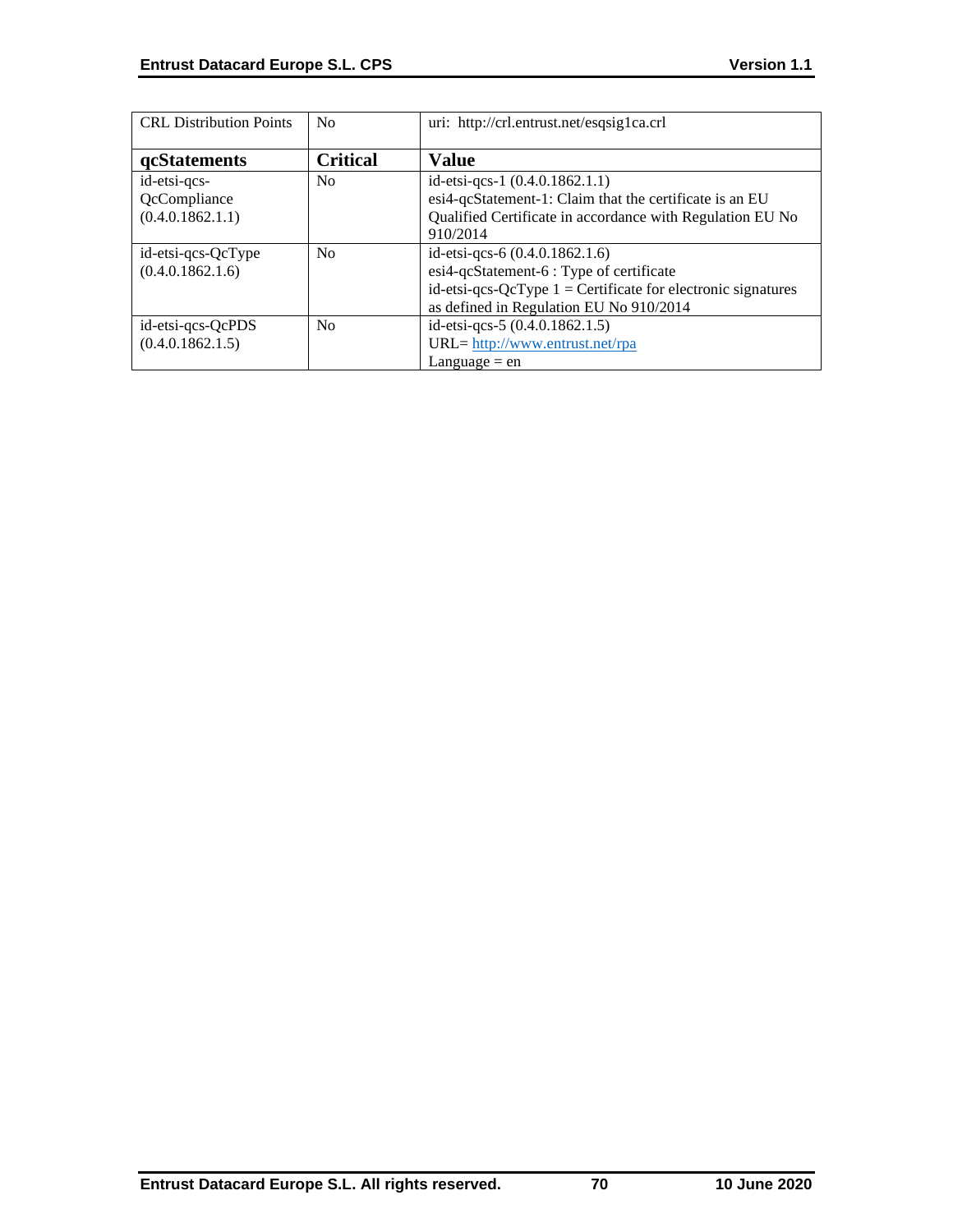# **eIDAS Qualified Seal Certificate**

| <b>Field</b>                                                      |                 | <b>Value</b>                                                                                                                                                                                                                                                                                                                                                                                                                                                  |
|-------------------------------------------------------------------|-----------------|---------------------------------------------------------------------------------------------------------------------------------------------------------------------------------------------------------------------------------------------------------------------------------------------------------------------------------------------------------------------------------------------------------------------------------------------------------------|
| <b>Attributes</b>                                                 |                 |                                                                                                                                                                                                                                                                                                                                                                                                                                                               |
| Version                                                           |                 | V <sub>3</sub>                                                                                                                                                                                                                                                                                                                                                                                                                                                |
| Serial Number                                                     |                 | Unique number to PKI domain                                                                                                                                                                                                                                                                                                                                                                                                                                   |
| <b>Issuer Signature</b>                                           |                 | $sha-256$                                                                                                                                                                                                                                                                                                                                                                                                                                                     |
| Algorithm                                                         |                 |                                                                                                                                                                                                                                                                                                                                                                                                                                                               |
| <b>Issuer DN</b>                                                  |                 | $CN =$ Entrust Certification Authority – ES QSeal1<br>OrganizationIdentifier = VATES-B81188047<br>$O =$ Entrust Datacard Europe, S.L.<br>$C = ES$                                                                                                                                                                                                                                                                                                             |
| <b>Validity Period</b>                                            |                 | notBefore and notAfter are specified<br>$\leq$ 3 years                                                                                                                                                                                                                                                                                                                                                                                                        |
| Subject DN                                                        |                 | $CN = \s<$ common name which is commonly used by the<br>subject to represent itself><br>$OU = corganization unit of subscripter > (optional)$<br>$OrgID = <$ organization identifier><br>$O = \left\langle \text{full legal name of subscripter} \right\rangle$<br>$L =$ <locality of="" subscriber=""> (optional)<br/><math>S = \text{state}</math> or province of subscriber &gt; (optional)<br/><math>C =</math> &lt; country of subscriber&gt;</locality> |
| Subject Public Key Info                                           |                 | 2048-bit RSA                                                                                                                                                                                                                                                                                                                                                                                                                                                  |
| <b>Extension</b>                                                  | <b>Critical</b> | <b>Value</b>                                                                                                                                                                                                                                                                                                                                                                                                                                                  |
| Authority Key Identifier                                          | N <sub>o</sub>  | Hash of the CA public key                                                                                                                                                                                                                                                                                                                                                                                                                                     |
| Subject Key Identifier                                            | N <sub>o</sub>  | Hash of the subjectPublicKey in this certificate                                                                                                                                                                                                                                                                                                                                                                                                              |
| Key Usage                                                         | Yes             | Non Repudiation                                                                                                                                                                                                                                                                                                                                                                                                                                               |
| <b>Extended Key Usage</b>                                         | N <sub>o</sub>  | Document Signing (1.3.6.1.4.1.311.10.3.12)<br>Adobe Authentic Documents Trust (1.2.840.113583.1.1.5)                                                                                                                                                                                                                                                                                                                                                          |
| <b>Certificate Policies</b>                                       | N <sub>o</sub>  | [1] Certificate Policy:<br>Policy Identifier= 2.16.840.1.114028.10.1.12.1                                                                                                                                                                                                                                                                                                                                                                                     |
|                                                                   |                 | [1,1] Policy Qualifier Info:<br>Policy Qualifier Id=CPS<br>Qualifier: https://www.entrust.net/rpa<br>[2]Certificate Policy:<br>Policy Identifier=0.4.0.194112.1.1<br>[3]Certificate Policy:                                                                                                                                                                                                                                                                   |
| <b>Basic Constraints</b>                                          | N <sub>0</sub>  | Policy Identifier=2.16.840.1.114028.10.1.6 (Optional)<br>Subject Type = End Entity                                                                                                                                                                                                                                                                                                                                                                            |
| Authority Information<br>Access<br><b>CRL Distribution Points</b> |                 | Path Length Constraint = None<br>[1] Authority Info Access<br>Access Method = On-line Certificate Status Protocol<br>(1.3.6.1.5.5.7.48.1)<br>Alternative Name: uri=http://ocsp.entrust.net<br>[2] Authority Info Access<br>Access Method=Certification Authority Issuer<br>(1.3.6.1.5.5.7.48.2)<br>Alternative Name: URL= http://aia.entrust.net/esqseal1-<br>g4.cer<br>uri: http://crl.entrust.net/esqseal1ca.crl                                            |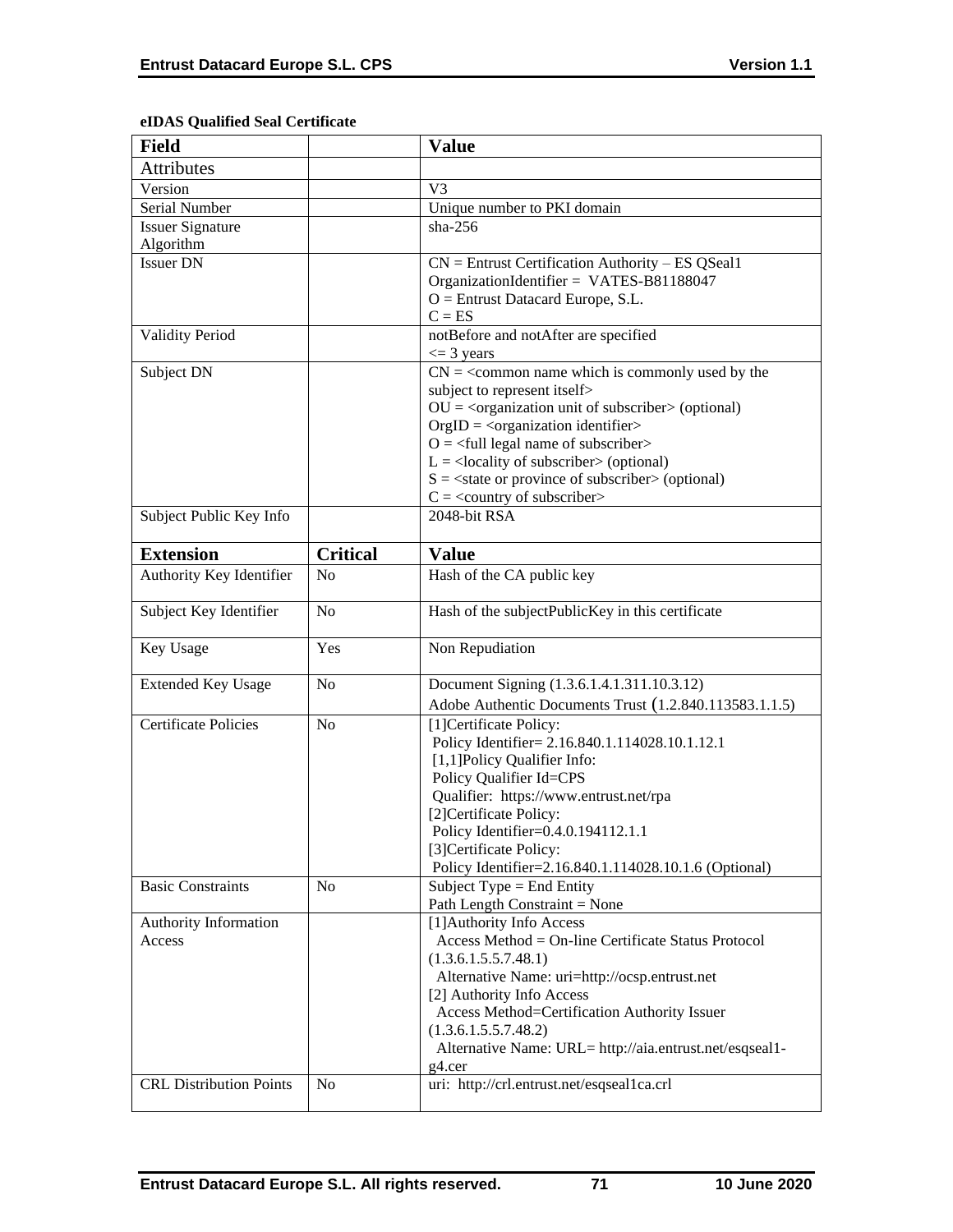| <b>qcStatements</b> | <b>Critical</b> | <b>Value</b>                                                 |
|---------------------|-----------------|--------------------------------------------------------------|
| id-etsi-qcs-        | N <sub>0</sub>  | id-etsi-qcs-1 (0.4.0.1862.1.1)                               |
| QcCompliance        |                 | esi4-qcStatement-1: Claim that the certificate is an EU      |
| (0.4.0.1862.1.1)    |                 | Qualified Certificate in accordance with Regulation EU No    |
|                     |                 | 910/2014                                                     |
| id-etsi-qcs-QcType  | N <sub>0</sub>  | id-etsi-qcs-6 (0.4.0.1862.1.6)                               |
| (0.4.0.1862.1.6)    |                 | esi4-qcStatement-6 : Type of certificate                     |
|                     |                 | id-etsi-qcs-QcType $2$ = Certificate for electronic Seals as |
|                     |                 | defined in Regulation EU No 910/2014                         |
| id-etsi-qcs-QcPDS   | N <sub>0</sub>  | id-etsi-qcs-5 (0.4.0.1862.1.5)                               |
| (0.4.0.1862.1.5)    |                 | URL= http://www.entrust.net/rpa                              |
|                     |                 | Language $=$ en                                              |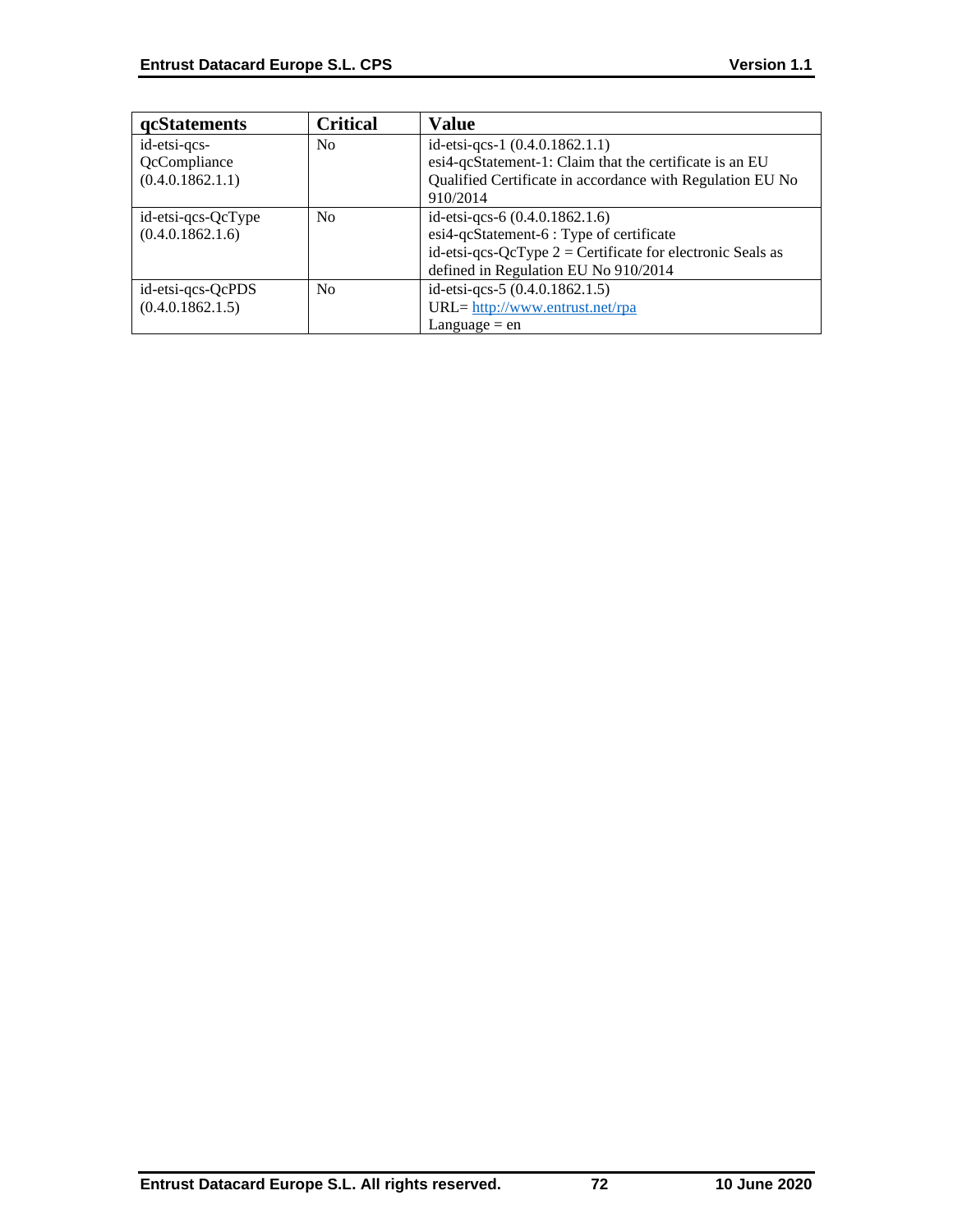# **PSD2 Qualified Seal Certificate**

| <b>Field</b>                    |                 | <b>Value</b>                                                                                                                                                                                                                                                                                                                                                                                                                                                 |
|---------------------------------|-----------------|--------------------------------------------------------------------------------------------------------------------------------------------------------------------------------------------------------------------------------------------------------------------------------------------------------------------------------------------------------------------------------------------------------------------------------------------------------------|
| Attributes                      |                 |                                                                                                                                                                                                                                                                                                                                                                                                                                                              |
| Version                         |                 | V <sub>3</sub>                                                                                                                                                                                                                                                                                                                                                                                                                                               |
| Serial Number                   |                 | Unique number to PKI domain                                                                                                                                                                                                                                                                                                                                                                                                                                  |
| <b>Issuer Signature</b>         |                 | $sha-256$                                                                                                                                                                                                                                                                                                                                                                                                                                                    |
| Algorithm                       |                 |                                                                                                                                                                                                                                                                                                                                                                                                                                                              |
| <b>Issuer DN</b>                |                 | $CN =$ Entrust Certification Authority – ES QSeal1<br>OrganizationIdentifier = VATES-B81188047<br>$O =$ Entrust Datacard Europe, S.L.<br>$C = ES$                                                                                                                                                                                                                                                                                                            |
| <b>Validity Period</b>          |                 | notBefore and notAfter are specified<br>$\leq$ 3 years                                                                                                                                                                                                                                                                                                                                                                                                       |
| Subject DN                      |                 | $CN =$ < common name which is commonly used by the<br>subject to represent itself><br>$OU = organization$ unit of subscriber > (optional)<br>$OrgID = <$ organization identifier><br>$O = \left\langle \text{full legal name of subscripter} \right\rangle$<br>$L =$ <locality of="" subscriber=""> (optional)<br/><math>S = \text{state}</math> or province of subscriber &gt; (optional)<br/><math>C = \langle</math> country of subscriber&gt;</locality> |
| Subject Public Key Info         |                 | 2048-bit RSA                                                                                                                                                                                                                                                                                                                                                                                                                                                 |
| <b>Extension</b>                | <b>Critical</b> | <b>Value</b>                                                                                                                                                                                                                                                                                                                                                                                                                                                 |
| Authority Key Identifier        | No              | Hash of the CA public key                                                                                                                                                                                                                                                                                                                                                                                                                                    |
| Subject Key Identifier          | N <sub>o</sub>  | Hash of the subjectPublicKey in this certificate                                                                                                                                                                                                                                                                                                                                                                                                             |
| Key Usage                       | Yes             | Non Repudiation                                                                                                                                                                                                                                                                                                                                                                                                                                              |
| <b>Extended Key Usage</b>       | N <sub>o</sub>  | Document Signing (1.3.6.1.4.1.311.10.3.12)<br>Adobe Authentic Documents Trust (1.2.840.113583.1.1.5)                                                                                                                                                                                                                                                                                                                                                         |
| <b>Certificate Policies</b>     | N <sub>o</sub>  | [1] Certificate Policy:<br>Policy Identifier= 2.16.840.1.114028.10.1.12.5<br>[1,1] Policy Qualifier Info:<br>Policy Qualifier Id=CPS<br>Qualifier: https://www.entrust.net/rpa<br>[2]Certificate Policy:<br>Policy Identifier=0.4.0.194112.1.1                                                                                                                                                                                                               |
| <b>Basic Constraints</b>        | N <sub>0</sub>  | Subject Type = End Entity<br>Path Length Constraint = None                                                                                                                                                                                                                                                                                                                                                                                                   |
| Authority Information<br>Access |                 | [1] Authority Info Access<br>Access Method = On-line Certificate Status Protocol<br>(1.3.6.1.5.5.7.48.1)<br>Alternative Name: uri=http://ocsp.entrust.net<br>[2] Authority Info Access<br>Access Method=Certification Authority Issuer<br>(1.3.6.1.5.5.7.48.2)<br>Alternative Name: URL= http://aia.entrust.net/esqseal1-<br>g4.cer                                                                                                                          |
| <b>CRL Distribution Points</b>  | N <sub>o</sub>  | uri: http://crl.entrust.net/esqseal1ca.crl                                                                                                                                                                                                                                                                                                                                                                                                                   |
| qcStatements                    | <b>Critical</b> | <b>Value</b>                                                                                                                                                                                                                                                                                                                                                                                                                                                 |
| id-etsi-qcs-                    | N <sub>o</sub>  | id-etsi-qcs-1 (0.4.0.1862.1.1)                                                                                                                                                                                                                                                                                                                                                                                                                               |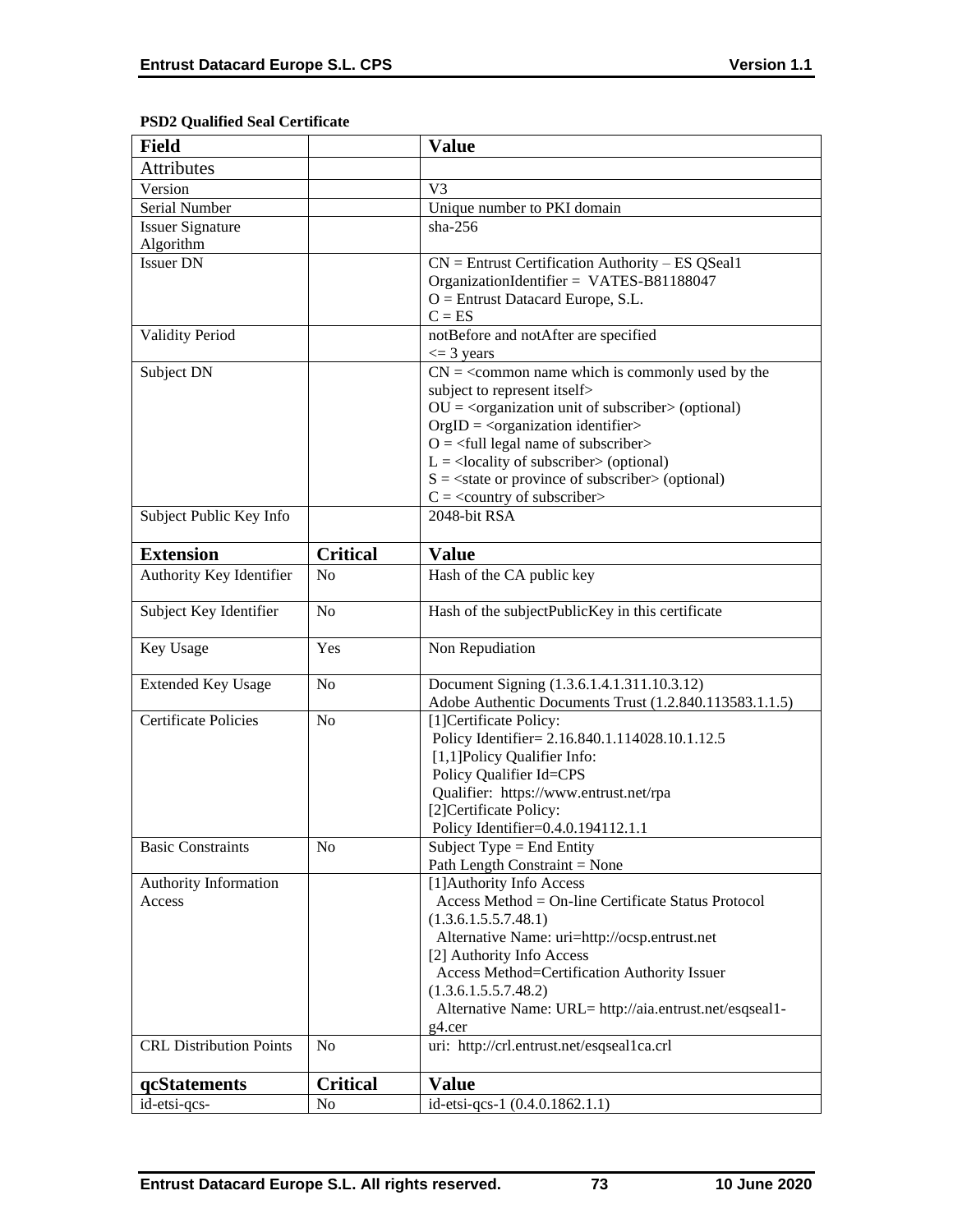| QcCompliance<br>(0.4.0.1862.1.1)            |                | esi4-qcStatement-1: Claim that the certificate is an EU<br>Qualified Certificate in accordance with Regulation EU No<br>910/2014                                                   |
|---------------------------------------------|----------------|------------------------------------------------------------------------------------------------------------------------------------------------------------------------------------|
| id-etsi-qcs-QcType<br>(0.4.0.1862.1.6)      | No             | id-etsi-qcs-6 (0.4.0.1862.1.6)<br>esi4-qcStatement-6 : Type of certificate<br>id-etsi-qcs-QcType $2$ = Certificate for electronic Seals as<br>defined in Regulation EU No 910/2014 |
| id-etsi-qcs-QcPDS<br>(0.4.0.1862.1.5)       | No             | id-etsi-qcs-5 (0.4.0.1862.1.5)<br>$URL = \frac{http://www.entrust.net/rpa}{}$<br>$L$ anguage = $EN$                                                                                |
| id-etsi-psd2-qcStatement<br>(0.4.0.19495.2) | N <sub>0</sub> | (ONLY for PSD2 per ETSI TS 119 495, 5.1)<br>$PSD2QcType ::= SEQUENCE$<br>rolesOfPSP<br>RolesOfPSO,<br>nCAName<br>NCAName,<br>nCAId<br>NCAId                                        |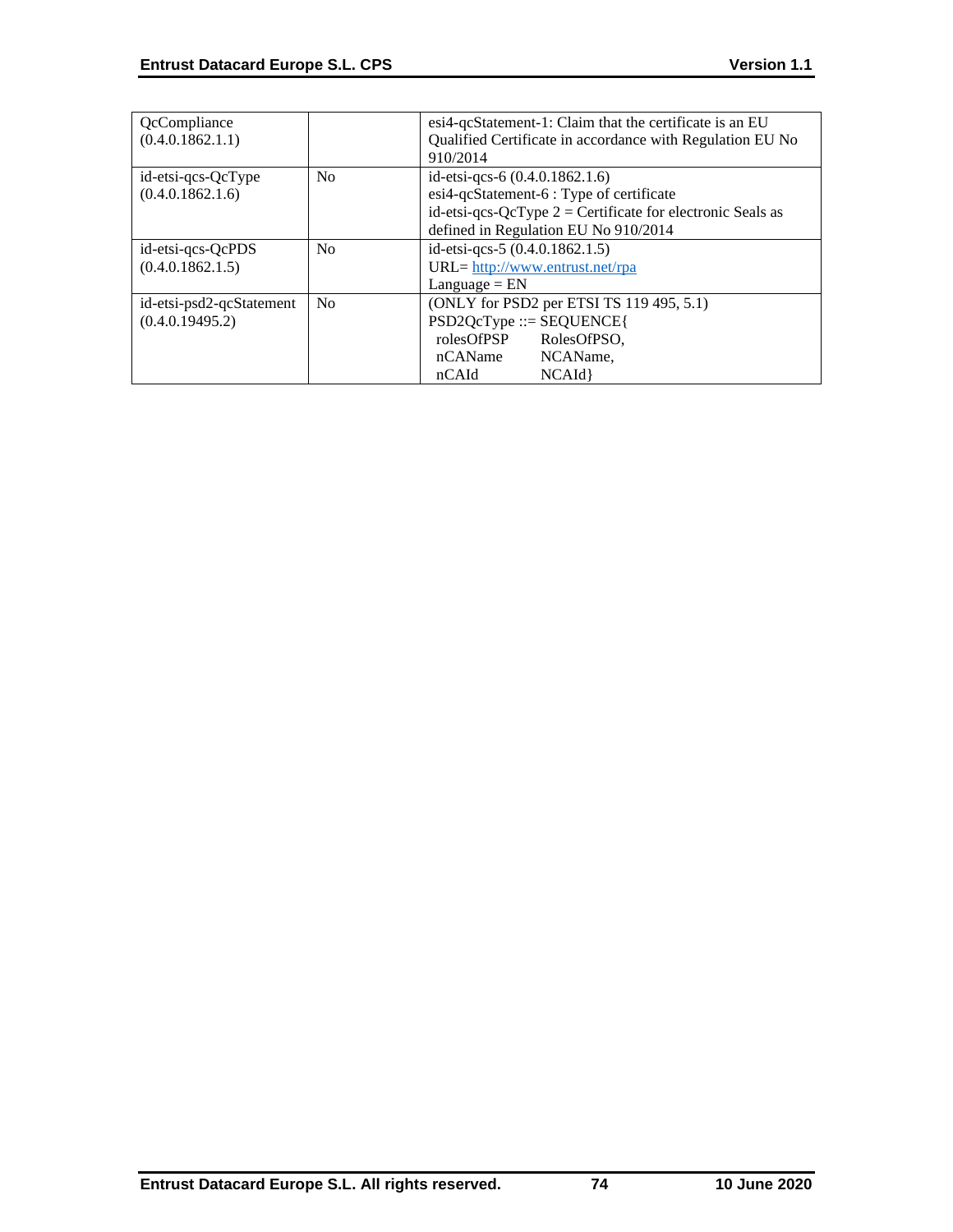| Field                       |                 | <b>Value</b>                                                                                        |
|-----------------------------|-----------------|-----------------------------------------------------------------------------------------------------|
| Attributes                  |                 |                                                                                                     |
| Version                     |                 | V3                                                                                                  |
| Serial Number               |                 | Unique number to PKI domain                                                                         |
| <b>Issuer Signature</b>     |                 | $sha-256$                                                                                           |
| Algorithm                   |                 |                                                                                                     |
| <b>Issuer DN</b>            |                 | $CN =$ Entrust Certification Authority - QTSP1                                                      |
|                             |                 | OrganizationIdentifier = VATES-B81188047                                                            |
|                             |                 | $O =$ Entrust Datacard Europe, S.L.                                                                 |
|                             |                 | $C = ES$                                                                                            |
|                             |                 |                                                                                                     |
| Validity Period             |                 | notBefore and notAfter are specified                                                                |
| Subject DN                  |                 | $CN = <$ DNS name of secure server>                                                                 |
|                             |                 | serialNumber= <registration number="" of="" subscriber=""></registration>                           |
|                             |                 | businessCategory= <ev business="" category=""></ev>                                                 |
|                             |                 | $OU = cor$ ganization unit of subscriber> (optional)                                                |
|                             |                 | $O = \left\langle \text{full legal name of subscripter} \right\rangle$                              |
|                             |                 | jurisdictionOfIncorporationLocalityName (if applicable) =                                           |
|                             |                 | <jurisdiction incorporation="" locality="" of="" of<="" or="" registration="" td=""></jurisdiction> |
|                             |                 | subscriber>                                                                                         |
|                             |                 | jurisdicationOfIncorporationStateOrProvinceName (if                                                 |
|                             |                 | $applicable) =$ invisible $i$ applicable) = $\langle$ square space of registration or incorporation |
|                             |                 | state or province of subscriber>                                                                    |
|                             |                 | jurisdicationOfIncorporationCountry = $\le$ jurisdiction of                                         |
|                             |                 | registration or incorporation country of subscriber>                                                |
|                             |                 | $L =$ <locality of="" subscriber=""> (optional)</locality>                                          |
|                             |                 | $S = \text{state}$ or province of subscriber $\text{in}$ (if applicable)                            |
|                             |                 | $C = \langle$ country of subscriber>                                                                |
| Subject Public Key Info     |                 | Minimum 2048-bit RSA key modulus                                                                    |
|                             |                 | rsaEncryption {1.2.840.113549.1.1.1}                                                                |
| <b>Extension</b>            | <b>Critical</b> | <b>Value</b>                                                                                        |
| Authority Key Identifier    | N <sub>o</sub>  | Hash of the CA public key                                                                           |
|                             |                 |                                                                                                     |
| Subject Key Identifier      | N <sub>o</sub>  | Hash of the subjectPublicKey in this certificate                                                    |
|                             |                 |                                                                                                     |
| Subject Alternative         | N <sub>o</sub>  | $DNS$ name(s) of secure server                                                                      |
| Name                        |                 |                                                                                                     |
| Certificate Transparency    | No              | (1.3.6.1.4.1.11129.2.4.2) MAY include two or more                                                   |
|                             |                 | Certificate Transparency proofs from approved CT Logs                                               |
| Key Usage                   | Yes             | Digital Signature                                                                                   |
|                             |                 | Key Encipherment                                                                                    |
| <b>Extended Key Usage</b>   | N <sub>0</sub>  | Server Authentication (1.3.6.1.5.5.7.3.1)                                                           |
|                             |                 | Client Authentication (1.3.6.1.5.5.7.3.2)                                                           |
| <b>Certificate Policies</b> | N <sub>0</sub>  | [1] Certificate Policy:                                                                             |
|                             |                 | Policy Identifier= 2.16.840.1.114028.10.1.12.4                                                      |
|                             |                 |                                                                                                     |
|                             |                 | [1,1] Policy Qualifier Info:                                                                        |
|                             |                 | Policy Qualifier Id=CPS                                                                             |
|                             |                 | Qualifier: http://www.entrust.net/rpa                                                               |
|                             |                 | [2] Certificate Policy:                                                                             |
|                             |                 | Policy Identifier=0.4.0.194112.1.4                                                                  |
|                             |                 | [3] Certificate Policy:                                                                             |
|                             |                 | Policy Identifier=2.16.840.1.114028.10.1.2                                                          |
|                             |                 | [4] Certificate Policy:                                                                             |
|                             |                 | Policy Identifier=2.23.140.1.1                                                                      |
| <b>Basic Constraints</b>    | N <sub>0</sub>  | Subject Type $=$ End Entity                                                                         |

## **eIDAS Qualified Web Authentication Certificate**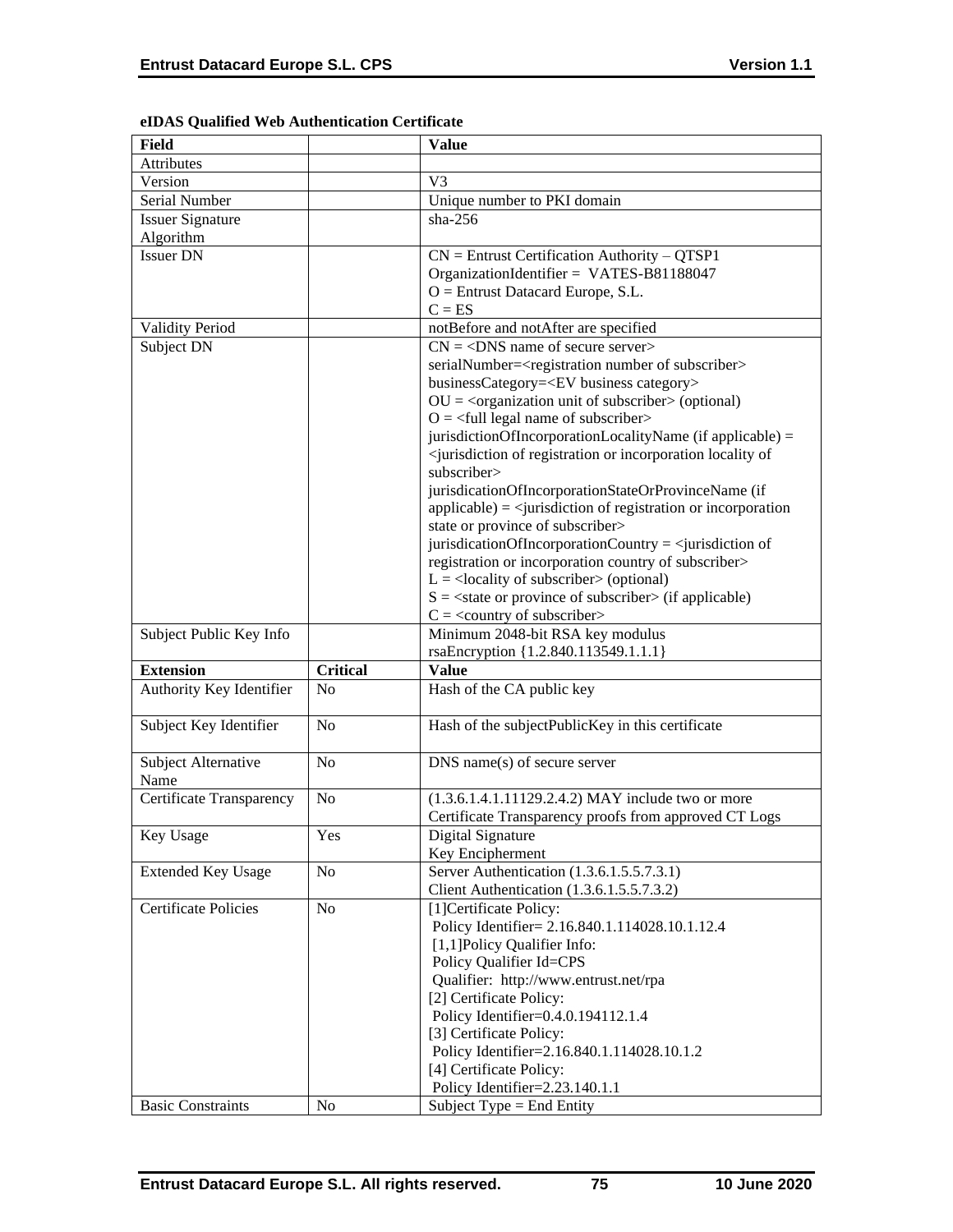|                                        |                 | Path Length Constraint = None                                                                                                                                                                                                                                                                |
|----------------------------------------|-----------------|----------------------------------------------------------------------------------------------------------------------------------------------------------------------------------------------------------------------------------------------------------------------------------------------|
| <b>Authority Information</b><br>Access |                 | Access Method = $On$ -line Certificate Status Protocol<br>(1.3.6.1.5.5.7.48.1)<br>Alternative Name: URL=http://ocsp.entrust.net<br>Access Method=Certification Authority Issuer<br>$\bullet$<br>(1.3.6.1.5.5.7.48.2)<br>Alternative Name: URL= http://aia.entrust.net/qtsp1-<br>chain256.cer |
| <b>CRL Distribution Points</b>         | No              | uri: http://crl.entrust.net/qtsp1.crl                                                                                                                                                                                                                                                        |
| qcStatements                           | <b>Critical</b> | <b>Value</b>                                                                                                                                                                                                                                                                                 |
| id-etsi-qcs-<br>QcCompliance           | N <sub>o</sub>  | id-etsi-qcs-1 $(0.4.0.1862.1.1)$<br>esi4-qcStatement-1: Claim that the certificate is an EU<br>Qualified Certificate in accordance with Regulation EU No<br>910/2014                                                                                                                         |
| id-etsi-qcs-QcType                     | No              | id-etsi-qcs-6 (0.4.0.1862.1.6)<br>esi4-qcStatement-6 : Type of certificate<br>Id-etsi-qct-web (0.4.0.1862.1.6.3)<br>id-etsi-qcs-QcType $3$ = Certificate for website authentication<br>as defined in Regulation EU No 910/2014                                                               |
| id-etsi-qcs-QcPDS                      | N <sub>0</sub>  | id-etsi-qcs-5 (0.4.0.1862.1.5)<br>$URL = http://www.entrust.net/CPS$<br>Language $=$ en                                                                                                                                                                                                      |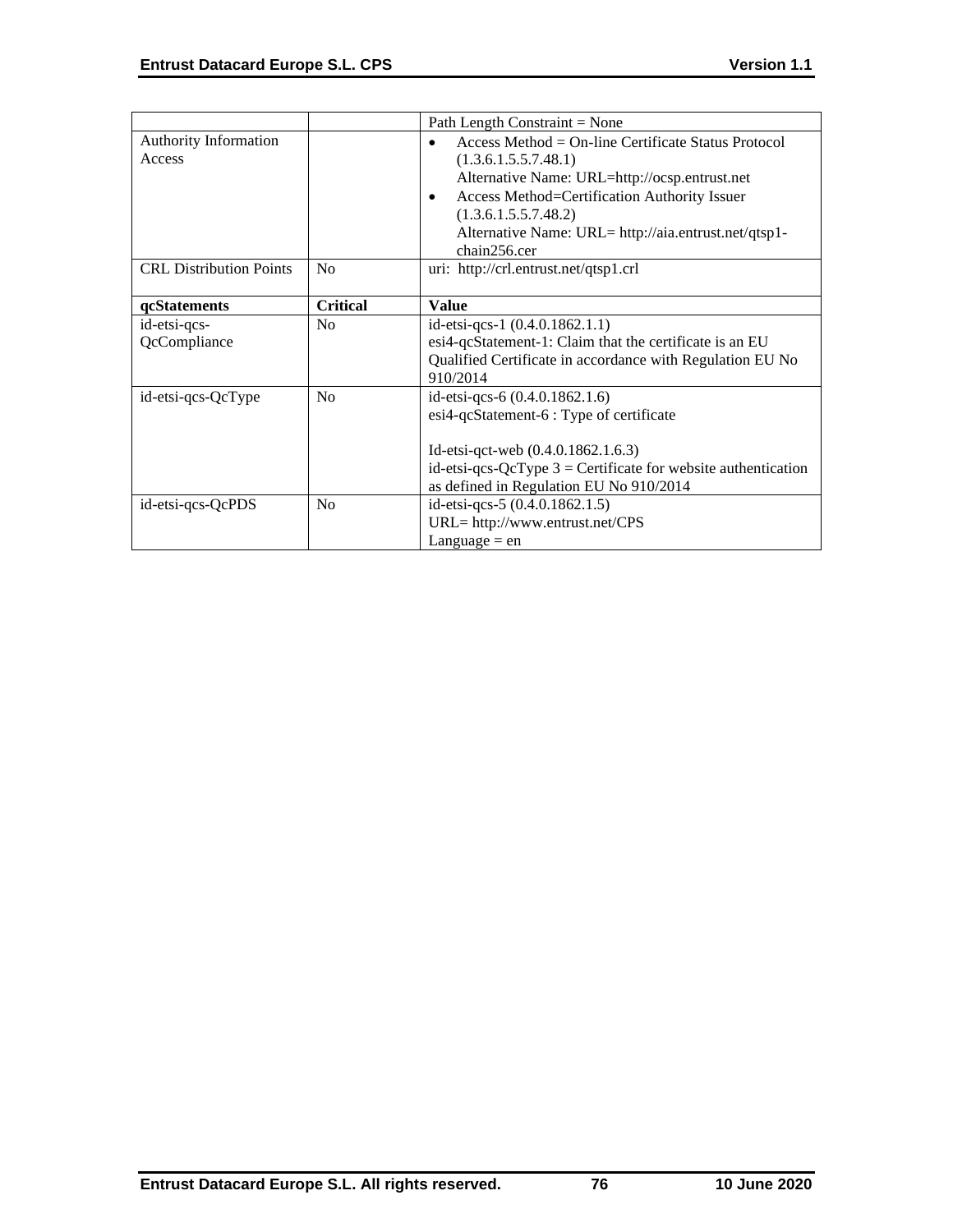| <b>Field</b>                    |                 | <b>Value</b>                                                                                        |
|---------------------------------|-----------------|-----------------------------------------------------------------------------------------------------|
| <b>Attributes</b>               |                 |                                                                                                     |
| Version                         |                 | V <sub>3</sub>                                                                                      |
| Serial Number                   |                 | Unique number to PKI domain                                                                         |
| <b>Issuer Signature</b>         |                 | $sha-256$                                                                                           |
| Algorithm                       |                 |                                                                                                     |
| <b>Issuer DN</b>                |                 | $CN =$ Entrust Certification Authority – QTSP1                                                      |
|                                 |                 | OrganizationIdentifier = VATES-B81188047                                                            |
|                                 |                 | $O =$ Entrust Datacard Europe, S.L.                                                                 |
|                                 |                 | $C = ES$                                                                                            |
| Validity Period                 |                 | notBefore and notAfter are specified                                                                |
| Subject DN                      |                 | $CN = <$ DNS name of secure server>                                                                 |
|                                 |                 | serialNumber= <registration number="" of="" subscriber=""></registration>                           |
|                                 |                 | businessCategory= <ev business="" category=""></ev>                                                 |
|                                 |                 | $OU = corganization unit of subscripter > (optional)$                                               |
|                                 |                 | OrgID $(2.23.140.3.1)$ = < Organization ID>                                                         |
|                                 |                 | $O = \frac{1}{2}$ legal name of subscriber                                                          |
|                                 |                 | organizationIdentifier = <organization assigned<="" identifier="" td=""></organization>             |
|                                 |                 | by applicable NCA>                                                                                  |
|                                 |                 | <jurisdiction incorporation="" locality="" of="" of<="" or="" registration="" td=""></jurisdiction> |
|                                 |                 | subscriber>                                                                                         |
|                                 |                 | jurisdictionOfIncorporationLocalityName (if applicable) =                                           |
|                                 |                 | jurisdicationOfIncorporationStateOrProvinceName (if                                                 |
|                                 |                 | $applicable) = \langle$ invisible in of registration or incorporation                               |
|                                 |                 | state or province of subscriber>                                                                    |
|                                 |                 | jurisdicationOfIncorporationCountry = $\le$ jurisdiction of                                         |
|                                 |                 | registration or incorporation country of subscriber>                                                |
|                                 |                 | $L =$ <locality of="" subscriber=""> (optional)</locality>                                          |
|                                 |                 | $S = \text{state}$ or province of subscriber $\text{in}$ (if applicable)                            |
|                                 |                 | $C = \langle$ country of subscriber>                                                                |
| Subject Public Key Info         |                 | Minimum 2048-bit RSA key modulus                                                                    |
|                                 |                 | rsaEncryption {1.2.840.113549.1.1.1}                                                                |
| <b>Extension</b>                | <b>Critical</b> | <b>Value</b>                                                                                        |
| Authority Key Identifier        | No              | Hash of the CA public key                                                                           |
|                                 |                 |                                                                                                     |
| Subject Key Identifier          | No              | Hash of the subjectPublicKey in this certificate                                                    |
|                                 |                 |                                                                                                     |
| <b>Subject Alternative Name</b> | No              | $DNS$ name $(s)$ of secure server                                                                   |
| Certificate Transparency        | No              | $(1.3.6.1.4.1.11129.2.4.2)$ MAY include two or more                                                 |
|                                 |                 | Certificate Transparency proofs from approved CT Logs                                               |
| Key Usage                       | Yes             | Digital Signature                                                                                   |
|                                 |                 | Key Encipherment                                                                                    |
| <b>Extended Key Usage</b>       | N <sub>0</sub>  | Server Authentication (1.3.6.1.5.5.7.3.1)                                                           |
|                                 |                 | Client Authentication (1.3.6.1.5.5.7.3.2)                                                           |
| <b>Certificate Policies</b>     |                 |                                                                                                     |
|                                 | No              | [1] Certificate Policy:                                                                             |
|                                 |                 | Policy Identifier= 2.16.840.1.114028.10.1.12.6                                                      |
|                                 |                 | [1,1] Policy Qualifier Info:                                                                        |
|                                 |                 | Policy Qualifier Id=CPS                                                                             |
|                                 |                 | Qualifier: http://www.entrust.net/rpa                                                               |
|                                 |                 | [2] Certificate Policy:                                                                             |
|                                 |                 | Policy Identifier=0.4.0.194112.1.4                                                                  |
|                                 |                 | [3] Certificate Policy                                                                              |
|                                 |                 | Policy identifier=2.16.840.1.114028.10.1.2                                                          |
|                                 |                 | [4] Certificate Policy:                                                                             |

## **PSD2 Qualified Web Authentication Certificate**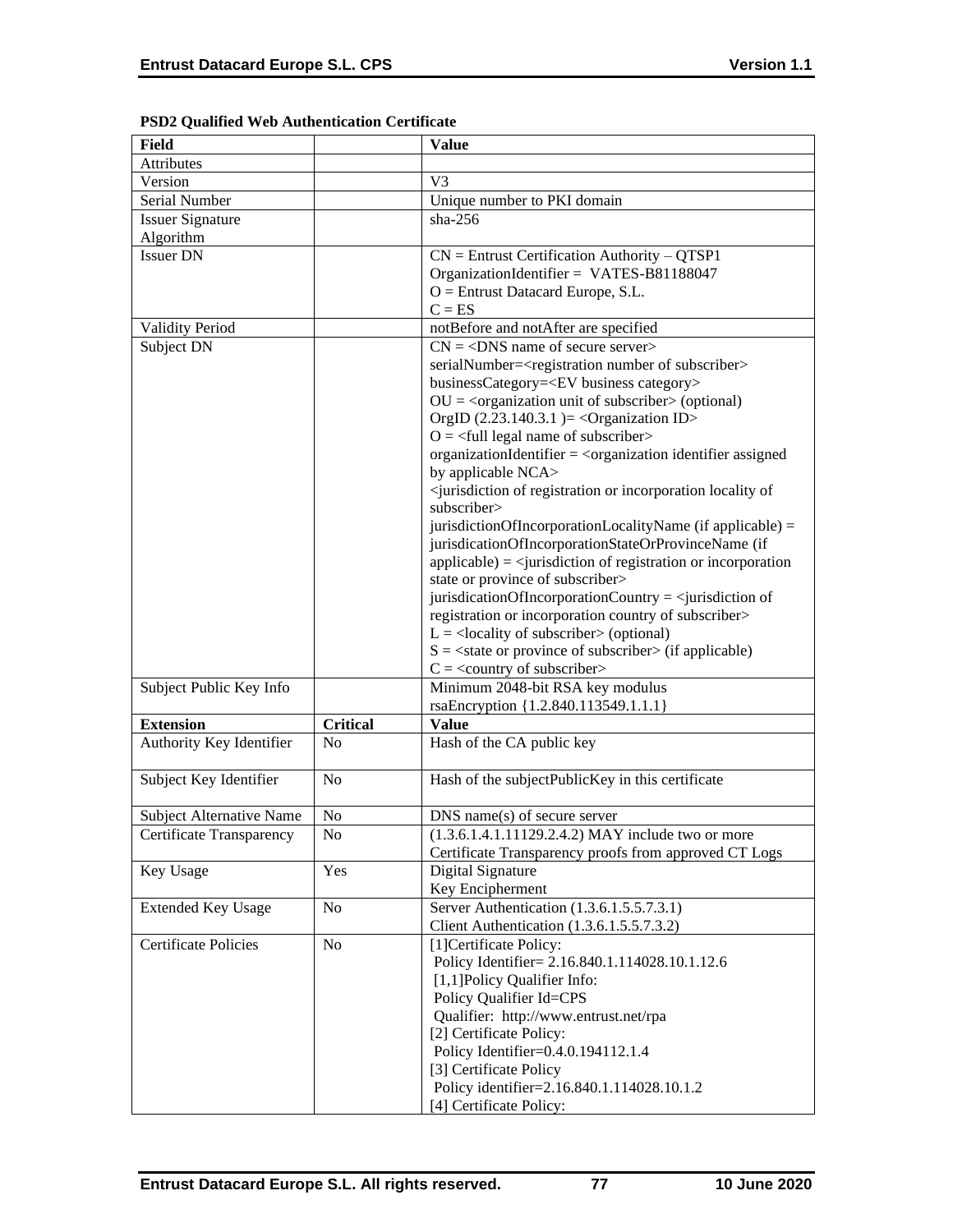|                                 |                 | Policy Identifier=2.23.140.1.1                                                                                                                                                                                                    |
|---------------------------------|-----------------|-----------------------------------------------------------------------------------------------------------------------------------------------------------------------------------------------------------------------------------|
|                                 |                 | [5] Certificate Policy<br>Policy Identifier=0.4.0.19495.3.1                                                                                                                                                                       |
|                                 |                 |                                                                                                                                                                                                                                   |
| <b>Basic Constraints</b>        | No              | Subject Type = End Entity<br>Path Length Constraint = None                                                                                                                                                                        |
| Authority Information<br>Access |                 | Access Method = $On$ -line Certificate Status Protocol<br>$\bullet$<br>(1.3.6.1.5.5.7.48.1)<br>Alternative Name: URL=http://ocsp.entrust.net<br>Access Method=Certification Authority Issuer<br>$\bullet$<br>(1.3.6.1.5.5.7.48.2) |
|                                 |                 | Alternative Name: URL= http://aia.entrust.net/qtsp1-<br>chain256.cer                                                                                                                                                              |
| <b>CRL</b> Distribution Points  | No              | uri: http://crl.entrust.net/qtsp1.crl                                                                                                                                                                                             |
| cabfOrganizationIdentifier      | N <sub>o</sub>  | $2.23.140.3.1 =$ Organization ID encoded in compliance with<br>the CAB Forum EV SSL Guidelines                                                                                                                                    |
| qcStatements                    | <b>Critical</b> | <b>Value</b>                                                                                                                                                                                                                      |
| id-etsi-qcs-QcCompliance        | No              | id-etsi-qcs-1 (0.4.0.1862.1.1)<br>esi4-qcStatement-1: Claim that the certificate is an EU<br>Qualified Certificate in accordance with Regulation EU No<br>910/2014                                                                |
| id-etsi-qcs-QcType              | No              | id-etsi-qcs-6 (0.4.0.1862.1.6)<br>esi4-qcStatement-6 : Type of certificate                                                                                                                                                        |
|                                 |                 | Id-etsi-qct-web (0.4.0.1862.1.6.3)<br>id-etsi-qcs-QcType $3$ = Certificate for website<br>authentication as defined in Regulation EU No 910/2014                                                                                  |
| id-etsi-qcs-QcPDS               | N <sub>0</sub>  | id-etsi-qcs-5 (0.4.0.1862.1.5)<br>URL= http://www.entrust.net/CPS<br>Language $=$ en                                                                                                                                              |
| id-etsi-psd2-qcStatement        | N <sub>0</sub>  | Id-etsi-psd2-qcStatement (0.4.0.19495.2)<br>$PSD2QcType ::= SEQUENCE$<br>rolesOfPSP RolesOfPSP,<br>nCAName NCAName,<br>nCAId NCAId }                                                                                              |